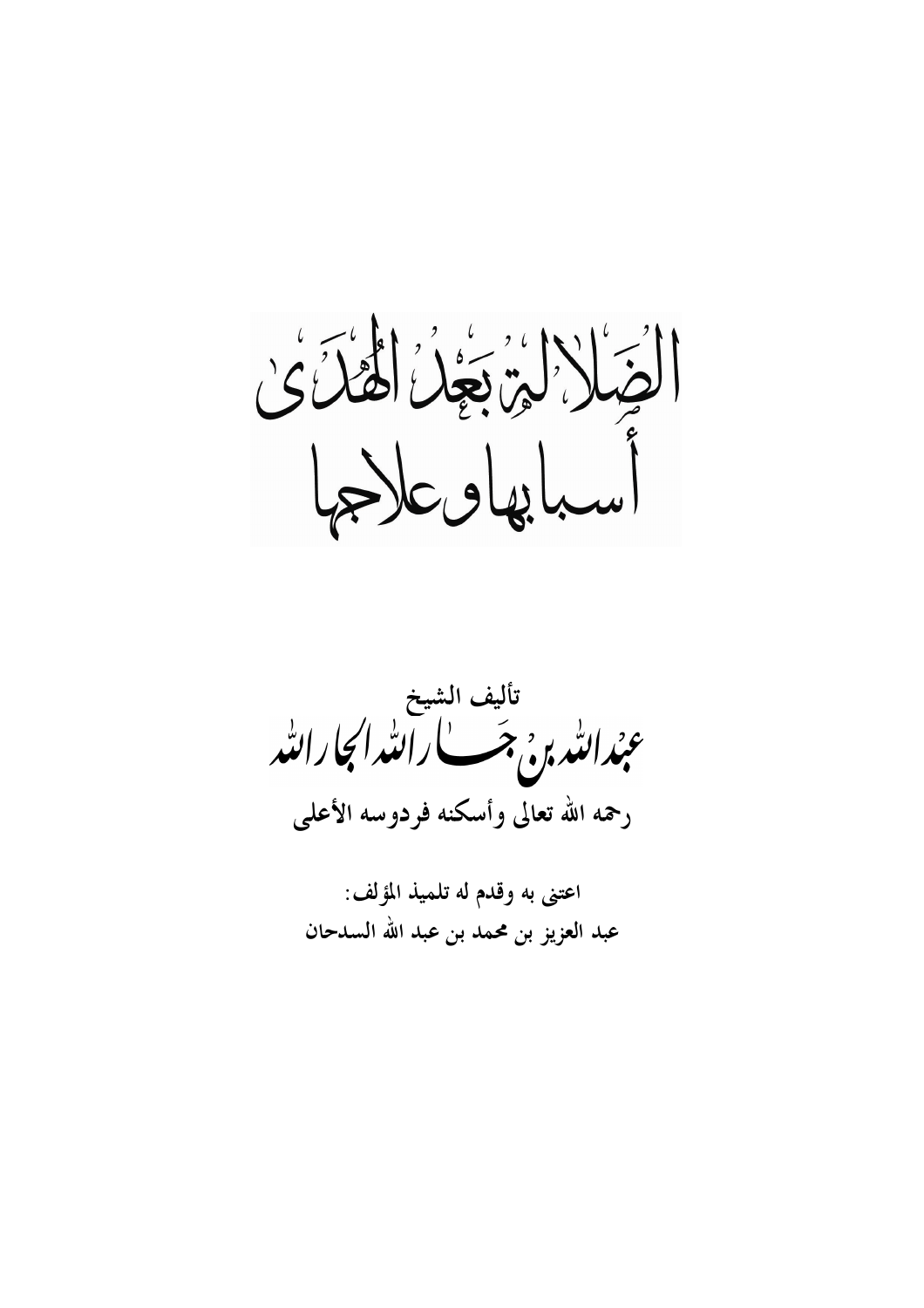بسم الله الرحمن الرحيم

#### مقدمة

إن الحمد لله نحمده ونستعينه ونستغفره ونعوذ بالله من شرور أنفسنا ومــــن سىئات أعمالنا.

من يهده الله فلا مضل له ومن يضلل فلا هادي له وأشهد أن لا إلـــه إلا الله وحده لا شريك له وأشهد أن محمدًا عبده ورسوله.

أما يعد:

فإن من أسباب اطمئنان القلب وراحة النفس أن يسير العبد في جميع أمــــوره على ما يرضى الله تعالى: ﴿قُلْ إِنَّ صَلَاتِي وَنُسُكِي وَمَحْيَــايَ وَمَمَــاتِي لِلَّـــهِ رَبِّ الْعَالَمِينَ﴾.

فإذا كان العبد كذلك عاش بخير ومات بخير وبعث بخير . ذلـــك أن نعمــــة الهداية إلى صراط الله المستقيم تقطف ثمارها في الدنيا والبرزخ والآحرة.

شاهد ذلك في قوله تعالى: ﴿مَنْ عَمِلَ صَالِحًا مِنْ ذَكَرٍ أَوْ أُنْنَى وَهُوَ مُـــؤْمِنٌ فَلَنُحْيَنَّهُ حَيَاةً طَيِّبَة**َ﴾**.

وقوله: ﴿يُثِبِّتُ اللَّهُ الَّذِينَ آمَنُوا بِالْقَوْلِ الثَّابِتِ فِي الْحَيَاةِ الدُّنْيَا وَفِي الْآخِرَةِ﴾. وقوله: ﴿إِنَّ الَّذِينَ قَالُوا رَبُّنَا اللَّهُ ثُمَّ اسْتَقَامُوا تَتَنزَّلُ عَلَيْهِمُ الْمَلَائِكَةُ أَلَّا تَخَــافُوا وَلَا تَحْزَنُوا وَأَبْشِرُوا بِالْجَنَّةِ الَّتِي كُنْتُمْ تُوعَدُونَ﴾ والنصــوص في البـــاب كـــثيرة معلومة.

ولما كانت هذه النعمة –أعين الهداية– فيها نجاة للعبد وفوز عظيم وعاقبـــة حميدة، سخر الشيطان وسائله وأحلب بخيله ورجله وحاول جاهدا في مشــــاركة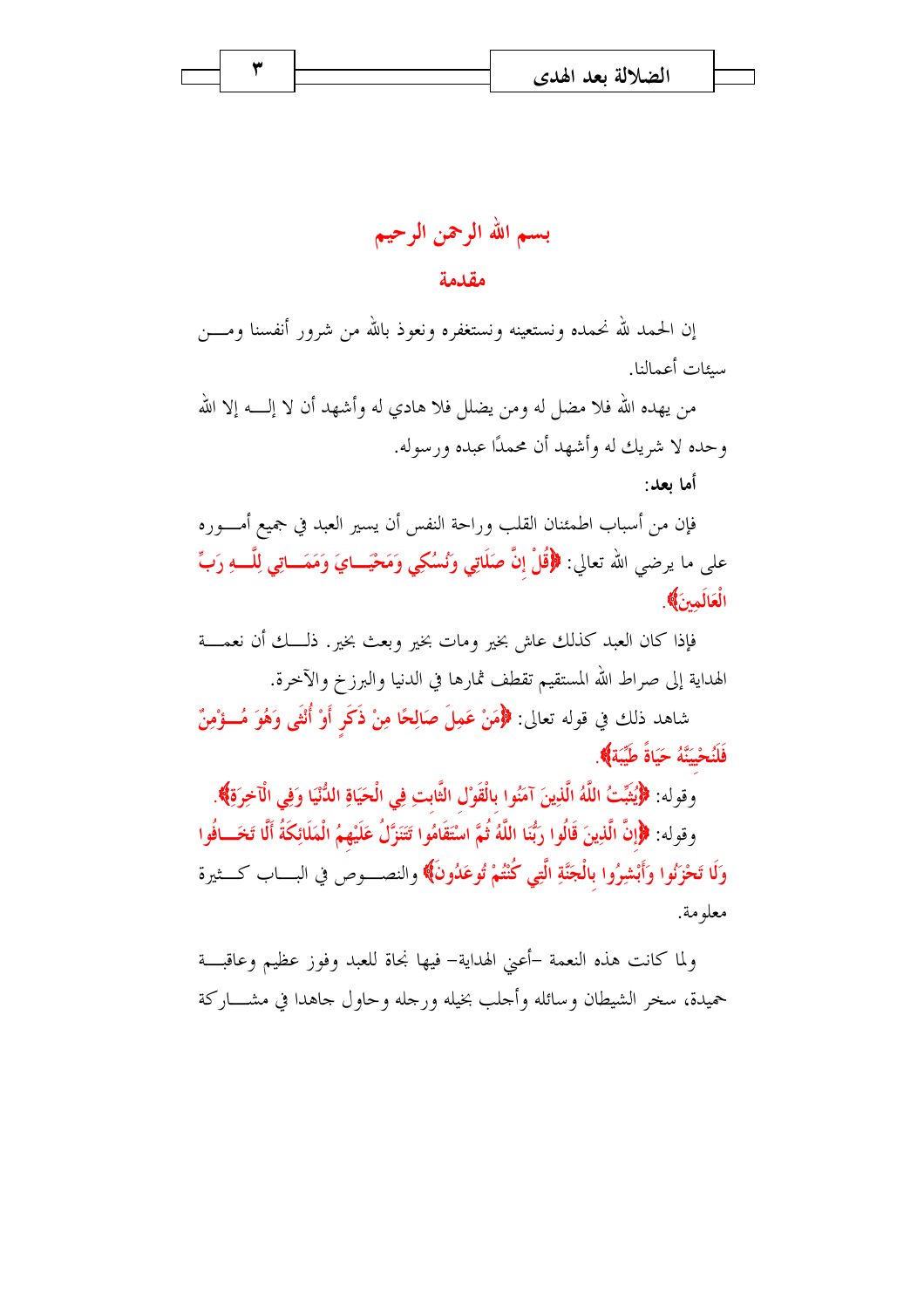|  | الضلاله بعد الهدي |  |
|--|-------------------|--|
|  |                   |  |

المهتدين في أموالهم وأولادهم وزين لهم الوعود الكاذبـــة والأمــــاني المضــــللة. ومع هذا فقد حفظ الله لهم هدايتهم وبصرهم بمداحل الشيطان ومكائده فمســا ازدادوا إلا ثباتًا وتمسكًا ﴿إِنَّ عِبَادِي لَيْسَ لَكَ عَلَيْهِمْ سُلْطَانٌ وَكَفَى بِرَبِّكَ وَكِيلًا﴾.

لكن قومًا من الناس فتنوا بما ألقى عليهم الشيطان من الشبهات وزين لهم من الشهوات فلوثوا حوارحهم بالإثم ولطخوها بالمعاصي ومازال الشيطان بمم حــــتي أخرجهم من طريق الهداية إلى طريق الضلالة بعد أن كانوا مستبصرين ﴿وَمَا كَانَ اللَّهُ لِيُضِلَّ قَوْمًا بَعْدَ إذْ هَدَاهُمْ حَتَّى يُبَيِّنَ لَهُمْ مَا يَتَّقُونَ إنَّ اللَّهَ بكُلِّ شَيْء عَلِيمٌ﴾.

فاالله نسأل أن يهدينا صراطه المستقيم وأن يحينا ويميتنا ويبعثنا عليه إنه سميــــع مجيب.

### تعرىف بالكتاب:

هذا الكتاب الذي بين يديك عبارة عن مجموعة كلمات جامعة ومـــواعظ نافعة تتعلق بأسباب الضلالة وموجباتها، ويتخلل ذلك أحيانا نوع مسن التوســـع قليلًا في بعض مستلزمات الموضوع كأضرار المعاصي ثم يعقب ذلك فصل مستقل عن أسباب المغفرة وقد أطال المؤلف رحمه الله تعالى النفس فيه، لأهميتــــه وقبـــــل الخاتمة أورد رحمه الله تعالى كلاما لأحد أهل العلم عن حلاوة الإيمان نظرا لأهمية هذا الجانب في الكلام عن مسألة الضلالة والهدى.

ثم ختم رحمه الله تعالى هذه الرسالة بملخص لأهم النتائج التي تضمنتها هــــذه الر سالة.

والحمد لله الذي بنعمته تتم الصالحات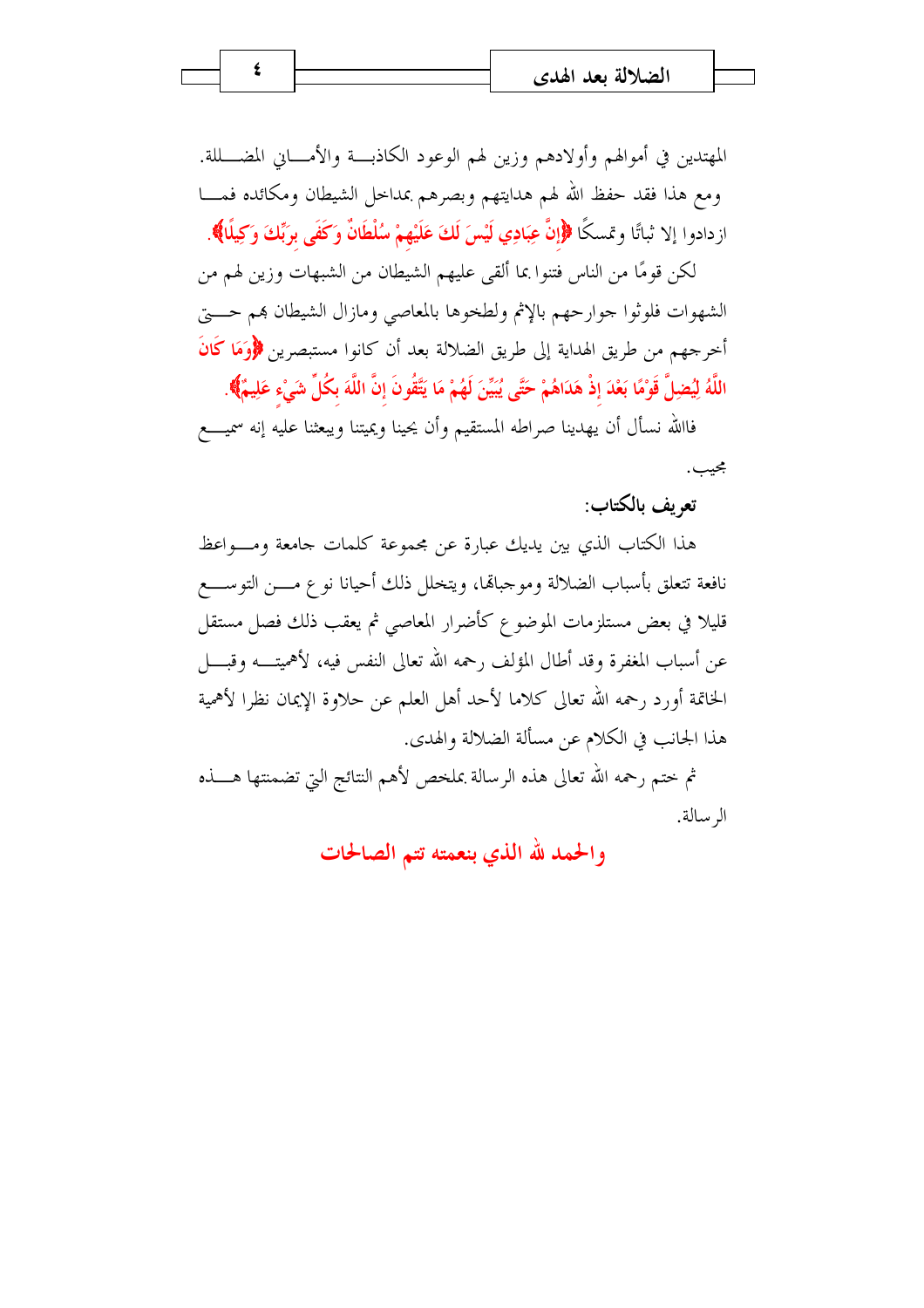هذه الرسالة....

كان الشيخ رحمه الله تعالى حريصًا عليها وكلمني مرارًا تارة مشافهة وتـــارة مهاتفة وتارة مكاتبة بالإسراع في طبعها وقد مكثت عندي فترة في سبيل البحث عن دار نشر تتولى طبعها وكان الشيخ رحمه الله تعالى يطلب ارجاعها إليه حرصًا عليها.

وأرسل إلي ورقة في أول يوم من شهر رمضان – ١٤١٤هـــــ - بطلـــب الرسالة فزرته في اليوم السابع من رمضان بعد صلاة التراويح وأخبرته أن ســــبب التأخير أن الرسالة أخذهما دار للنشر لطبعها ثم عدلوا عن ذلك وبقيت عنــــدهم وقد طلبتها منهم فوعدوني بارحاعها.... وكان هذا آخر العهد بشيخنا عبـــد الله , حمه الله تعالى.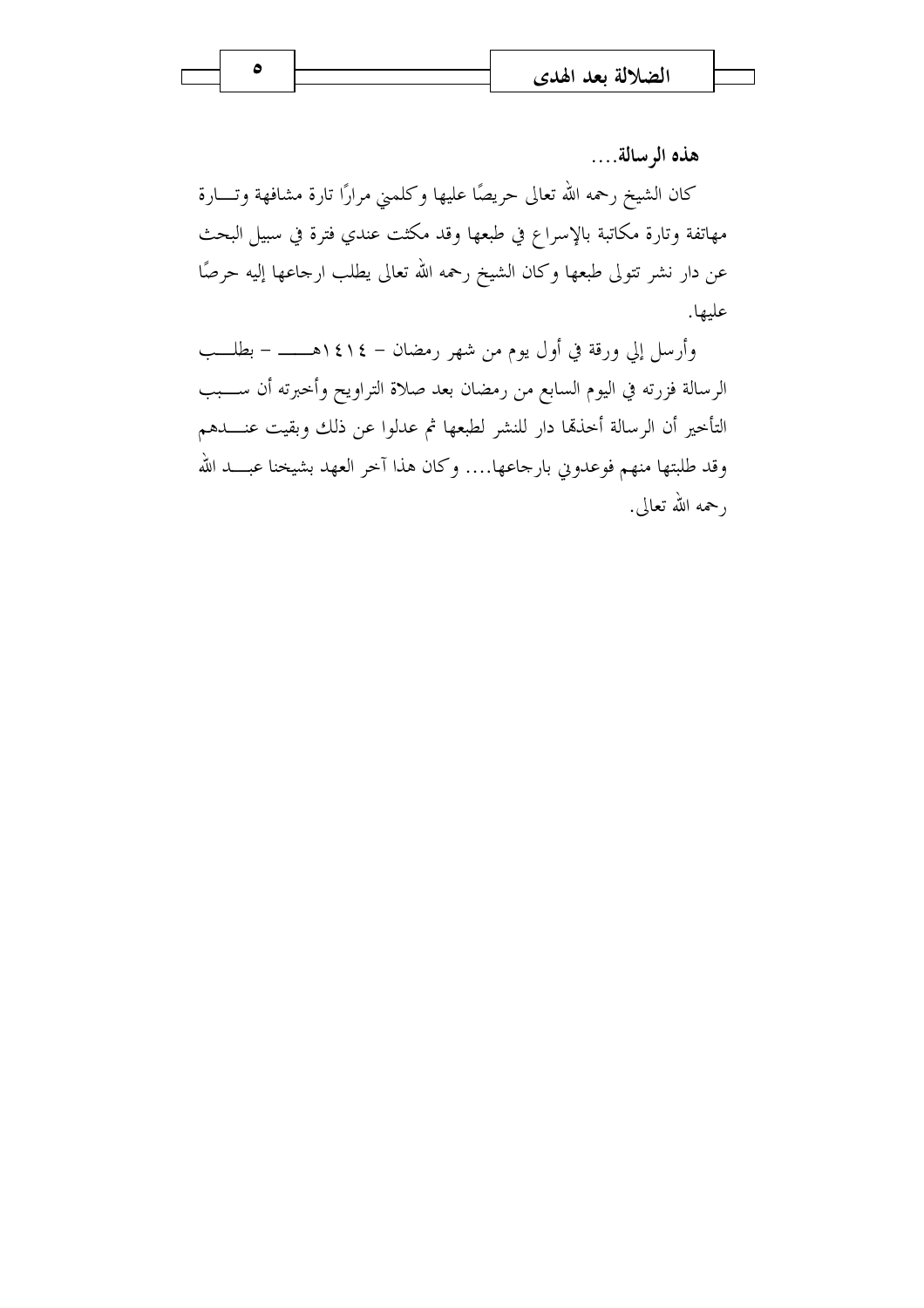|  | الضلالة بعد اهدى |  |
|--|------------------|--|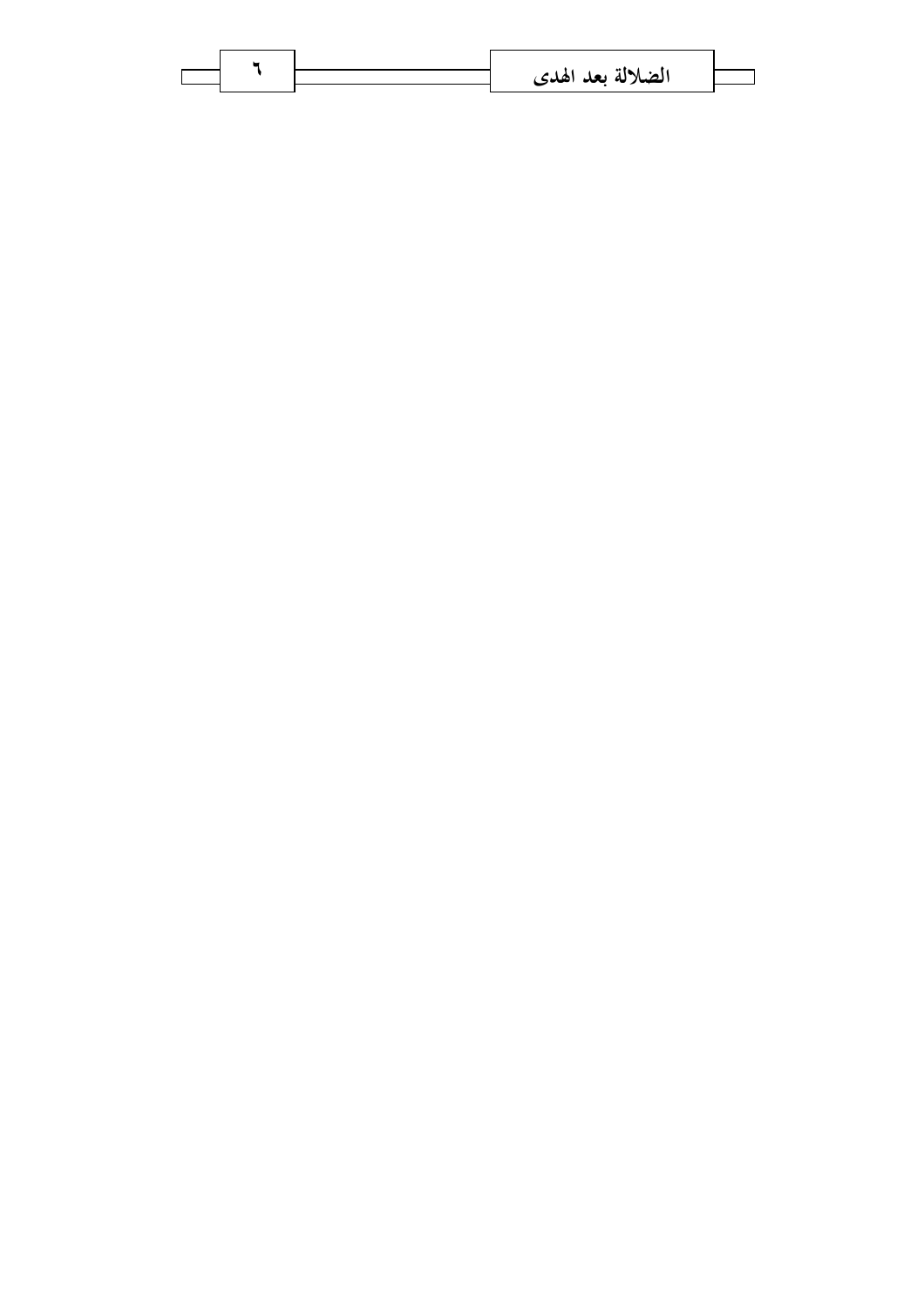● شيء من ترجمة المؤلف رحمه الله تعالى:

قد كفانا المؤلف رحمه الله تعالى سياق ترجمته العلمية وقبل ســـياق كلامــــه , حمه الله تعالى.

أرى لزاما على أن أذكر شيئًا يسيرًا من خلال ما يجول في نفسي عن المؤلف رحمه الله تعالى ردا لمعروفه على فأقول وبالله التوفيق:

وهو شيخي الكريم المربى الفاضل والمتواضع الزاهسد صساحب التصسانيف الكثيرة النافعة<sup>(١)</sup> أبو محمد عبد لله بن جار الله بن إبراهيم الجار الله عرفته واحببته من كتبه ورسائله.

وأنعم الله على بمعرفته وزيارته من قرابة عشر سنين أو تزيد فلمــــا جالســــته وسمعت كلامه ونصائحه زادت محبتي له وتوطدت علاقتي به وكنت أتردد علي زيارته كثبرًا.

ويعلم الله أنن كنت أتأثر من مجالسته لما أرى ويرى غيرى مـــن بشاشـــته وترحيبه وإصراره على حدمة أضيافه بنفسه. كل هذا مع ما يعاني من الأمـــراض المزمنة فكان يعاني من مرض السكر والضغط والقلب.

وكان رحمه الله تعالى عجيبا في صبره على أمراضه الكثيرة وكثيرا ما كنـــت أسأله عنها فكان يجيبني بعبارة يرددها كلما ســـألته وهـــي قولــــه: «إحبــــار لا شكوى» ثم يبدأ في إخباري عن نتائج العلاج وأثره عليه.

- كان الشيخ رحمه الله تعالى إذا زرته يسأل كثيرًا عن أخبــــار مشـــــائخنا وخاصة عن سماحة شيخنا الوالد عبد العزيز بن باز وعن آخر ما نزل في الأسواق من الكتب والرسائل.

- ولا أحصى عدد ما أعطاني من الرسائل والكتيبات العلمية الــــتي قــــام بإعدادها وجمعها.

(١) ومن الطرائف أنني كنت أقول للشيخ رحمه الله تعالى: "أنت يا شيخ سيوطي زمانك" تشبيها له بالإمام السيوطي في كثرة تصانيفه. فكان الشيخ رحمه الله يعاتبني معاتبة لطيفه على هذه المقولة.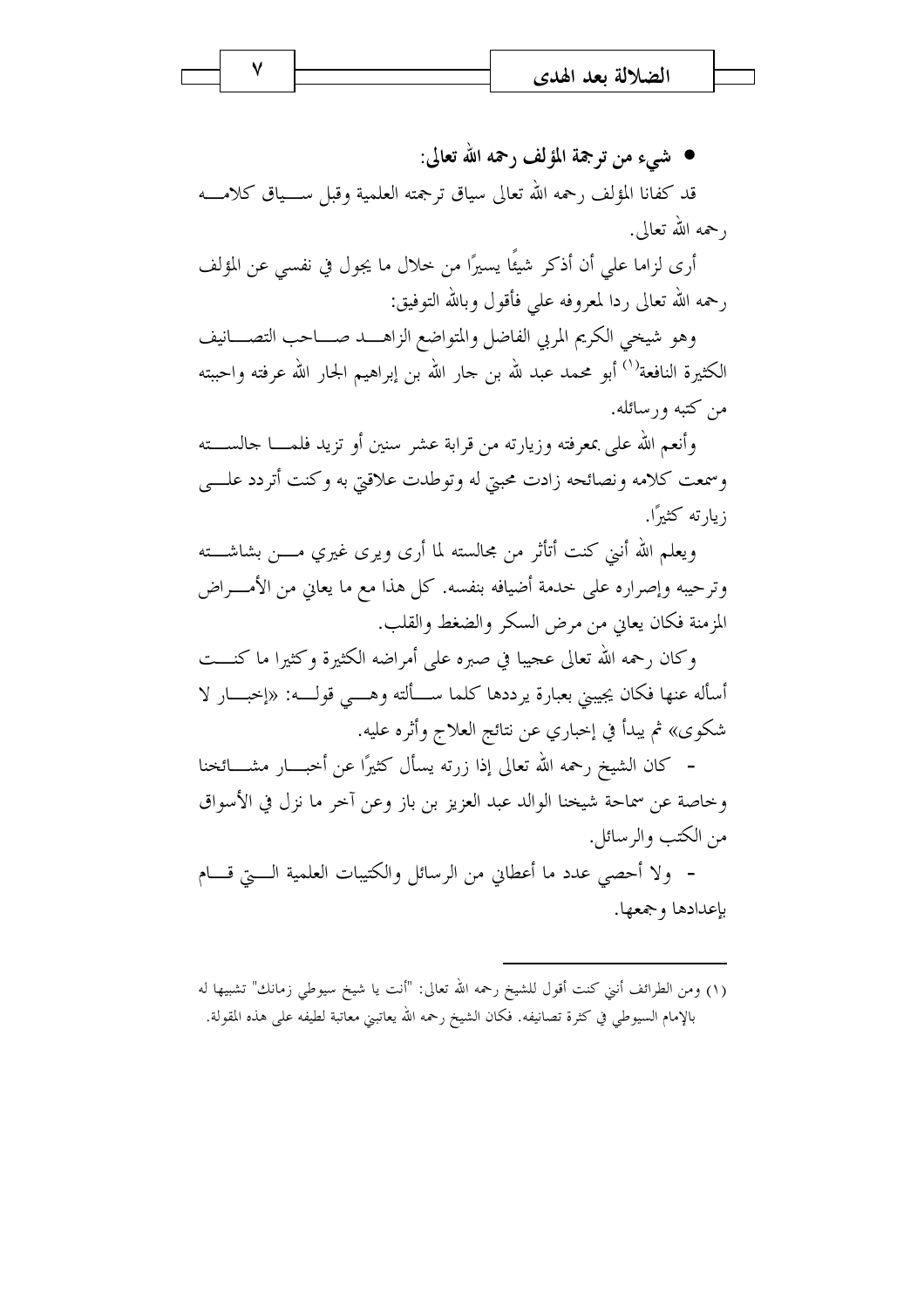|  | الصلالة بعد اهدي |  |
|--|------------------|--|
|  |                  |  |

إضافة إلى تلك الرسائل الشخصية إلى بعض المسؤولين والدوائر ودور النشر والتي يطلب فيها إعادة طبع بعض رسائله الكثيرة وقد تم له بفضل الله شيء مــــن ذلك.

لم يشتهر للشيخ رحمه الله تعالى درس معلوم بل كان بعض الطلاب العلم  $\overline{\phantom{a}}$ يترددون عليه في منزله ويقرأون عليه. ولعل عذر الشيخ رحمه الله تعالى في ذلــــك أمراضه الكثيرة التيّ أضرت بصحته كثيرًا. الله أسأل أن يجعلها سببا في مضــــاعفة د, جاته عند الله.

- وبكل حال: فما صنفه وجمعه من الرسائل الكثيرة حصل به من النفـــع والخير ما لا يحصل بعشرات الدروس والمحاضرات.

- ولإن كان ابن الجوزي يقول عن شيخه عبد الوهاب الانماطي: «كنت أقرأ عليه وهو يبكى فاستفدت ببكائه أكثر من استفادتي بروايته وانتفعت به ما لم انتفع بغيره»<sup>(۱)</sup>.

فأقول أما عن شيخى عبد الله: لقد استفدت من تواضعه وبشاشته ولين حانبه وزهده أكثر من علمه. وأخيرا: هسسو المسبوت قسيد فسيرق الأحيسياب سيستهمه فرحم الله شيخنا واسكنه فردوسه الأعلى وجمعنا به في دار كرامته آمين يـــا رب العالمين.

تلميذ المؤلف عبد العزيز بن محمد بن عبد الله السدحان الرياض ١٤١٠/١٠/١٢ هـــ

(١) سير أعلام النبلاء ٢٠/ ١٣٦.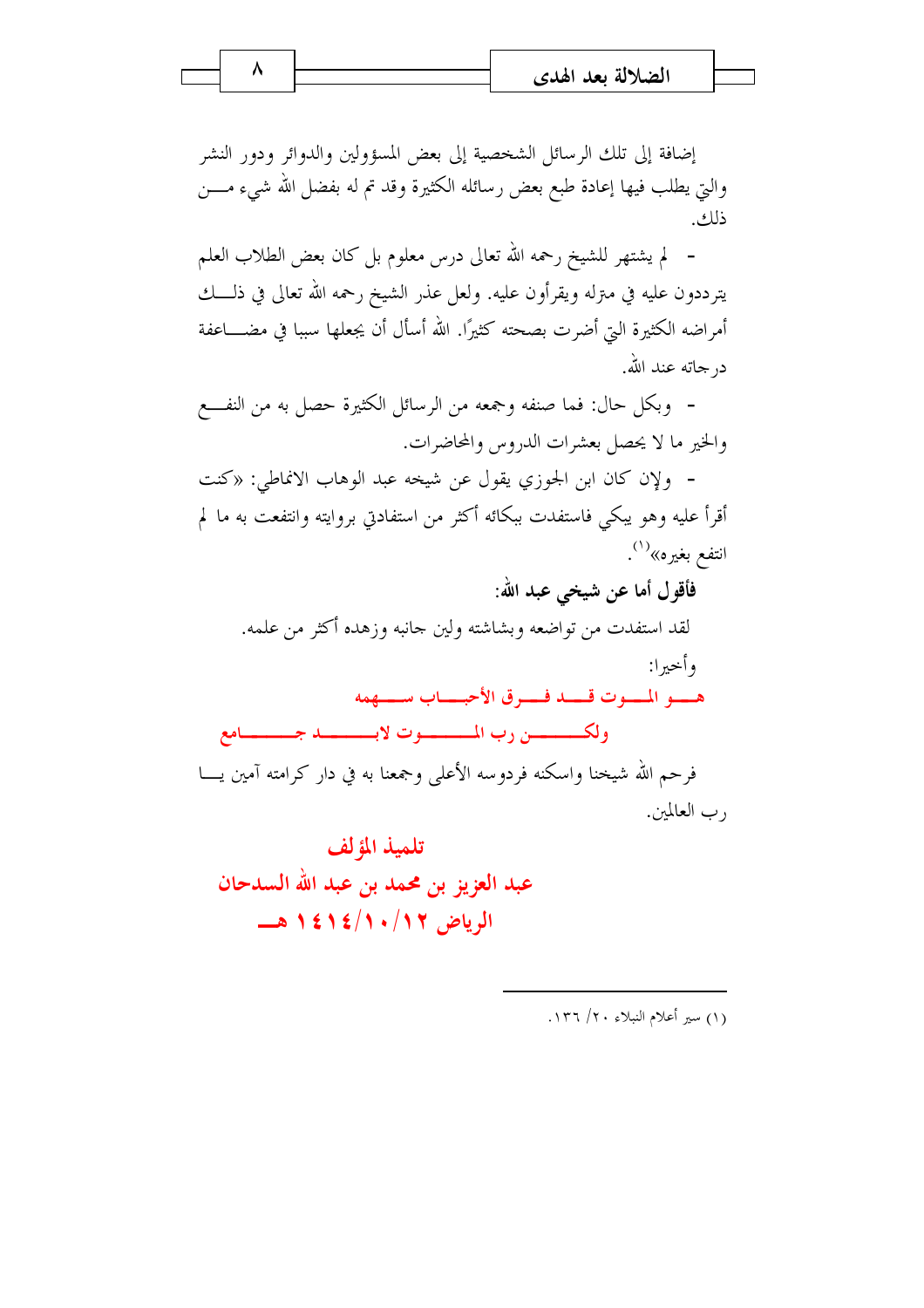بسم الله الرحمن الرحيم  $^{(1)}$ ترجمة المؤلف

الحمد لله رب العالمين وأشهد أن لا إله إلا الله وحده لا شريك له وأشهد أن محمدا عبده ورسوله صلى الله عليه وسلم وعلى آله وأصحابه أجمعين، وبعد:

بناء على طلب من تعينت إجابته عن ترجمة حياتي العلمية والعمليـــة أقـــول مستعينا بالله تعالى ومتحدثا بنعمته أنا عبد الله بن حار الله بن إبراهيم الجــــار الله من قبيلة النواصر من بين تميم ولدت في مدينة المذنب من مسدن القصسيم عسام ١٣٥٤هـــ تقريبًا ودرست في الكتاتيب على الشيخ عبد الرحمن الصالح المطلـــق رحمه الله مبتدء بالقرآن الكريم. ثم حفظت القرآن الكريم على والدي رحمــــه الله تعالى عن ظهر قلب ثم سافرت إلى الرياض عام ١٣٦٨هـــ لطلب المعيشة حــــتي أتيحت لي الفرصة لطلب العلم عام ١٣٧٤هـــ فدرست على سماحة الشيخ محمد بن إبراهيم بن عبد اللطيف آل الشيخ رحمه الله في مسجده في مدينة الرياض بحي دخنة مع جماعة من الطلبة وفي عام ١٣٧٥هـــ فتح معهد إمام الدعوة العلمـــي فالتحقت به ودرست فيه على عدد من المشايخ منهم الشيخ عبد العزيز بن محمد الشثري المكنى (أبو حبيب) والشيخ محمد بن عباد مؤلف كتاب «دواء القلوب» رحمه الله والشيخ إسماعيل الأنصاري والشيخ حماد الأنصاري والشيخ سعد الفالح إمام جامع الملك عبد العزيز في المربع آنذاك والشيخ عبد الله بن حســــن القعــــود والشيخ فهد بن عبد الرحمن الفهد (الحمين) وفي عام ١٣٧٦هــ تزوجت وولد لى ابنان هما الشيخ محمد القاضي حاليا بالمحكمة الكبرى بالرياض وفقه الله والثاني أحمد أصلحه الله وأربع بنات. درست في معهد إمام الدعوة العلمي وتخرجت منه عام ١٣٧٩هـــــــــــــــــــــــــ والتحقـــــت بكليــــة العلــــوم الشــــــرعية وتخرجــــت منـــــها

(١) هذه الترجمة مصورة من كتاب الوالد المسمى: (رسالة إلى أئمة المساحد والمؤذنين والمأمومين).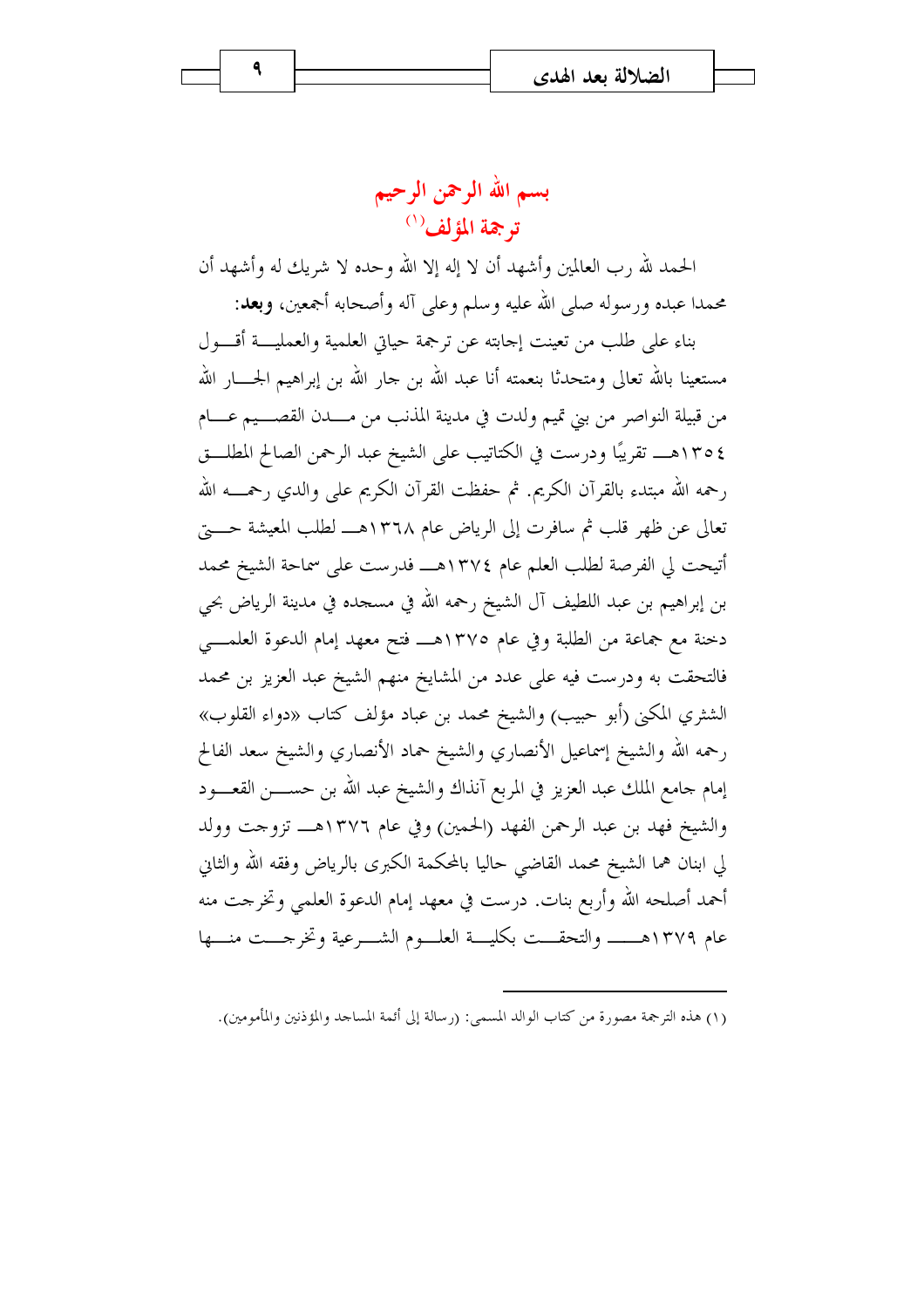|  | الضلالة بعد الهدي |  |
|--|-------------------|--|
|  |                   |  |

درجة الماجستير عام ١٣٩٩هـــ في الفقه المقارن.

أما ما يتعلَّق في مجال العمل فقد عينت بعد التخرُّ ج من كلية الشريعة مدرساً في مدينة حائل في المرحلة المتوسطة عام ١٣٨٤هــــــــوفي عام ١٣٨٥هـــــــ نقلـــــت إلى مدينة بريدة مدرسا في نفس المرحلة وفي عام ١٣٨٦هـــ نقلـــت إلى مدينــــة الرياض مدرسًا في نفس المرحلة وفي عام ١٤٠٣هــ نقلت إلى المرحلة الثانوية إلى 

أما ما يتعلق في مجال التأليف فكنت في البداية أكتب كلمات في مجال الوعظ والإرشاد فيما أرى المجتمع بحاجة إليه وزعت على الأفراد والجماعـــات وأئمـــة المساحد وغيرهم ثم جمعت في كتاب «كلمات مختارة» وفي أثناء التدريس كتبت أسئلة وأجوبة على شرح كتاب التوحيد الذي هو حق الله على العبيــــد للشــــيخ محمد بن عبد الوهاب رحمه الله وجمعنا به في حنات النعيم الذي طبـــع بعنــــوان «الجامع الفريد للأسئلة والأجوبة على كتاب التوحيد» ثم كتبت بحثا في مصارف الزكاة لنيل درجة الماجستير عام ١٣٩٩هـــ مطبوع وفي عام١٤٠٢هـــ تعاونت مع رئاسة هيئة الأمر بالمعروف على أن أكتب بعض البحوث بالإضافة إلى زيارة مراكز الهيئة بالرياض وإرشادهم إلى الطريقة المثلي في الأمر والنهي فكتبـــت مــــا تيسر من البحوث في مواضيع متنوعة بفضل من الله ومعونة وله الحمد والشـــكر والثناء فصارت هذه البحوث نواة وأساسا لمؤلفــاتي الــــتي يســــر الله جمعهــــا واحتصارها وتحقيقها وطبعها وتوزيعها اليت اشتملت على مواضيع مختلفة فيمسا يتعلق بالعقيدة وأصول الإيمان وأركان الأســــلام وفي معالجــــة واقــــع المحتمــــع المسلم.

أسأل الله تعالى بأسمائه الحسني وصفاته العلـــي أن ينفـــع بمــــا وأن يجعلـــها

(١) قال ابنه محمد: واستمر في التدريس في الثانوية موسى بن نصير بالرياض حتى أحيل على التقاعد لعجزه الصحى عام ١٤١٣هــ.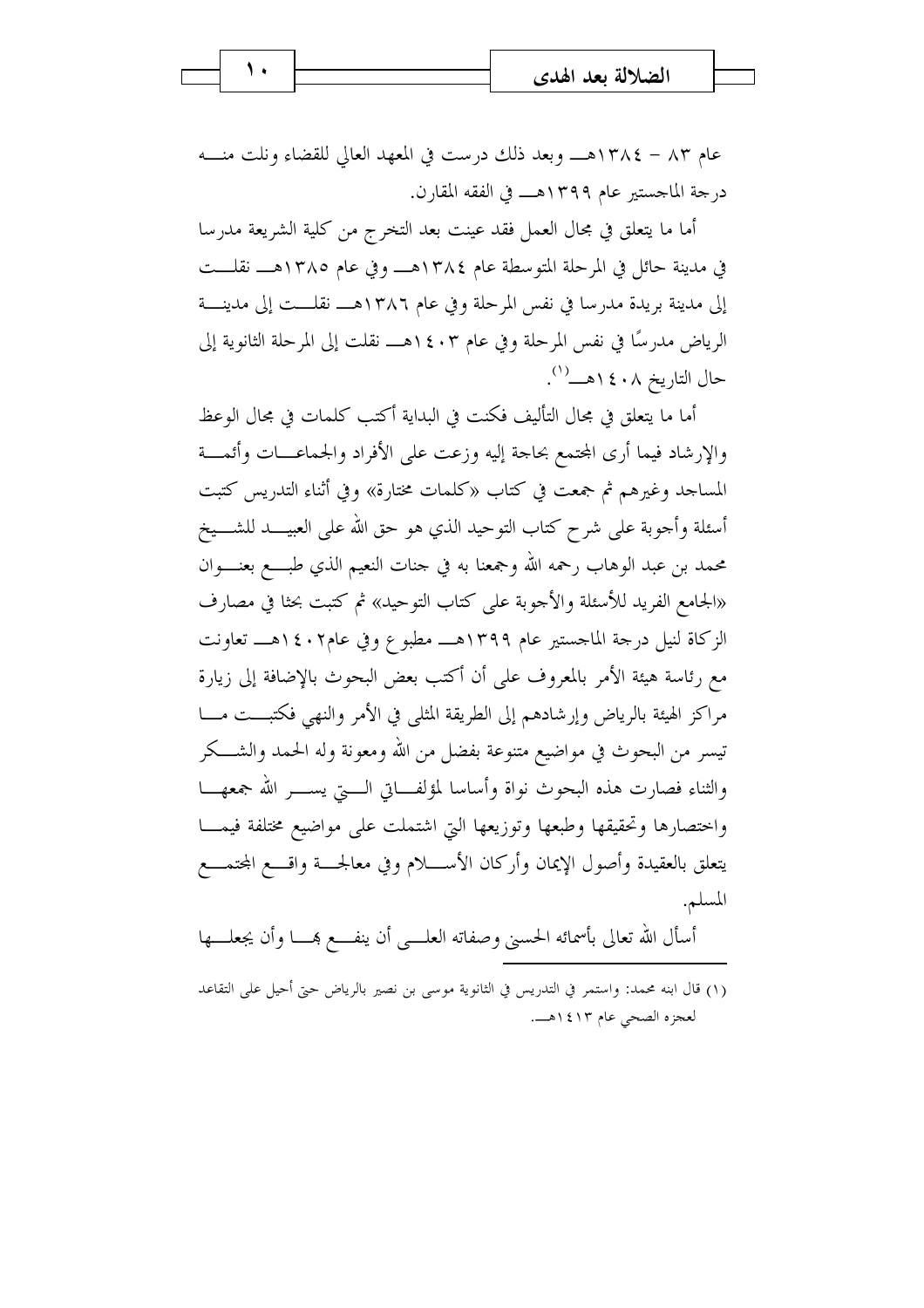|  | الضلاله بعد الهدي |  |
|--|-------------------|--|

حجة لي وذخرا لي عند ربي حين ألقاه وصلى الله وسلم على نبينا محمد وعلــــى آله وأصحابه أجمعين.

عبد الله بن جار الله بن إبراهيم الجار الله  $-212.1/\sqrt{7/7}$ 

قال ابنه محمد: وفي ضحى يوم الأحد الرابع والعشرين من شهر رمضـــان المبارك عام ألف وأربعمائة وأربعة عشر للهجرة توفي الوالد في مدينة مكة المكرمة وصلى عليه في الحرم المكي الشريف ليلة الاثنين الموافق ١٤/٩/٢٥/ ١٤١٤هـــ ثم نقل إلى مدينة الرياض حيث مقر إقامته وصلى عليه في حامع سوق الخضار بعتيقة ودفن في مقبرة العود رحمه الله رحمة واسعة وأدخله فسيح جناتـــه مــــع النبـــــين والصديقين والشهداء والصالحين وحسن أولئك رفيقًا وصلى الله على نبينا محمد وآله وصحبه وسلم.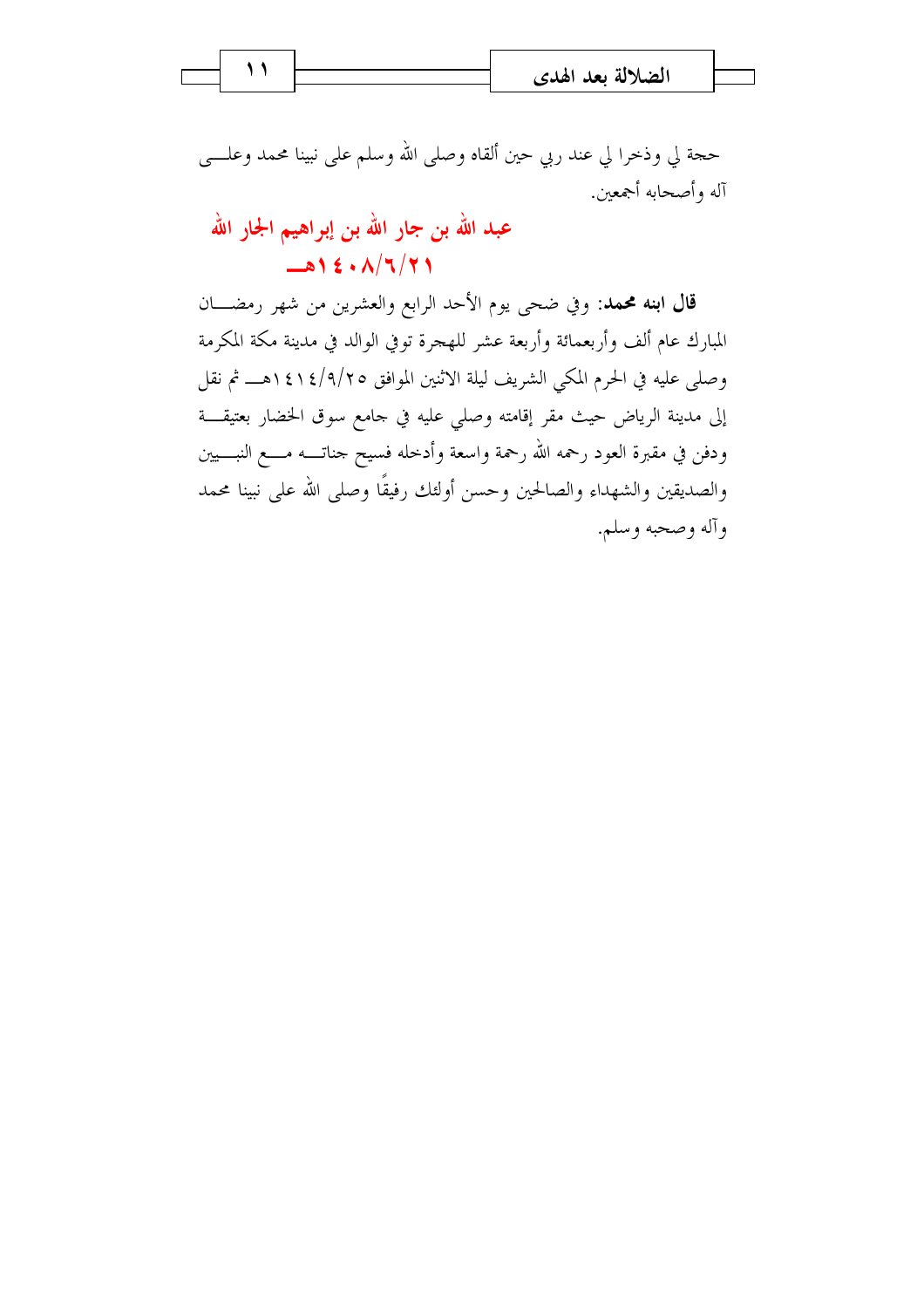من آثار المؤلف

١. «بهجة الناظرين فيما يصلح الدنيا والدين». ۲. «کلمات مختارة – عقائد – أحکام – مواعظ». ٣. «رسالة رمضان فضائل – خصائص – أحكام – فؤائد – آداب». ٤. «الجامع الفريد للأسئلة والأجوبة على كتاب التوحيد». 0. «البيان المطلوب لكبائر الذنوب» من كتاب «الكبائر»للإمام الذهبي ومن «إعلام الموقعين»لابن القيم (اختصار). ٦. «طبقات المكلفين» لابن القيم (اختصار). ٧. «الهداية لأسباب السعادة». ٨. «من أحكام الفقه الإسلامي وما جاء في المعاملات الربويــــة وأحكــــام المداينة».

۹. «توجيهات إسلامية» تشتمل على ١٢ موضوعًا جمع وتحقيق. «التوضيح والبيان لشجرة الإيمان» تأليف الشيخ عبد الـــرحمن  $\cdot \cdot \cdot$ السعدي ومعه «مختصر شعب الإيمان» للإمام البيهقي (تحقيق). «خلاصة الكلام في أحكام الصيام».  $.11$ 

- «من أحكام المريض وآدابه والوصايا الطيبة النافعة».  $.17$ 
	- «مسئولية المرأة المسلمة».  $.15$ 
		- «مصار ف الزكاة».  $. \setminus 5$

«منهج السالكين وتوضيح الفقه في الدين» للشيخ عبد الـوحمن  $\cdot \wedge$   $\circ$ السعدي (تحقيق).

- «فضائل القرآن الكريم».  $.17$ «من أضرار المسكرات والمخدرات».  $.1V$ «خلاصة الكلام في أحكام الحج والعمرة إلى بيت الله الحرام».  $\cdot \wedge$ 
	- «توجيهات إلى أصحاب الفيديو وأصحاب التسجيلات».  $.19$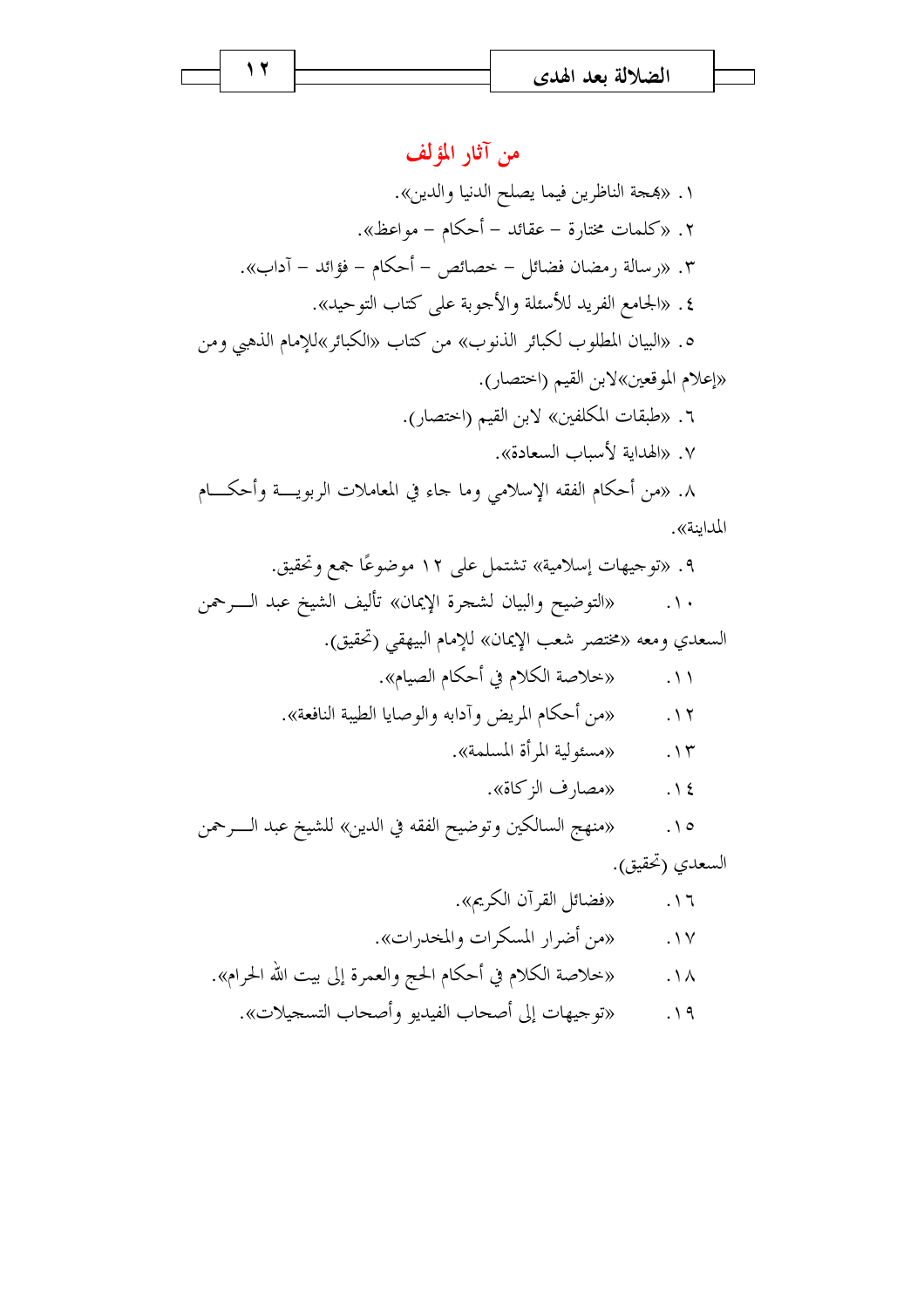$\overline{\phantom{0}}$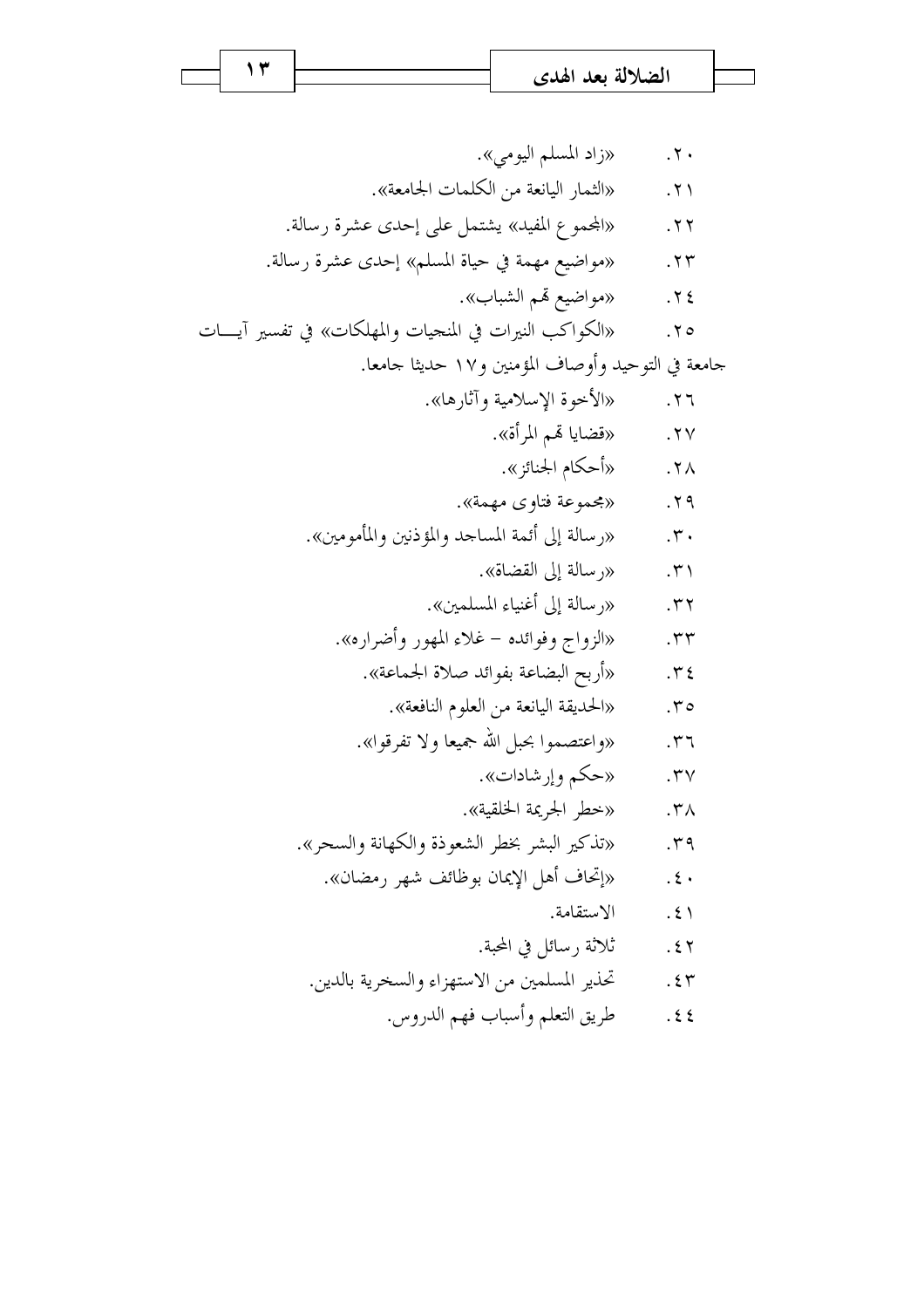$$
\frac{1}{2} \quad 1 \leq
$$

 $\begin{array}{c} \hline \end{array}$ 

٧٠. «من أحكام الحج والعمرة وزيارة المسحد النبوي».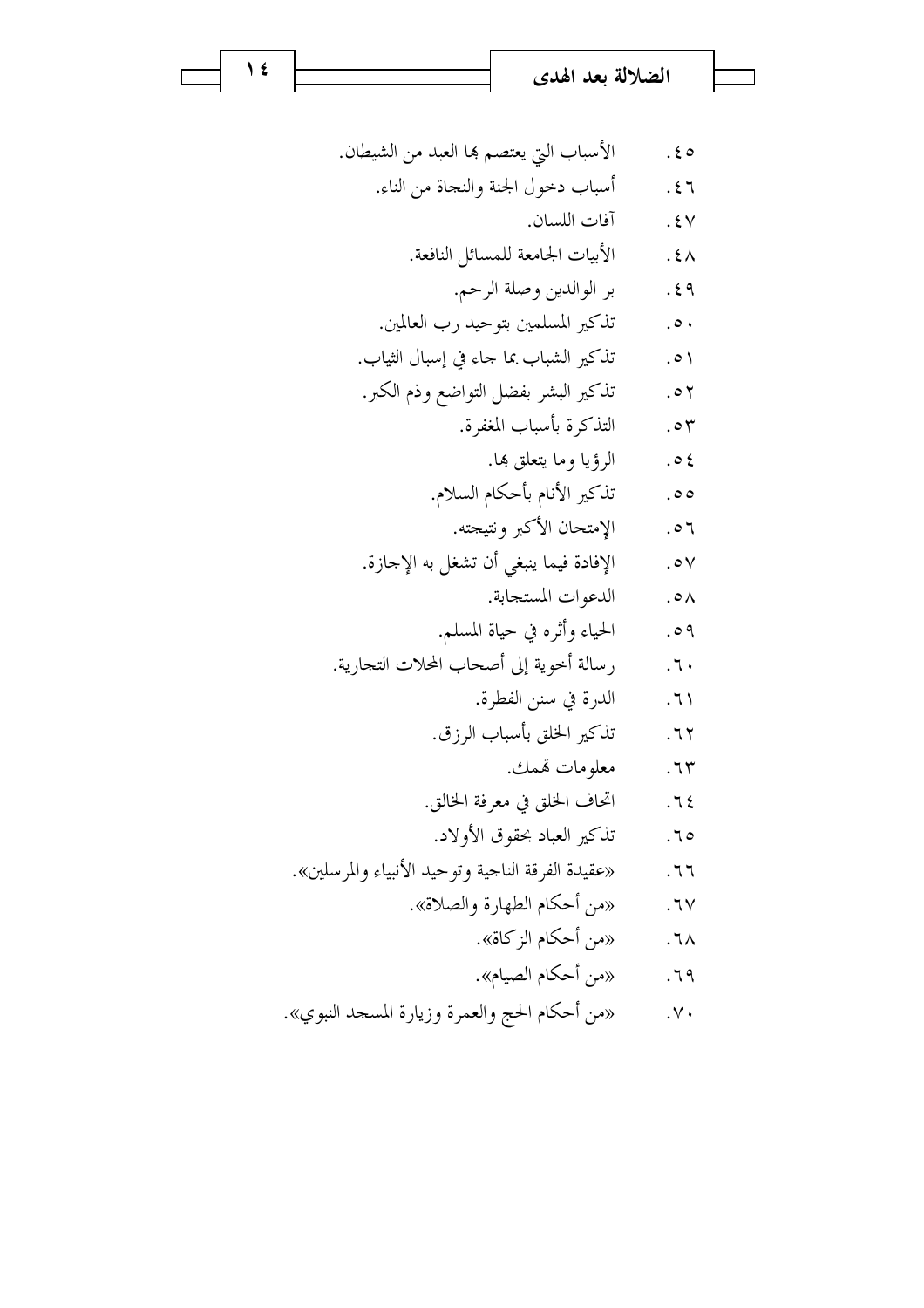|  | الضلاله بعد اهدى |  |
|--|------------------|--|
|  |                  |  |

- «من السيرة النبوية».  $.Y\tau$
- «من محاسن الإسلام».  $.92$
- «حكم اللحية والغناء والتصوير في الإسلام».  $\cdot$ vo
- «من مشاهد القيامة وأهوالها وما يلقاه الإنسان بعد موته».  $.97$

قلت: له غيرذلك من الرسائل.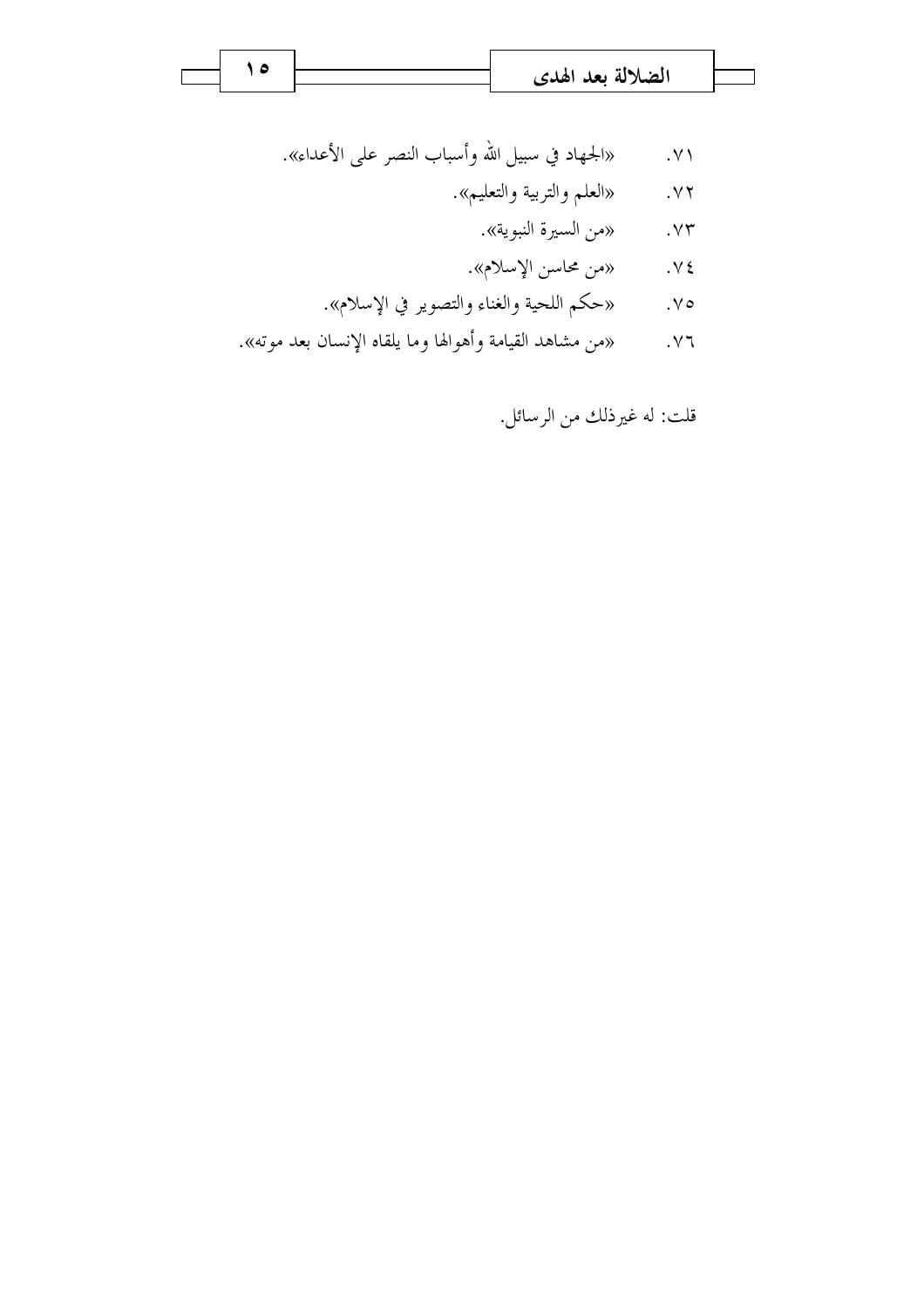$\mathcal{L}$ 

الحمد لله رب العالمين والصلاة والسلام على رسول الله وعلى آله وصـــحبه ومن اقتفى أثره واهتدى هديه إلى يوم الدين.

وبعد: حقًّا إن الموت حق – ولو كان الخلد لأحد لكان للنبي ﷺ هذا هــــو سلوتي وعزائي في أحي الحبيب وصديقي الحميم والمحب في الله الشيخ عبـــد الله الجار الله إبراهيم الجار الله والذي عاشرته (٣١) عامًا زميل دراسة في الفصــــل في المستوى الرابع من كلية الشريعة بالرياض. وزميل تدريس بمتوســـطة حطـــين. وزاملته كمدير ورئيس عليه بثانوية موسى بن نصير حتى طلب الاستقالة لعجزه عن العمل، وخلال هذه الأعوام الكثيرة لم تنفك صحبتنا لألها كانت محبة فى الله ولله، وما كان لله اتصل وما كان لغيره انقطع.

صاحبته هذه المدة الطويلة في السفر والحضر فكان , حمه الله نعم الصــــديق والصاحب والشيخ الجليل. كم كان قلبه يفيض نصحا وإحلاصا ومحبسة لكسل مسلم وحرصًا شديدًا على النفع العام عملاً بقوله ﷺ: «خير النساس أنفعهـــم **للناس**» وكان رحمه الله يتصف بمكارم الأحلاق الفاضلة كالصبر والكرم والزهد والتواضع، و لم يستغل يومًا صحبته في التهاون أو التكاسل عن العمل. بل كـــان رحمه الله مثال الرحل المخلص في عمله المطيع لرؤسائه في غير معصــــية الله بـــــل والنصح لرؤ سائه وعدم المحاملة في الباطل بل ينصح وينبه برفق كل فئات النساس علـــي احــــتلاف طبقـــــاقم. وهـــــاهي ذي كتبــــه ومؤلفاتــــه بيضـــــاء.

(١) قبل تقديم الكتاب للطبع طلبت من فضيلة الشيخ محمد شيئًا مختصرًا عن الشيخ عبد الله فتكرم مشكو,ًا بكتابه هذه الأسطر.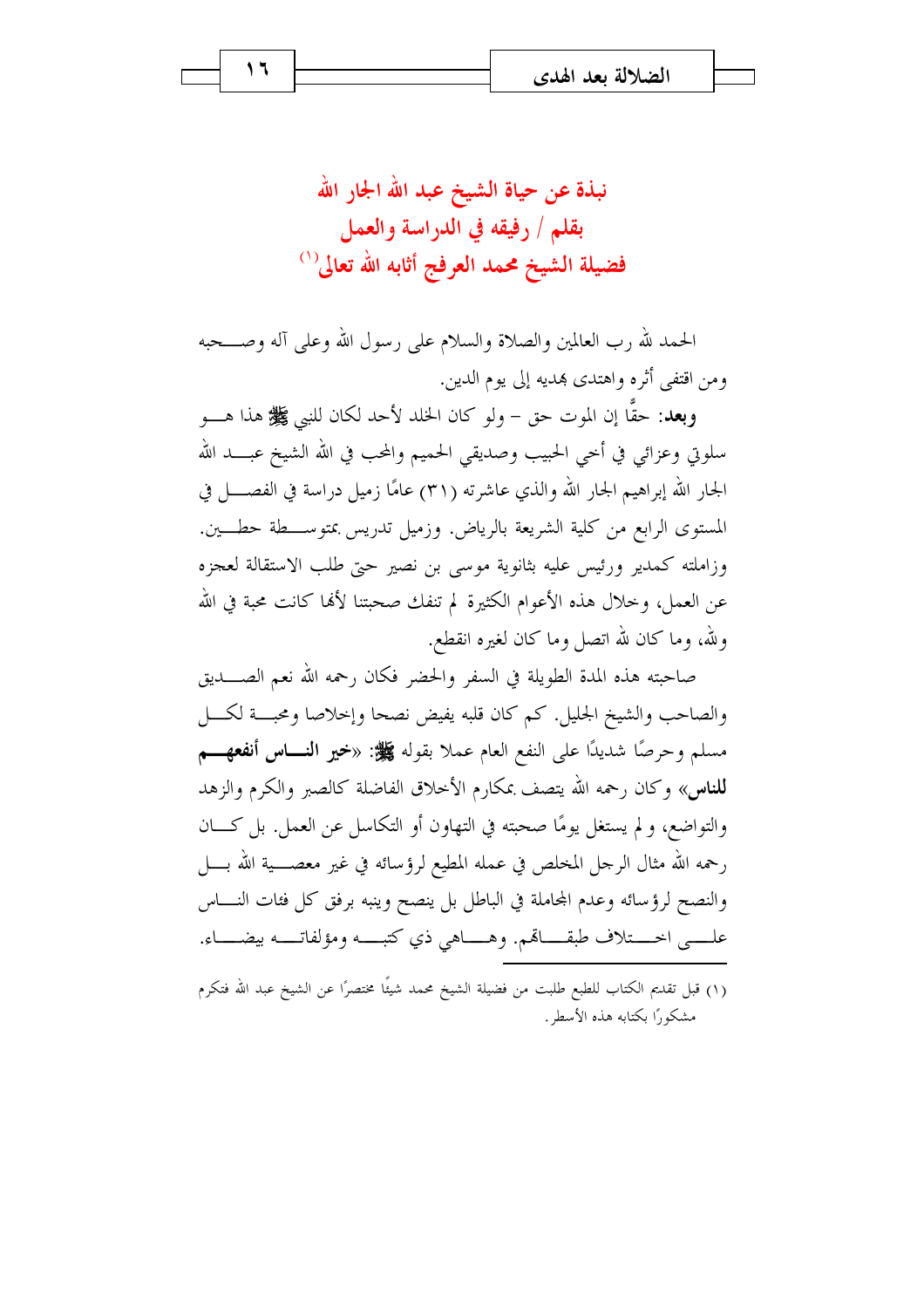|  | الضلالة بعد الهدى |  |
|--|-------------------|--|
|  |                   |  |

ناصعه تخاطب كل فئة من الناس وكل طبقة. وما ذلك إلا لحرصه الشديد على النصح والتوحيه والإرشاد ومع ذلك فهو متواضع يسمع لإخوانه نصـــائحهم أو الإشارة بتهيئة كتاب أو رسالة للطبع ثم إنه يتلمس الأساليب المناسبة للإســـتفادة من الكتاب أو الرسالة وإيصالها إلى الناس لتحصل الفائدة المرجوة، فأذن رحمه الله ببيع كتبه واكتفى بأخذ نسبة معينة من الكتب ثم هو يوزعها بنفسه بعيـــد عــــن التعلق بالدنيا.

رحمه الله تعالى رحمة واسعة وجمعنا وإياه ووالدينا في مقعد صدق عند مليك مقتدر .

محمد بن على بن إبراهيم العرفج إمام وخطيب جامعة العرفج بشبرا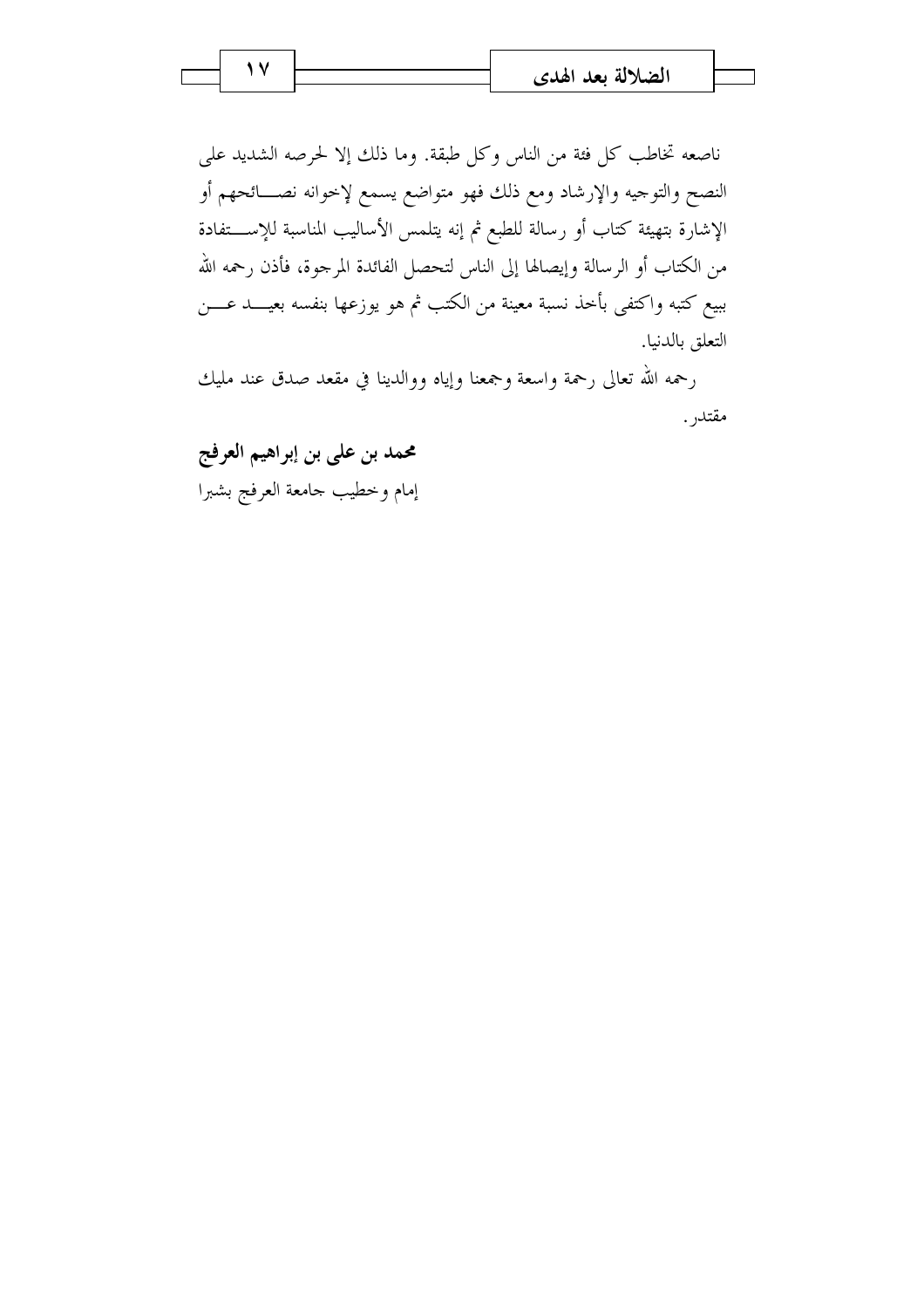|  | الضلالة بعد الهدي |  |
|--|-------------------|--|
|  |                   |  |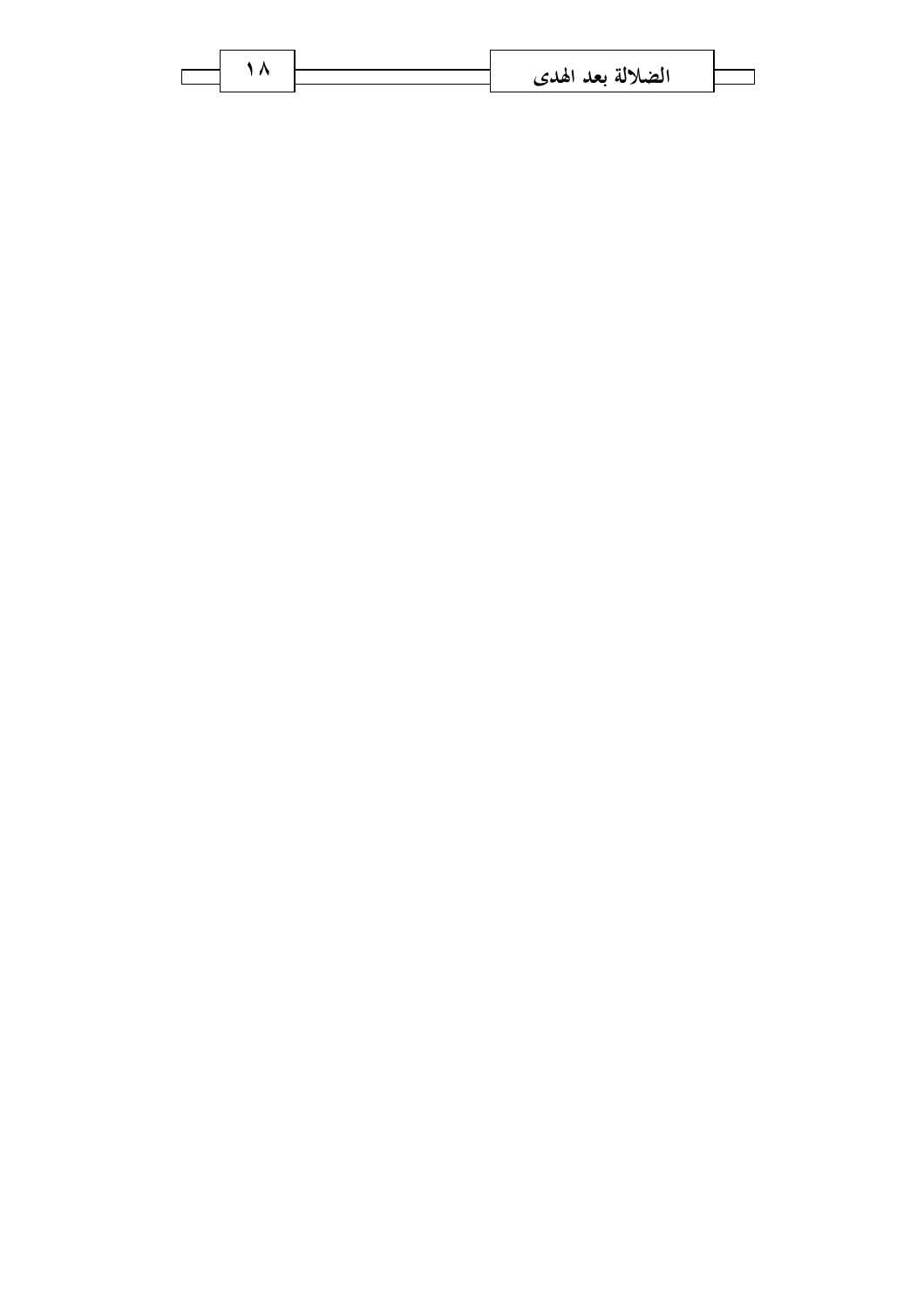بسم الله الرحمن الرحيم مقدمة

الحمد لله الذي أباح لنا ما ينفعنا وحرم علينا ما يضــــرنا في ديننــــا ودنيانــــا وآخرتنا، أباح لنا الطيبات النافعة وحرم علينا الخبائث الضارة لأجسامنا وصحتنا وعقولنا وأموالنا رحمة بنا وإحسانا إلينا قال تعالى في وصف نبينــــا محمــــد ﷺ: ﴿وَيُحِلُّ لَهُمُ الطَّيِّبَاتِ وَيُحَرِّمُ عَلَيْهِمُ الْخَبَائِتُ﴾ [سورة الأعراف: الآية ١٥٧] فالحلال بين والحرام بين والحلال ما أحله الله ورسوله والحرام مـــا حرمـــه الله ورســـوله والأصل في الأشياء الإباحة فلا يحرم منها إلا ما حرمه الله ورسوله.

وكل طيب نافع فهو مباح لنا قال تعالى: ﴿ يَا أَيُّهَا الَّذِينَ آمَنُـــوا كُلُـــوا مِـــنْ طَيِّبَاتِ مَا رَزَقْنَاكُمْ وَاشْكُرُوا لِلَّهِ إِنْ كُنْتُمْ إِيَّاهُ تَعْبُدُونَ﴾ [سورة البقرة: الآيسة ١٧٢] فلله الحمد والشكر والثناء على ذلك، وحماية للمسلم من أن يقع فيما حــــرم الله عليه ورسوله رتب على بعض الجرائم حدودا تردع عنها كالقتل للقاتل والسرجم للزايي المحصن – المتزوج – وقطع يد السارق وحلد الــزايي البكـــر والقـــاذف وشارب الخمر، ورتب على النهي عن كثير من المحرمات الوعيد الشديد بالعذاب الأليم الذي إذا سمعه المؤمن العقل حاف وانزجر عما فمي الله عنــــه ورســــوله؛ فكيف يقدم العاقل على لذة ساعة تعقبها الحسرة والندامة والعذاب الأليم لـــو أن مريضا أتى طبيبا ليعالجه فنصحه بترك بعض المأكولات اللذيذة محافظة على صحته لصدقه واستجاب له وأطاعه وامتنع عنها ومع ذلك ترى كثيرًا من الناس يعصون الله ورسوله بترك الواجبات وفعل المحرمات وهم يقـــرأون ويســــمعون الأوامــــر والنواهي ويعرفون الحلال والحرام فهل الطبيب عندهم أصدق من الله تعـــالي؟ أم أن المرض أشد عليهم من النار؟ والواقع أن الكثير من الناس لم يــــدخل الإيمــــان بالأخرة صميم قلوهم ولم يبلغ سويداء أفثدقم ويدل على ذلك شدة استعدادهم لحسسير الصهيبيف وبسسيرد الشهسستاء وعسسهام استستعدادهم لحسسير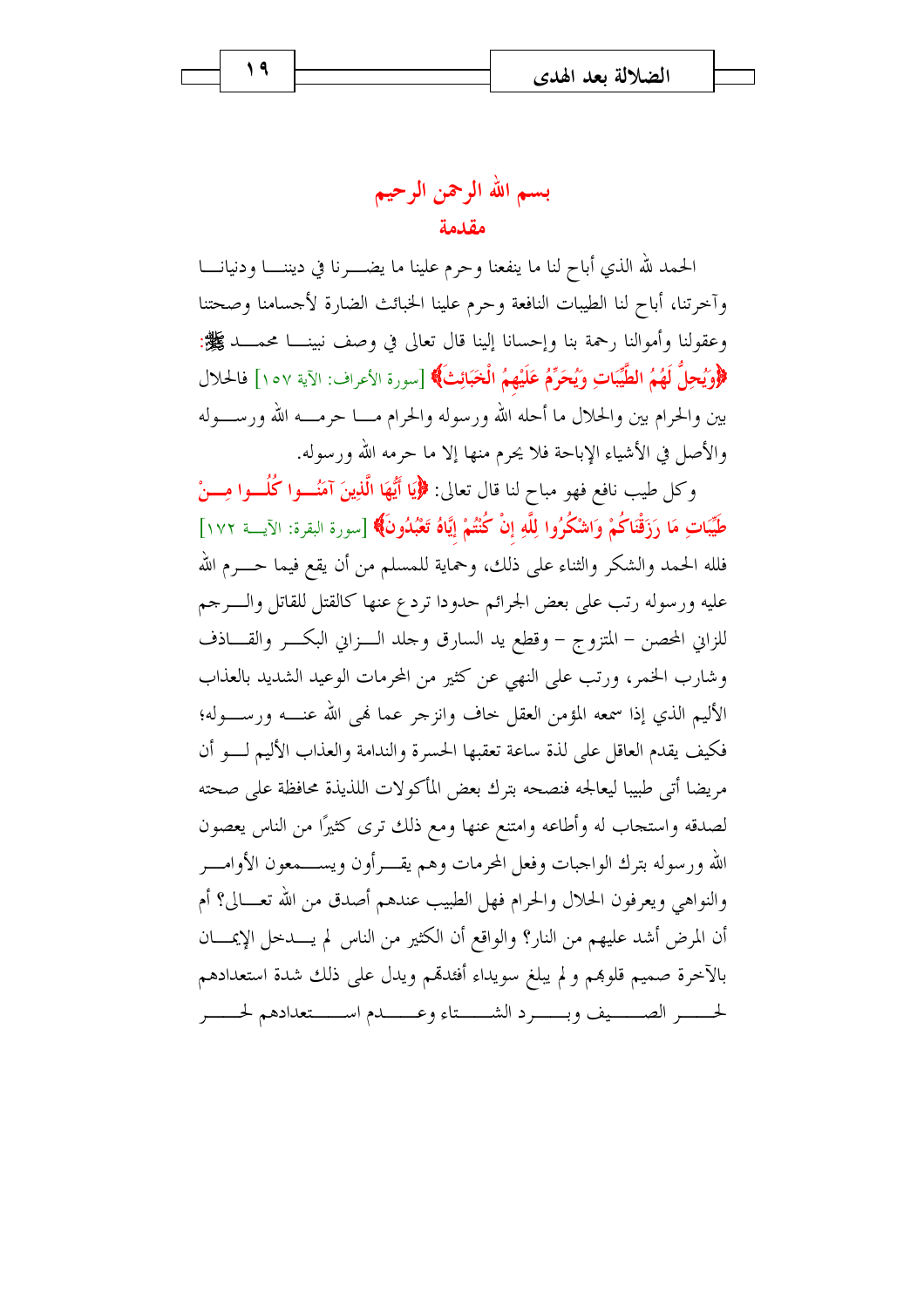|  | الضلالة بعد الهدي |  |
|--|-------------------|--|
|  |                   |  |

جهنم وزمهريرها، أليس قائد السيارة إذا أضاءت الإشارة الحمراء وقف عنـــدها محافظة على نفسه وعلى سيارته وعلى سمعته؟ فلماذا لا يقف أمام أوامر ربه الــــــيّ رتب عليها سعادة الدنيا والآخرة؟ ولماذا لا يقف أمام نواهيه التي رتـــب عليهــــا شقاوة الدنيا والآخرة؟ فهل آمنت أيها المسلم بالله حق الإيمان فرحــــوت ثوابـــــه وخفت عقابه وامتثلت أوامراه وانتهيت عن نواهيه لتفوز وتنجو؟ أم فيك صـــــــــر أذنب ذنبًا كانت نكتة سوداء في قلبه فإن تاب ونزع واستغفر صقل قلبه فإن عاد عادت حتى يسود قلبه» أحرجه الترمذي والنسائ<sub>ي</sub> وقال الترمذي حســــن صحيح. فذلك الران الذي قال الله: ﴿كَلَّا بَلْ رَانَ عَلَى قُلُوبِهِمْ مَا كَانُوا يَكْسبُونَ﴾ [سورة المطففين: الآية ١٤].

وبناء على ما تقدم ونصحًا لله ولرسوله وعباده المؤمنين فقد جمعت بعـــض كبائر الذنوب التي فمي عنها ورسوله ورتب عليها الوعيد الشديد بالعذاب الأليم ليتذكرها المؤمن فيخاف منها ومن سوء عاقبتها فيتجنبها ويقسول كمسا قسال المؤمنون «سمعنا وأطعنا» فيترك العادات التي كان مقيما عليها وهي مخالفة للشرع لأنه يؤمن بالله واليوم الآخر والثواب والعقاب والجنة والنار ويعلـــم أن الله يــــراه ويسمعه ويعلم ما يكنه ضميره، وأنه سوف يموت عن قريب فيجزى بما قــــدمت يداه إن حيرًا فخير وإن شرًّا فشر كما قال الله تعالى: ﴿فَمَنْ يَعْمَلْ مِثْقَالَ ذَرَّةٍ خَيْرًا يَرَهُ \* وَمَنْ يَعْمَلْ مِثْقَالَ ذَرَّةٍ شَرًّا يَرَهُ**﴾**.

ونسأل الله الكريم , ب العرش العظيم أن يهدينا وسائر أخواننـــا المســــلمين صراطه المستقيم وأن يثبتنا على دينه القويم وأن يجنبنا طريق المغضـــوب علـــيهم والضالين وأن يوفقنا لما يحبه ويرضاه وأن يجعلنا هداة مهتدين وهو حسبنا ونعسم الوكيل ولا حول ولا قوة إلا بالله العلي العظيم وصلوات الله وسلامه على حــــير خلقه وأنبيائه نبينا محمد وعليے آلسه وأصبحابه وأتباعسه إلى يسوم السدين.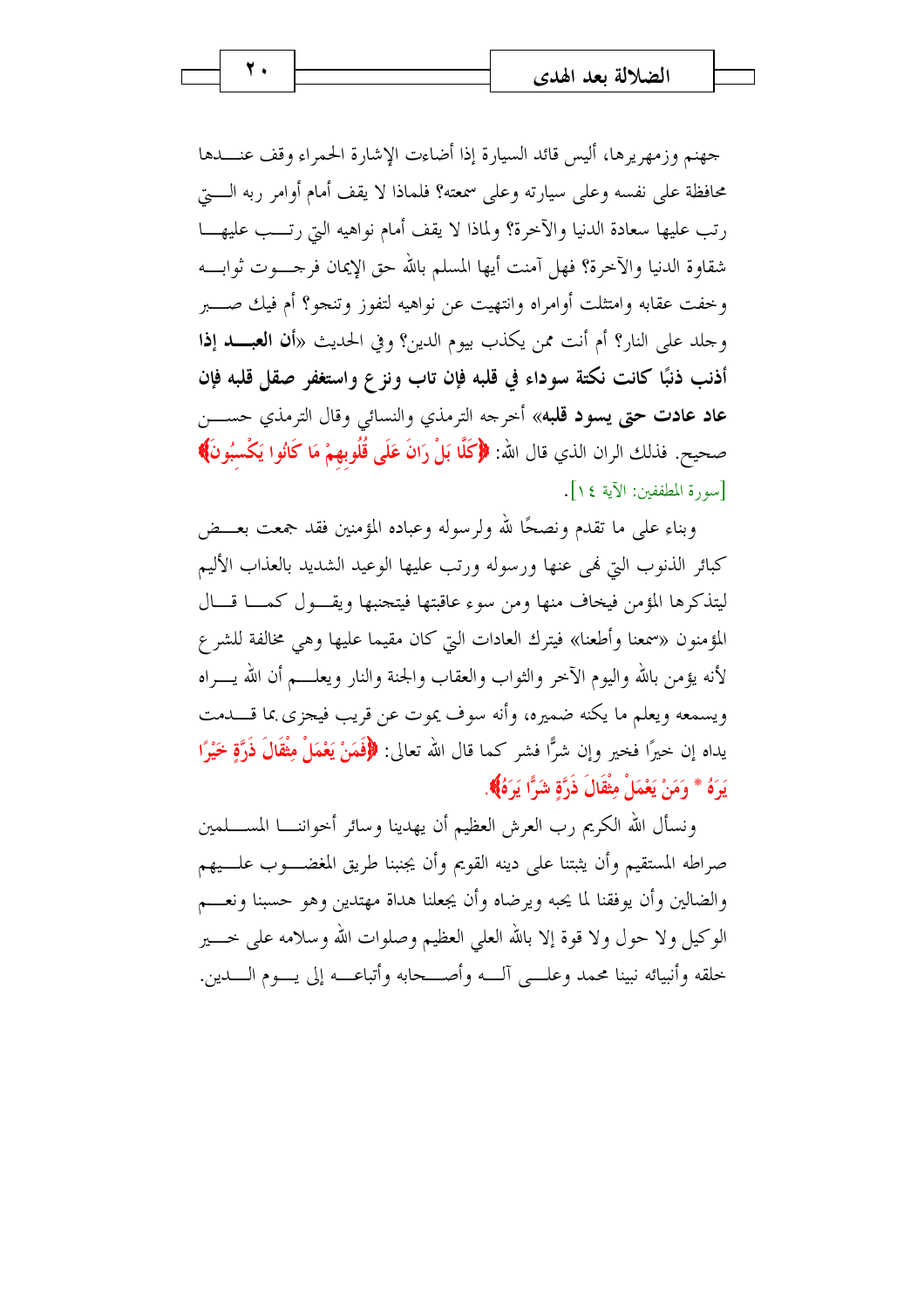الكبائر جمع كبيرة: وهي ما فيه حد في الدنيا كالقتل والزنا والسرقة أوجـــاء فيه وعيد في الآخرة من عذاب أو غضب أو نار أو هّديدا أو لعن فاعلــه علـــي لسان نبينا ﷺ فإنه كبيرة وكذلك ما ورد فيه وعيد بنفي إيمان أو قيل فيه ليس منا من فعل كذا، أو تيرأ منه , سول الله ﷺ واختلف العلماء في عدد الكبائر : فقيـــل هي سبع، واحتجوا بقول النبي ﷺ: «اجتنبوا السبع الموبقات» متفق عليه، وقال ابن عباس رضي الله عنهما: «هي إلى السبعين أقرب منها إلى السبع» رواه عبــــد الرزاق والطبري في تفسيره عند قوله تعالى: ﴿إِنْ تَجْتَنِبُوا كَبَائِرَ مَا تُنْهَــوْنَ عَنْـــهُ﴾ [سورة النساء: الآيــة٣١] والحديث المتقدم ليس فيه حصر الكبائر وقــد أوصـــلها الذهبي إلى سبعين كبيرة وأوصلها ابن حجر الهيتمي في الزواجر عـــن اقتـــراف الكبائر إلى سبع وستين بعد الأربعمائة (٤٦٧) ورتبها على أبواب الفقه. وقـــد ضمن الله تعالى في كتابه العزيز لمن احتنب الكبائر والمحرمــــات أن يكفــــر عنــــه الصغائر من السيئات قال تعالى: ﴿إِنْ تَجْتَنِبُوا كَبَائِرَ مَا تُنْهَوْنَ عَنْهُ نُكَفِّسِ ۚ عَسْنُكُمْ **سَيِّئَاتِكُمْ وَنُدْخِلْكُمْ مُدْخَلًا كَرِيمًا﴾** [سورة النساء: الآية٢١].

فقد تكفل الله بهذا النص لمن احتنب الكبسائر أن يدخلسه الجنسة وقسال رسول الله ﷺ: «الصلوات الخمس والجمعة إلى الجمعة ورمضان إلى رمضـــان مكفرات لما بينهن إذا اجتنبت الكبائر» رواه مسلم وغيره.

لذا أحب أن أذكر القارئ الكريم بعناوين الكبائر التي ذكرها الذهبي وأحيله بأدلتها وشرحها إلى كتاب الكبائر للإمام الذهبي: قال رحمه الله تعالى:

١ – الكبير ة الأولى: الشرك بالله وهو نوعان أحداهما أن يجعل لله ندًا أو يعبد معه غيره من حجر أو شجر أو شمس أو قمر أو نبي أو ولي أو شيخ أو نجم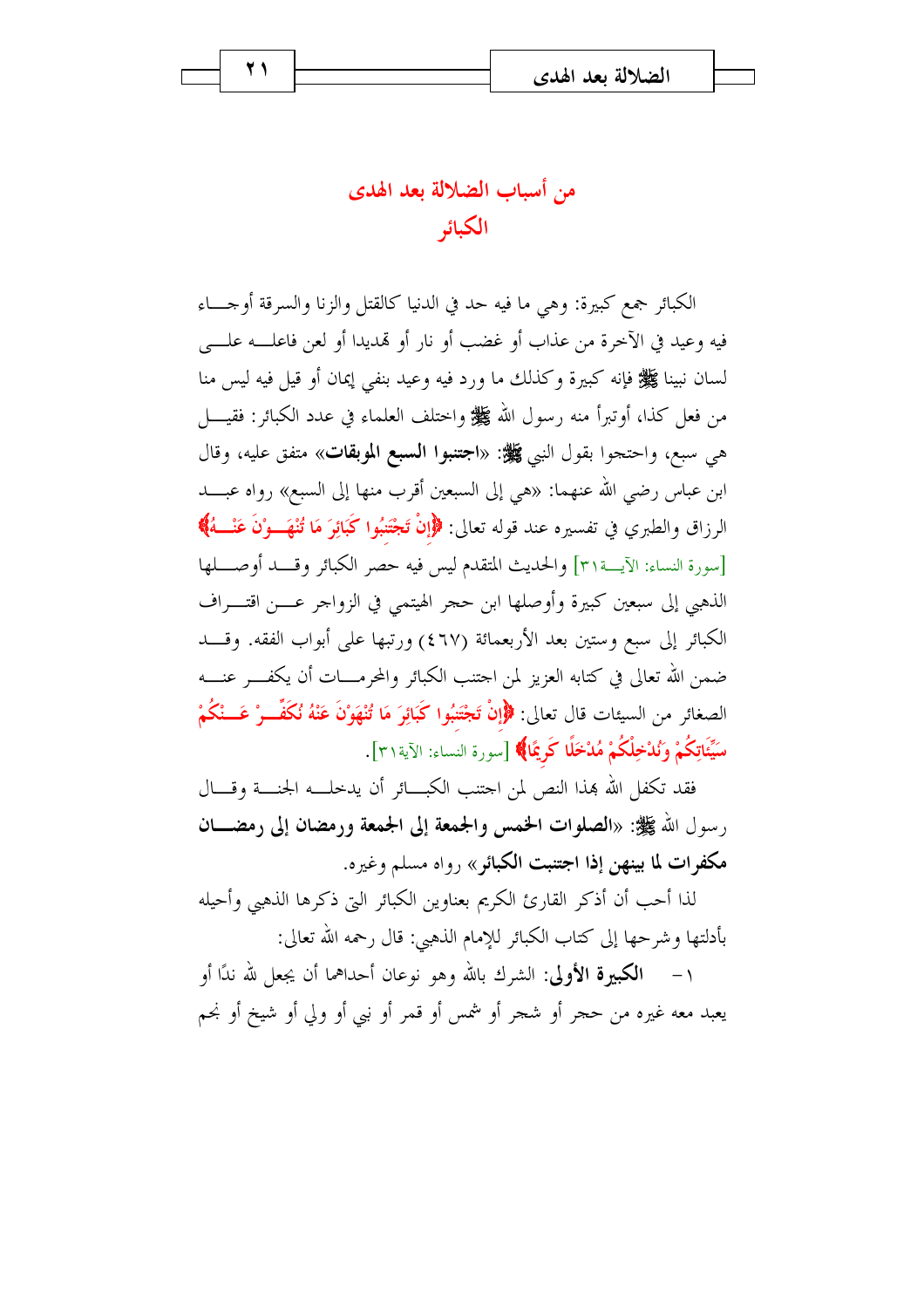|  | الضلاله بعد اهدى |  |
|--|------------------|--|
|  |                  |  |

أو ملك أو غير ذلك وهذا هو الشرك الأكبر الذي لا يغفره الله. فمن أشرك بالله ثم مات مشركًا فهو من أصحاب النار قطعًا. كما أن من آمن بالله ومات مؤمنًا فهومن أصحاب الجنة وإن عذب بالنار . والنوع الثاني من الشرك الرياء بالأعمال ٢ – ا**لكبيرة الثانية**: قتل النفس التي حرم الله إلا بالحق وهـــي نفــــس المســـــلم المعصوم وقتل المعاهد. ٣- الكبيرة الثالث: السحر لأن الساحر لابد وأن يكفر وأن يشرك بالله تعالى. ٤ – الكبير ة الوابعة: ترك الصلاة وتأحيرها عن وقتها والتخلف عن جماعتها. ٥- ا**لكبيرة الخامسة**: منع الزكاة. ٦- الكبيرة السادسة: إفطار يوم من رمضان بلا عذر . √− ا**لكبيرة السابعة**: ترك الحج مع القدرة عليه. ٨- الكبيرة الثامنة: عقوق الوالدين ومعصيتهما. ٩- الكبيرة التاسعة: هجر الأقارب. ١٠-الكبيرة العاشرة: الزنا قال تعالى: ﴿وَلَا تَقْرَبُوا الزَّنَبِي إِنَّهُ كَانَ فَاحِشَةً وَسَــاءَ مِسَبِيلًا﴾ [سورة الاسراء: الآية ٣٢]. ١١-اللواط: وهو عمل قوم لوط: وهو إتيان الذكران من العالمين في أدبارهم. ١٢-أكل الربا والمعاملة به: وقد لعن رسول الله صلى لله عليه وسلم – آكـــل الربا وموكله وكاتبه وشاهديه وقال«هم **سوا**ء»رواه مسلم وغيره. ١٣-أكل مال اليتيم ظلمًا. ١٤-الكذب على الله أو على رسوله ﷺ. ١٥-الفرار من الزحف: وهو الإدبار عن الكفار وقت التحام القتال في ســـبيل الله ١٦-غش الإمام للرعية وظلمه لهم. ١٧-الكبر والفخر والخيلاء والعجب: ويظهر ذلك في عسدم قبسول الحسق واحتقار الناس.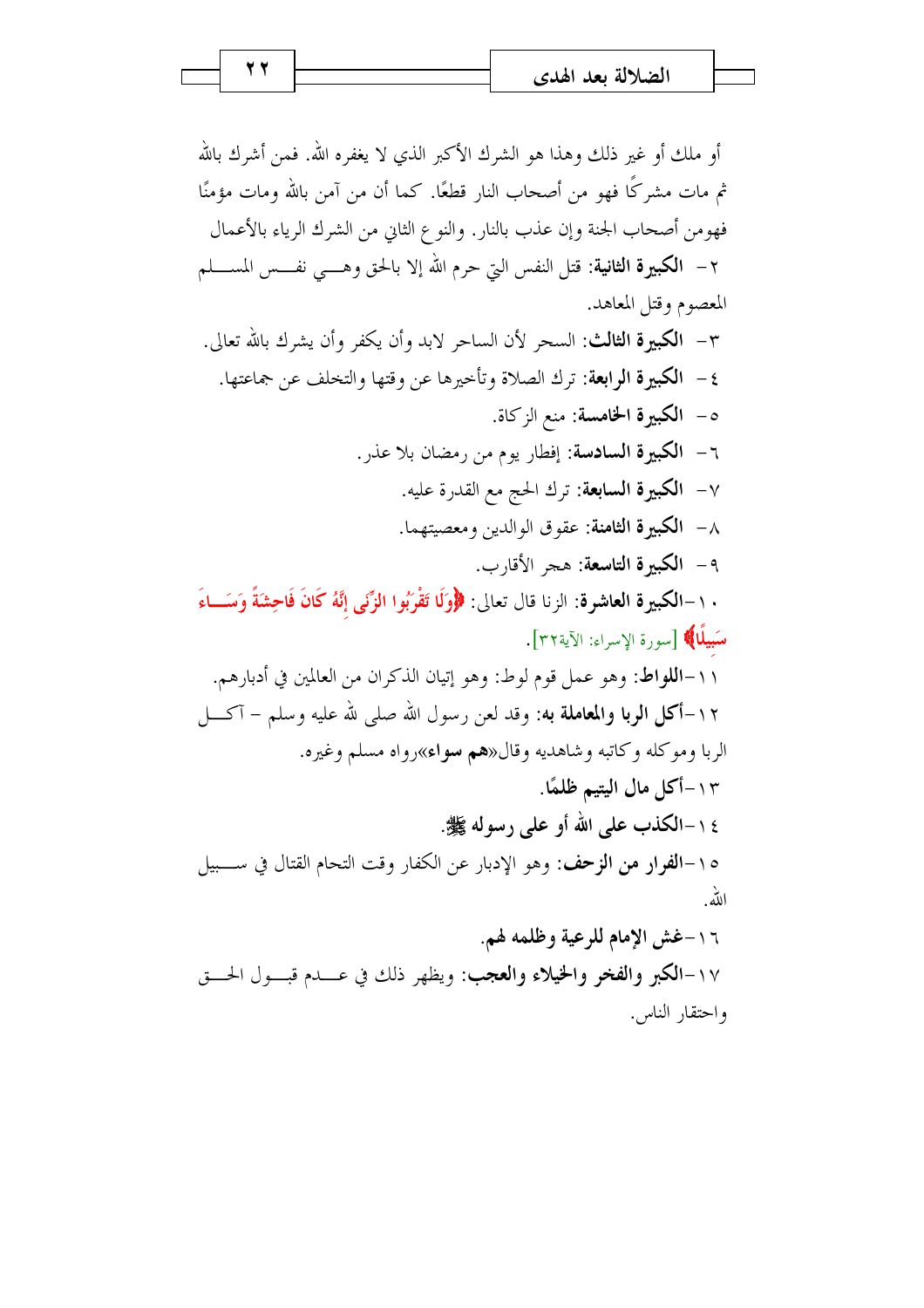$\tau$ 

١٨ - شهادة الزور: وهو الكذب. ١٩- شوب الخمو: (المسكر). ٢٠ - القمار: وهو المراهنة والمغالبة ومنه اللعب على عوض. ٢١ - قذف المحصنات الغافلات المؤمنات: (رميهن بالزنا). ٢٢– الغلول من الغنيمة: ومنه الأخذ من بيت المال من غير إذن الإمام أو مــــن الزكاة قبل أن تقسم. ٢٣– السوقة: وهي أخذ المال خفية من حرز مثله من غير إذن صاحبه. ٢٤ - قطع الطريق. ٢٥ – ا**ليمين الغموس**: وهي التي يتعمد الكذب فيها سميت غموسا لألها تغمس الحالف في الإثم وقيل تغمسه في النار ومن ذلك الحلف بغير الله عز وجل كالنبي والكعبة والملائكة والسماء والماء والحياة والأمانة والشرف والروح ونحو ذلسك قال ﷺ: «فمن كان حالفا فلا يحلف إلا بالله أو ليسكت» حديث صحيح. ٢٦ - **الظلم:** بأكل أموال الناس وأحذها ظلما وظلم الناس بالضـــرب والشـــتم والتعدي والاستطالة على الضعفاء، ومن الظلم المماطلة بحق عليه مع قدرته عليبي الوفاء، ومن الظلم أن يظلم المرأة حقها من صداقها ونفقتها وكسوتما، ومن الظلم أن يستأجر أجيرا في العمل ولا يعطيه أجرته. ٢٧– المكاس: والمكس: الجباية قال في المصباح: وقد غلب استعمال المكس فيما يأحذه أعوان السلطان ظلما عند البيع والشراء والمكاس: من أكبر أعوان الظلمــــة بل هو من الظلمة أنفسهم فإنه يأحذ ما لا يستحق ويعطيـــه لمـــن لا يســـتحق. قال ﷺ: «لا يدخل الجنة صاحب مكس» , واه أبو داود. ٢٨ – **أكل الحوام:** وتناوله على أي وجه كان سواءِ كان من سرقة أو غصب أو حيانة أو على جهة الهزل واللعب كالذي يؤخذ في القمار والملاهي وغير ذلـــك. وفي صحيح البخاري أن , سول الله ﷺ قال: «إن , حالا يتخوضون في مـــال الله بغير حق فلهم النــــار يــــوم القيامــــة». وقــــال العلمـــــاء: ويــــدخل في هــــذا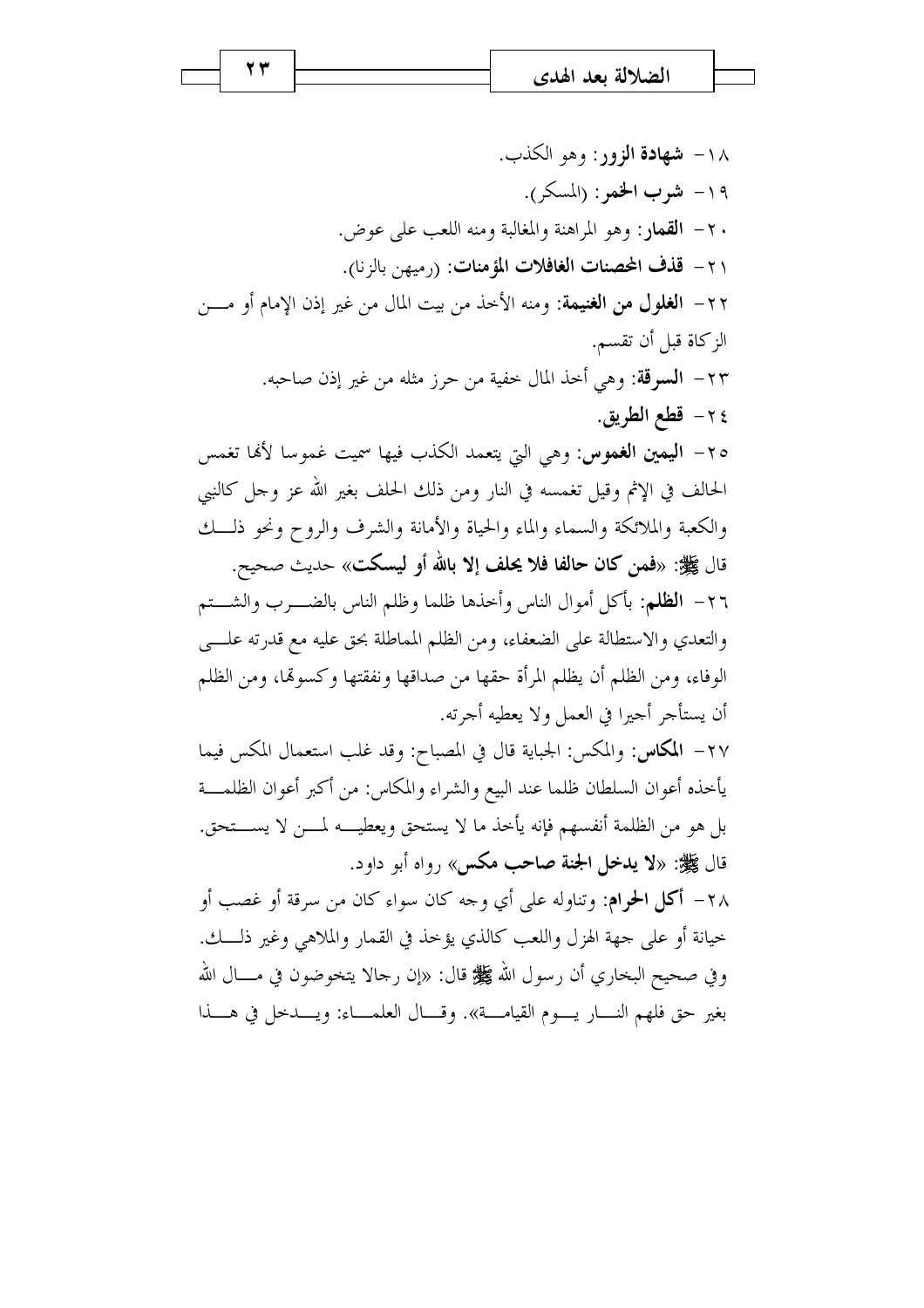الباب المكاس والخائن والسارق وآكل الربا وموكله وآكل مال اليتيم وشـــاهد الزور ومن استعار شيئًا فجحده وآكل الرشوة ومنقص الكيل والوزن ومن بساع شيئا فيه عيب فغطاه والمقامر والساحر والمنجم والمصور والزانية والنائحة والدلال إذا أحذ أجرته بغير إذن من البائع ومن باع حرًّا فأكل ثمنه. ٢٩ - أن يقتل الإنسان نفسه وهو الانتحار .

٣٠- الكذب في غالب أقواله قال ﷺ: «إن الكذب يهدي إلى الفجــور وإن ا**لفجور يهدي إلى النار**» رواه البخاري ومسلم. فينبغي للمسلم أن يحفظ لســــانه عن الكلام إلا كلاما ظهرت فيه المصلحة فإن السكوت ســــلامة والســــلامة لا

بعدلها شيء. ٣١ - القاضي السوء: قال تعالى: ﴿وَمَنْ لَمْ يَحْكُمْ بِمَا أَنْزَلَ اللَّهُ فَأُولَئِسِكَ هُسِمُ

**الْكَافِرُونَ﴾ [**سورة المائدة: الآية ٤٤].

٣٢- أخذ الرشوة على الحكم: وقد لعن رسول الله ﷺ: «الراشي والمرتشـــي في الحكم» أخرجه الترمذي وقال حديث حسن. فالراشي هو الــــذي يعطــــي الرشوة والمرتشى هو الذي يأخذ الرشوة، وهي من أكل أموال النـــاس بالباطــــل الذي لهي الله عنه في كتابه.

٣٣- تشبه المرأة بالرجال وتشبه الرجال بالنساء، وفي الصـــحيح «لعـــن الله المتشبهات من النساء بالرجال والمتشبهين من الرجال بالنساء» رواه البخـــاري وغيره وهو عام في اللباس والكلام وغيره.

٢٤ – الديوث: المستحسن على أهله والقواد الساعي بين الإثنين بالفساد وهــــو متوعد بحرمان الجنة نعوذ بالله من ذلك.

٣٥- والمحلل والمحلل له: صح في حديث ابن مسعود رضي الله عنه أن رســـول الله ﷺ: «لعن المحلل والمحلل له» رواه النسائي والترمذي وغيرهما. ٣٦- عدم التيَّزه من اليول: هو شعار النصاري ومن أسباب عذاب القسير وفي

الحديث «استنزهوا من البول فإن عامة عذاب القبر منـــه» رواه الـــدارقطني.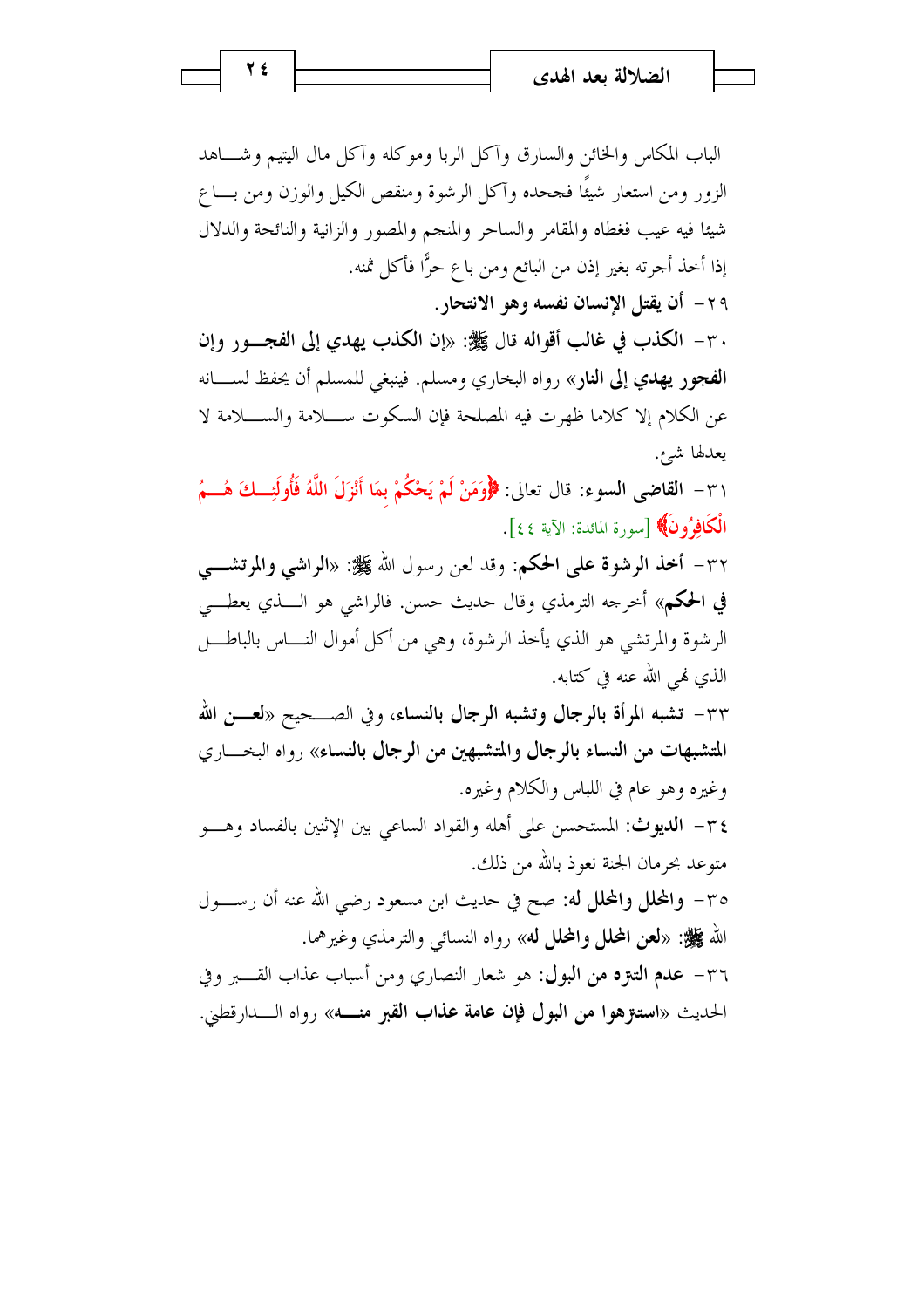|  | الضلالة بعد الهدي |  |
|--|-------------------|--|
|  |                   |  |

ثم إن من لم يتحرز من البول في بدنه وثيابه فصلاته غير مقبولة. ٣٧– ا**لرياء بالأعمال**: وهو أن يعمل عملاً مما يبتغي به وجه الله تعالى من أجل رؤية الناس له وثناؤهم عليه وهو يفسد العمل. ٣٨- التعلم للدنيا وكتمان العلم: فإنما الأعمال بالنيات وإنما لكل إمسرئ مسا نوي. وفي الحديث «من تعلُّم علمًا ممَّا يبتغي به وجه الله لا يتعلُّمه إلا ليصــــيب به عرضا من الدنيا لم يجد عرف الجنة» يعني ريحها، رواه أبو داود وابن ماجـــه وابن حبان في صحيحه. ٣٩ – الخيانة في الأمانة: وهي من أوصاف المنافقين والخيانة قبيحه في كل شــــيَّ وبعضها شر من بعض وليس من خانك في فلس كمن خانك في أهلك ومالــــك وارتكب العظائم. . ٤ – ا**لمنان بما أعطى**: وهو الذي يعطى شيئًا أويتصدق به ثم يمن به وهو يمحــــق الأجر . ١ ٤ – التكذيب بالقدر: قال تعالى: ﴿إِنَّا كُلَّ شَيْءٍ خَلَقْنَاهُ بِقَدَرٍ﴾ [ســورة القمـــر: الآية٤٩]. والإيمان بالقدر أحد أصول الإيمان الستة وهو أن تعلم أن ما شــــاء الله كان وما لم يشأ لم يكن وأن ما أصابك لم يكن ليخطئك وما أخطأك لم يكـــن ليصيبك , فعت الأقلام وجفت الصحف (وتمت كلمة , بك صدقًا وعدلا). ٤٢ - التسمع على الناس ما يسرون: قال تعالى: ﴿وَلَــا تَجَسَّسُــوا﴾ [ســورة الحجرات: الآبة١٢]. والتجسس: البحث عن عيوب المسلمين وعوراقمم قال ﷺ: «مـــن ا**ســـتمع** إلى حديث قوم وهم له كارهون صب في أذنيه الآنك يــــوم القيامــــة» أحرجــــه البخاري.والآنك: الرصاص المذاب. ٤٣ - النمام: وهو من ينقل الكلام بين الناس على حهة الإفساد بينهم والنميمـــة حرام بإجماع المسلمين. ٤٤ – اللعن: ومعناه:الطرد والإبعاد عن رحمة الله قال ﷺ: «لعن المؤمن كقتله» أخرجه البخاري وغيره ويجسوز لعسن أصححاب المعاصسي غسير المعيسنين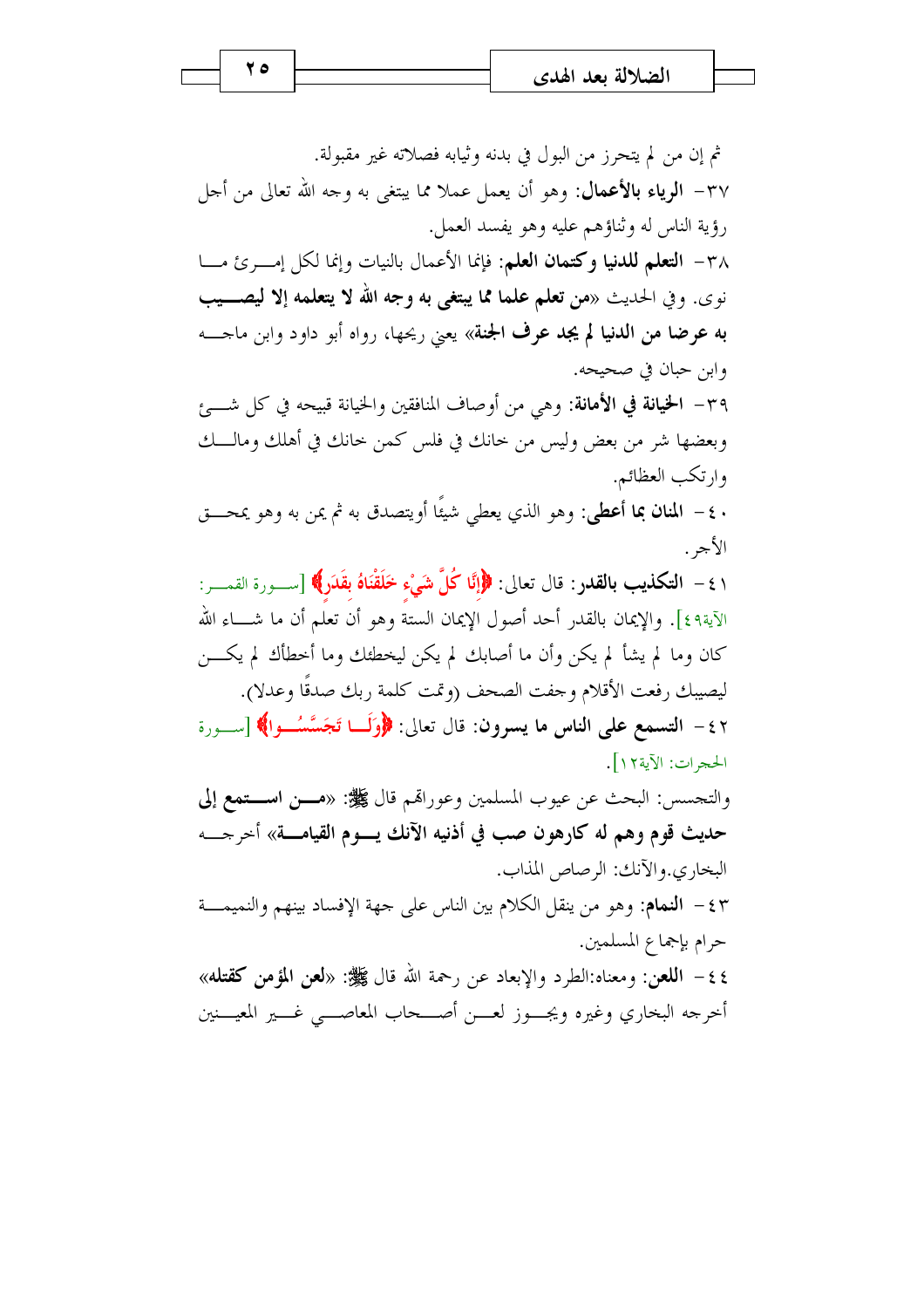المعروفين كقولك: لعن الله الظالمين، لعنة الله على اليهود والنصاري. ه ٤ - الغدر وعدم الوفاء بالعهد. ٤٦ - تصديق الكاهن والمنجم. ٤٧ – نشوز المرأة على زوجها ومعصيتها له ما لم يأمرها بمعصية الله. ٤٨ – التصوير في الثياب والحيطان والحجر والدراهم وسائر الأشياء سواء كانت من شمع أو عجين أو حديد أو نحاس أو صوف أو قرطاس أو بالكمرة أو غــــير ذلك فإن قضية العموم تأتي عليــــه قــــال ﷺ: «إن الـــــذين يصــــنعون هــــذه الصوريعذبون يوم القيامة يقال لهم أحيوا ما خلقتم»<sup>(١)</sup> ويجب إتلاف الصور لمن قدر على إتلافها وإزالتها. والمحرم هو تصوير الصور ذوات الأرواح. ٤٩ - اللطم والنياحة وشق الثوب وحلق الرأس ونتفه والدعاء بالويل والثبور عند المصيبة. 0۰ – **البغي**: وهو التعدي على الناس بغير حق ظلما وعدوانا. ٥١ – الاستطالة على الضعيف والمملوك والجارية والزوجة والدابة فإن الله تعالى قد أمر بالإحسان إليهم. ٥٢ - أذى الجار . ٥٣- أذى المسلمين وشتمهم. ٤ ٥ - أذية عباد الله والتطاول عليهم. ٥٥- إسبال الإزار والثوب واللباس والسراويل أسفل من الكعبين. تعززا وعجبا وفخرا وخيلاء. ٥٦ - لبس الذهب والحويو للوجال: فمن استحله من الرجال فهو كافر . ٥٧ - إباق العبد. 0٨ – **الذبح لغير الله عز وجل** مثل أن يقول باسم الشيطان أو الصنم أو باســــم

(١) رواه البخاري ومسلم.

27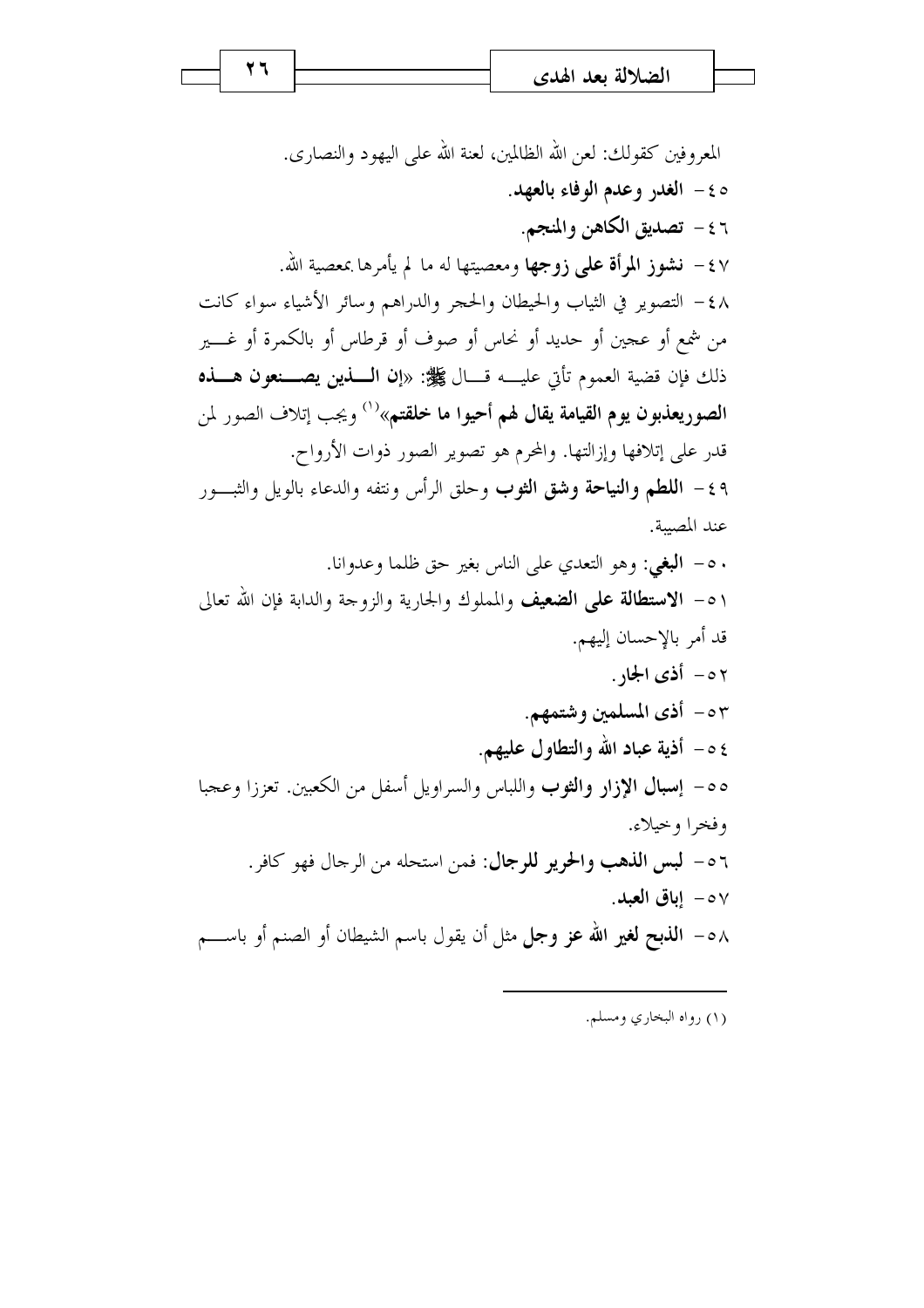|  | الضلالة بعد الهدى |  |
|--|-------------------|--|
|  |                   |  |

الشيخ فلان. ٥٩ – من ادعى إلى غير أبيه وهو يعلم أنه غير أبيه فهو كافر والجنة عليه حــــرام كما , وى البخاري. ٦٠ - الجدل والمراء واللدد والخصومة. ٦١– منع فضل الماء. ٦٢ – نقص الكيل والميزان والذر ع وما أشبه ذلك قال تعالى: ﴿وَيْلٌ لِلْمُطَفِّفِينَ﴾ والمطفف هو الذي ينقص الكيل والوزن وذلك ضرب من السرقة والخيانة وأكل الحرام وقد توعد الله من فعل ذلك بويل وهو شدة العذاب وقيل واد في جهنم لو سيرت فيه جبال الدنيا لذابت من شدة حره نعوذ بالله منه. ٦٣ – الأمن من مكم الله. ٦٤ – القنوط من رحمة الله: وهو قطع الرحاء من رحمته قال تعالى: ﴿قَالَ وَمَـــنْ يَقْنَطُ مِنْ رَحْمَةِ رَبِّهِ إِلَّا الضَّالُّونَ﴾ [سورة الحجر: الآية٦]. 10- تارك الجماعة الذي يصلى وحده من غير عذر . ٦٦- الإصرار على ترك الجمعة والجماعة من غير عذر . ٦٧- الإضرار في الوصية. ٦٨ – المكر والخديعة: قال الله عز وحل: ﴿وَلَا يَحِيقُ الْمَكْرُ السَّيِّئُ إِلَّــا بِأَهْلِـــهِ﴾ [سو, ة فاطر :الآية ٤٣]. ٦٩- من تجسس علي المسلمين ودل علي عوراقمه، وبالضرورة يدري كـــل جاسوس أن النميمة إذا كانت من أكبر المحرمات، فنميمة الجاسوس أكبر وأعظم نعوذ بالله من ذلك. قال تعالى: ﴿وَلَا تَجَسَّسُوا﴾ [سورة الحجرات: الآية ١٢]. • ٧- سب أحد من الصحابة رضوان الله عليهم أجمعين. فمن طعـــن فـــيهم أو سبهم فقد خرج من الدين ومرق من ملة المسلمين. نعوذ بالله من ذلك. وصلى الله على عبده ورسوله محمد وعلى آله وصحبه أجمعين. مختصر من كتاب الكبائر للإمام الذهبي.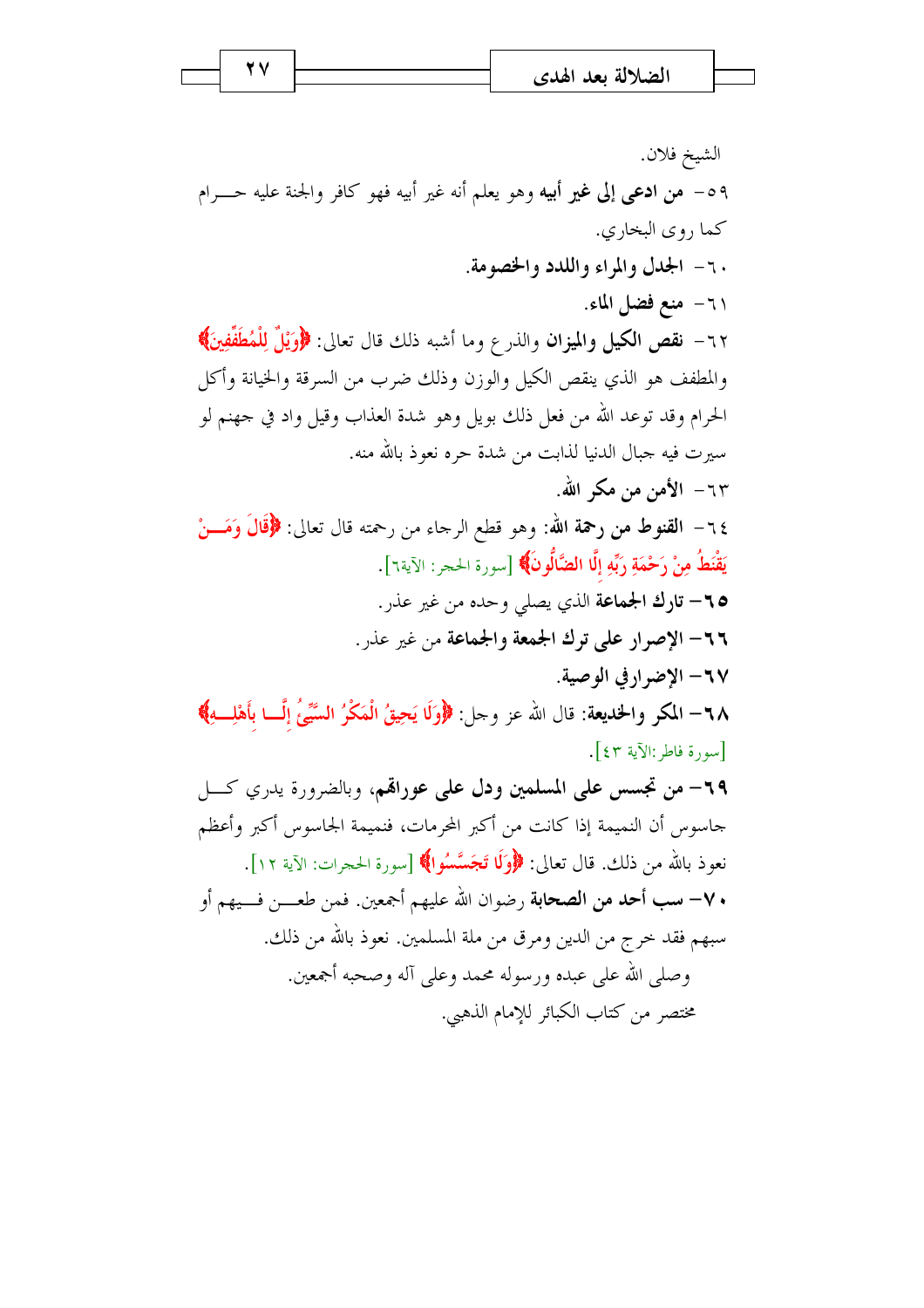## الكبائر لابن القيم

سئل الرسول ﷺ عن الكبائر فقال: «الإشراك بالله، وعقـــوق الوالـــــدين، وقول الزور ، وقتل النفس التي حرم الله والفسرار يسوم الزحسف، والسيمين الغموس، وقتل الإنسان ولده خشية أن يطعم معسه، والزنسا بحليلة جساره وا**لسحر ، وأكل مال اليتيم، وقذف المحصنات**»وهذا محموع من أحاديث.

### بعض الكبائه

ومن الكبائر ترك الصلاة، ومنع الزكاة، وترك الحج مع الإستطاعة، والإفطار في رمضان بغير عذر، وشرب الخمر، والسرقة، والزنا واللواط، والحكم بخــــلاف الحق، وأخذ الرشوة على الأحكام، والكذب على النبي ﷺ، والقول على الله بلا علم في أسمائه وصفاته وأفعاله وأحكامه، وجحود ما وصف به نفسه ووصفه بــه رسوله، واعتقاد أن كلامه وكلام رسوله لا يستفاد منه يقينا أصلا، وأن ظـــاهر كلامه وكلام رسوله باطل وخطأ بل كفر وتشبيه وضلال، وترك ما جاء به لمحرد قول غيره، وتقديم الخيال المسمى بالعقل، والسياسة الظالمة، والعقائـــد الباطلـــة، والآراء الفاسدة، والإدراكات والكشوفات الشيطانية على ما جاء به ﷺ، ووضع المكوس، وظلم الرعايا، والأستئثار بالفيء، والكبر والفخر، والعجب، والخسيلاء، والرياء، والسيعة وتقديم حوف الخلق على حوف الخالق، ومحبتهم عليے محبسة الخسالق، ورجسائهم علسي رجائسه، وإرادة العلسو في الأرض والفسساد وإن لم ينل ذلك، ومسبة الصحابة رضوان الله عليهم، وقطع الطريــــق، وإقــــرار الرجل الفاحشة في أهله وهو يعلم، والمشي بالنميمة، وترك التتره مــــن البــــول، وتخنث الرجل وترجل المرأة، ووصل شعر المسرأة وطلبها ذلبك، وطلب الوصط كسبيرة، وفعلــه كسبيرة، والوشـــه والاستيشـــام، والوشـــر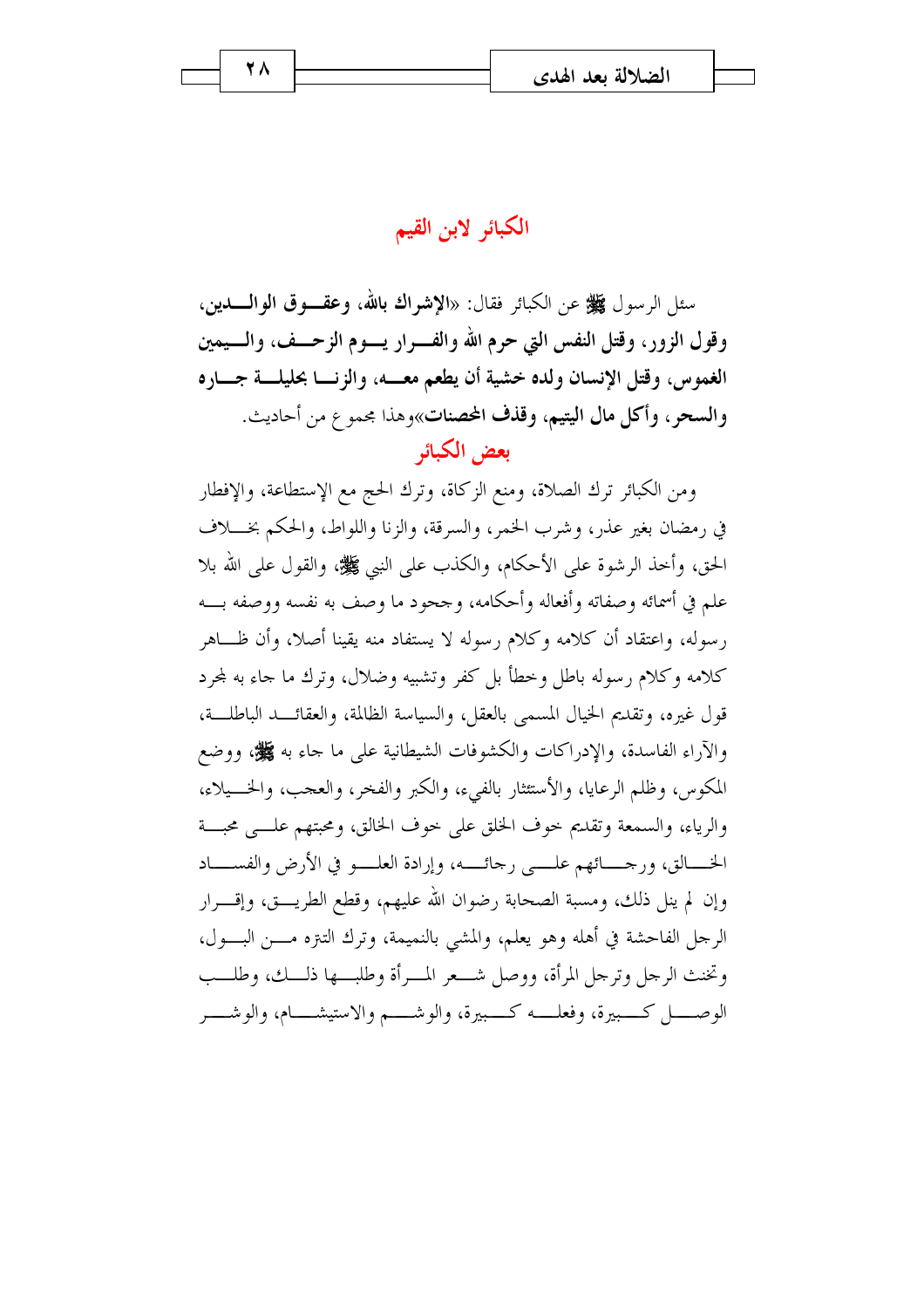|  | الضلاله بعد أهدى |  |
|--|------------------|--|
|  |                  |  |

والاستيشار ، والنمص والتنميص (``)، والطعن في النسب، وبراءة الرجل من أبيسه وبراءة الأب من ابنه، وإدخال المرأة على زوجها ولدًا من غيره، والنياحة، ولطم الخدود، وشق الثياب،وحلق المرأة شعرها عند المصيبة بالموت وغيره وتغيير منسار الأرض وهي أعلامها وقطيعة الرحم والجور في الوصية، وحرمان الوارث حقسه من الميراث،وأكل الميتة والدم ولحم الخنزير، والتحليل واستحلال المطلقـــة بـــه، والتحيل على اسقاط ما أوجب الله، وتحليل ما حرم الله وهو اســـتباحة محارمـــه واسقاط فرائضه بالحيل، وبيع الحرائر، وإباق المملوك من سيده، ونشوز المرأة على زوجها وكتمان العلم عند الحاجة إلى إظهاره وتعلم العلم للدنيا والمباهاه والجساه والعلو على الناس، والغدر، والفجور في الخصام، وإتيان المـــرأة في دبرهــــا وفي محيضها، والمن في الصدقة وغيرها من عمل الخير، وإساءة الظن بالله، واقمامـــه في أحكامه الكونية والدينية، والتكذيب بقضائه وقدره واستوائه على عرشــــه وأنــــه القاهرفوق عباده، وأن رسول الله ﷺ عرج به إليه، وأنه رفع المسيح إليه، وأنــــه يصعد إليه الكلم الطيب، وأنه كتب كتابًا فهو عنده على عرشـــه، وأن , حمتـــه تغلب غضبه، وأنه يتزل إلى سماء الدنيا كل ليلة حين يمضي شطر الليل، فيقــــول: من يستغفرني فأغفر له؟ وأنه كلم موسى تكليمًا، وأنه تحلي إلى الجبــــل فجعلــــه دكًا، واتخذ إبراهيم حليلا، وأنه نادي موسى وينادي نبينا يوم القيامة، وأنه خلق آدم بيديه، وأنه يقبض سمواته بإحدى يديه، والأرض باليد الأخرى يوم القيامة.

ومنها الاستماع إلى حديث قوم لا يحبون استماعه، وتخبيب المسرأة علسي زوجها والعبد على سيده، وتصوير صور الحيوان سواء كان لها ظل أو لم يكن، وأن يرى عينيه في المنام ما لم ترياه، وأحذ الربا واعطاؤه والشهادة عليه وكتابته، وشرب الخمر وعصرها واعتصارها وحملها وبيعها وأكل ثمنها، ولعسن مسن لم يستحق اللعن، وإتيان الكهنسة والعسرافين والســـحرة وتصـــديقهم والعمـــل

(١) النمص: نتف الشعر، ولعنت النامصة وهي مزينة النساء بالنمص. والمتنمصة وهي المزينة به. والوشر : أن تحدد المرأة أسنالها وترققها. وفي الحديث: "لهن الله الواشرة والمتوشرة".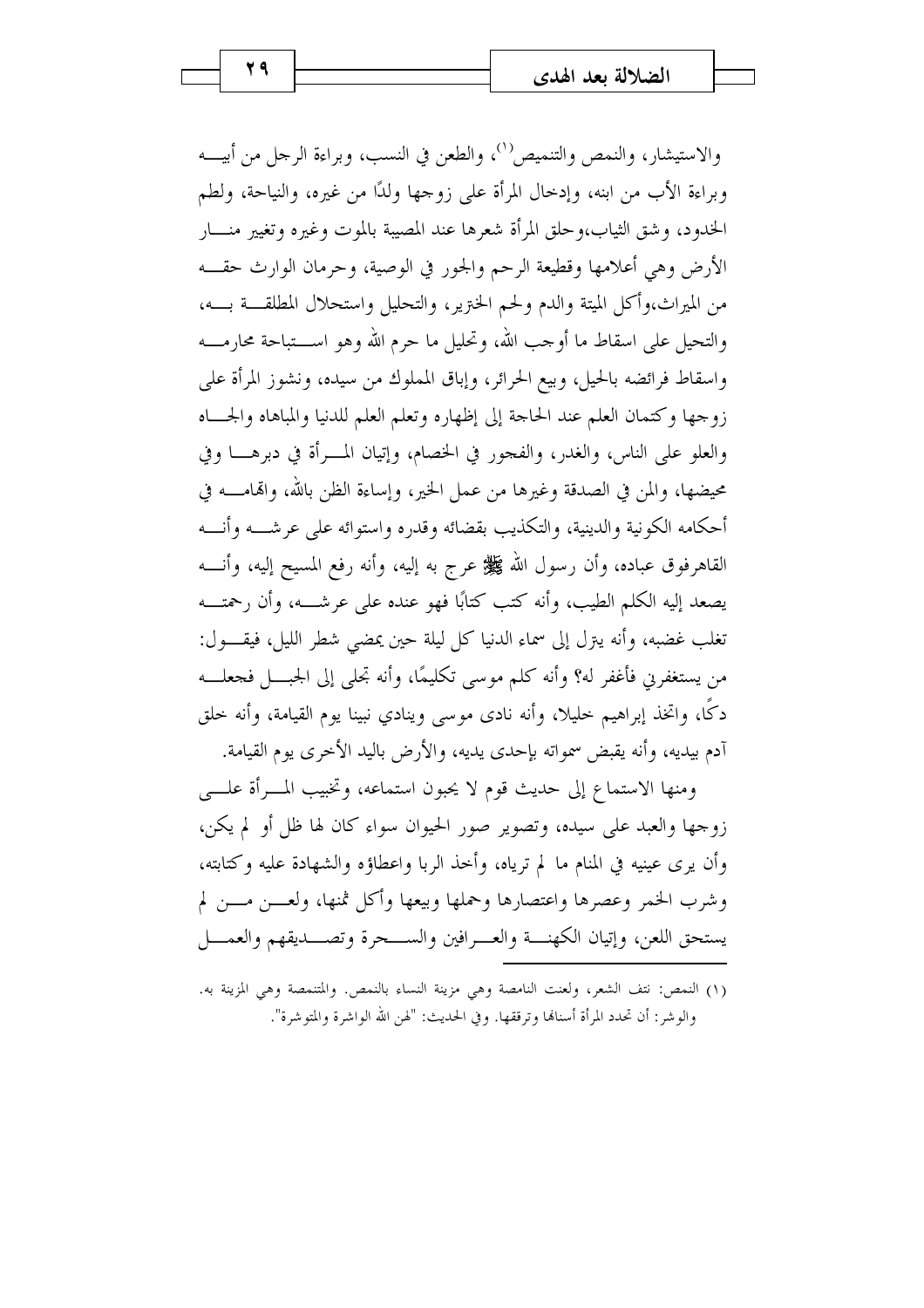|  | ∿^<br>الصلالة بعد اهدى |  |
|--|------------------------|--|
|  |                        |  |

بأقولهم والسحود لغير الله والحلف بغيره كما قال النبي ﷺ: «**من حلف بغير الله** فقد أشرك»<sup>(۱)</sup> وقد قصر ما شاء أن يقصرمن قال أنه مكروه، وصاحب الشر ع يجعله شركًا، فرتبته فوقٍ رتبة الكبائر، واتخاذ القبور مساجد وجعلها أوثانا وأعيادا يسجدون لها تارة ويصلون إليها تارة، ويطوفون ها تارة ويعتقـــدون أن الــــدعاء عندها أفضل من الدعاء في بيوت الله التي شر ع أن يدعى فيها ويعبد ويصلى لـــــه و يسجد.

ومنها معاداة أولياء الله وإسبال الثياب مـــن الإزار والســـراويل والعمامـــة وغيرها، والتبختر في المشي، واتباع الهوى وطاعة الهوى وطاعة الشح والإعجاب بالنفس، وإضاعة من تلزمه مؤنته ونفقته من أقاربه وزوجته ورقيقــه ومماليكــه، والذبح لغير الله، وهجر أحيه المسلم سنة كما في صحيح الحاكم من حديث أبي حراش الهذلي السلمي عن النبي:«من هجو أخاه سنة فهو كقتله» وأما هجـــره فوق ثلاثة أيام فيحتمل أنه من الكبائر ، ويحتمل أنه دولها. والله أعلم.

ومنها الشفاعة في اسقاط حدود الله، وفي الحديث عن ابن عمر يرفعه «مـــن حالت شفاعته دون حد من حدود الله فقد ضاد الله في أمره» رواه أحمد وغيره بإسناد جيد. ومنها تكلَّم الرَّجل بالكلَّمة من سخط الله لا يلقى لها بالا.

ومنها أن يدعو إلى ضلالة أو بدعة أو ترك سنة، بل هذا من أكبر الكبـــائر وهو مضادة لرسول الله ﷺ.

ومنها ما رواه الحاكم في صحيحه من حديث المستورد بن شداد قال: قــال رسول الله ﷺ: «من أكل بمسلم أكلة أطعمه الله بما أكلة من نار جهــــنم يــــوم القيامة، ومن قام بمسلم مقام سمعة أقامه الله يوم القيامة مقام رياء وسمعة، ومن اكتسمي بمسلم ثوبًا كساه الله ثوبًا من نار يوم القيامة» ومعنى الحديث أنه توصل إلى ذلك وتوسل إليه بأذى أخيه المسلم من كذب عليه أو سخرية أو همزة أو لمزة أو غيبــــــة، والطعــــــن عليــــــه والاز دراء بـــــه والشــــــهادة عليـــــه

(١) رواه أحمد والترمذي والحاكم عن ابن عمر ورمز السيوطي لحسنه.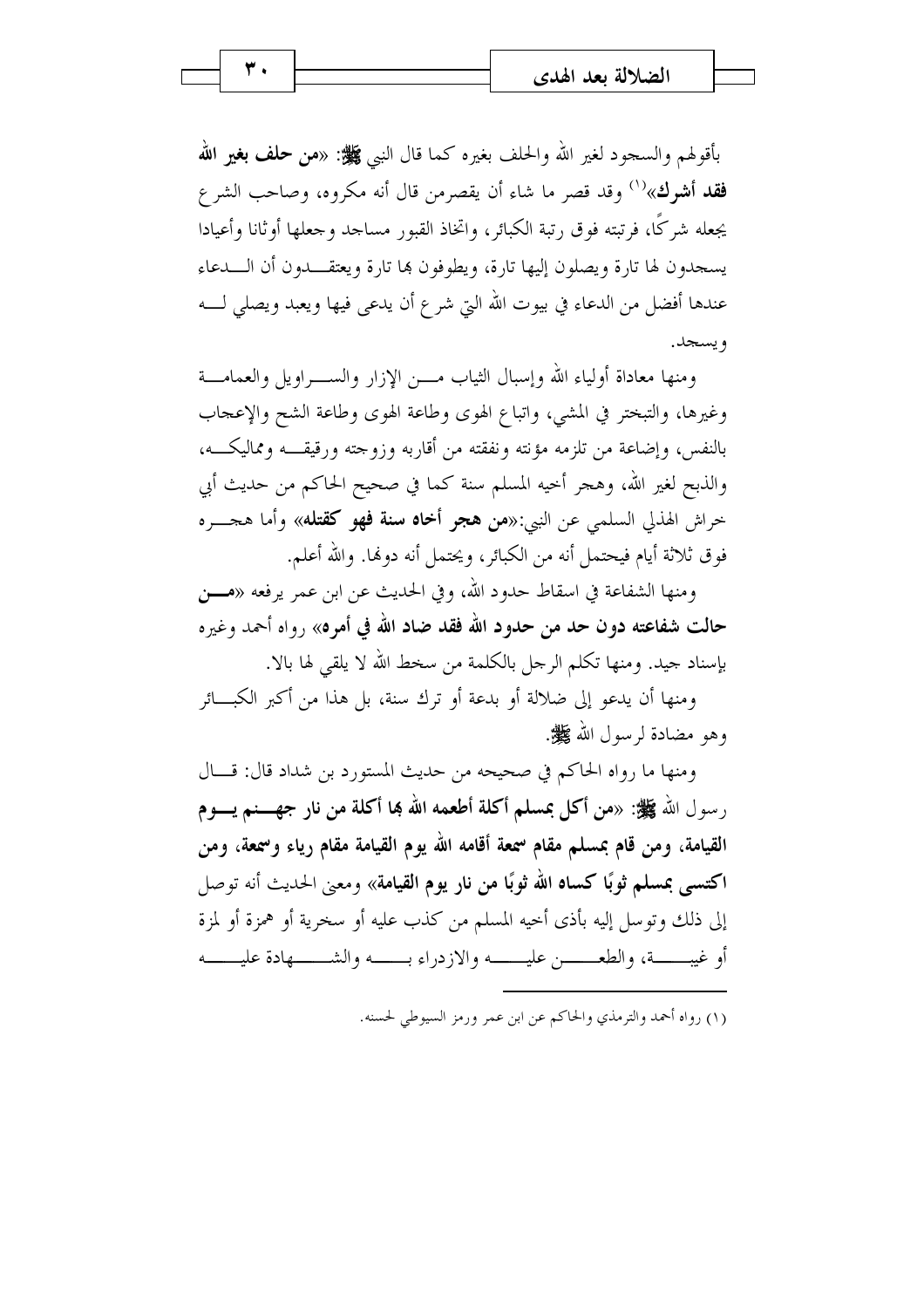|  | الضلاله بعد اهدى |  |
|--|------------------|--|
|  |                  |  |

بالزور والنيل من عرضه عند عدوه، ونحو ذلك مما يفعله كثير من النـــاس والله المستعان.

ومنها التبحح والافتخار بالمعصية بين أصحابه وأشكاله وهو المحاهرة الذى لا يعافي الله صاحبه إن عافاه من شر نفسه.

ومنها أن يكون له وجهان ولسانان، فيأتي القوم بوجه ولسان، ويأتي غيرهم بو جه ولسان أخر .

ومنها أن يكون فاحشًا بذيًّا يتركه الناس ويحذرونه إتقاء فحشه.

ومنها مخاصمة الرجل في باطل يعلم أنه باطل، ودعواه ما ليس له وهو يعلـــم أنه ليس له.

ومنها أن يدعى أنه من آل بيت رسول الله ﷺ وليس منهم، أو يدعى بأنـــه ابن فلان وليس بإبنه، وفي الصحيحين «من ادعى إلى غير أبيــــه فالجنــــة عليــــه حرام» وفيهما أيضا: «لا ترغبوا عن آبائكم، من رغب عن أبيه فهو كــافر» وفيهما أيضا: «ليس منا رجل ادعى لغير أبيه وهو يعلمه إلا وقد كفسر ومسن ادعي ما ليس له فليس منا وليتبوأ مقعده من النار ومن دعا رجلا بسالكفر أو قال عدو الله وليس كذلك إلا حار عليه» أي رحع عليه.

فمن الكبائر تكفير من لم يكفره الله ورسوله، وإذا كان رسول الله ﷺ قــــد أمر بقتال الخوارج وأخبر أفهم شر قتلي تحت أديم السماء وأفحسم يمرقسون مسن الإسلام كما يمرق السهم من الرمية وديدلهم تكفير المسلمين بالذنوب فكيف من كفرهم بالسنة ومخالفة آراء الرجال لها وتحكيمها والتحاكم إليهـــا؟!ومنــــها أن يحدث حدثًا في الإسلام، أو يؤوي محدثًا وينصره ويعينه.

و في الصحيحين «من أحدث حدثًا أو آوى محدثًا فعليه لعنة الله والملائكة والناس أجمعين، لا يقبل الله منه يوم القيامة صرفًا ولا عدلا» ومن أعظم الحدث تعطيل كتاب الله وسنة رسوله، وإحداث ما حالفهما، ونصر من أحدث ذلـــك والسذب عنسه، ومعساداة مسن دعسي إلى كتساب الله وسسنة , سبوله ﷺ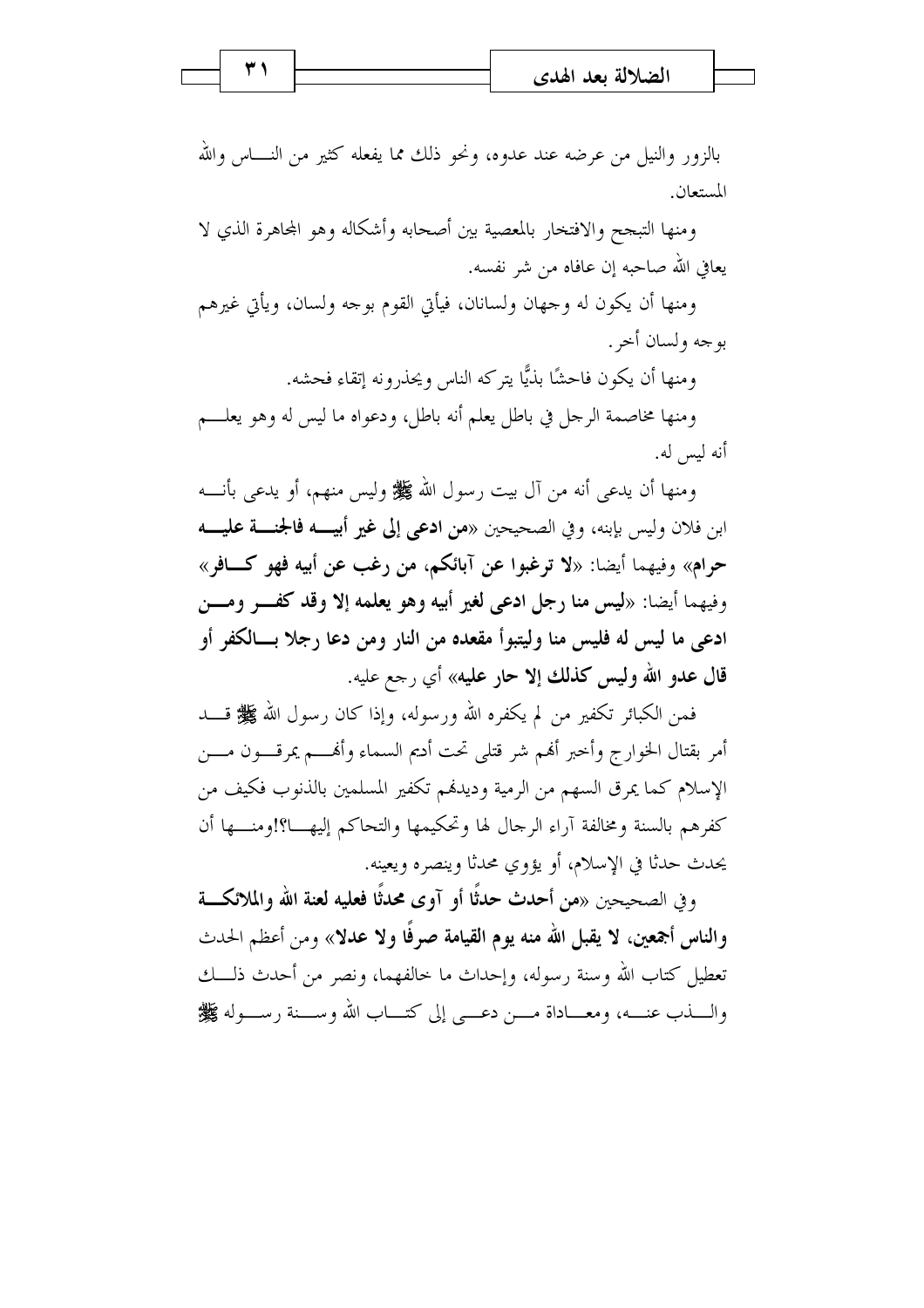|  | الضلاله بعد اهدى |  |
|--|------------------|--|
|  |                  |  |

ومنها إحلال شعائر الله في الحرم والإحرام كقتل الصيد واستحلال القتـــال في حرم الله. ومنها لبس الحرير والذهب للرحال، واستعمال أوابي الذهب والفضة للرجال والنساء ومنها التطير وقد صح عن النبي ﷺ أنه قال: «**الطيرة شرك**» فيحتمــــل أن يكون من الكبائر وأن يكون دولها. ومنها الغلول من الغنيمة، ومنها غش الإمام والوالي لرعيته ومنها أن يتـــزوج ذات رحم محرم له، أو يقع على بميمة. ومنها المكر بأخيه ومخادعته ومضاربته، وقد قال ﷺ: «**ملعون مـــــن مكـــــ**و بمسلم أو ضار به»<sup>(۱)</sup>. ومنها الاستهانة بالمصحف وإهدار كرامته كما يفعله من لا يعتقد أن فيسه كلام الله عن طريق الله أو صراطه المستقيم؟. ومنها أن يسم إنسانا أو دابة في وجهها، وقد لعن رسول الله ﷺ من فعــــل ذللئ<sup>(٢)</sup>. ومنها أن يحمل السلاح على أحيه المسلم؛ فإن الملائكة تلعنه. ومنها أن يقول ما لا يفعل، قال الله تعالى: ﴿كُبُرَ مَقْتًا عِنْدَ اللَّهِ أَنْ تَقُولُوا مَا لَا تَفْعَلُونَ﴾. ومنها الجدال في كتاب الله ودينه بغيرعلم.

ومنها إساءة الملكــة برقيقـــه وفي حـــديث «لا يــــدخل الجحنـــة مســــىء الملكة»<sup>(٣)</sup>.

> (١) رواة الترمذي عن أبي بكر ورمز السيوطى لحسنه. (٢) رواه الطبراني عن ابن عباء ورمز السيوطي لحسنه. (٣) رواه الترمذي وابن ماجة عن أبي بكر ورمز السيوطى لحسنه.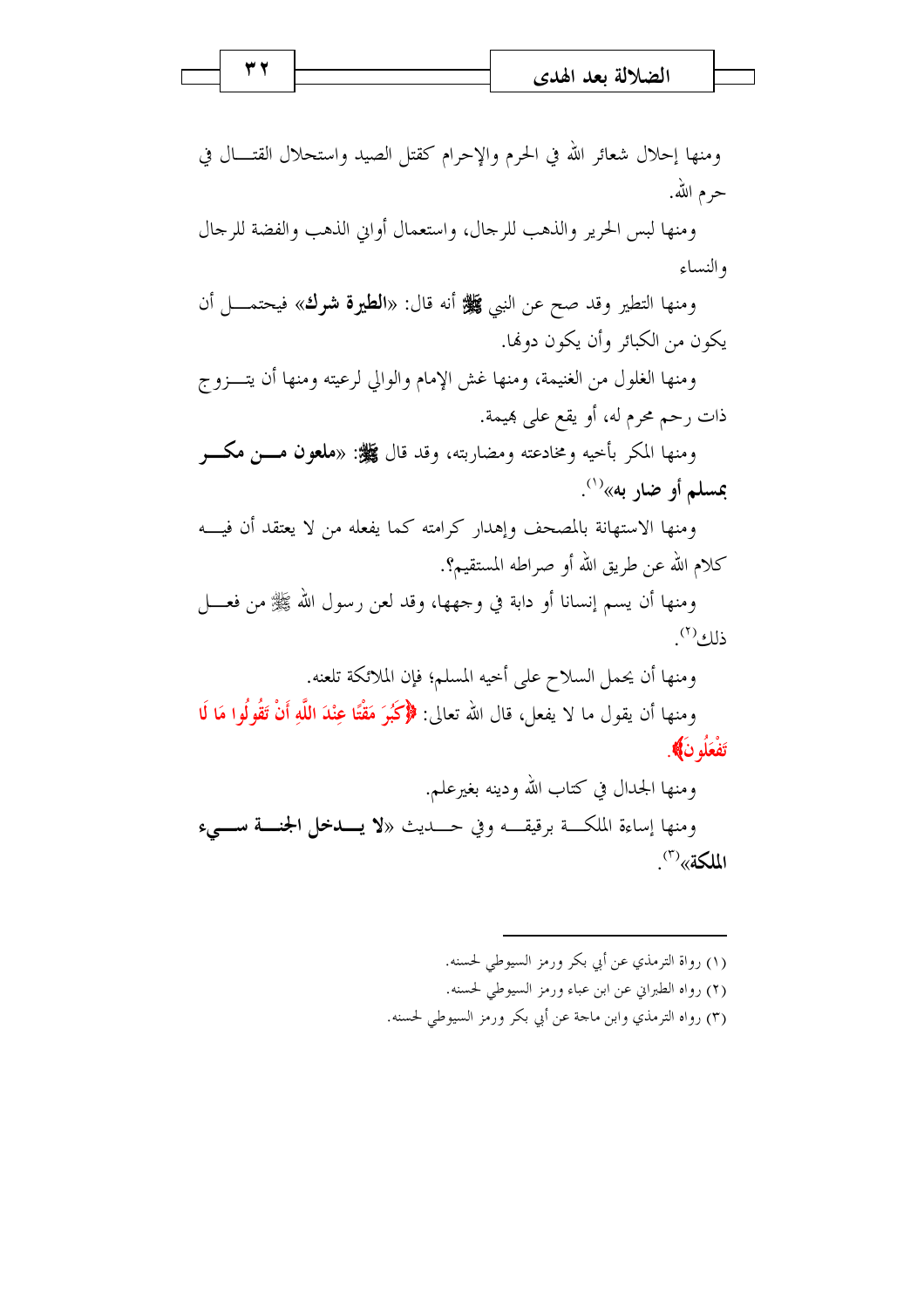|  | الضلاله بعد أهدي |  |
|--|------------------|--|
|  |                  |  |

ومنها أن يمنع المحتاج فضل ما لا يحتاج إليه مما لم تعمل يداه.

ومنها القمار وأما اللعب بالنرد فهو من الكبائر، لتشبيه لاعبه بمن صبغ يــــده في لحم الخترير ودمه، ولا سيما إذا أكل المال به، فحينئذ يتم التشبيه بـــه، فـــإن اللعب بمترلة غمس اليد، وأكل المال بمترلة لحم الخنزير .

ومنها ترك الصلاة مع الجماعة وهو من الكبائر وقد عزم رسول الله ﷺ على تحريق المتخلفين عنها، و لم يكن ليحرق مرتكب صغيرة، وقد صــــح عــــن ابــــن مسعود أنه قال: ولقد رأيتنا وما يتخلف عن الجماعة إلا منافق معلوم النفاق وهذا فوق الكبيرة. والحديث رواه مسلم.

ومنها ترك الجمعة وفي صحيح مسلم: «لينتهين أقوام عن ودعهم الجمعات أو ليختمن الله على قلوبمم ثم ليكونن من الغافلين».

وفي السنن بإسناد جيد عن النبي ﷺ قال: «من ترك ثلاث جمع لهاونا طبــــع الله على قلبه».

ومنها أن يقطع ميراث وارثه من تركته، أو يدله على ذلك، ويعلمه من الحيل ما يخرجه من الميراث.

ومنها الغلو في المخلوق حتى يتعدى به متزلته وهذا قد يرتقى من الكبيرة إلى الشرك وقد صح عن النبي ﷺ أنه قال: «**إياكم والغلو فإنما أهلك مــــن كـــــان** قبلكم الغلو»<sup>(١)</sup>.

ومنها الحسد وفي السنن أنه يأكل الحسنات كما تأكل النار الحطب.

ومنها المرور بين يدي المصلى ولو كان صغيرة لم يأمر النبي ﷺ بقتال فاعلـــه و لم يجعل وقوفه عن حوائجه ومصالحه أربعين عاما حيرًا له من مروره بين يديسه كما في مسند البزار والله أعلم'' وصلى على نبينا محمد وعلــي آلــه وصـــحبه وسلم.

> (١) رواه أحمد وابن ماحة والحاكم والنسائي عن ابن عباس ورمز السيوطي لحسنه. (٢) إعلام الموقعين عن رب العالمين لابن القيم ج٤ ص ٤٠١-٤٠٧.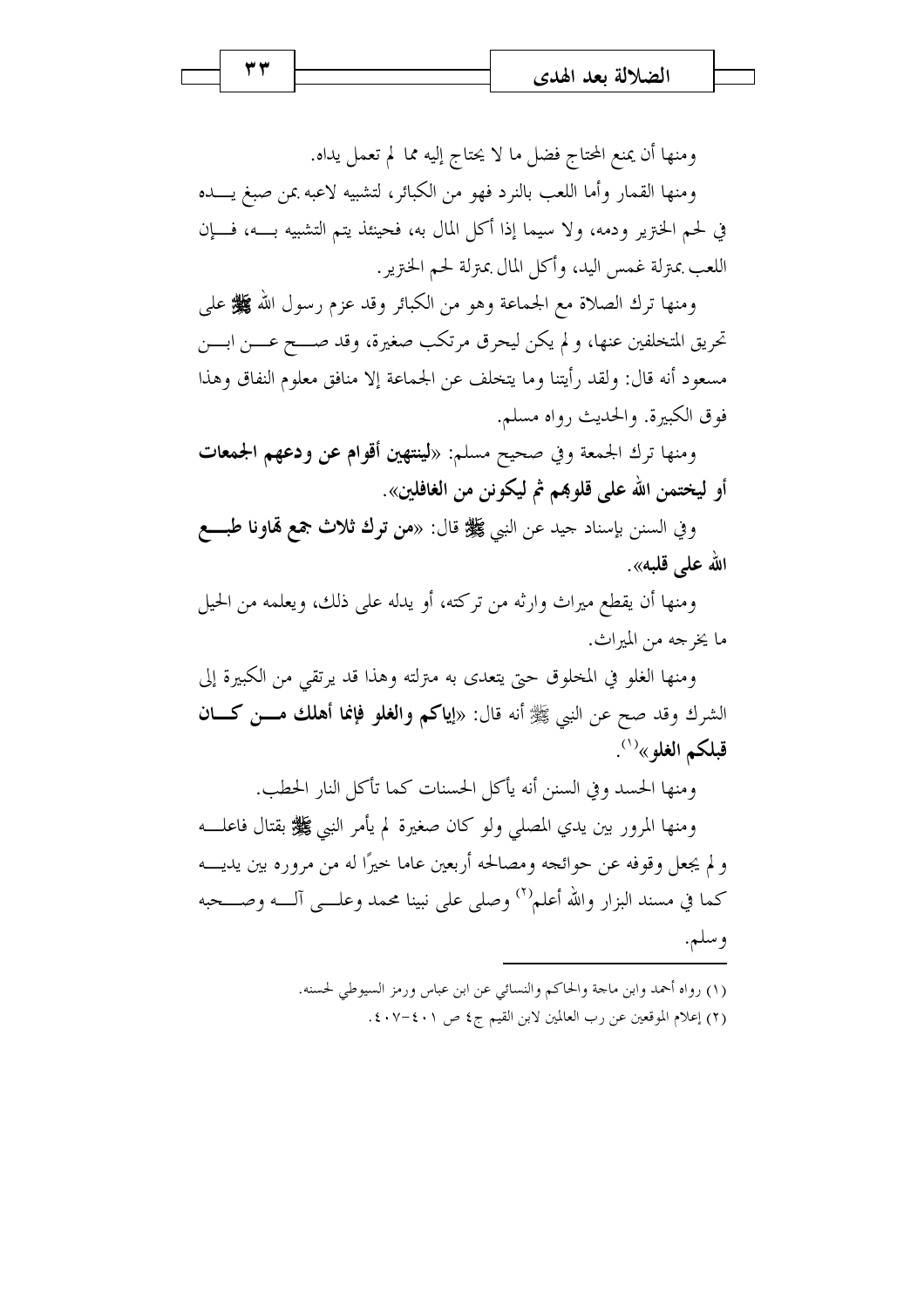| الضلالة بعد الهدى |  |
|-------------------|--|
|                   |  |

فوائد العمل بمواعظ القرآن الكريم

﴿وَلَوْ أَنَّا كَتَبْنَا عَلَيْهِمْ أَنِ اقْتُلُوا أَنْفُسَكُمْ أَو اخْرُجُوا مِنْ دِيَارِكُمْ مَا فَعَلُوهُ إلّــا قَلِيلٌ مِنْهُمْ وَلَوْ أَنَّهُمْ فَعَلُوا مَا يُوعَظُونَ بهِ لَكَانَ خَيْرًا لَهُمْ وَأَشَدَّ تَثْبيتًا \* وَإذًا لَآتَيْنَاهُمْ مِنْ لَدُنَّا أَجْرًا عَظِيمًا \* وَلَهَدَيْنَاهُمْ صِرَاطًا مُسْتَقِيمًا﴾(``.

يخبر تعالى أنه لو كتب على عباده الأوامر الشاقة على النفــوس مـــن قتــــل النفوس والخروج من الديار لم يفعله إلا القليل منهم والنادر، فليحمــــدوا ربِهــــم وليشكروه على تيسير ما أمرهم به من الأوامر التي تسهل على كل أحد ولا يشق فعلها، وفي هذه إشارة إلى أنه ينبغي أن يلحظ العبد ضد مـــا هــــو فيــــه مــــن المكروهات لتخف عليه العبادات ويزداد حمدًا وشكرًا لربه، ثم أحبر أفمم لو فعلوا ما يوعظون به أي ما أوجبه عليهم في كل وقت بحسبه فبذلوا همهــــم ووفــــروا نفوسهم للقيام به وتكميله و لم تطمح نفوسهم لما لم يصــــلوا إليــــه و لم يكونـــوا بصدده وهذا هو الذي ينبغي للعبد أن ينظر إلى الحالة التي تلزمه القيام ها فيكملها ثم يتدرج شيئًا فشيئًا حيّ يصل إلى ما قدر له من العلم والعمل في أمـــر الــــدين والدنيا، وهذا بخلاف من طمحت نفسه إلى أمر لم يصل إليه و لم يؤمر به بعد فإنه لا يكاد يصل إلى ذلك بسبب تفريق المهمة وحصول الكسل وعدم النشـــاط. ثم رتب ما يحصل لهم على فعل ما يوعظون به وهو أربعة أمور:

**أحدهما**: الخيرية في قوله: ﴿لَكَانَ خَيْرًا لَهُمْ﴾ أي لكانوا من الأخيار المتصفين بأوصافهم من أفعال الخير التي أمروا ها وانتفى عنهم بذلك صفة الأشـــرار، لأن ثبوت الشيء يستلزم نفي ضده.

**الثاني**: حصول التثبيت والثبات وزيادته، فإن الله يثبت الذين آمنوا بسبب ما قاموا به من الإيمان الذي هو القيام بما وعظوا به فيثبتهم في الحياة الدنيا عند ورود الفتن في الأوامر والنواهي والمصائب فيحصل لهم ثبات يوفقون به لفعل الأوامـــر وترك الزواجر التي تقتضي السنفس فعلسها وعنسد حلسول المصائب الستي

(١) سورة النساء: الآية ٦٦- ٦٨.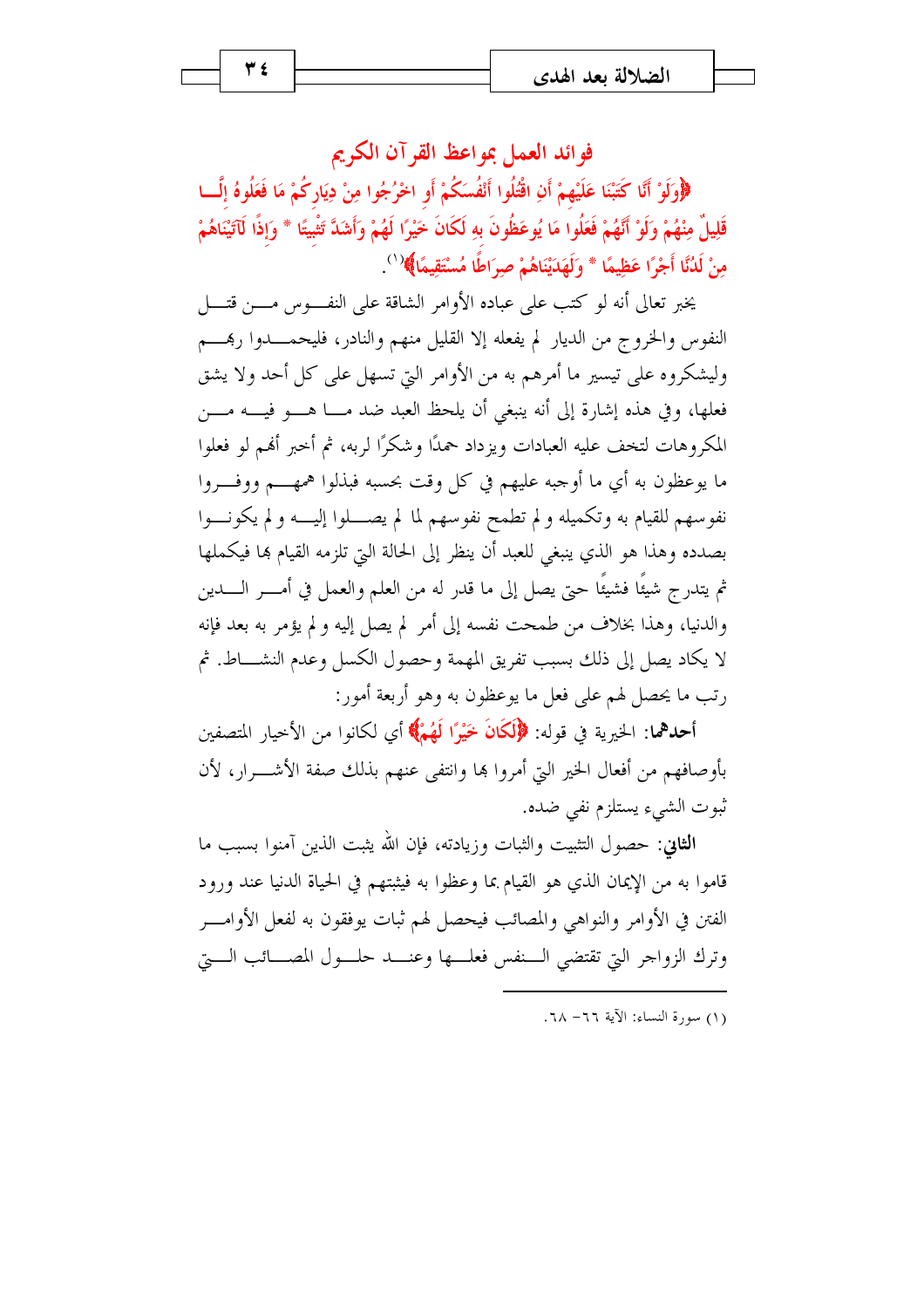|  | الضلاله بعد أهدى |  |
|--|------------------|--|
|  |                  |  |

يكرها العبد فيوفق للتثبيت بالتوفيق للصبر أو الرضا أو الشكر فيتزل عليه معونه من الله للقيام بذلك ويحصل له الثبات على الدين عند الموت وفي القبر، وأيضــــا فإن العبد القائم بما أمر به لا يزال يتمرن على الأوامر الشرعية حبٍّ يألفها ويشتاق إليها وإلى أمثالها فيكون ذلك معونة له على الثبات على الطاعات.

الثالث: قوله: ﴿وَإِذًا لَآتَيْنَاهُمْ مِنْ لَدُنَّا أَجْرًا عَظِيمًا﴾ أي في العاجل والآحــــل الذي يكون للروح والقلب والبدن من النعيم المقيم ممــــا لا عــــين رأت ولا أذن سمعت ولا خطر على قلب بشر.

**الرابع**: الهداية إلى صراط مستقيم، وهذا عموم بعد خصوص لشرف الهداية إلى الصراط المستقيم من كوفما متضمنة للعلم بالحق ومحبته وإيثاره. والعمل بسه وتوقف السعادة والفلاح على ذلك، فمن هدي إلى صراط مستقيم فقد وفق لكل الخير واندفع عنه كل شر وضير.

# (ثواب من أطاع الله ورسوله)

﴿وَمَنْ يُطِعِ اللَّهَ وَالرَّسُولَ فَأُولَئِكَ مَعَ الَّذِينَ أَنْعَمَ اللَّهُ عَلَــيْهِمْ مِـــنَ النَّبـــيّينَ وَالصِّدِّيقِينَ وَالشُّهَدَاء وَالصَّالِحِينَ وَحَسُنَ أُولَئِكَ رَفِيقًا \* ذَلِكَ الْفَضْلُ مِسنَ اللَّسهِ وَكَفَى بِاللَّهِ عَلِيمًا**﴾**(``

أي كل من أطاع الله ورسوله على حسب حاله وقدر الواحب عليــــه مــــن ذكر أو أنثى وصغير وكبير ﴿فَأُولَئِكَ مَعَ الَّذِينَ أَنْعَمَ اللَّهُ عَلَيْهِمْ﴾. أي النعمة العظيمة التي تقتضي الكمال والفلاح والسعادة ﴿وَمِنَ النَّبِسِّيِّينَ﴾ الذين فضــــلهم الله بوحيــــه واختصهم بتفضيلهم بارسالهم إلى الخلق ودعوقمم إلى الله تعالى ﴿وَالصَّدِّيقِينَ﴾ وهم الذين كمل تصديقهم بما حاءت به الرسل فعلموا الحق وصدقوه بيقينهم وبالقيام به قولا وعملا وحالا ودعوة إلى الله ﴿وَالشُّهَدَاءِ﴾ الذين قاتلوا في سبيل الله لإعسلاء كلمة الله فقتلوا ﴿وَالصَّالِحِينَ﴾ الذين صــــلح ظـــاهرهم وباطنــــهم فصــــلحت

<sup>(</sup>١) سورة النساء: الآية ٢٩-٧٠.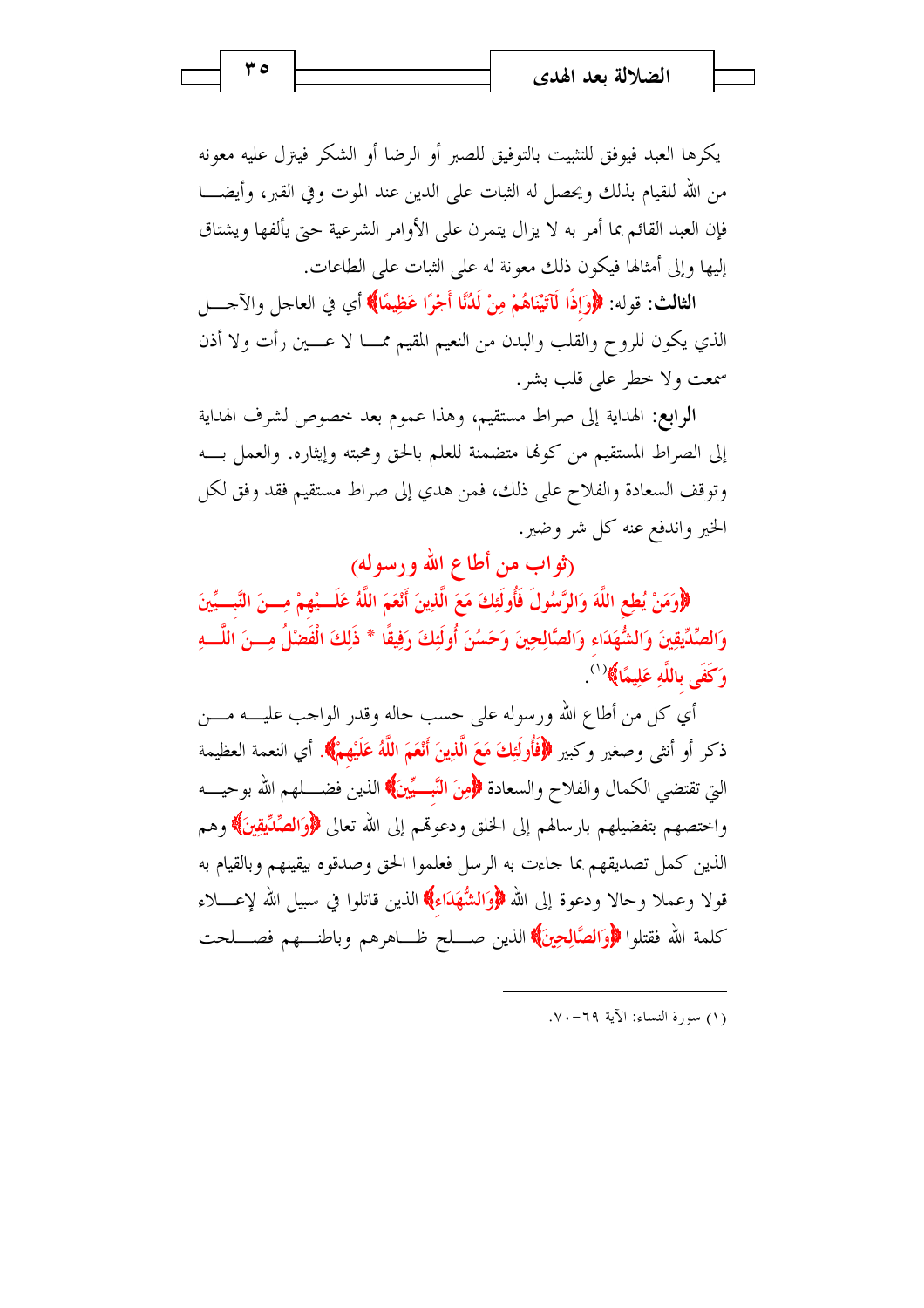| الضلالة بعد الهدى |  |
|-------------------|--|
|                   |  |

أعمالهم فكل من أطاع الله تعالى كان مع هؤلاء في صحبتهم، ﴿وَحَسُنَ أُولَئِسِكَ رَفِيقًا﴾ بالإحتماع بمم في جنات النعيم والأنس بقرهم في حــــوار رب العــــالمين ﴿ذَلِكَ الْفَضْلُ﴾ الذي نالوه ﴿وَمِنَ اللَّهِ﴾ فهو الذي وفقهم لذلك وأعـــالهم عليـــه وأعطاهم من الثواب ما لا تبلغه أعمالهم ﴿وَكَفَى بِاللَّهِ عَلِيمًا﴾ يعلم أحوال عبـــاده ومن يستحق منهم الثواب الجزيل بما قام به من الأعمال الصالحة التي تواطأ عليها القلب والجوار ح<sup>(۱)</sup>.

(وعيد المتكبرين عن آيات الله بعدم فهمها والعمل ها) ﴿سَأَصْرِفُ عَنْ آيَاتِيَ الَّذِينَ يَتَكَبَّرُونَ فِي الْأَرْضِ بِغَيْرِ الْحَقِّ وَإِنْ يَرَوْا كُلّ آيَةٍ لَا يُؤْمِنُوا بِهَا وَإِنْ يَرَوْا سَبِيلَ الرُّشْدِ لَا يَتَّخِذُوهُ سَبِيلًا وَإِنْ يَرَوْا سَبِيلَ الْغَيّ يَتَّخِــذُوهُ سَبيلًا ذَلِكَ بأَنَّهُمْ كَذَّبُوا بآيَاتِنَا وَكَانُوا عَنْهَا غَافِلِينَ \* وَالَّذِينَ كَذَّبُوا بآيَاتِنَــا وَلِقَــاء الْآخِرَةِ حَبطَتْ أَعْمَالُهُمْ هَلْ يُجْزَوْنَ إِلَّا مَا كَانُوا يَعْمَلُونَ﴾(``.

يقول تعالى ﴿سَأَصْرِفُ عَنْ آيَاتِيَ الَّذِينَ يَتَكَبَّرُونَ فِي الْأَرْضِ بِغَيْرِ الْحَــقِّ﴾ أي سأمنع فهم الحجج والأدله الدالة على عظمتي وشريعتي وأحكامي قلوب المتكبرين عن طاعتي ويتكبرون على الناس بغير حق أي كما استكبروا بغير حق أذلهــــم الله بالجهل كما قال: ﴿وَتُقَلِّبُ أَفْتِدَتَهُمْ وَأَبْصَارَهُمْ كَمَا لَمْ يُؤْمِنُوا بِهِ أَوَّلَ مَرَّقٍ﴾ وقـــال تعالى: ﴿فَلَمَّا زَاغُوا أَزَاغَ اللَّهُ قُلُسُوبَهُمْ﴾ وقال بعض السلف لا ينال العلم حي ولا مستكبر وقال آخر: من لم يصبر على ذل التعليم ساعة بقى في ذل الجهل أبـــدا. وقال سفيان بن عيينة في قوله ﴿سَأَصْرِفْ عَنْ آيَاتِيَ الَّذِينَ يَتَكَبَّرُونَ فِي الْأَرْضِ بِغَيْر الْحَقِّ﴾ قال أنزع عنهم فهم القرآن وأصرفهم عن آياتي قال ابن جرير وهذا يدل على أن هذا خطاب لهذه الأمة (قلت) ليس هذا بلازم لأن ابن عيينة إنما أراد أن هــــــــذا مطـــــــرد في حــــــــق كـــــــل أمـــــــة ولا فـــــــرق بـــــــين أحــــــــد

> (١) تفسير الشيخ عبد الرحمن بناصر السعدي ١-٢/٥٥-٤-٤٦. (٢) سورة الأعراف: الآية ١٤٦-١٤٧.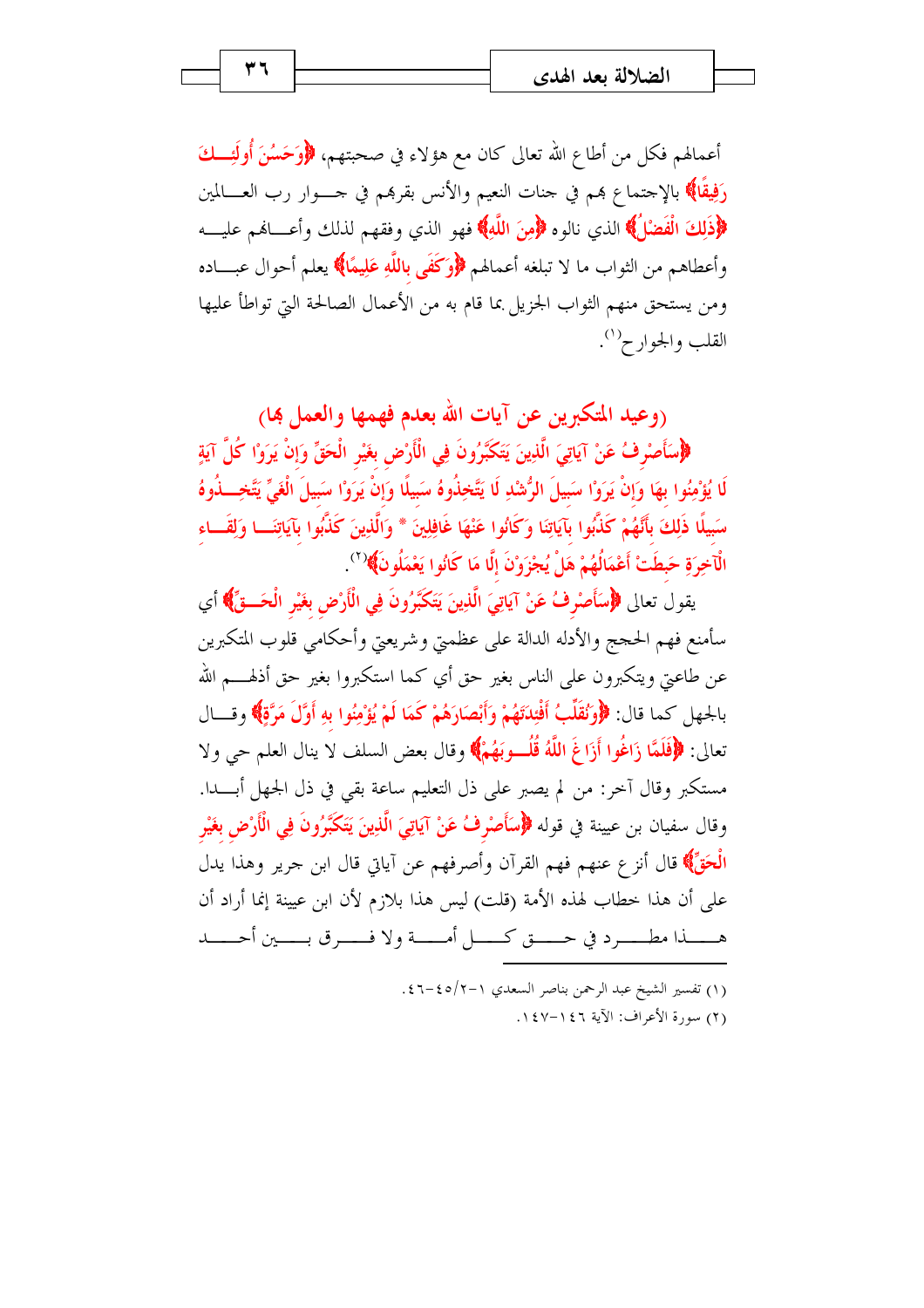وأحد في هذا والله أعلم.

وقوله ﴿وَإِنْ يَرَوْا كُلَّ آيَةٍ لَا يُؤْمِنُوا بِهَا﴾ كما قال تعالى ﴿إِنَّ الْــــٰذِينَ حَقَّـــتْ عَلَيْهِمْ كَلِمَةُ رَبِّكَ لَا يُؤْمِنُونَ \* وَلَوْ جَاءَتْهُمْ كُلُّ آيَةٍ حَتَّى يَرَوُا الْعَـــذَابَ الْـــألِيمَ﴾ وقوله ﴿وَإِنْ يَرَوْا سَبِيلَ الرُّشْدِ لَا يَتَّخِذُوهُ سَبِيلًا﴾ أي وإن ظهر لهم سبيل الرشد أي طريق النجاة لا يسلكوها وإن ظهر لهم طريق الهلاك والضلال يتخذوه ســـبيلا ثم علل مصبرهم إلى هذه الحال بقوله ﴿ذَلِكَ بِأَنَّهُمْ كَذَّبُوا بِآيَاتِنَا﴾ أي كــــذبت همـــا قلوهم ۞وكَانُوا عَنْهَا غَافِلِينَ﴾ أي لا يعلمون شئيا مما فيها، وقولـــه ۞وٱلـَّـــٰلِينَ كَذَّبُوا بِآيَاتِنَا وَلِقَاءِ الْآخِرَةِ حَبطَتْ أَعْمَالُهُمْ﴾ أي من فعل منهم ذلك استمر عليه إلى الممات حبط عُمله وقوله ﴿هَلْ يُجْزَوْنَ إِلَّا مَا كَانُوا يَعْمَلُونَ﴾ أي إنما نحازيهم بحسب أعمالهم التي أســـلفوها إن خــــيرا فخــــير وإن شــــرا فشــــر، وكمــــا تدي<sub>ن</sub> تدان<sup>(۱)</sup>.

(۱) تفسیر ابن کثیر ۲/۲٤٦/۲ ـ ۲٤٧.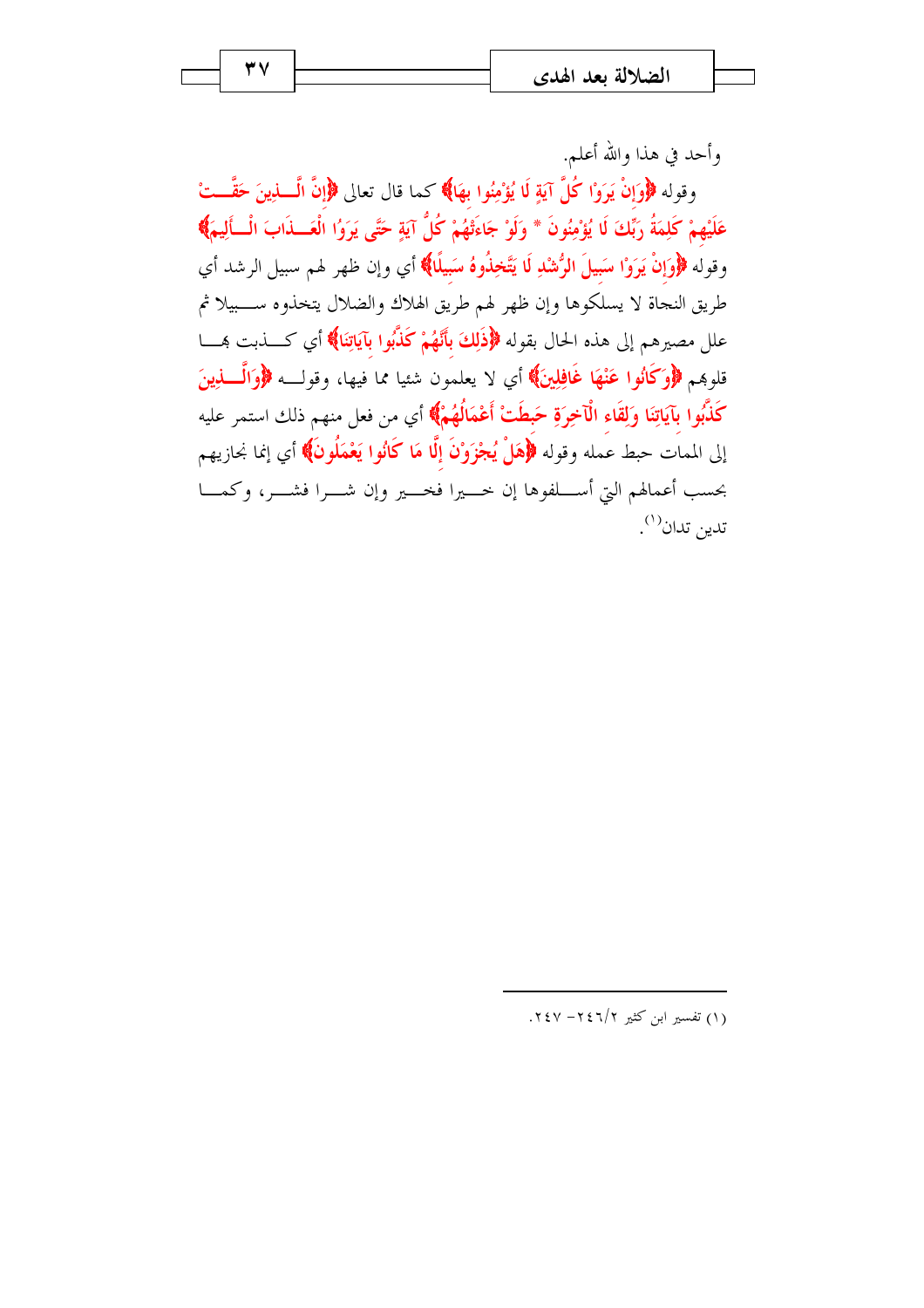|  | الضلاله بعد اهدى |  |
|--|------------------|--|
|  |                  |  |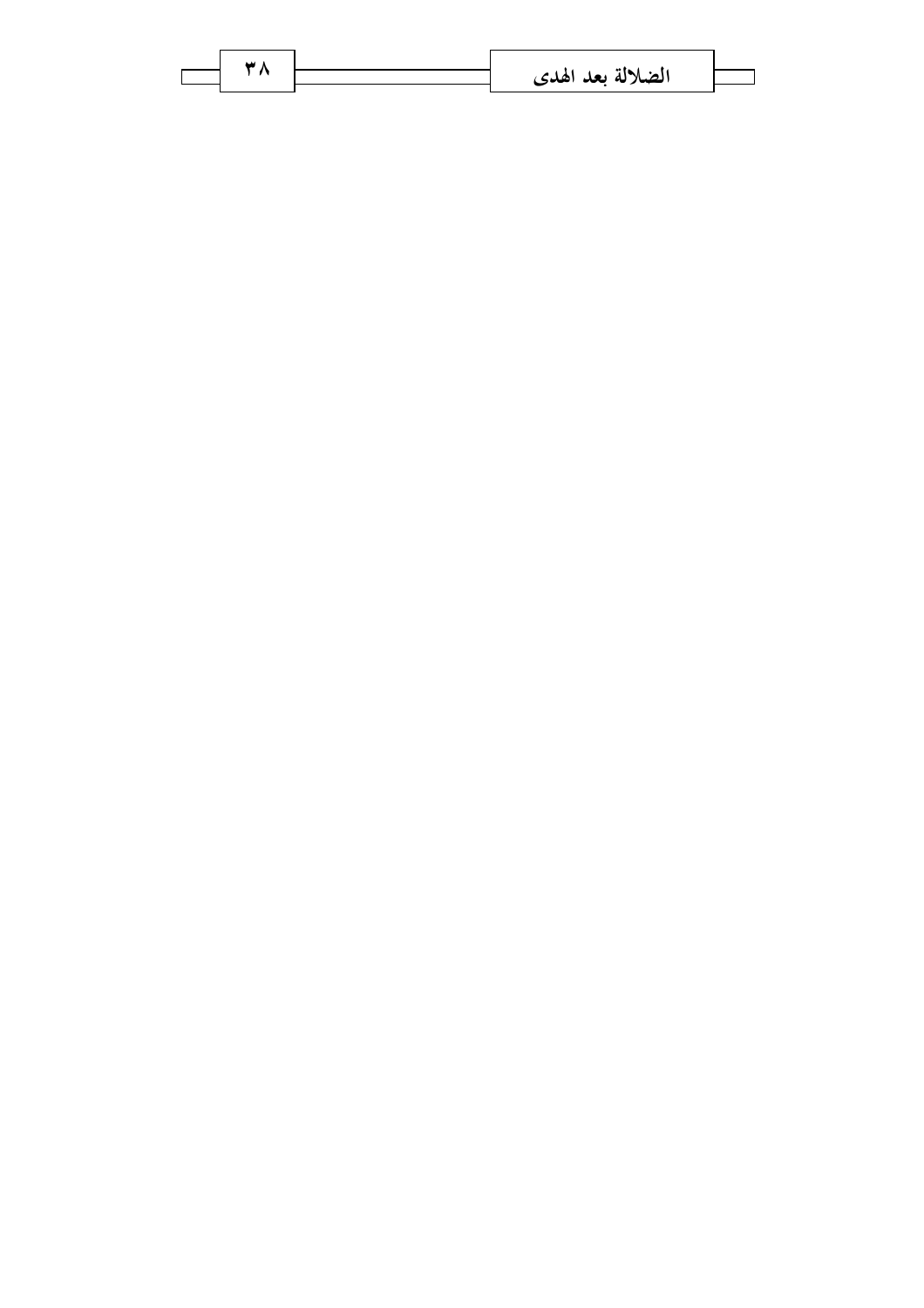۳٩

باب حکم المرتد

وهو الذي يكفر بعد إسلامه جادًا أو هازلا لاستخفافه بالدين وأستهانته بأمر الله سبحانه مختارا الضلالة على الهدى اتباعا للهوى والشهوات سواء ححد , بوبية الله لخلق الكائنات كفرعون وملاحـــدة الشـــيوعيين والإبـــاحيين والعلمــــانيين والمأسونيين والوجوديين وغلاة الفلاسفة ونحوهم أو أشرك بالله في ألوهيته بعبادة غيره من رسول أو ملك أو صالح أو شمس أو قمر أو حيوان أو غير ذلك كفعل المشركين والمحوس والقرامطة والإسماعيلية والنصيرية والسدروز وغسلاة الشسيعة ونحوهم في عليٌّ وأهل البيت.

أو عطل شيئًا من أسمائه وصفاته وأفعاله عن حقيقتها وزعم أن القرآن مخلوق كغلاة الجهمية أو أنكر ختم الرسالة والوحى كالقاديانية والبهائية أو ححد ركنا من أركان الإسلام الخمسة مع معرفته به كالصلاة أوالزكاة. أو أصلا من أصول الإيمان الستة بأن جحد كتابا من كتبه كالتوراة أو رسولا من رسله أو ملكا من الملائكة كجبريل أو ميكائيل أو البعث والحساب والجزاء أو الجنسة والنسار . أو جحد شيئا مما جاء به الرسول ﷺ كالسنة أو سوغ الخروج عــــن الإســـــلام أو تحكيم القوانين الوضعية أو سب الله تعالى أو رسوله أو كتابه أو دينه أواســــتهزأ بشئ من ذلك أواستباح شيئا من المحرمات الظاهرة كالربا أوالزبى أو شرب الخمر أو حرم شيئا من الحلال كلحم الإبل أوالنكاح، أو تعلم السحر أو صحح ديـــن اليهود والنصارى أو شك في كفرهم ونحو ذلك فهو كافر يستتاب فسإن تساب وشهد الشهادتين واستقام على الإسلام وأقر بما جحده وأنكره أو قال أنا بسرئ من كل دين وقول وفعل يخالف الإسلام فهو مسلم معصوم الدم والمال وإلا حل قتله لطعنه في الدين وارتداده عنه من رجل أو امرأة ولا يغســـل ولا يكفـــن ولا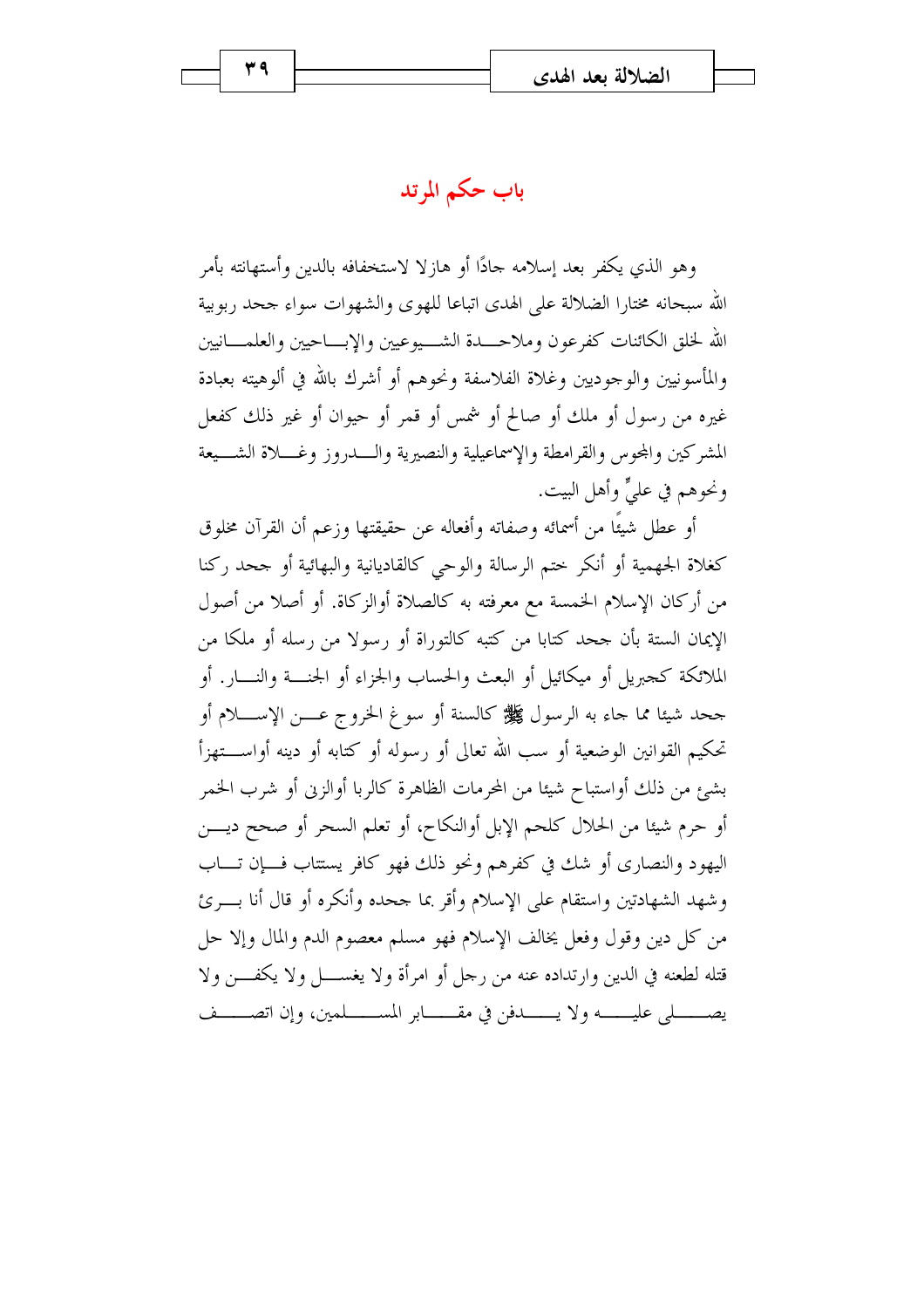|  | الضلاله بعد الهدي |  |
|--|-------------------|--|
|  |                   |  |

بصفات المنافقين فله حكم الإسلام في الدنيا وحسابه على الله عـــز وحـــل في الآخرة، وإن ارتكب كبيرة من الكبائر كالربا أو الزين أو شرب الخمر ونحو ذلك فهو مؤمن بإيمانه فاسق بكبيرته، وإن ارتكب محرما دون الكبائر فهو مخطـــئ آثم ويجب عليه التوبة إلى الله تعالى من جميع ذلك<sup>(١)</sup>.

(١) العمدة في فقه الشريعة – للشيخ أحمد بن عبد الرحمن القاسم ص ٢١٨.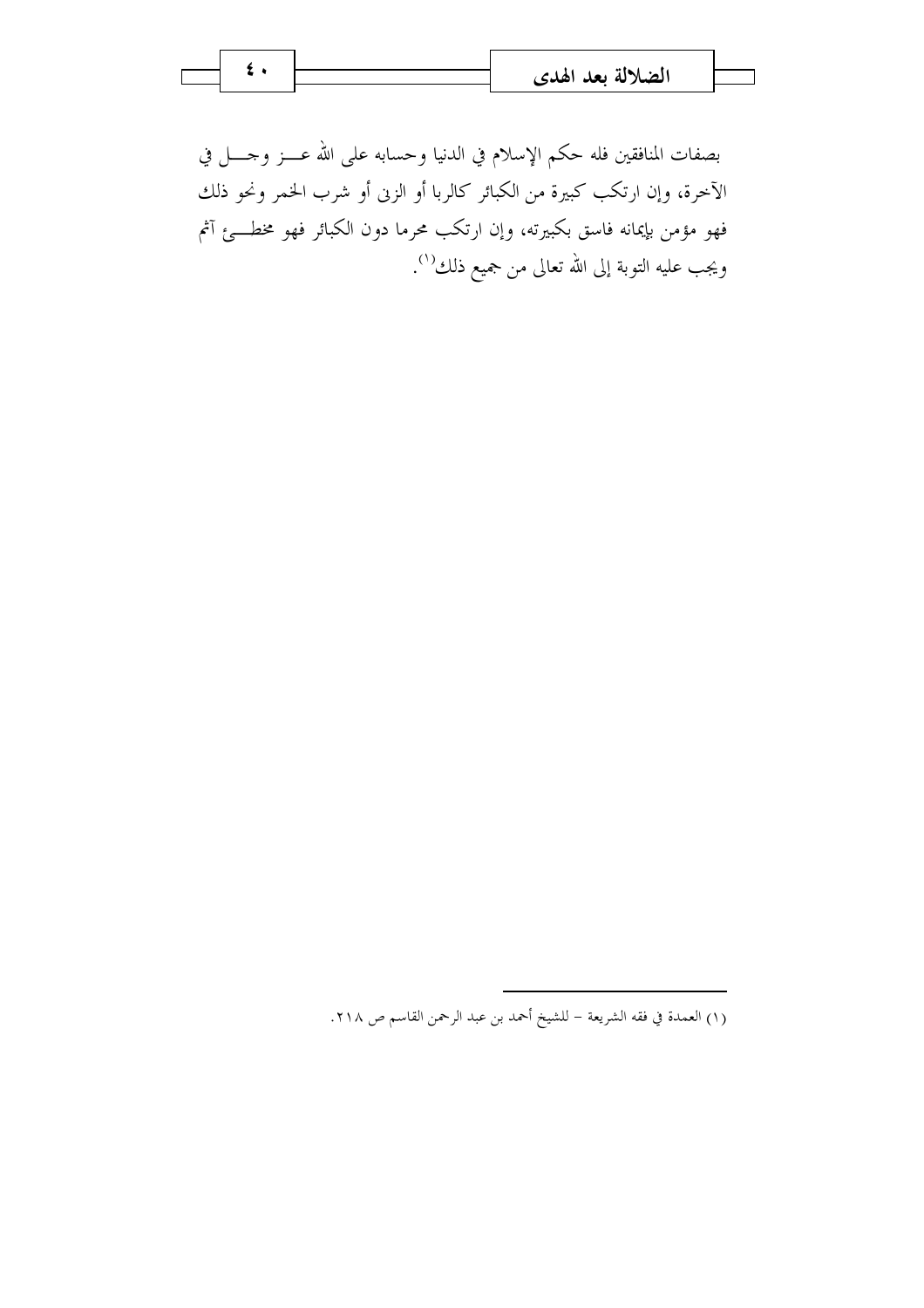أضواد المعاصبي

وللمعاصي من الآثار القبيحة المذمومة المضرة بالقلـــب والبــــدن في الــــدنيا والآخرة ما لا يعلمه إلا الله. ١– فمنها حرمان العلم فإن العلم نور يقذفه الله في القلب والمعصية تطفئ ذلك النور، قال تعالى: ﴿وَاتَّقُوا اللَّهَ وَيُعَلِّمُكُمُ اللَّهُ﴾. وقال العالم العارف: شـــکوت إلى وكيــــع ســـوء حفظــــى وأخسسيري بسسيأن العلسسيم نسسور

ونسسسود الله لا يهسسسدي لعسسساص

٢ - ومنها: حرمان الرزق وفي المسند: إن العبد ليحرم الرزق بالذنب يصيبه. ٣- ومنها: وحشة يجدها العاصي في قلبه لا يوازيها ولا يقارلها لذة أصلا ولـــو اجتمعت له لذات الدنيا بأسرها لم تف بتلك الوحشة، وهذا أمر لا يحس بــــه إلا من في قلبه حياة وما لجرح بميت إيلام. ٤– ومنها: الوحشة التي تحصل بينه وبين الناس لاسيما أهل الخير منهم وتقـــوى هذه الوحشة حبّ تستحكم فتقع بينه وبين امرأته وولده وأقاربه وبينه وبين نفسه فتراه مستوحشا من نفسه، قال بعض السلف إين لأعصبي الله فأرى ذلك في حلق ابني وامرأتي. ٥- ومنها: تعسير أموره وعدم اهتدائه إلى الطريق الأقوم. ٦– ومنها: ظلمة يجدها في قلبه حقيقة يحس بما كما يحس بظلمة الليل البهيم. ٧– ومنها: إن المعاصي توهن القلب والبدن وتحرم الإنسان من الطاعة وتقصـــر العمر وتمحق بركته ويذهب هباء منثورا. ٨- ومنها: إن المعاصي تزرع أمثالها ويولد بعضها بعضًا حتى يعز علـــي العبــــد مفارقتها والخروج منها كما قال بعض السلف: إن من عقوبة السيئة السيئة بعدها وإن من ثواب الحسنة الحسنة بعدها.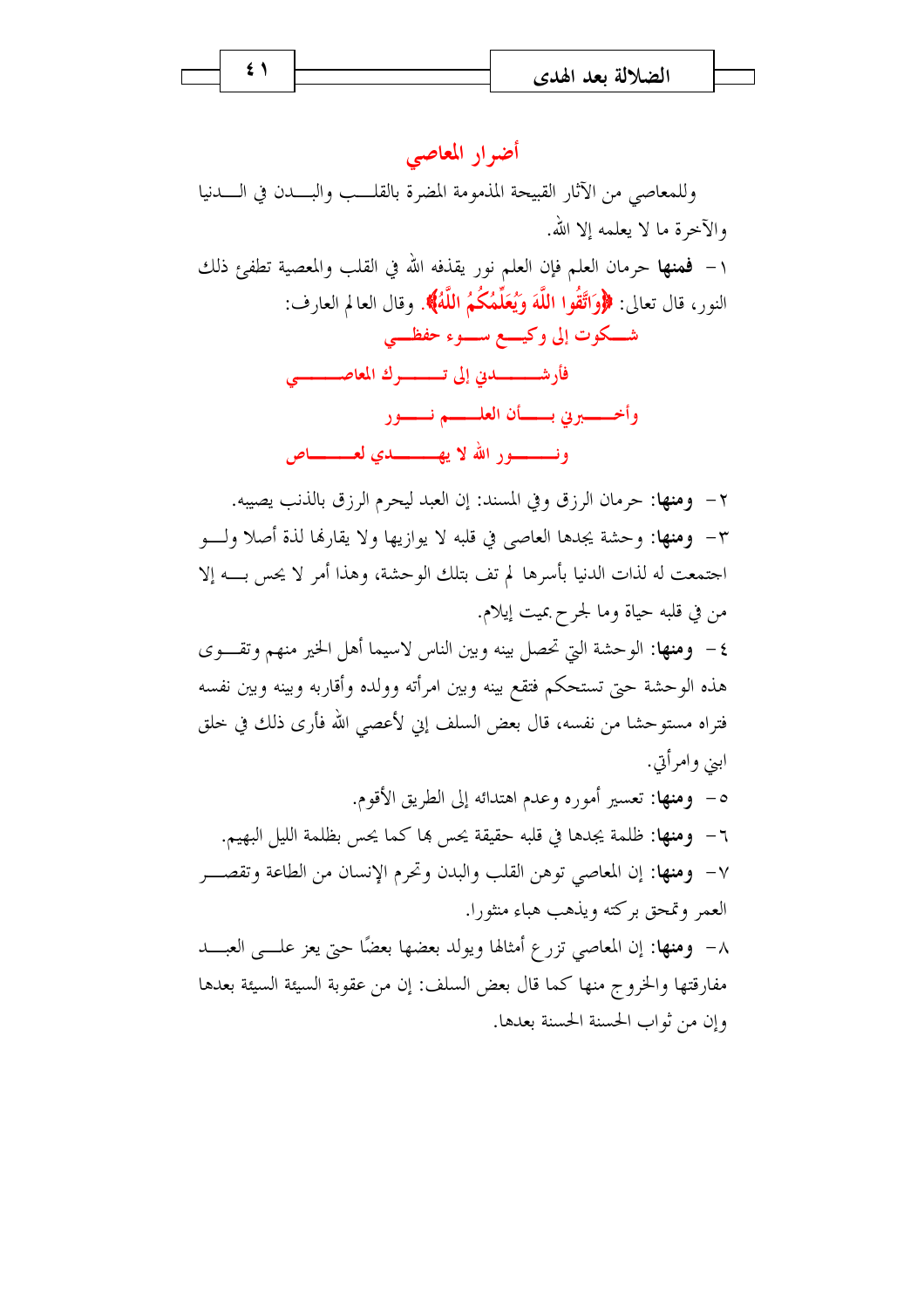|  | الضلاله بعد اهدى |  |
|--|------------------|--|
|  |                  |  |

٩ – ومنها: وهو من أحوفها على العبد – إلها تضعف القلب عن إرادتـــه فتقوي إرادة المعصية وتضعف إرادة التوبة شيئا فشيئا إلى أن تنسلخ من قلبه إرادة التوبة بالكلبة.

١٠- ومنها: أن ينسلخ من القلب استقباحها فتصير له عادة فلا يستقبح من نفسه رؤية الناس له ولا كلامهم فيه.

١١- ومنها: أن كل معصية من المعاصي فهي ميراث عن أمة من الأمم التي أهلكها الله عز وجل كالعلو في الأرض والفساد فيها فإنها ميراث عــــن فرعــــون وقومه وهكذا.

١٢ - ومنها: أن المعصية سبب لهوان العبد على , به وسقوطه من عينه قـــال الحسن البصري: هانوا عليه فعصوه ولو عزوا عليه لعصمهم وإذا هان العبد على الله لم يكرمه أحد، قال الله تعالى في سورة الحج: ﴿وَمَنْ يُهِنِ اللَّهُ فَمَا لَـــهُ مِــــنْ مُكْرِمِ﴾.

وإن عظمهم الناس في الظاهر لحاجتهم إليهم أو خوفا من شرهم فهــــم في قلوهِم أحقر شيء وأهون.

١٣- ومنها: إن العبد لا يزال يرتكب الذنوب حتى تمون عليه وتصفر في قلبه ذلك علامة الهلاك.

١٤- ومنها: إن غيره من الناس والدواب يعود عليه شؤم ذنبه فيحترق هو وغيره بشؤم الذنوب والظلم.

١٥– ومنها: إن المعصية تورث الذل فإن العز كل العز في طاعة الله تعالى قال تعالى في سورة فاطر: ﴿مَنْ كَانَ يُرِيدُ الْعِزَّةَ فَلِلَّهِ الْعِزَّةُ جَمِيعًا﴾. . أي فليطلبها بطاعة الله فإنه لا يجدها إلا في طاعته وكان من دعاء بعض السلف اللهم أعزني بطاعتلك ولا تذليي بمعصيتك، قال الحسن البصري: إلهم وإن طقطقت هم البغال وهملجت هِم البراذين فإن ذل المعصية لا يفارق قلوهِم أبي الله إلا أن يذل من عصاه.

١٦- ومنها: إن المعاصي تفسد العقل فإن للعقل نورًا والمعصية تطفئ نــور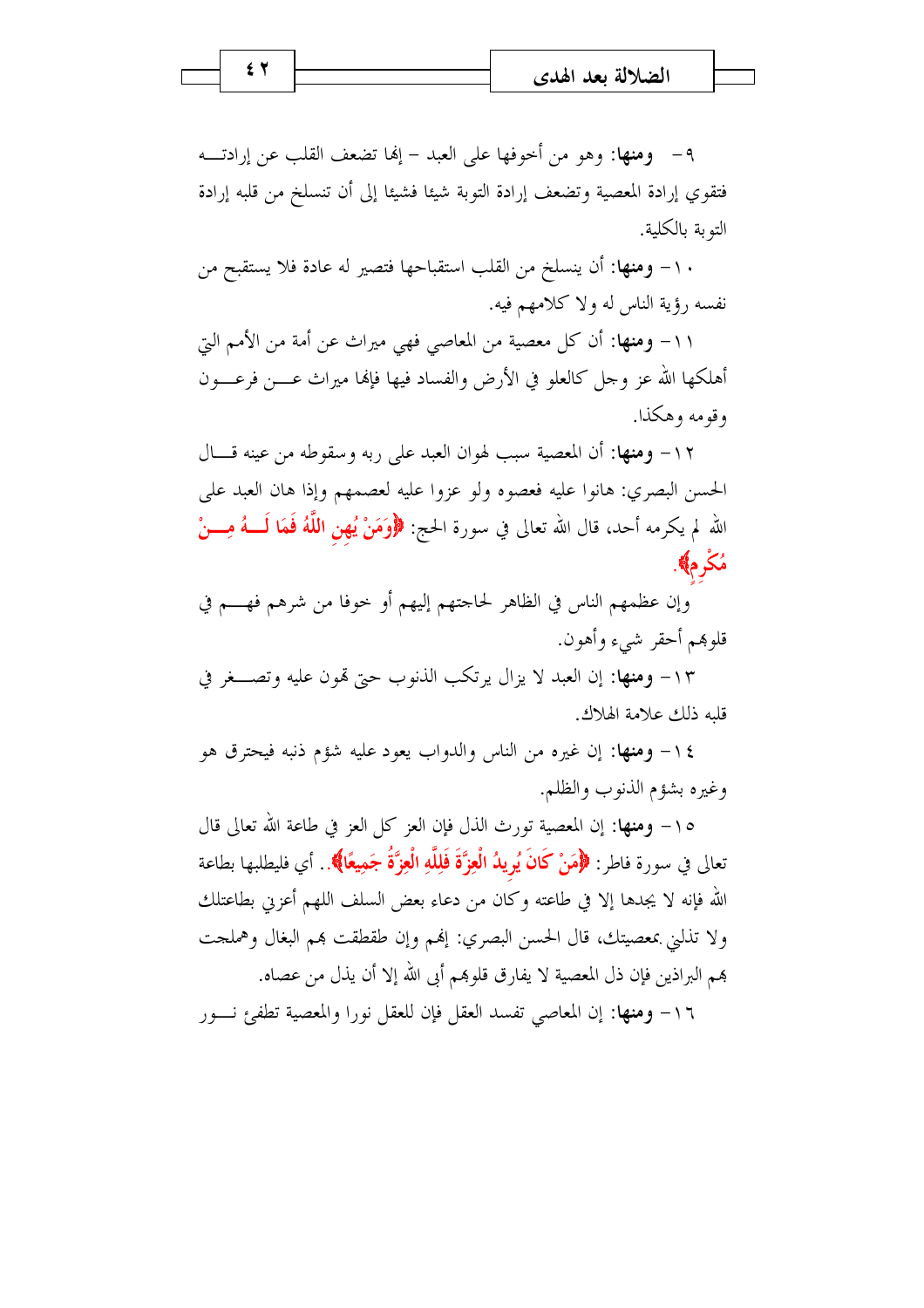|  | الضلاله بعد اهدى |  |
|--|------------------|--|
|  |                  |  |

العقل كما أن الذنوب إذا تكاثرت طبع على قلب صاحبها فكان من الغـــافلين كما قال بعض السلف في قوله تعالى في سورة المطففين: ﴿كَلَّا بَـــلْ رَانَ عَلَــــى قُلُوبِهِمْ مَا كَانُوا يَكْسِبُونَ﴾.

١٧– ومنها: حرمان دعوة رسول الله ﷺ ودعوة الملائكة فإن الله ســـبحانه أمر نبيه أن يستغفر للمؤمنين والمؤمنات وقال تعالى: ﴿الَّذِينَ يَحْمِلُـــو نَ الْعَـــوْشَ وَمَنْ حَوْلَهُ يُسَبِّحُونَ بِحَمْدِ رَبِّهِمْ وَيُؤْمِنُونَ بِهِ وَيَسْتَغْفِرُونَ لِلَّذِينَ آمَنُــــوا رَبَّنَـــا وَسِعْتَ كُلَّ شَيْءٍ رَحْمَةً وَعِلْمًا فَاغْفِرْ لِلَّذِينَ تَابُوا وَاتَّبَعُوا سَبِيلَكَ وَقِهِمْ عَذَابَ الْجَحِيمِ \* رَبَّنَا وَأَدْخِلْهُمْ جَنَّاتِ عَدْنٍ الَّتِي وَعَدْتَهُمْ وَمَنْ صَلَحَ مِسنْ آبَسَائِهِمْ وَأَزْوَاجِهِمْ وَذُرِّيَّاتِهِمْ إِنَّكَ أَنْــتَ الْعَزِيـــزُ الْحَكِـــيمُ \* وَقِهِـــمُ السَّــيِّنَاتِ﴾ [سو, ة غافر : الآية ٩-٧].

١٨– ومنها: ذهاب الحياء الذي هو مادة الحياة للقلب وهو أصل كل خــــير، وذهابه ذهاب كل خير بأجمعه وفي الصحيح عن ﷺ أنه قال: «ا**لحياء خير كلــــه**» وقال: «إن ممَّا أدرك الناس من كلام النبوة الأولى إذا لم تستح فاصنع ما شئت».

١٩- ومنها: إلها تضعف في القلب تعظيم الرب حل حلاله وتضعف وقاره في قلب العبد ولابد شاء أم أبي، ولو تمكن وقار الله وعظمته في قلب العبد لما تجرأ على معاصيه.

٢٠– ومنها: إلها تستدعى نسيان الله لعبده وتركه وتخليته بينه وبين نفســــه وشيطانه وهنالك الهلاك الذي لا يرجى معه نجاة، قال الله تعالى: ﴿يَا أَيُّهَا الَّذِينَ آمَنُوا اتَّقُوا اللَّهَ وَلْتَنْظُرْ نَفْسٌ مَا قَدَّمَتْ لِغَدِ وَاتَّقُوا اللَّهَ إِنَّ اللَّـــهَ خَـــبِيرٌ بمَـــا تَعْمَلُونَ \* وَلَا تَكُونُوا كَالَّذِينَ نَسُوا اللَّهَ فَأَنْسَــاهُمْ أَنْفُسَـــهُمْ أُولَئِـــكَ هُـــمُ الْفَاسِقُونَ﴾ [سورة الحشر: الآية ١٨-١٩].

٢١- ومنها: إلها تزيل النعم وتحل النقم فما أزالت النقم عن العبد نعمة إلا بسبب الذنب، ولا حلت به نقمة إلا بذنب، كما قال على بن أبي طالب رضي الله عنه: ما نزل بلاء إلا بذنب ولا رفع بلاء إلا بتوبسة، وقسـد قـــال تعـــالي: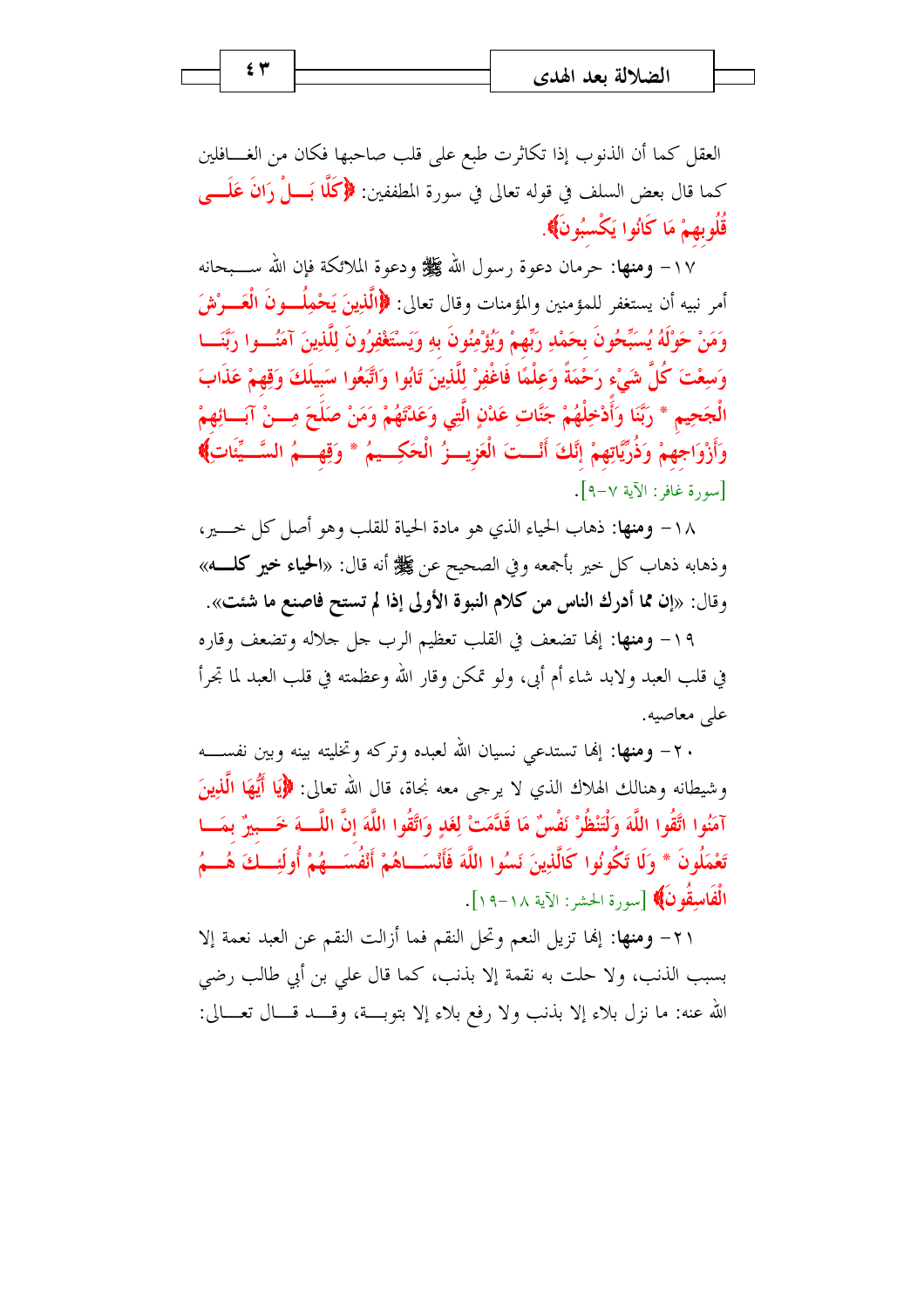﴿وَمَا أَصَابَكُمْ مِنْ مُصِيبَةٍ فَبِمَا كَسَبَتْ أَيْدِيكُمْ وَيَعْفُو عَنْ كَثِيرٍ﴾.

٢٢- ومنها: إلها تصرف القلب عن صحته واستقامته إلى مرضه وانحرافـــه فلا يزال مريضًا معلولا لا ينتفع بالأغذية التي بما حياته وصلاحه فإن تأثير الذنوب في القلوب كتأثير الأمراض في الأبدان، بل الذنوب أمراض القلوب وداؤهـــا ولا دواء لها إلا تركها، وقد أجمع السائرون إلى الله أنا القلوب لا تعطي مناها حـــــتي تصل إلى مولاها ولا تصل إلى مولاها حتى تكون صحيحة ســـليمة ولا تكـــون صحيحه سليمة حتى ينقلب داؤها فيصير دواءها ولا يصح لها ذلك إلا بمخالفة هواها وهواها مرضها وشقاؤها فإن استحكم المرض قتل أو كاد.

وكما أن من نمي نفسه عن الهوى كانت الجنة مأواه كذلك يكون قلبـــه في هذه الدار في جنة عاجلة، لا يشبه نعيم أهلها ألبتة بل التفاوت بــــين النعــــيمين كالتفاوت الذي بين نعيم الدنيا والآخرة، وهذا لا يصدق به إلا من باشر قلبـــه هذا ولا تحسب أن قوله تعالى: ﴿إِنَّ الْأَبْرَارَ لَفِي نَعِيمٍ \* وَإِنَّ الْفُجَّارَ لَفِي جَحِيمٍ﴾ مقصورعلي نعيم الآخرة وجحيمها فقط بل في دورهم الثلاثة كذلك أعــــي دار الدنيا ودار البرزخ ودار القرار، فهؤلاء في نعيم وهؤلاء في ححيم وهل النعيم إلا نعيم القلب؟ وهل العذاب إلا عذاب القلب؟ وأى عذاب أشر من الخوف والهم والحزن وضيق الصدر وأعراضه عن الله والدار الآحرة وتعلقه بغير الله وانقطاعــه عن الله؟ بكل واد منه شعبة وكل شئ تعلق به وأحبه من دون الله فإنه يســــومه سوء العذاب. ثم يختم ابن القيم رحمه الله حديثه بقوله: فيا من با ع حظه الغــــالي بأبخس الثمن وغبن كل الغبن في هذا العقد وهو يرى أنه قد غبن إذا لم تكن لك خبرة بقيمة السلعة فأسأل المقومين فيا عجبا من بضاعة معك الله مشتريها وثمنها جنة المأوى، والسفير الذي جرى على يده عقد التبايع وضمن الثمن عن المشتري هو الرسول ﷺ وقد بعتهابغاية الهوان، وانتهى.

وابن القيم هنا يشير إلى آية من كتاب الله حددت البائع والمشتري والمبيــــع والثمن والسفير بين البائع والمشتري وهو قوله تعالى: ﴿إِنَّ اللَّهَ الشَّــتَوَى مِـــنَ الْمُؤْمِنِينَ أَنْفُسَهُمْ وَأَمْوَالَهُمْ بِأَنَّ لَهُمُ الْجَنَّةَ يُقَاتِلُونَ فِي سَبِيلِ اللَّـــهِ فَيَقْتُلُـــونَ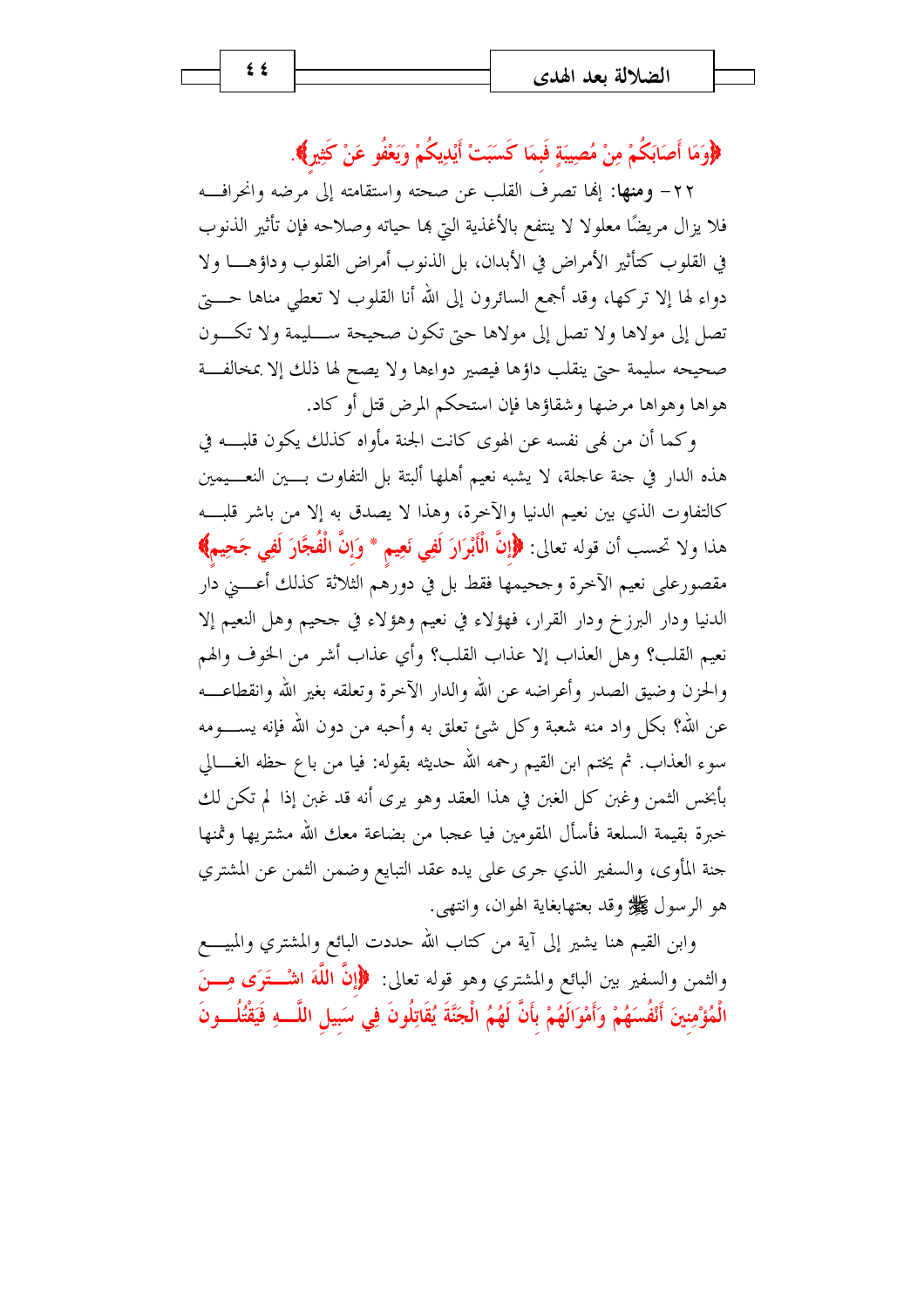وَيُقْتَلُونَ وَعْدًا عَلَيْهِ حَقًّا فِي التَّوْرَاةِ وَالْإِنْجِيلِ وَالْقُرْآنِ وَمَنْ أَوْفَى بعَهْدِهِ مِسنَ اللَّهِ فَاسْتَبْشِرُوا بِبَيْعِكُمُ الَّذِي بَايَعْتُمْ بِهِ وَذَلِكَ هُوَ الْفَوْزُ الْعَظِيمُ﴾ [سورة التوبـــة: الآيــــة ١١١]. والله يقول الحق وهو يهدي السبيل والحمـــــد لله رب العــــالمين'').

(١)انظر الجواب الكافي لمن سأل عن الدواء الشافي لابن القيم ٥٩–١٣٧.

 $60$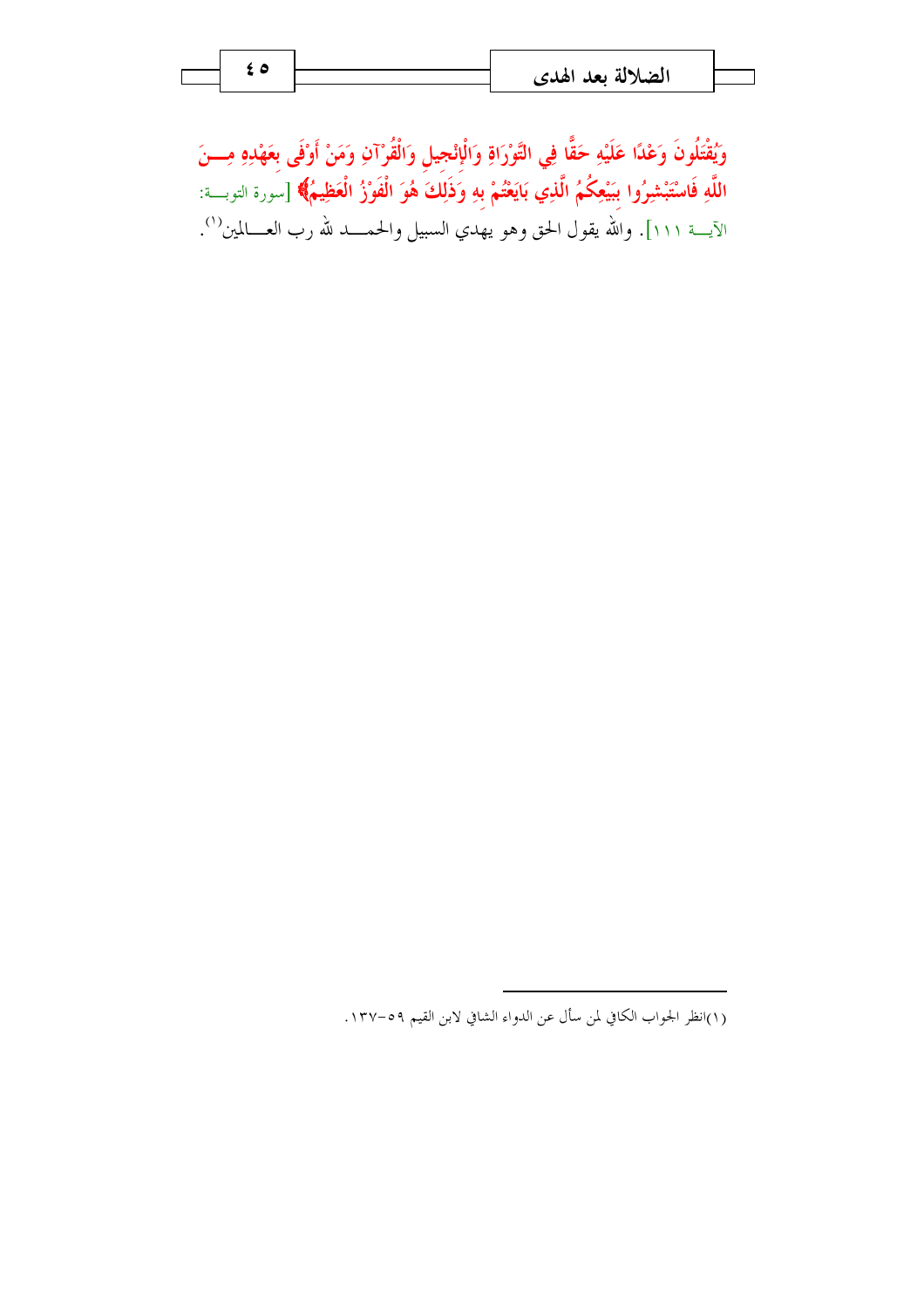|  | الضلالة بعد الهدي |  |
|--|-------------------|--|
|  |                   |  |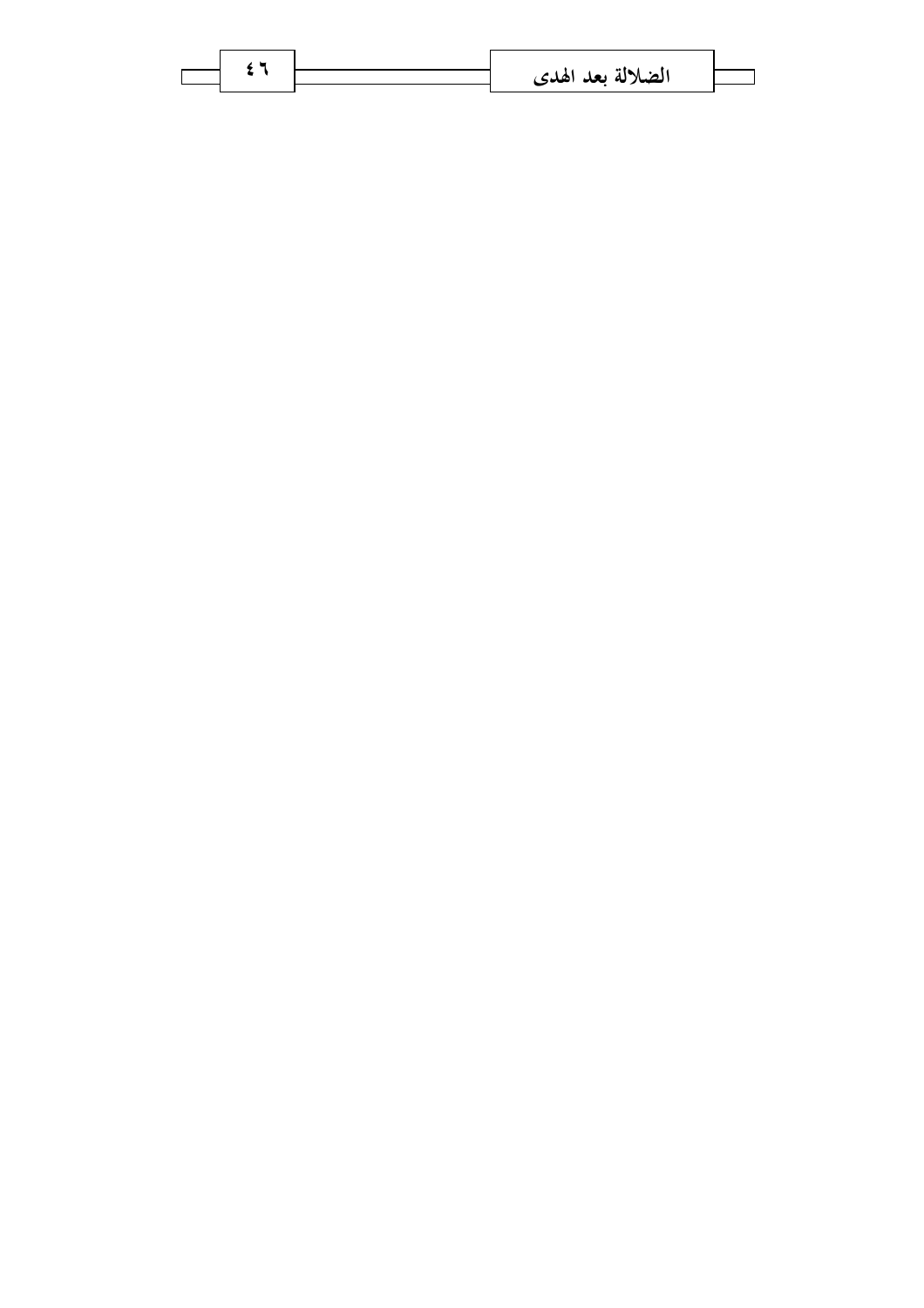السبع المهلكت والجرائم الموبقات

عن أبي هريرة رضي الله عنه عن النبي ﷺ قال: «ا**جتنبوا اسبع الموبقــــات**. قالوا: يا رسول الله وما هن؟ قال: الشرك بالله والسحر وقتل النفس التي حرم الله إلا بالحق وأكل الربا وأكل مال اليتيم والتــــولى يــــوم الزحـــف وقــــذف المحصنات الغافلات المؤمنات» متفق عليه.

معاني المفردات: ا**جتنبوا**: ابتعدوا. الموبقات: المهلكات. **الشه ك بالله:** صرف العبادة لغير الله. **السحر**: عبارة عما خفى ولطف سببه وهوعزائم ورقى يـــؤثر في القلـــوب والأبدان فيمرض ويقتل ويفرق بين المرء وزوجه بإذن الله تعالى. **الربا:** في اللغة: الزيادة، وفي الشرع الزيادة في أشياء مخصوصة. **اليتيم:** من فقد أباه وهو صغير دون البلوغ. التولى يوم الزحف: الإعراض والإدبار عن الكفار وقست التحـــام القتـــال وتقارب الصفوف يوم جهاد الكفار. قذف المحصنات: , مي النساء العفيفات بالزنا. **الغافلات:** اللاتي لا يفكرن في الفواحش. **المؤمنات**: المصدقات بالله ورسوله وكتابه ووعده ووعيده وثوابه وعقابه. الشرح: يأمر الرسول ﷺ بالابتعاد عن الجرائم المهلكات المترتب عليها الوعيد الشديد فأولها وأعظمها الشرك بالله تعالى وهو نوعان: أحدهما: شرك أكبر يخرج من الملة الإسلامية ويوجـــب الخلـــود في النــــار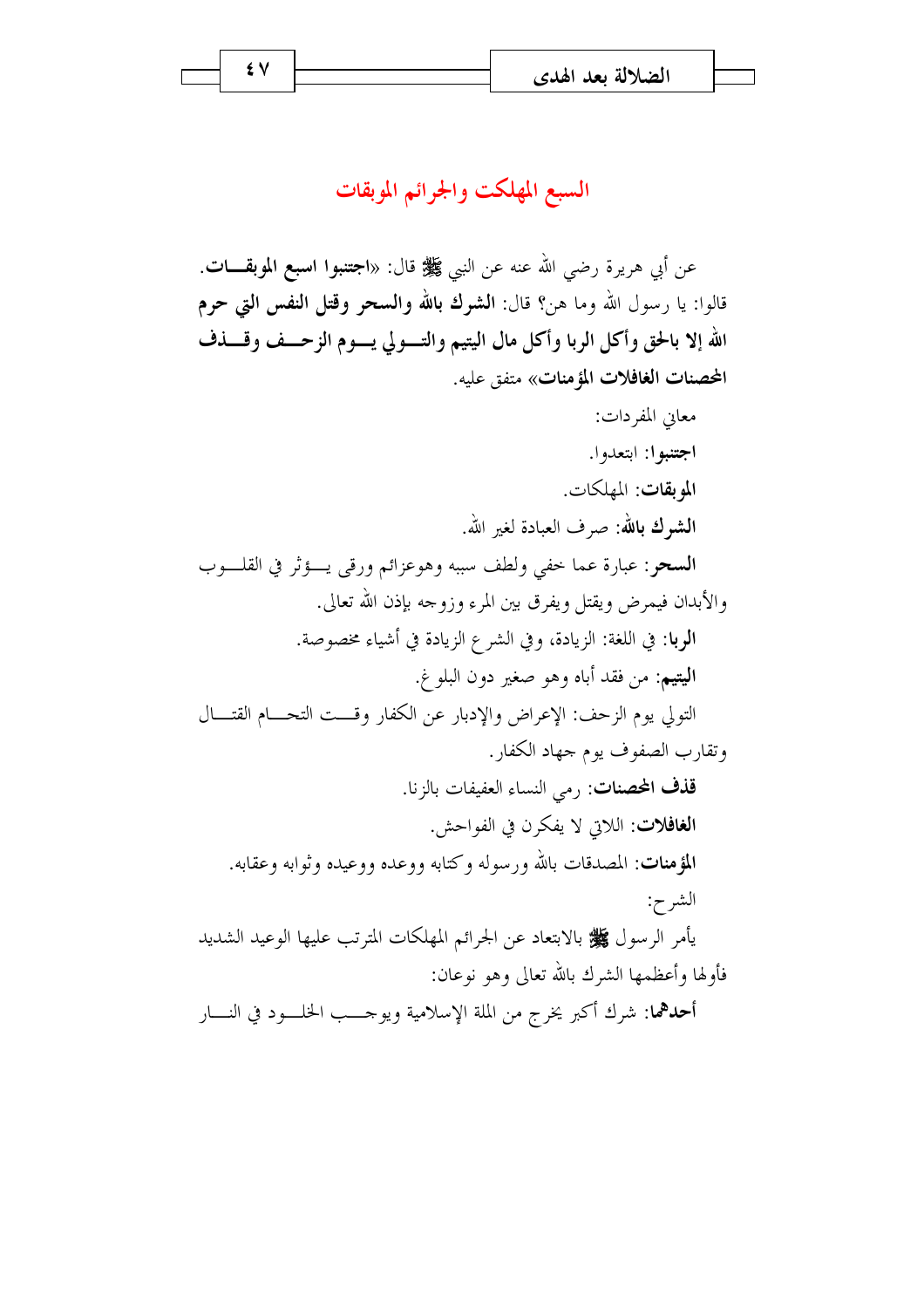|  | الضلالة بعد الهدي |  |
|--|-------------------|--|
|  |                   |  |

لمن لم يتب منه وهو صرف العبادة لغير الله كائنًا من كان في القول أو العمل أو الاعتقاد كدعاء غير الله أو الذبح لغيره أو التوكل والاعتماد على غيره في جلب نفع أو دفع ضر أو حصول نصر، وكذلك يكون الشرك في المحبة لغير الله كمــــا يحب أو الخوف والرجاء من غيره فأي نو ع من أنواع العبادة صرف لغير الله كان ذلك شركا به أكبر، وهذا هو الشرك الأكبر الذي لا يغفره الله كما قال تعالى: ﴿إِنَّ اللَّهَ لَا يَغْفِرُ أَنْ يُشْرَكَ بِهِ وَيَغْفِرُ مَا دُونَ ذَلِكَ لِمَنْ يَشَاءُ﴾ [سورة النساء: الآيسة ٤٨] ﴿إِنَّهُ مَنْ يُشْرِكْ بِاللَّهِ فَقَدْ حَرَّمَ اللَّهُ عَلَيْهِ الْجَنَّةَ وَمَأْوَاهُ النَّارُ﴾ [سورة المائدة الآية ٧٢] فمن أشرك بالله ثم مات مشركا فهو من أصحاب النار كما أن من آمن بالله ثم مات مؤمنًا فهومن أصحاب الجنة وإن عذب بالنار .

والنوع الثاني: الشرك الأصغر وهو كل وسيلة يتوسل ها إلى الشرك الأكبر ولم تبلغ رتبة العبادة كالرياء وهو إظهار العمل ليراه الناس، والسمعة وهي إظهار العمل ليسمعه الناس، والتصنع للخلق بملاحظتهم وقت العبادة، وكالحلف بغير الله كالنبي والكعبة والأمانة، قال النبي ﷺ: «**من كان حالفا فليحلف بالله أو ليصمت**»<sup>(١)</sup> ومن ذلك قوله ما شاء الله وشئت، ولولا الله وأنت، وأنا بالله وبك، والواحب أن يؤتى بثم فيقال لولا الله ثم أنت وأنا بالله ثم بك. قال تعالى: ﴿فَمَنْ كَانَ يَرْجُو لِقَاءَ رَبِّسُهِ فَلْيَعْمَلْ عَمَلًا صَالِحًا وَلَا يُشْرِكْ بِعِبَادَةِ رَبِّهِ أَحَدًا﴾ [سورة الكهف: الآيـــة ١١٠] أي لا يراني بعمله أحدا ولا يقصد به غير الله، وقال ﷺ قال الله تعالى: «أ**نا أغنى الشركاء** عن الشرك من عمل عملا أشرك فيه معي غيري تركته وشركه»<sup>(٢)</sup>.

وقال ﷺ: «رب صائم ليس له من صومه إلا الجوع والعطش ورب قائم ليس له من قيامه إلا السهر»<sup>(٣)</sup>، يعني إذا لم تكن الصلاة والصوم لوجه الله فلا ثواب له وفي الحديث: «من صلى يرائي فقد أشـــرك ومـــن صـــام يرائـــي

- (١) رواه البخاري ومسلم.
	- (٢) رواه مسلم.
- (٣) رواه ابن خزيمة، والحاكم وقال: صحيح على شرط البخاري، قال صاحب الفتح الرباني ١٠/ ٧٦: وإسناده حسن.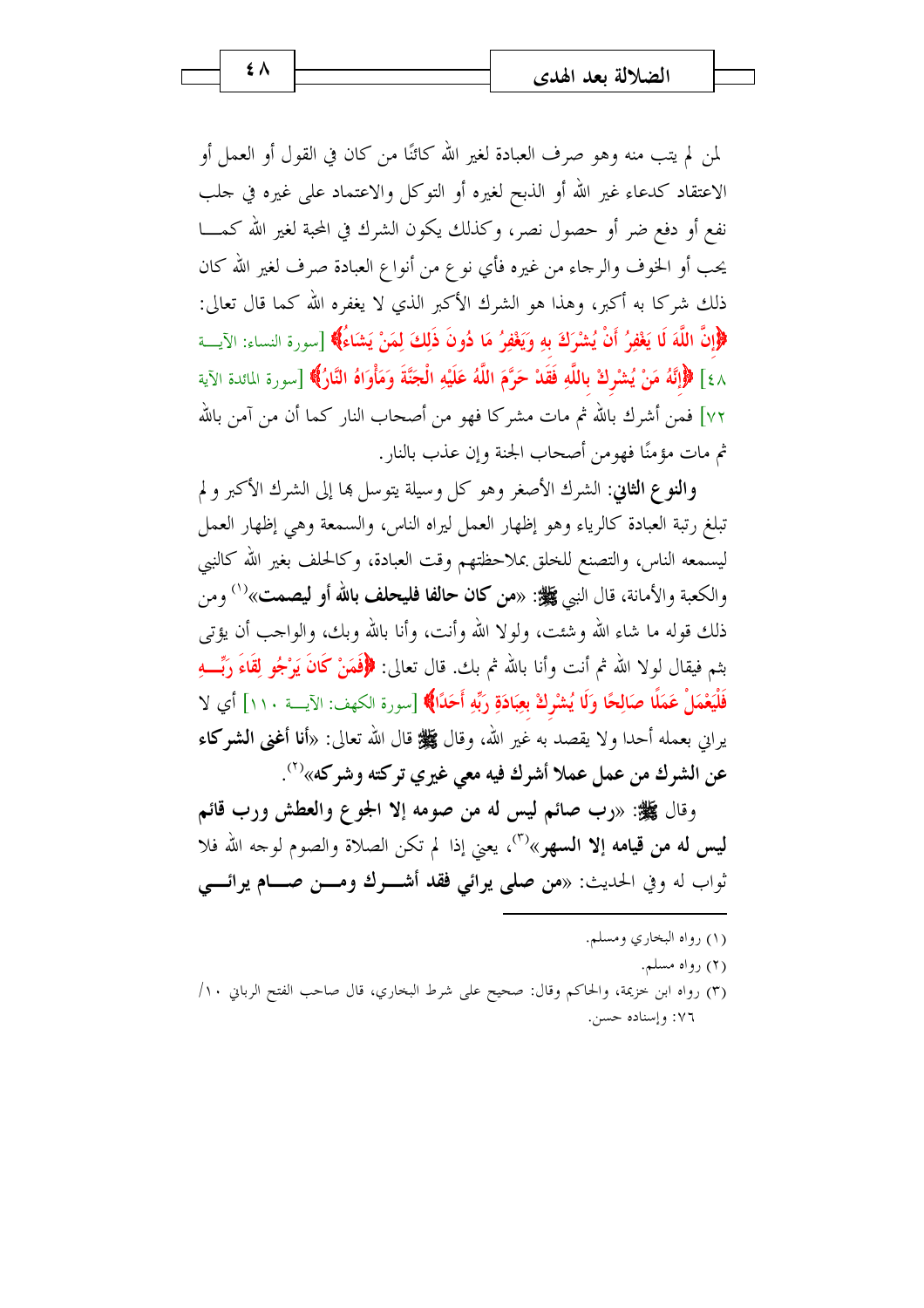فقد أشرك ومن تصدق يو ائي فقد اشرك»<sup>(۱)</sup>.

وقال تعالى: ﴿وَقَلِمْنَا إِلَى مَا عَمِلُوا مِنْ عَمَلٍ فَجَعَلْنَاهُ هَبَاءً مَنْثُــورًا﴾ [ســـورة الفرقان: الآية ٢٣] يعني الأعمال التي عملوها لغير وحه الله أبطلنا ثوابها وحعلنــــاه كالهباء المنثور وهو الغبار الذي يرى في شعاع الشمس فالشرك بالله واتخاذ الأنداد والوسطاء والأولياء والشفعاء ودعاؤهم في الملمات كما يدعى الله وعبادقمم كما يعبد والتقرب إليهم بالقرابين والنذر وأنواع التقديس وتلك أكبر حريمة أن تجعل لمن خلقك ندا تدعوه أو ترجوه أو تخافه أو تحبه كمحبة الله فتشرك به ما لا يملك ضرا ولا نفعا ولا موتا ولا حياة ولا نشورا.

أو تشرك به أمواتا غير أحياء عجزة غير أقوياء أو تشرك به من لا يسمع ولا يبصر ولا يغني عنك شيئا وربك أقرب إليك من حبل الوريد قـــد فـــتح بابــــه للسائلين وأظهر غناه للراغبين ووعد بالإحابة للداعين فادع الله وحده مخلصا لسه الدين، وصدق قولك بعملك: ﴿إِيَّاكَ نَعْبُدُ وَإِيَّاكَ نَسْتَعِينُ﴾ ولما كان الشرك بـــالله أعظم الذنوب عند الله عز وجل حرم الجنة على أهله فلا يدحل الجنسة نفسس مشركة وإنما يدحلها أهل التوحيد والإخلاص لله في القول والعمل والاعتقاد فإن التوحيد هو مفتاح باب الجنة فمن لم يكن معه مفتاح لم يفتح له باهما وكذلك إن أتبي بمفتاح لا أسنان له لم يكن الفتح به. وأسنان هذا المفتاح هي الصلاة والزكاة والصوم والحج والجهاد والأمر بالمعروف والنهي عن المنكر وصدق الحديث وأداء الأمانة وصلةالرحم وبر الوالدين ونحو ذلك فأي عبد اتخذ له في هذه الدار مفتاحا صالحا من التوحيد وركب فيه أسنانا من الأوامر جاء يوم القيامة إلى الجنة ومعـــه مفتاحها الذي لا يفتح إلا به فلم يعقه عن الفتح عائق اللهم إلا إن يكـــون لــــه ذنوب وخطايا وأوزار لم يذهب عنه أثرها في هذه الدار بالتوبة والاستغفار فإنــــه يحبس عن الجنة حبيّ يطهر منها فإن الجنة دار الطيبين الـــــذين طابــــت أقـــــوالهم وأعمـــــــالهم في هــــــــذه الـــــــــدار فطـــــــاب لهــــــــم النعــــــــيم في دار القــــــــرار

<sup>(</sup>١) رواه أحمد مشكاة المصابيح ٣/ ١٤٦٥ حديث رقم ٥٣٣١.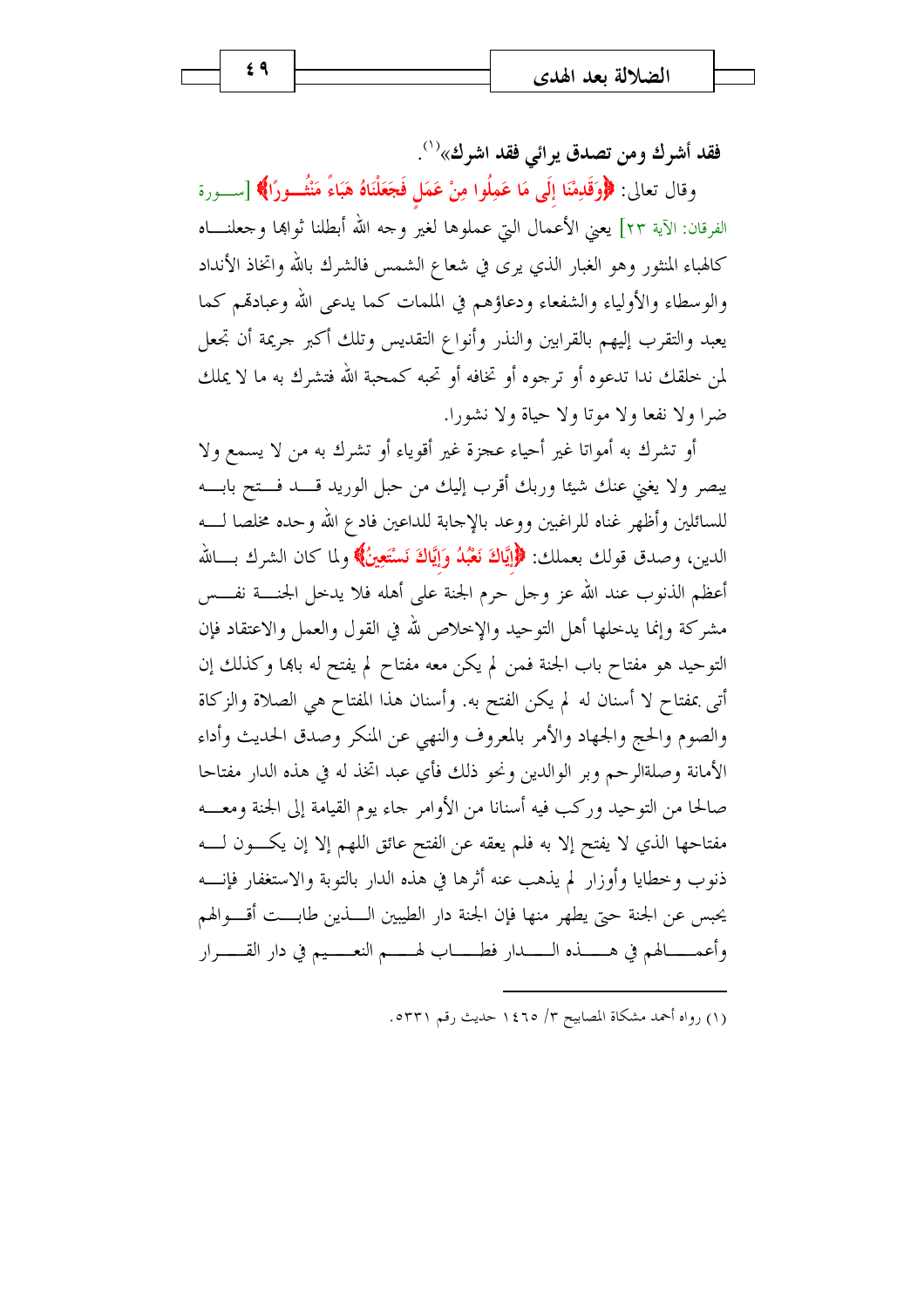| الضلالة بعد الهدى |  |
|-------------------|--|
|-------------------|--|

قال تعالى: ﴿الَّذِينَ تَتَوَفَّاهُمُ الْمَلَائِكَةُ ظَالِمِي أَنْفُسهمْ فَأَلْقَوُا السَّلَمَ مَا كُنَّا نَعْمَلُ مِنْ سُوءِ بَلَى إنَّ اللَّهَ عَلِيمٌ بِمَا كُنْتُمْ تَعْمَلُونَ﴾ [سورة النحل: آيـــة ٣٢] وقـــال تعــــالى: ﴿وَسِيقَ الَّذِينَ اتَّقَوْا رَبَّهُمْ إِلَى الْجَنَّةِ زُمَرًا حَتَّى إِذَا جَاءُوهَا وَفُتِحَتْ أَبْوَابُهَا وَقَــالَ لَهُمْ خَزَنَتُهَا سَلَامٌ عَلَيْكُمْ طِبْتُمْ فَادْخُلُوهَا خَالِدِينَ﴾ [سورة الزمر: الآية ٧٣] وأما النار فإلها دار الخبث في الأقوال والأفعال والمآكل والمشارب. ودار الخبيثين فالله تعالى يجمع الخبيث بعضه على بعض فيركمه جميعا فيجعله في جهسنم أولئسك هسم الخاسرون.

الثانية من المهلكات:

**السحر**: وهو ذنب كبير وأثم عظيم. وهو كما تقدم عبـــارة عمــــا خفــــى ولطف سببه، ومنه عزائم ورقى تؤثر في القلوب والأبدان فيمرض ويقتل ويفرق بين المرء وزوجه، قال تعالى: ﴿وَمِنْ شَرِّ النَّفَّاثَاتِ فِي الْعُقَدِ﴾ [سورة الفلق: الآية ٤] وهن السواحر اللاتي ينفثن في عقد الخيوط، وفي الحديث: «**من عقد عقـــدة ثم** نفث فيها فقد سحر، ومن سحر فقد أشرك»<sup>(١)</sup>.

فالسحر يدخل في الشرك من جهتين: من جهة ما فيه من استخدام الشياطين ومن جهة ما فيه من ادعاء علم الغيب الذي استأثر الله بعلمه، والساحر لا بــــد وأن يكفر كما قال تعالى: ﴿وَلَكِنَّ الشَّيَاطِينَ كَفَرُوا يُعَلِّمُونَ النَّاسَ السِّــحْرَ﴾ إلى قوله تعالى: ﴿وَمَا يُعَلِّمَانِ مِنْ أَحَدٍ حَتَّى يَقُولَا إِنَّمَا نَحْنُ فِتْنَةٌ فَلَا تَكْفُرْ﴾ [سورة البقرة الآية ١٠٢] وما للشيطان الملعون غرض في تعليم الإنسان السحر إلا ليشرك بالله، وحد الساحر القتل وفي الحديث: «حد الساحر ضربه بالسيف»<sup>(٢)</sup>.

الثالثة من المهلكات:

قتل النفس التي حرم الله إلا بالحق: قال تعالى: ﴿وَمَنْ يَقْتُلْ مُؤْمِنًــا مُتَعَمِّـــاًا فَجَزَاؤُهُ جَهَنَّمُ خَالِدًا فِيهَـــا وَغَضِـــبَ اللَّـــهُ عَلَيْـــهِ وَلَعَنَـــهُ وَأَعَـــدَّ لَـــهُ عَـــذَابًا

- (١) قال في فتح المحيد ص ٢٩٦ رواه النسائي وحسنه بن مفلح.
- (٢) رواه الترمذي وقال الصحيح أنه موقوف، المصدر السابق ص ٢٩١.

 $\bullet$ .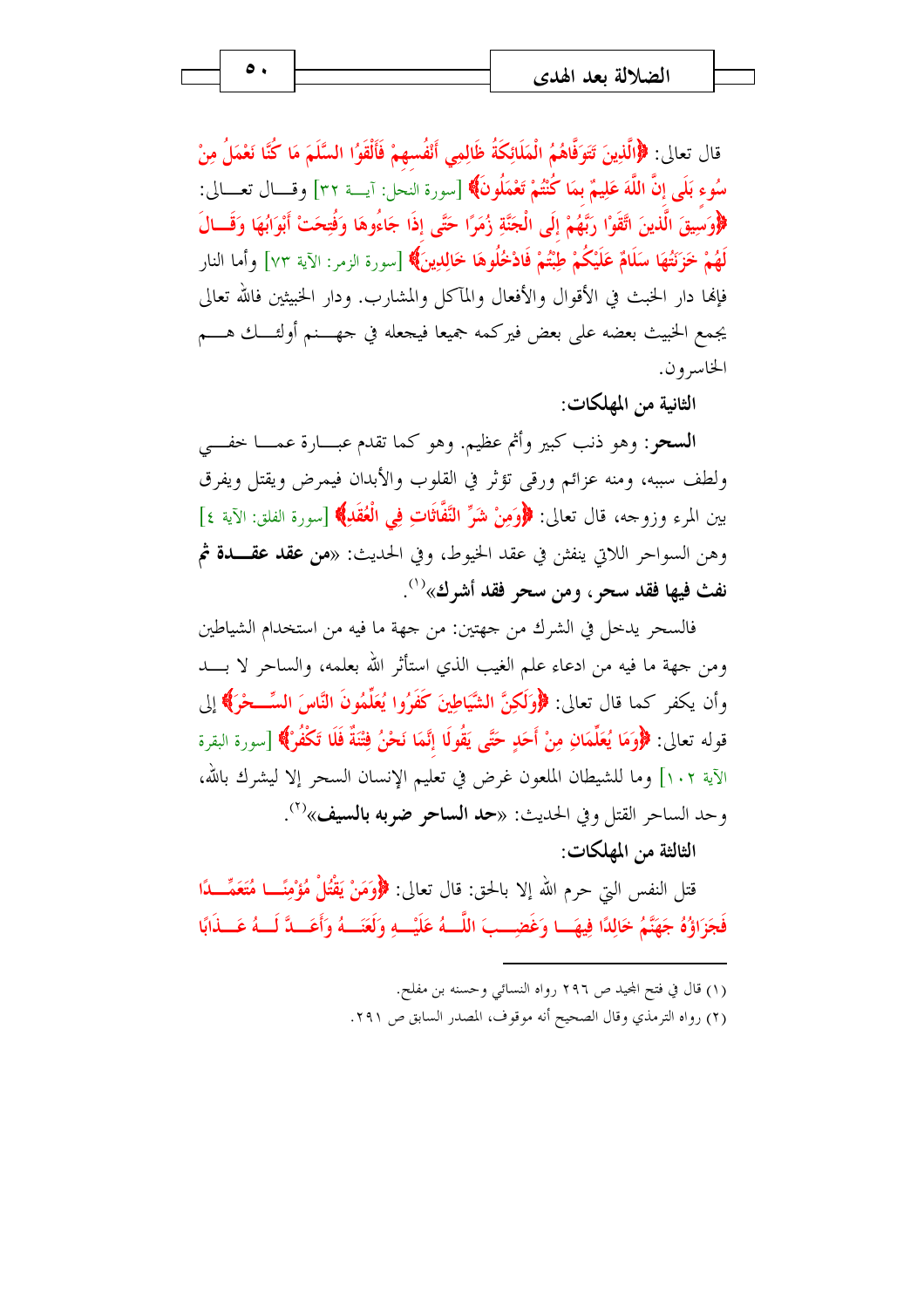$\circ$ 

عَظِيمًا﴾ [سورة النساء: الآية ٩٣].

وقال النبي ﷺ: «لا ترجعوا بعدي كفارا يضرب بعضكم رقاب بعـــض» متفق عليه من حديث أبي بكرة، والحق الذي يبيح قتل النفس الكفر بعد الإسلام والزنا بعد الإحصان، والقصاص بشروطه، وقال النبي ﷺ: «كل **ذنب عسى الله** أن يغفره إلا الرجل يموت كافرا أو الرجل يقتل مؤمنًا متعمدًا»<sup>(١)</sup> رواه أحمسد وأبو داود والنسائي وابن ماجة والحاكم وصححه فقتل النفس المحرمة وإزهــاق الروح الآمنة البريئة وإراقة الدماء الطاهرة الزكية فتلك جريمة ترفع الأمن وتنشـــر الخوف وتفتك بالأمة وتضعفها وتقطع روابط الإخاء بينها تلك الجريمة المرملسة للنساء الميتمة للأطفال الزارعة للإحن والعداوات تلك التي يقول الله فيها: ﴿مَـــنْ **قَتَلَ نَفْسًا بغَيْرِ نَفْسٍ أَوْ فَسَادٍ فِي الْأَرْضِ فَكَأَنَّمَا قَتَلَ النَّاسَ جَمِيعًا﴾ [**سورة المائــــدة: الآية ٣٢] تلك الحريمة التي لا تخطر على قلب مؤمن ﴿وَمَا كَانَ لِمُسؤْمِنٍ أَنْ يَقْتُسِلَ مُؤْمِنًا إلَّا خَطَأَ﴾ [سورة النساء: الآية ٩٢] وقتل النفس يشمل قتل العــــدوان وقتــــل الأولاد خشية الفقر ووأد البنات خشية العار فالنفس الإنســـانية محترمــــة إلا إن كانت نفسا شريرة مجرمة مفسدة فإن دواءها إراحة المحتمع منها فالقاتل يقتــــل: ﴿وَلَكُمْ فِي الْقِصَاصِ حَيَاةٌ﴾ [سورة البقرة: الآيـــة ١٧٩] والزاني المحصن إذا انتــــهك عرض امرأة وارتكب الفاحشة يرجم والمرتد عن الإسلام التارك لدينه المفسارق لجماعة المسلمين في عقائدهم وأقوالهم المحارب لله ورسوله الســــاعي في الأرض فسادا يقتل.

الرابعة من المهلكات:

أكل الربا– وهو ثلاثة أنواع: ربا الفضل وربا النسيئة وربا القسرض، فربسا الفضل كأن يبيعه مائة بمائة وعشرين من جنسها، وربا النسيئة كأن يبيعه صـــاعا بصاعين مؤجلا أو حالا لم يقبض ولو كا من غير جنسه فإذا بيع الشيء بجنســــه اشترط فيه شرطان المماثلة والقبض في مجلس العقد قبل التفرق وإذا بيــــع بغــــير جنسه جاز فيه التفاضل بشرط التقابض في مجلس العقد لقوله ﷺ: «المسلمب

(١) رواه أبو داود والإمام أحمد والنسائي والحاكم وقال صحيح وأقره الذهبي (في فيض القدير ٢٠ ٢٠).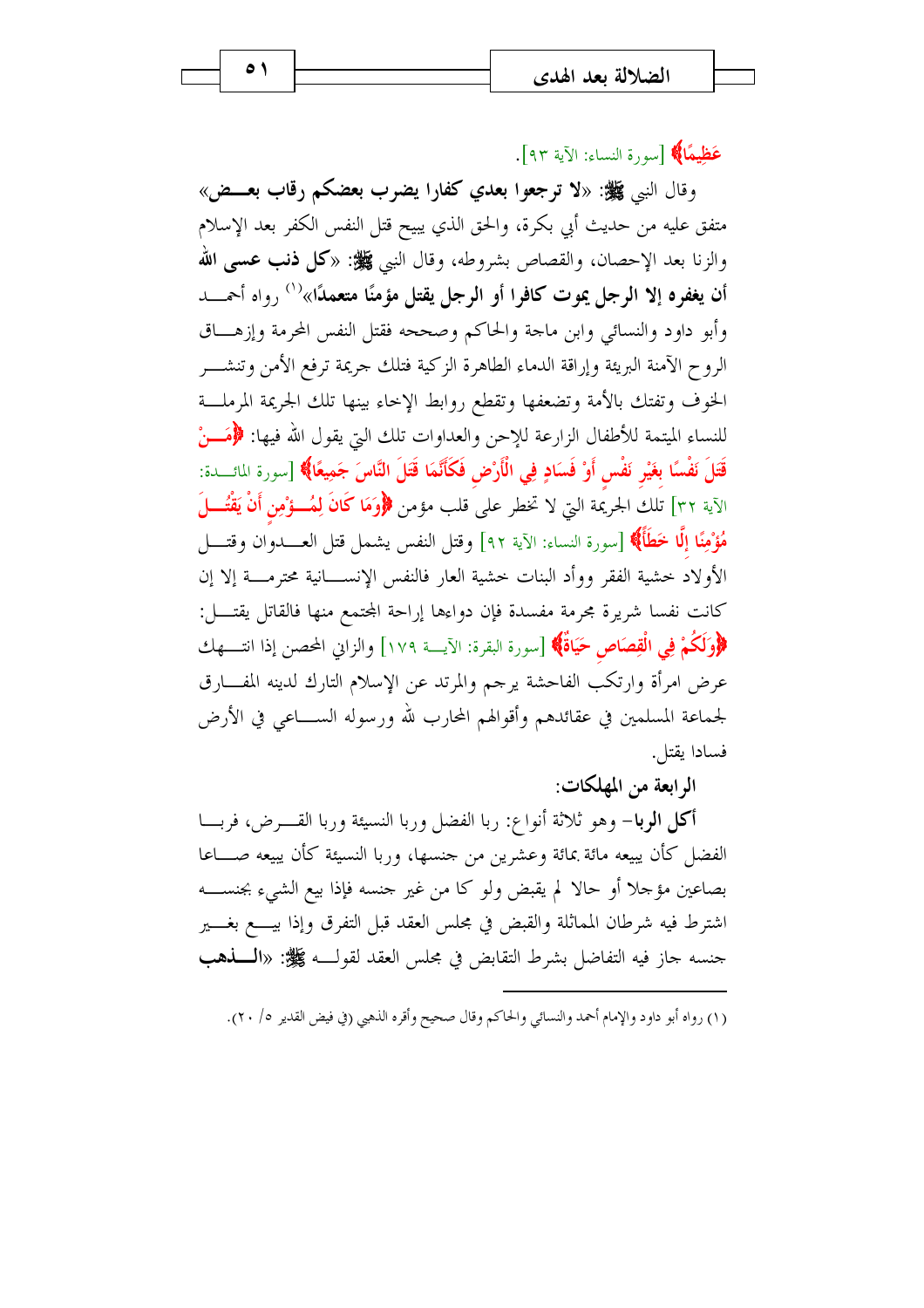| الضلالة بعد الهدى |  |
|-------------------|--|
|                   |  |

بالذهب والفضة بالفضة والتمر بالتمر والبر بالبر والشعير وبالشعير والملسح بالملح مثلاً بمثل سواء بسواء يدا بيد فإذا اختلفت هذه الأجناس فبيعوا كيف شئتم إذا كان يدا بيد»<sup>(۱)</sup>.

النوع الثالث ربا القرض كأن قرضه قرضا ويشترط عليه منفعة أو بيعــــا أو شراء فكل قرض حر نفعا فهو ربا، والربا ظلم للإنسان وأكـــل لمالــــه بالباطــــل ومحاربة لله ورسوله وموجب للخلود في النار إذا لم يمنع من ذلك مانع. وإن الربا ما حق للمال مذهب للبركة ونازع للرحمة وموحب للعداوة: ﴿يَمْحَقُ اللَّهُ الرَّبَـــا وَيُرْبِي الصَّدَقَاتِ وَاللَّهُ لَا يُحِبُّ كُلَّ كَفَّارٍ أَثِيمٍ﴾ [سورة البقرة: الآية ٢٧٦].

وقال تعالى: ﴿إِيَّا أَيُّهَا الَّذِينَ آمَنُوا لَا تَأْكُلُوا الرِّبَا أَضْعَافًا مُضَاعَفَةً وَاتَّقُوا اللَّــهَ لَعَلَّكُمْ تُفْلِحُونَ﴾ [سورة آل عمران: الآية ١٣٠. وقال تعالى: ﴿يَا أَيُّهَا الَّذِينَ آمَنُوا اتَّقُوا اللَّهَ وَذَرُوا مَا بَقِيَ مِنَ الرَّبَا إنْ كُنْتُمْ مُؤْمِنِينَ \* فَإِنْ لَمْ تَفْعَلُوا فَأْذَنُوا بحَرْب مِنَ اللَّهِ وَرَسُولِهِ﴾ [سورة البقرة: الآية ٢٧٨، ٢٧٩] وجاء عن النبي ﷺ أن آكل الربـــا يعذب من حين يموت إلى أن تقوم الساعة بالسباحة في النهر الأحمر الذي هو مثل الدم ويلقم الحجارة وهو المال الحرام الذي جمعه في الدنيا يكلــف المشـــقة فيــــه ويلقمه حجارة من نار كما ابتلع الحرام في الدنيا<sup>(٢)</sup>. هذا العذاب له في البرز خ مع لعنة الله له. نسأل الله العافية.

الخامسة من المهلكات:

أكل مال اليتيم ظلمًا: وكان واجبا على الناس أن يكفلوه وينمسوا مالـــه ويرعوه ويساعدوه حتى يبلغ رشده ولكن هناك نفوس خبيثة تنتهز فرصة الصـــغر والضعف فتأكل أموال اليتامي إسرافا وبدارا أن يكبروا، وفيهم يقول الله تعـــالى: ﴿إِنَّ الَّذِينَ يَأْكُلُونَ أَمْوَالَ الْيَتَامَى ظُلْمًا إِنَّمَا يَأْكُلُونَ فِي بُطُونهمْ نَسارًا وَسَيَصْسلَوْنَ **سَعِيرًا﴾ [**سورة النســـاء: الآيــــة ١٠] وهــــل ترضـــــى أن يكــــون لــــك ذريــــة

- (١) رواه أحمد ومسلم عن عبادة بن الصامت.
- (٢) كما في حديث سمرة بن حندب الطويل في قصة العصاة الذي رأهم النبي ﷺ في المنام يعذبون بأنواع العذاب بحسب جرائمهم رواه البخاري.

 $\circ$   $\check{\mathsf{r}}$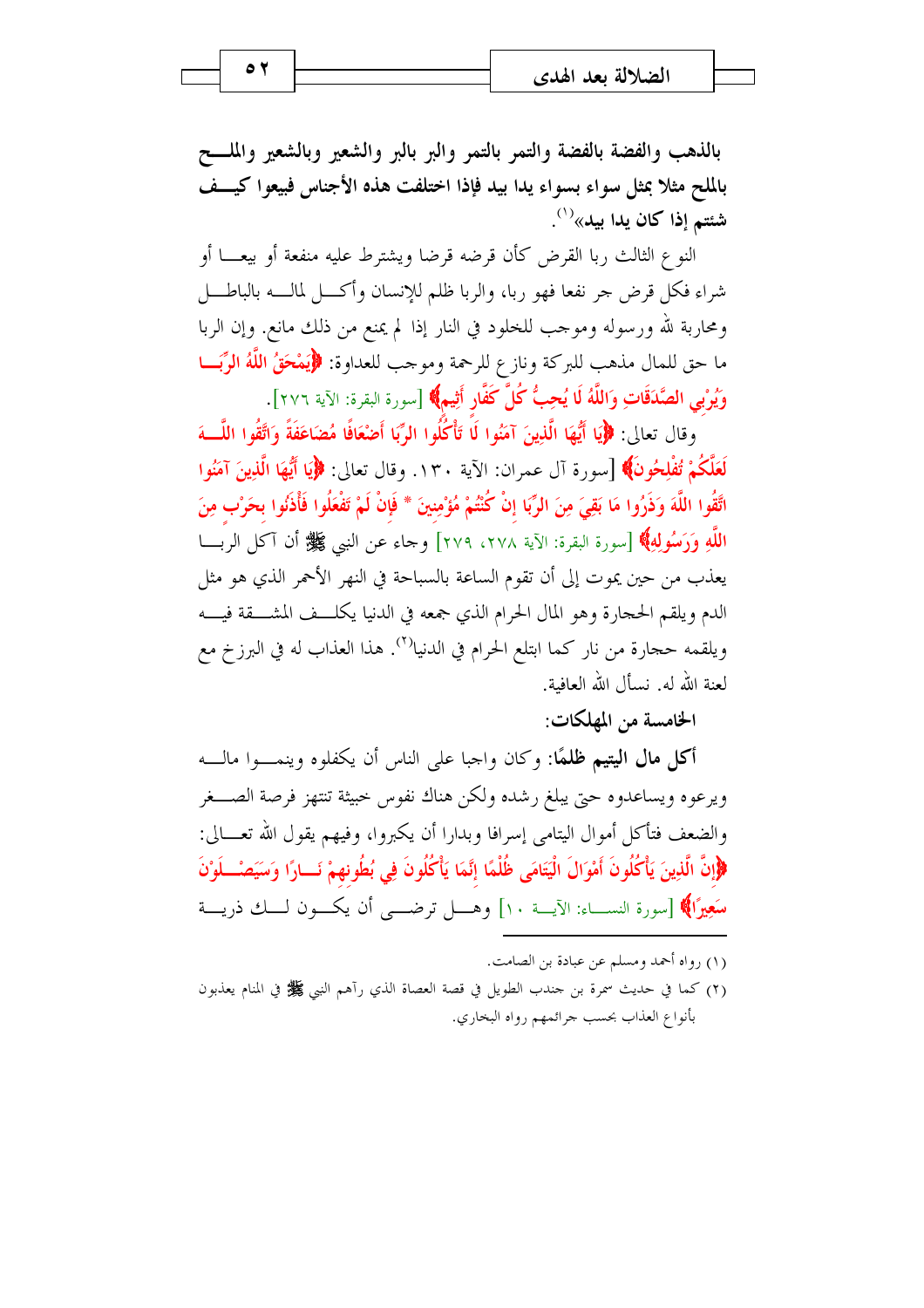|  | الضلاله بعد اهدى |  |
|--|------------------|--|
|  |                  |  |

ضعافا تتركهم صغارا تموت عنهم فيأتي ظالم يجتاح ثروقمم، إذا كنـــت تخـــاف عليهم ذلك وتمقته فلماذا لا تمقته من نفسك لأولاد غيرك، قال تعالى: ﴿وَلْيَخْشَ الَّذِينَ لَوْ تَرَكُوا مِنْ خَلْفِهِمْ ذُرِّيَّةً ضِعَافًا خَافُوا عَلَيْهِمْ فَلْيَتَّقُوا اللَّهَ وَلْيَقُولُـــوا قَوْلًـــا سَلِيلاًا﴾ [سورة النساء: الآية ٩] وقال ﷺ: «لا يؤمن أحمدكم حتى يحب لأخيه ما يحب لنفسه»<sup>(١)</sup>. وقال ﷺ: «أنا وكافل اليتيم كهاتين في الجنسـة وقـــــرن بـــــين أ**صبعيه السبابة والتي تليها**»<sup>(٢)</sup> وكفالة اليتيم هي القيــــام بــــأموره والســــعي في مصالحه من طعامه وكسوته وتنمية ماله وفي الحديث: «خير بيت في المســـلمين بيت فيه يتيم يحسن إليه وشر بيت في المسلمين بيت فيه يتيم يساء إليه»<sup>(٣)</sup>. السادسة من المهلكات:

**التولى يوم الزحف**: الفرار من لقاء العدو والهرب من وحه الجيش المهــــاحم والعدو المناجز فإن ذلك جبن وإضعاف لشوكة المسلمين وفت في عضد المحاهدين وضياع البلاد وإضعاف الدين والقضاء عليه وفي ذلك تمكين الأعداء من دمائنــا ونسائنا وأولادنا وفى ذلك الاستعباد والاستذلال والقضاء على الحريسات فبسع نفسك واشتر بمالك ونفسك جنة عرضها السموات والأرض، وما الشـــجاع إلا من يميت نفسه في سبيل الله في حياة دينه وإرضاء ربه وأن الموت لا بد نازل فيها فليكن في سبيل الله في سبيل العزة والكرامة. وفي التولى يوم الزحف يقــــول الله تعالى: ﴿إِيَا أَيُّهَا الَّذِينَ آمَنُوا إِذَا لَقِيتُمُ الَّذِينَ كَفَرُوا زَحْفًا فَلَا تُوَلُّوهُمُ الْأَدْبَارَ \* وَمَسنْ يُوَلِّهِمْ يَوْمَئِذٍ دُبُرَهُ إلَّا مُتَحَرِّفًا لِقِتَالٍ أَوْ مُتَحَيِّزًا إلَى فِتَةٍ فَقَدْ بَاءَ بغَضَــب مِـــنَ اللَّـــهِ وَمَأْوَاهُ جَهَنَّمُ وَبِئْسَ الْمَصِيرُ﴾ [سورة الأنفال: الآية ١٥– ١٦].

والمتحرف للقتال الذي يفر عن وجه العدو لخدعة حربية والمتحيز إلى فئة من يفر وجه العدو لينضم إلى جماعة المحاهدين وجملتهم فهؤلاء لا حرج عليهم.

- (۱) رواه البخاري ومسلم.
	- (۲) رواه البخاري.
	- (٣) رواه ابن ماجة.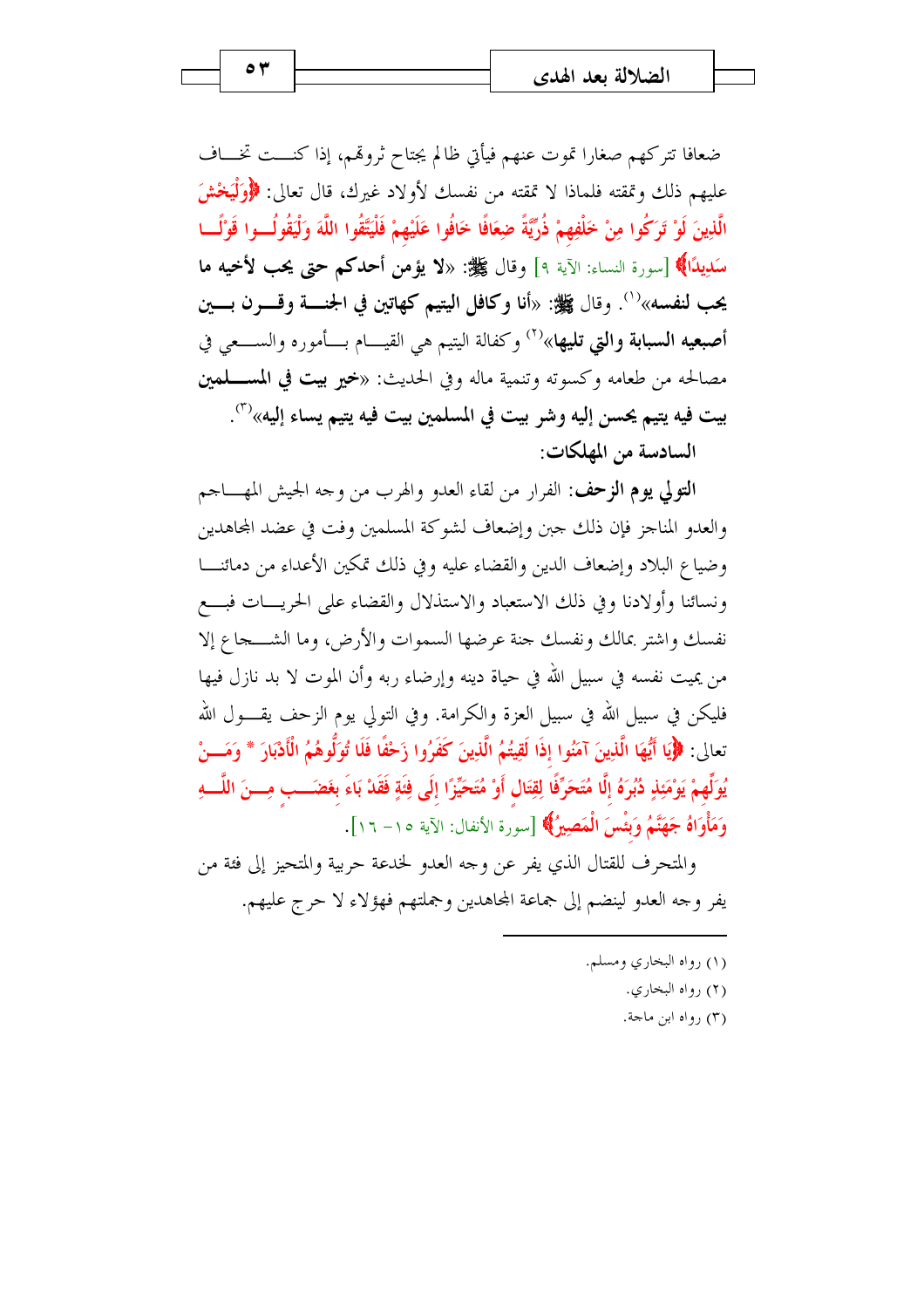السابعة من المهلكات: وهي الأخيرة:

قذف المحصنات الغافلات المؤمنات: قـــال تعـــالى: ﴿إِنَّ الَّـــٰذِينَ يَرْمُـــونَ الْمُحْصَنَاتِ الْغَافِلَاتِ الْمُؤْمِنَاتِ لُعِنُوا فِي الدُّنْيَا وَالْآخِرَةِ وَلَهُمْ عَذَابٌ عَظِيمٌ \* يَسوْمَ تَشْهَدُ عَلَيْهِمْ أَلْسِنَتُهُمْ وَأَيْدِيهِمْ وَأَرْجُلُهُمْ بِمَا كَانُوا يَعْمَلُونَ \* يَوْمَئِذِ يُسوَفِّيهِمُ اللَّسَهُ دِينَهُمُ الْحَقَّ وَيَعْلَمُونَ أَنَّ اللَّهَ هُوَ الْحَقُّ الْمُبِينُ﴾ [سورة التوبة: الآية ٢٣ – ٢٥] وقال تعالى: ﴿وَالَّذِينَ يَرْمُونَ الْمُحْصَنَاتِ ثُمَّ لَمْ يَأْتُوا بِأَرْبَعَةِ شُهَدَاءَ فَاجْلِـــدُوهُمْ ثَمَـــانينَ جَلْدَةً وَلَا تَقْبَلُوا لَهُمْ شَهَادَةً أَبَدًا وَأُولَئِكَ هُمُ الْفَاسِقُونَ﴾ [سورة النور: الآية ٤]. بين الله تعالى في هذه الآيات أن من قذف امرأة محصنة حرة عفيفـــة عــــن نالزنــــا والفاحشة أنه ملعون في الدنيا والآخرة وله عذاب عظيم وعليه الحـــد في الــــدنيا ثمانون حلده وتسقط شهادته وإن كان عدلا والقذف أن يقول لامرأة حرة عفيفة مسلمة يا زانية أو يا باغية أو يا قحبة أو يقول لزوجها يا زوج القحبة أو يقـــول لولدها يا ولد القحبة أو يا ولد الزانية أو يقول لبنتها يا بنت الزانية أو يــــا بنــــت القحبة فإن القحبة عبارة عن الزانية. فإذا قال ذلك أحد من رجل أو امرأة لرجل أو امرأة وحب عليه الحد ثمانون حلدة إلا أن يقيم بذلك بينة والبينة كما قال الله أربعة شهداء يشهدون على صدقه فيما قذف به تلك المرأة أو ذلك الرجل. فـــإن لم يقم البينة حلد إذا طالبته بذلك التي قذفها وطالبه بذلك الذي قذفه<sup>(١)</sup>.

وكثير من الجهال واقعون في هذا الكلام الفاحش الذي عليهم فيه العقوبة في الدنيا والآخرة، ولهذا ثبت في الصحيحين عن رسول الله ﷺ أنه قال: «إن الرجل ليتكلم بالكلمة ما يتبين فيها يزل بما في النار أبعد مما بين المشرق والمغــــــرب»<sup>(٢)</sup> وقال معاذ بن جبل يا رسول الله وإنا لمؤاخذون بما نتكلم به فقال: «ث**كلتك أمك** وهل يكب الناس في النار على وجوههم إلا حصائد ألسنتهم»<sup>(٣)</sup>. وقال عقبـــة بـــــن عـــــامر يـــــا رســـــول الله مـــــا النجــــاة؟ قــــال: «أمســــك عليــــك

(١) هذا مبين على أن الحد حق للمقذوف، وقيل يجلد القاذف وإن لم يطلب المقذوف لأن الحد حق الله. (٢) انظر كتاب الكبائر للذهبي ص ٩٠- ٩١. (٣) رواه الترمذي، وقال حديث حسن صحيح، انظر كتاب الكبائر للذهبي ص ٩٠- ٩١.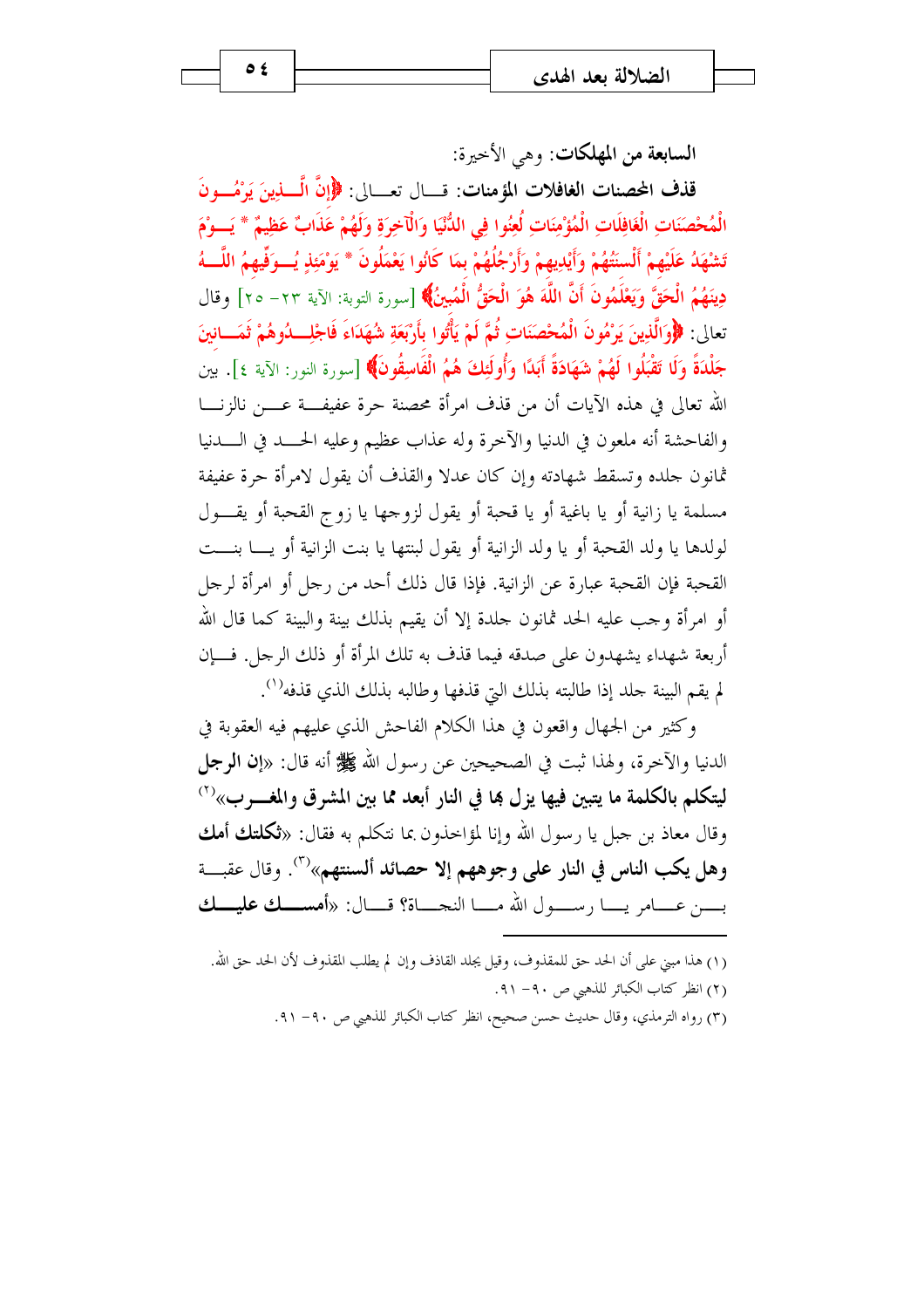| ه ه |  | الضلاله بعد اهدى |  |
|-----|--|------------------|--|
|-----|--|------------------|--|

لسانك وليسعك بيتك وابك على خطيئتك»<sup>(١)</sup>. وقال ﷺ: «من كان يسؤمن بالله واليوم الآخر فليقل خيرًا أو ليصمت»<sup>(٢)</sup> وقانا الله شر ألسنتنا بمنه وكرمه.

فيا أيها المسلم لا تدنس نفسك هذه الموبقات فتوحب لها مقت الله ومقـــت الناس وتعرضها لشديد العذاب في الدنيا والآخرة بل اجعلها طاهرة نقيسة طيبة مهذبة متصفة بالخوف من عقاب الله والرجاء لثوابه والحياء منه ثم مسن حلقسه متأدبة بآداب الشريعة الغراء متحلية بالأخلاق الفاضلة لا ترض بالخير بديلا.

تنسه:

ليس الغرض حصر الموبقات في هذه السبع بل الغرض التنبيـــه إلى أمثالهــــا كالزين والسرقة والخيانة في الأمانة ونحوها وعقوق الوالدين وقيطعسة الأرحسام واليمين الغموس وترك الصلاة ومنع الزكاة والإفطار في رمضان بلا عذر وتسرك الحج مع القدرة عليه والإلحاد وشراب المسكرات وشهادة الزور والغيبة والنميمة والكذب على الله أو على رسوله أو في سائر الأحبار وغالب الأقوال ومفارقـــة جماعة المسلمين بالردة عن الإسلام وترك التنزه من البول والامن مــــن مكــــر الله القنوط من رحمة الله والإضرار في الوصية والجمع بين الصلاتين من غير عــــذر، فكل هذه من الكبائر المهلكات والموبقات المردية التي جاء فيها الوعيد الشــــديد بالعذاب الأليم وبعضها أكبر من بعض فترك أحد أركان الإسلام مسع القسدرة أكبر إثما من غيره وأشد عقوبة، وقد اختلف العلماء في حد الكبائر وعددها فقيل هي سبع وقيل سبعون، وقيل سبعمائة، والحد الجامع لذلك أن الكبيرة كل ذنب ختمه الله بنارٍ أو لعنة أو عذاب أو نفي إيمان أو جاء فيه حد في الدنيا أو وعيد في الآخرة ونحو ذلك، وقدجمع من ذلك العلامة محمد ابن أحمد الذهبي سبعين كبيرة من جنس ما ذكر وجمع من ذلك العلامة ابن حجر الهيتمي ما يزيد على أربــــع مائة كبيرة مرتبة على أبواب الفقه في كتابه «الزواجر عن اقتراف الكبائر».

- (۱) رواه أحمد والترمذي.
- (٢) رواه البخاري ومسلم.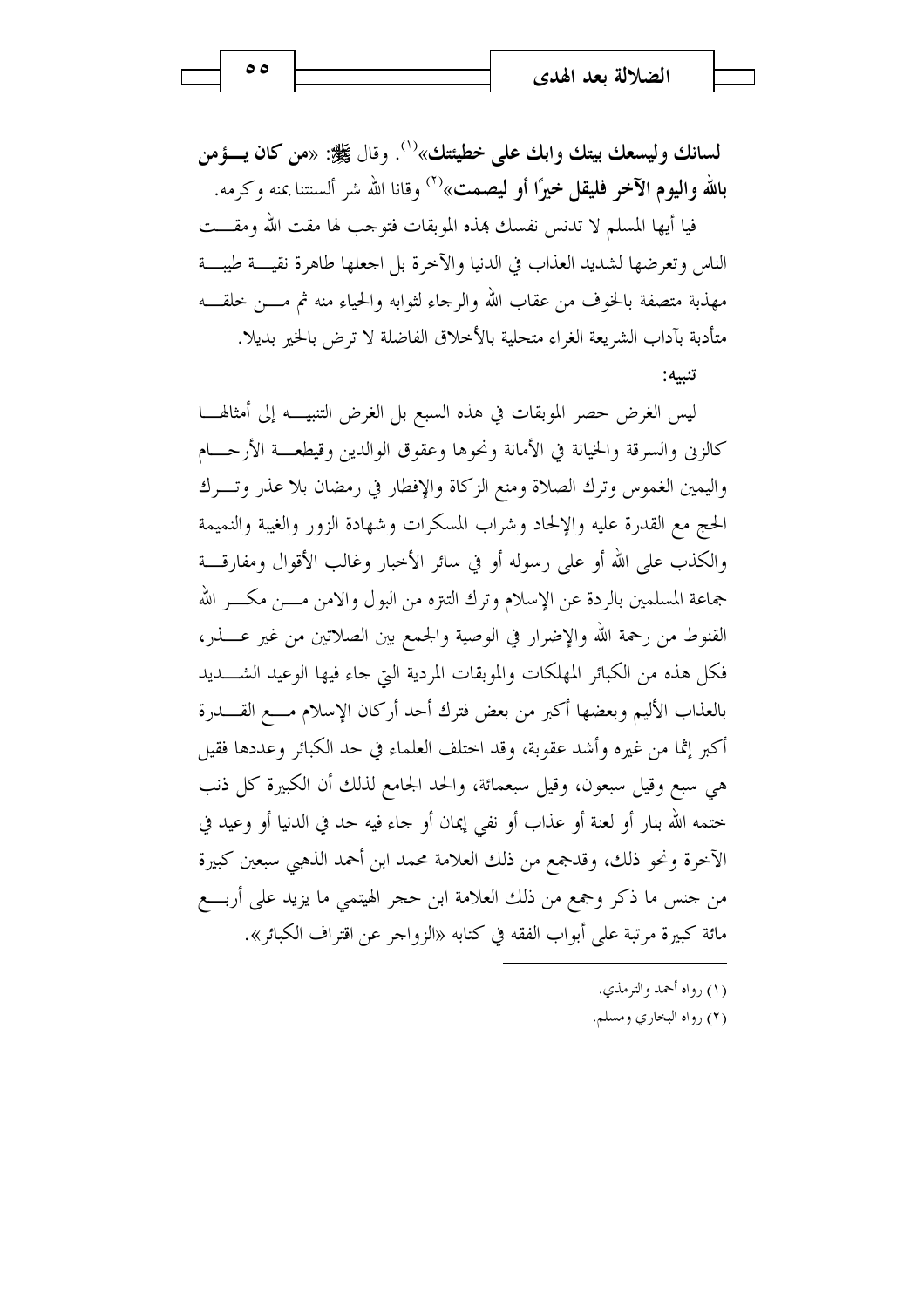|  | الضلاله بعد اهدى |  |
|--|------------------|--|
|  |                  |  |

وقد ضمن الله لمن احتنب الكبائر بتكفير سيئاته ودحول الجنة، قال تعـــالى: ﴿إِنْ تَجْتَنِبُوا كَبَائِرَ مَا تُنْهَوْنَ عَنْهُ نُكَفِّرْ عَنْكُمْ سَيِّئَاتِكُمْ وَنُدْخِلْكُمْ مُسدْخَلًا كَرِيمَسا﴾ [سورة النساء: الآية ٣١] كما أن الصلوات الخمس والجمعة إلى الجمعة ورمضــان إلى رمضان مكفرات لما بينهن إذا احتنبت الكبائر، فالتفكير مشروط باحتنــــاب الكبائر فإذا احتنبت الكبائر كفرت الصغائر بمذه الأعمال والله أعلم. ما يستفاد من هذا الحديث: ١–تحذير الرسول ﷺ أمته عن ما يضرهم وبيان حكمة ذلك. ٢–وعيد من أشرك بالله شيئا وهو أكبر الكبائر. ٣-تحريم السحر والوعيد الشديد عليه وأنه من الكبائر المهلكات. ٤–تحريم قتل النفس التي حرم الله إلا بالحق والوعيد الشديد على ذلك. ٥–تحريم أكل الربا بأنواعه وأنه من الكبائر الموبقات وأن المتعامل به متوعــــد بالوعيد الشديد.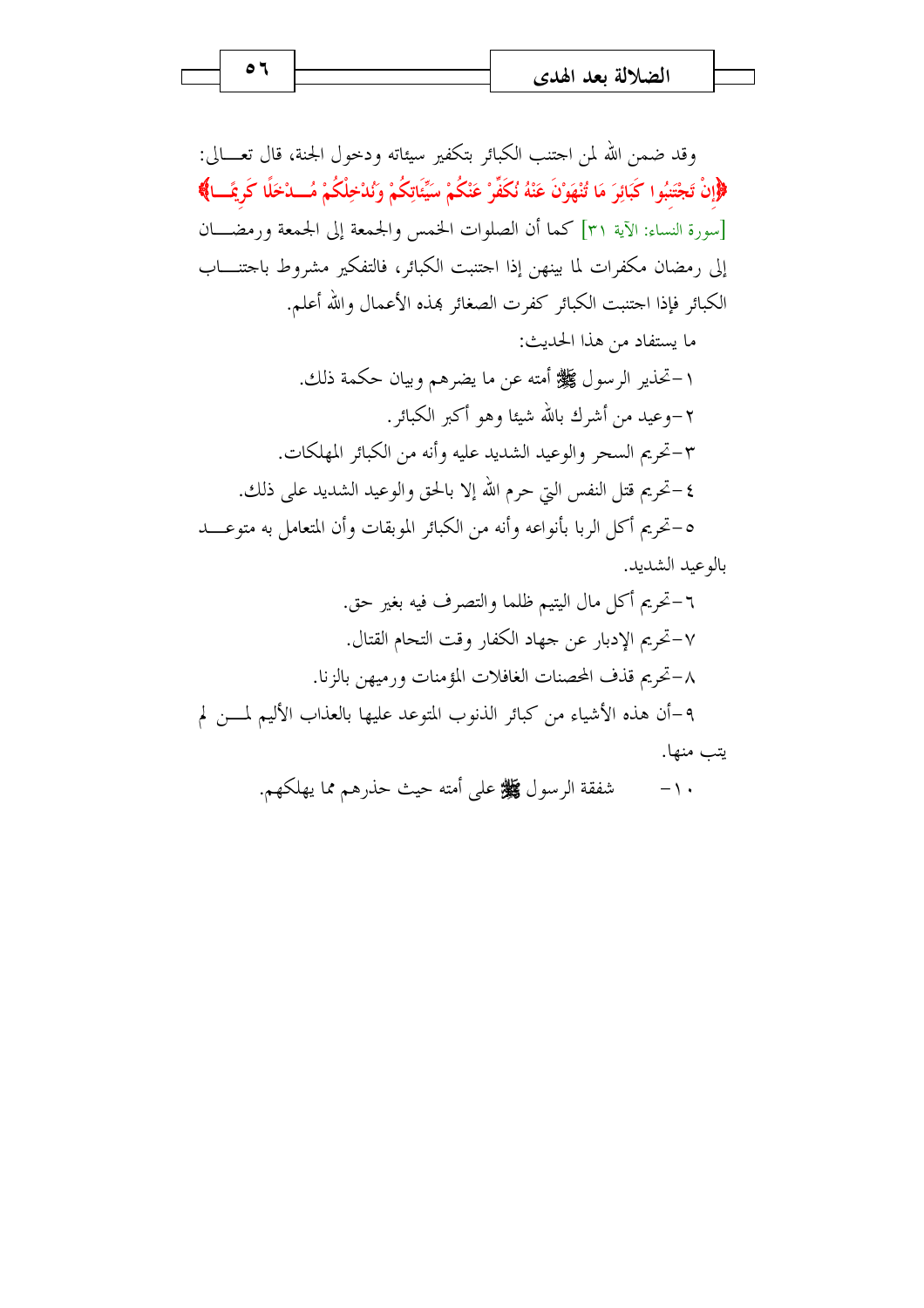من أسباب العذاب

عن سمرة بن حندب رضي الله عنه قال: كان رسول الله ﷺ ممـــا يكثــــر أن يقول لأصحابه هل رأى أحد منكم من رؤيا فيقص عليه ما شاء الله أن يقـــص، وأنه قال لنا ذات غداة إنه أتاين الليلة آتيان وإنهما قالا لي انطلـــق وإين انطلقـــت معهما وإنا آتينا على رحل مضطجع وإذا آخر قائم عليه بصخرة وإذا هو يهوى بالصخرة لرأسه فيثلغ رأسه فيتدهده الحجر هاهنا فيتبع الحجر فيأخذه فلا يرجسع إليه حتى يصح رأسه كما كان ثم يعود عليه فيفعل به مثل ما فعل في المرة الأولى، قال: قلت لهما سبحانه الله ما هذا؟ قالا لي: انطلق انطلق فانطلقنا، فأتينا علــــى رجل مستلق لقفاه، وإذا آخر قائم عليه بكلوب من حديد وإذا هو يسأتي أحسد شقى وجهه فيشرشر شدقه إلى قفاه ومنخره إلى قفاه، وعينه إلى قفاه، ثم يتحول إلى الجانب الآخر، فيفعل به مثل ما فعل بالجانب الأول، فما يفرغ مــــن ذلــــك الجانب حتى يصح ذلك الجانب كما كان، ثم يعود إليه فيفعل مثل ما فعل في المرة الأو لي. قال قلت: سبحان الله ما هذان؟ فقالا لي: انطلق انطلق، فانطلقنا، فأتينــــا علَّى مثل بناء التنور، وإذا فيه لغط وأصوات قال: فاطلعنا فيه، فإذا فيـــه رجـــال ونساء عراة، وإذا هم يأتيهم لهب من أسفل منهم، فإذا أتاهم ذلك اللهب ضوضؤ قال قلت: من هؤ لاء؟ قال فقالا لي انطلق انطلق قال فانطلقنا، فأتينا على نُمر أحمر مثل الدم وإذا في النهر رحل سابح يسبح وإذا على شط النهر رحل قد جمع عنده ححارة كثيرة وإذا ذلك السابح يسبح ما يسبح ثم يأتي ذلك الذي قد جمع عنده الحجارة فيفغر له فاه فيلقمه حجرا فينطلق يسبح ثم يرجع إليه كلما رجع إليه فغر له فاه فألقمه حجرًا قال قلت لهما ما هذان؟ قالا لي: انطلق انطلـــق قــــال فانطلقنا فأتينا على رجل كريه المرآة كأكره ما أنت راء رجلا، وإذا هو عنده نار يحشها ويسعى حولها قال قلت لهما ما هذا قال قالا لي انطلق انطلق فانطلقنــا فأتينا على روضة معتمة فيها من كل نور الربيع وإذا بين ظهري الروضة رجـــل طويل لا أكاد أرى رأسه طولا في السماء وإذا حول الرجل من أكثـــر ولــــدان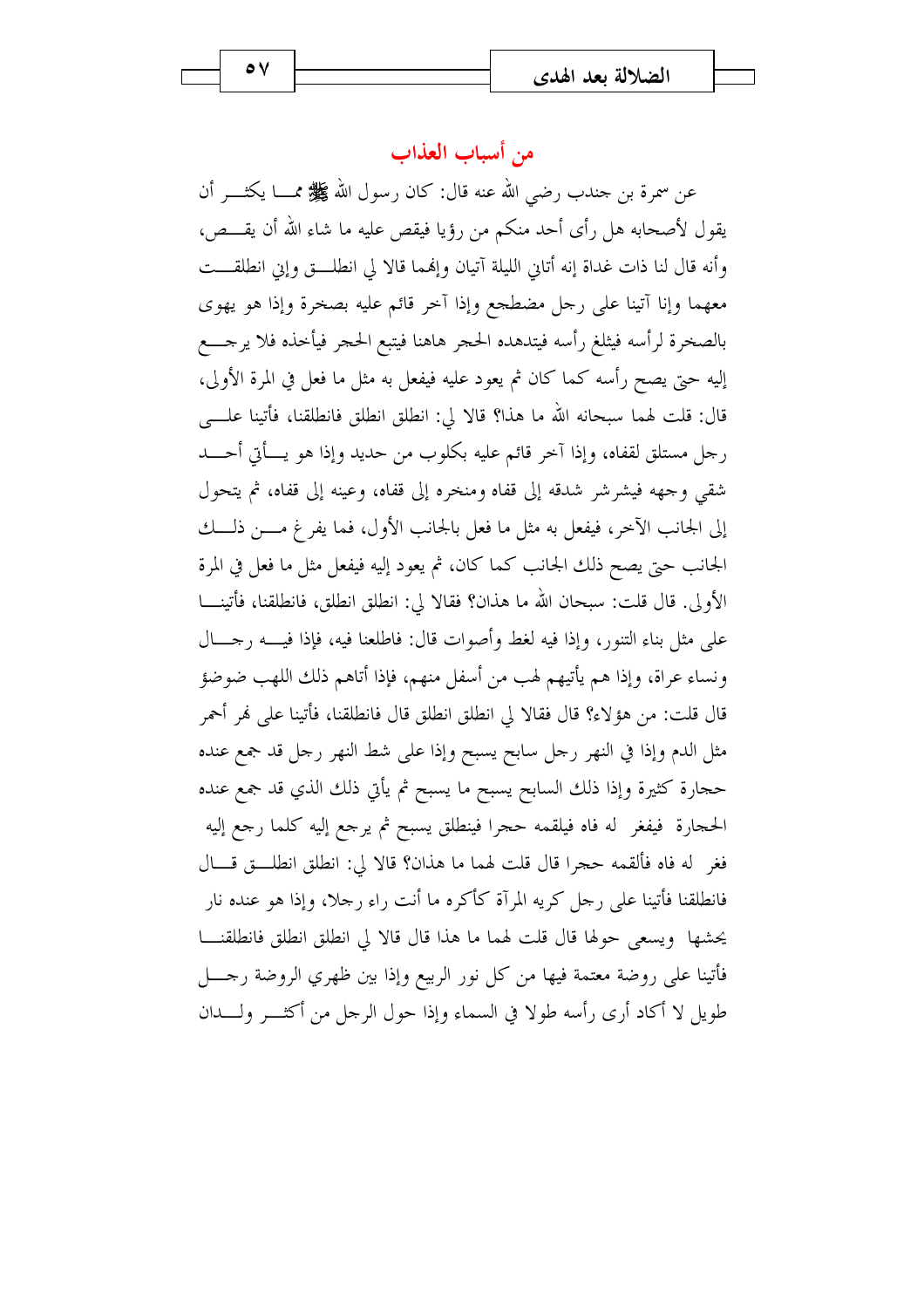رأيتهم قط قال قلت لهما ما هذا ما هؤلاء قال قالا لي انطلق انطلق قال فانطلقنا فأتينا على دوحة عظيمة لم أر دوحة قط أعظم منها ولا أحسن قال قالا لي ارق فيها قال فارتقينا فيها إلى مدينة مبنية بلبن ذهب ولبن فضة قال: فأتينا بساب المدينة فاستفتحنا ففتح لنا فدخلناها فتلقانا رجال شطر من خلقهم كأحسن ما أنت راء ۖ وشطر منهم كأقبح ما أنت راء قال قالا لهم اذهبوا فقعوا في ذلك النهر قال وإذا لهر معترض يجري كأن ماءه المحض في البياض فذهبوا فوقعوا فيــــه ثم رجعوا إلينا قد ذهب ذلك السوء عنهم فصاروا في أحسن صورة قال قالا لي هذه جنة عدن وهذاك متزلك قال فسما بصرى صعدا فإذا قصر مثل الربابة البيضاء قال قالا لي هذاك مترلك قال قلت لهما بارك الله فيكما ذرابي فأدحله قالا أمــــا الآن فلا وأنت داخله قال قلت لهما فإيي رأيت منذ الليلة عجبًا فما هذا الــــذي رأيت قال قالا لي أما إنا سنخبرك أما الرحل الأول الذي أتيت عليه يثلغ رأسه بالحجر فإنه الرحل يأخذ القرآن فيرفضه وينام عن الصلاة المكتوبة وأما الرحــــل الذي أتيت عليه يشرشر شدقه إلى قفاه ومنخره إلى قفاه وعينه إلى قفاه فإنــــه الرجل يغدو ً من بيته فيكذب الكذبة تبلغ الآفاق ۖ وأما الرجال والنساء العــــراة الذين في مثل بناء التنور ًفإلهم الزناة والزواني وأما الرحل الذي أتيت عليه يسبح في النهر ۖ ويلقم ۖ الحجر فإنه آكل الربا وأما الرجل الكريه المرآة المنظر الذي عنــــد النار يحشها ويسعى حولها فإنه ًمالك خازن جهنم وأما الرجل الطويل الذي في الروضة فإنه إبراهيم وأما الولدان الذين حوله فكل مولود مات علـــى الفطـــرة وفي رواية البرقايي ولد على الفطرة فقال بعض المسلمين يــــا رســــول الله وأولاد المشركين فقال رسول الله ﷺ وأولاد المشركين وأما القوم الذين كانوا ًشطر منهم حسنا وشطر قبيحا فإنهم قوم حلطوا عملا صالحا وآخر سيئا تجساوز الله عنهم. رواه البخاري.

> معاني المفردات اللغوية: **يثلغ رأسه:** يشدحه ويشقه.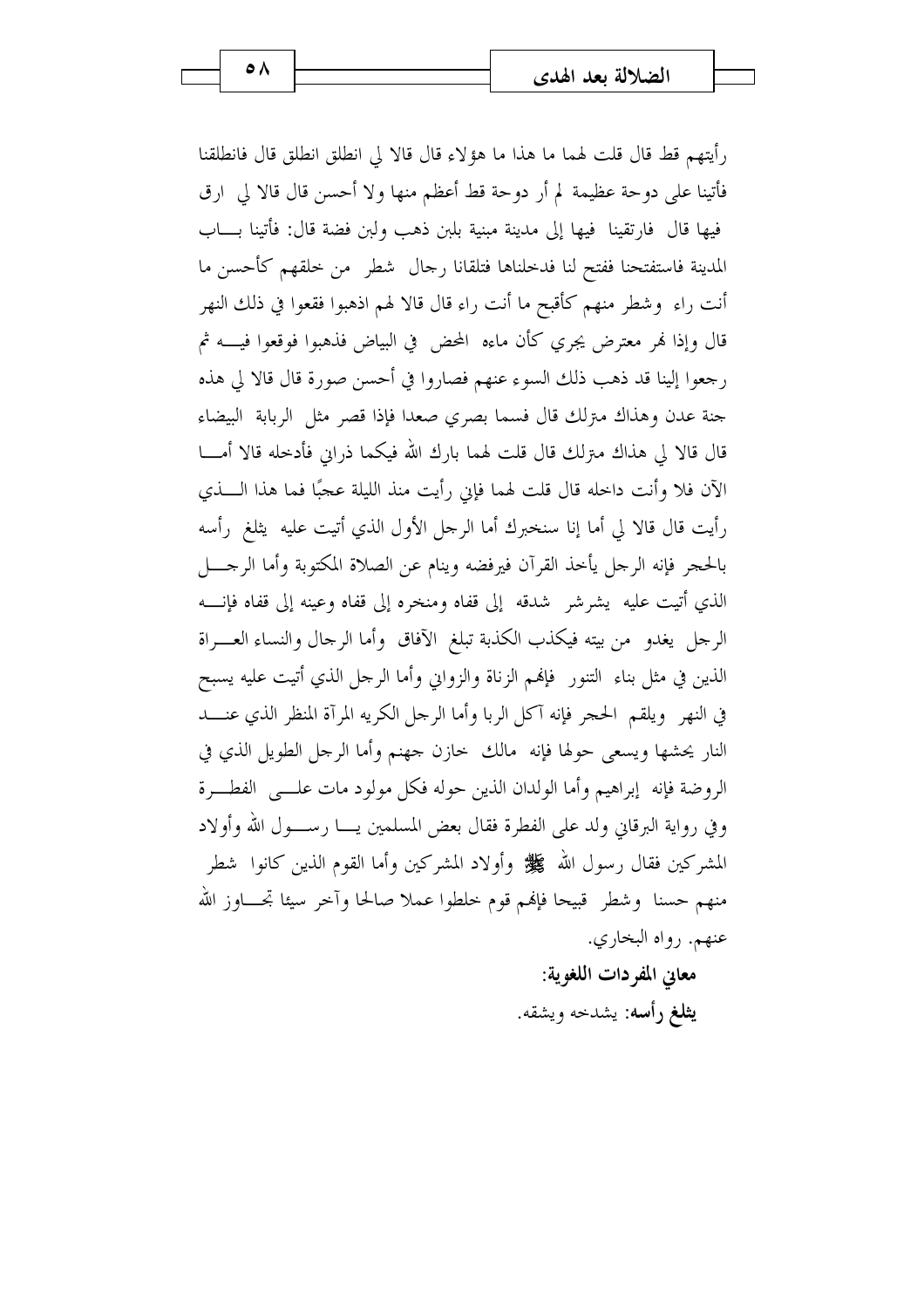يتدهده: يتدحرج. ا**لكلوب**: المنشار أو شبهه. يشرشر: يقطع. ضوضؤ: صاحوا. **فيفغر**: أي يفتح. كويه الموآة: أي كريه المنظر . يحشها: يوقدها. **معتمة**: وافية النبات طويلته المحض: اللبن. سما بصري: ارتفع. **الدوحة**: الشجرة الكبيرة. صعدا: مرتفعا. ا**لر بابة**: السحابة. شرح الحديث:

رؤيا الأنبياء حق وتعتبر من أنواع الوحي وكان رسول الله ﷺ لا يرى رؤيا إلا جاءت مثل فلق الصبح فقد رأى رسول الله ﷺ في هذه الرؤيا أناسا يعــــذبون بأنواع العذاب بسبب جرائم ارتكبوها فذكر من أسباب العذاب رفض القــــرآن بعدم تلاوته وترك العمل به والنوم عن الصلاة المفروضة، ومن أسباب العـــذاب الكذب على الله أو على رسوله أو على عباده المؤمنين في الأخبار والأحكام وغير ذلك وهو من صفات المنافقين، قال تعالى: ﴿وَيَوْمَ الْقِيَامَةِ تَرَى الَّذِينَ كَذَبُوا عَلَـــى اللَّهِ وُجُوهُهُمْ مُسْوَدَّةٌ﴾ [سورة الزمر: الآية ٢٠] وقال تعالى: ﴿إِنَّمَا يَفْتَرِي الْكَـــٰذِبَ الَّذِينَ لَا يُؤْمِنُونَ بِآيَاتِ اللَّهِ﴾ [سورة النحل: الآية ١٠٥] وقال تعَـــالى: ﴿إِنَّ الْــــٰذِينَ يَفْتَوُونَ عَلَى اللَّهِ الْكَلِبَ لَا يُفْلِحُونَ﴾ [سورة النحل: الآية ١١٦] وقــالَ ﷺ: «إن كذب على ليس ككذب على غيري، من كذب على متعمدا فليتبوأ مقعــده من النار» رواه البخاري ومسلم والترمذي، وقال ﷺ: «إن الكذب يهـــدي إلى الفجـــور وإن الفجـــور يهـــدي إلى النـــار وإن الرجـــل ليكـــذب حـــق

 $\circ$  ٩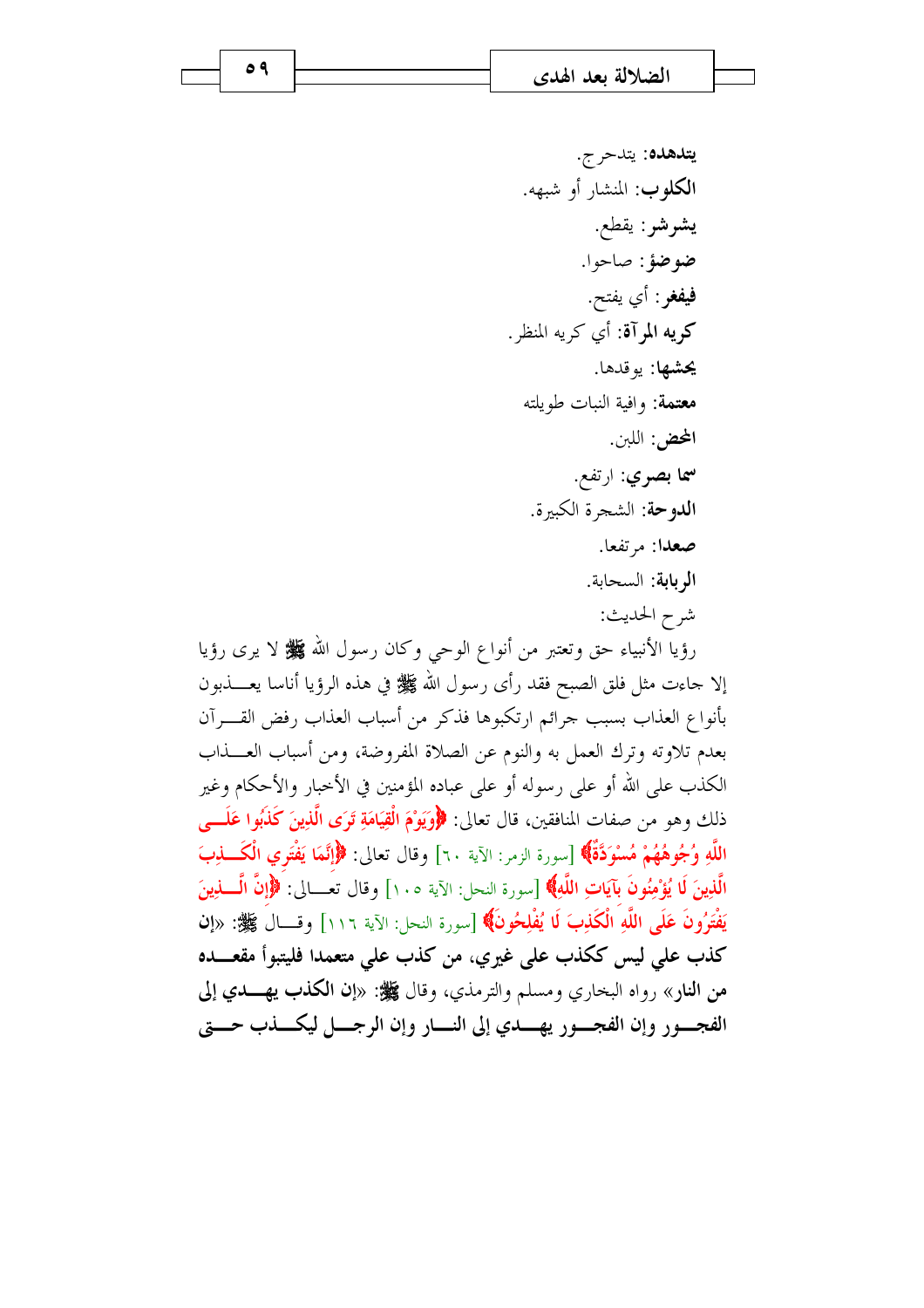|  | الضلاله بعد اهدى |  |
|--|------------------|--|
|  |                  |  |

**يكتب عند الله كذابا**» رواه البخاري ومسلم، ولما كان الكــــذب ينتشــــر في الآفاق والجهات عوقب الكذاب من جنس عمله بشق شدقيه وعينيه ومنخريه إلى قفاه وصار متصفا بالنفاق والفجور الذي هو طريق إلى نار جهنم فينبغي للمسلم أن يحفظ لسانه عن الكلام إلا كلاما ظهرت فيه المصلحة فـــإن في الســـكوت سلامة والسلامة لا يعد لها شيء، ومن أسباب العذاب ارتكاب فاحشة الزنا، قال تعالى: ﴿وَلَا تَقْرَبُوا الزَّنِي إِنَّهُ كَانَ فَاحِشَةً وَسَاءَ سَبِيلًا﴾ [سورة الإسراء: الآيـــة ٣٢]. وقال تعالى: ﴿الزَّانِيَةُ وَالزَّانِي فَاجْلِدُوا كُلَّ وَاحِدٍ مِنْهُمَا مِائَةَ جَلْدَةٍ وَلَــا تَأْخُـــذْكُمْ بهمَا رَأَفَةٌ فِي دِينِ اللَّهِ إنْ كُنْتُمْ تُؤْمِنُونَ باللَّهِ وَالْيَوْمِ الْآخِرِ وَلْيَشْهَدْ عَذَابَهُمَا طَائِفَتَّ مِنَ الْمُؤْمِنينَ﴾ [سورة النور: الآية ٢].

قال العلماء: هذا عذاب الزانية والزاني في الدنيا إذا كانا عزبين غير متزوجين فإن كانا متزوجين أو قد تزوجا ولو مرة في العمر فإنهما يرجمان بالحجارة إلى أن يموتا كذلك ثبت بالسنة عن النبي ﷺ وثبت في الحديث عن رسول الله ﷺ أنــــه قال: «لا يزين الزاين حين يزين وهو مؤمن» رواه البخاري ومسلم، وأنه قـــال: «من زنا أو شرب الخمر نزع الله منه الإيمان كما يخلع الإنسان القمـــيص مــــن رأسه»<sup>(١)</sup> وقد قرن الله الزنا بالشرك بالله وقتل النفس التي حــــرم الله إلا بــــالحق لذلك عوقب الزناة والزواين بالعذاب في ثقب مثل التنور يتوقد تحته نار يسأتيهم لهبها وحرها حتى يصيحوا من شدة حره فهذا عذابهم إلى يوم القيامة نســـأل الله العافية في الدنيا والآخرة. ومن أسباب العذاب المذكور في هذا الحديث أكل الربا قال تعالى: ﴿إِيَا أَيُّهَا الَّذِينَ آمَنُوا لَا تَأْكُلُوا الرِّبَا أَصْعَافًا مُضَاعَفَنَّ﴾ [سورة آل عمسران: الآية ١٣٠]. وقال تعالى: ﴿إِيَا أَيُّهَا الَّذِينَ آمَنُوا اتَّقُوا اللَّهَ وَذَرُوا مَا بَقِيَ مِنَ الرَّبَـــا إنْ كُنْتُمْ مُؤْمِنينَ \* فَإِنْ لَمْ تَفْعَلُوا فَأْذَنُوا بِحَرْبٍ مِنَ اللَّهِ وَرَسُولِهِ﴾ [سورة البقرة: ا لآيسة ٢٧٨ - ٢٧٩]. فالمرابي قد حــــارب الله وَرســــوله، وقـــال تعـــالي: ﴿الْـــــــــوِينَ يَأْكُلُو نَ الرِّبَا لَا يَقُومُو نَ إِلَّا كَمَا يَقُومُ الَّـــنِي يَتَخَبَّطُــهُ الشَّـــيْطَانُ مِـــنَ الْمَـــسِّ﴾ [ســــورة البقـــــرة: الآيـــــة ٢٧٥] أي كمــــــا يقــــــوم المصـــــروع الــــــذي

(١) أخرجه الحاكم ورمز له السيوطي في الجامع الصغير بالصحة.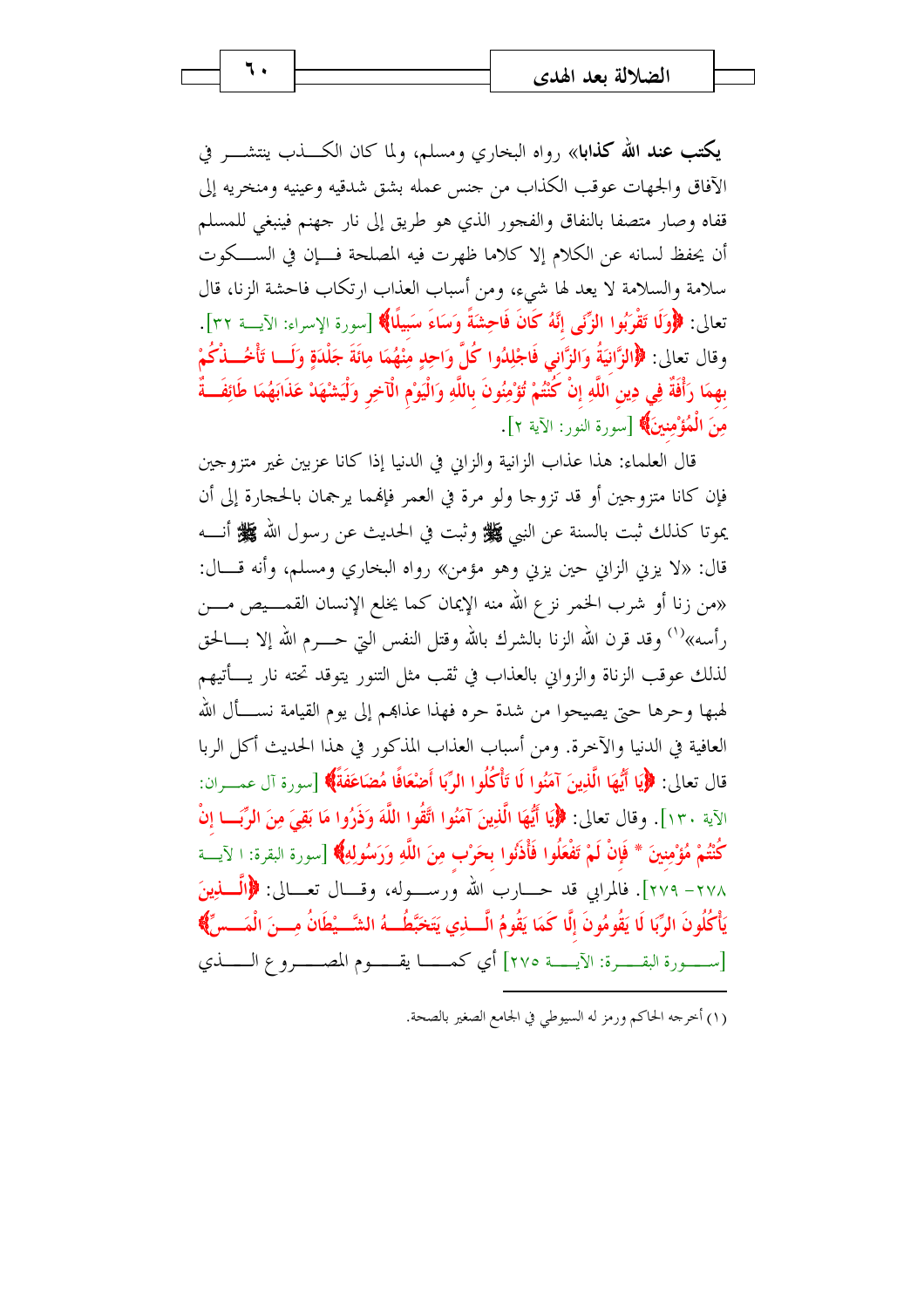|  | الضلاله بعد اهدى |  |
|--|------------------|--|
|  |                  |  |

يقوم تارة ويسقط أحرى وقال ﷺ: «ما ظهر في قوم الرببا إلا ظهـــر فسيهم الجنون»<sup>(١)</sup>. وأحبر ﷺ في هذا الحديث أن آكل الربا يعذب من حين يمـــوت إلى يوم القيامة بالسباحة في النهر الأحمر الذي هو مثل الدم ويلقم الحجارة وهو المال الحرام الذي جمعه في الدنيا يكلف المشقة فيه ويلقح حجارة من نار كما ابتلـــع الحرام في الدنيا هذا العذاب له في البرزخ قبل يوم القيامة مع لعنة الله له. ما يستفاد من الحديث:

١–وعيد من رفض القرآن وأعرض عن قراءته وتدبره والتفكـــر في معانيــــه والعمل به.

> ٢-وعيد من نام عن الصلاة المفروضة عياذا بالله من ذلك. ٣-وعيد أكلة الربا بأنواع العذاب. ٤–وعيد الزناة والزوايي بالعذاب في النار في سجن مثل التنور. ٥-تحريم الكذب والوعيد الشديد عليه.

٦-الترغيب في العمل الصالح المؤدى إلى الجنة والتحذير من عمسل السسوء المؤدي إلى النار عياذا بالله منها ومما يقرب إليها من قول وعمل.

٧–شرف وفضل إبراهيم الخليل عليه الصلاة والسلام.

٨–قبح وبشاعة صورة مالك خازن جهنم. ٩–علو مترلة الرسول محمد ﷺ ورفعتها عند الله.

أن أطفال المسلمين في الجنة وكذلك أطفـــال المشــــركين والله  $-1$ أعلم.

هذه الجرائم المذكورة في هذا الحديث من أكبر الكبائر المهلكـــة  $-11$ عياذا بالله منها وقد ارتكبها أكثر الناس فإنا لله وإنا إليه راجعون وحسبنا الله ونعم الوكيل ولا حول ولا قوة إلا بالله العلى العظيم.

(١) رواه ابن ماحة والبزار والبيهقي والحاكم وقال على شرط مسلم.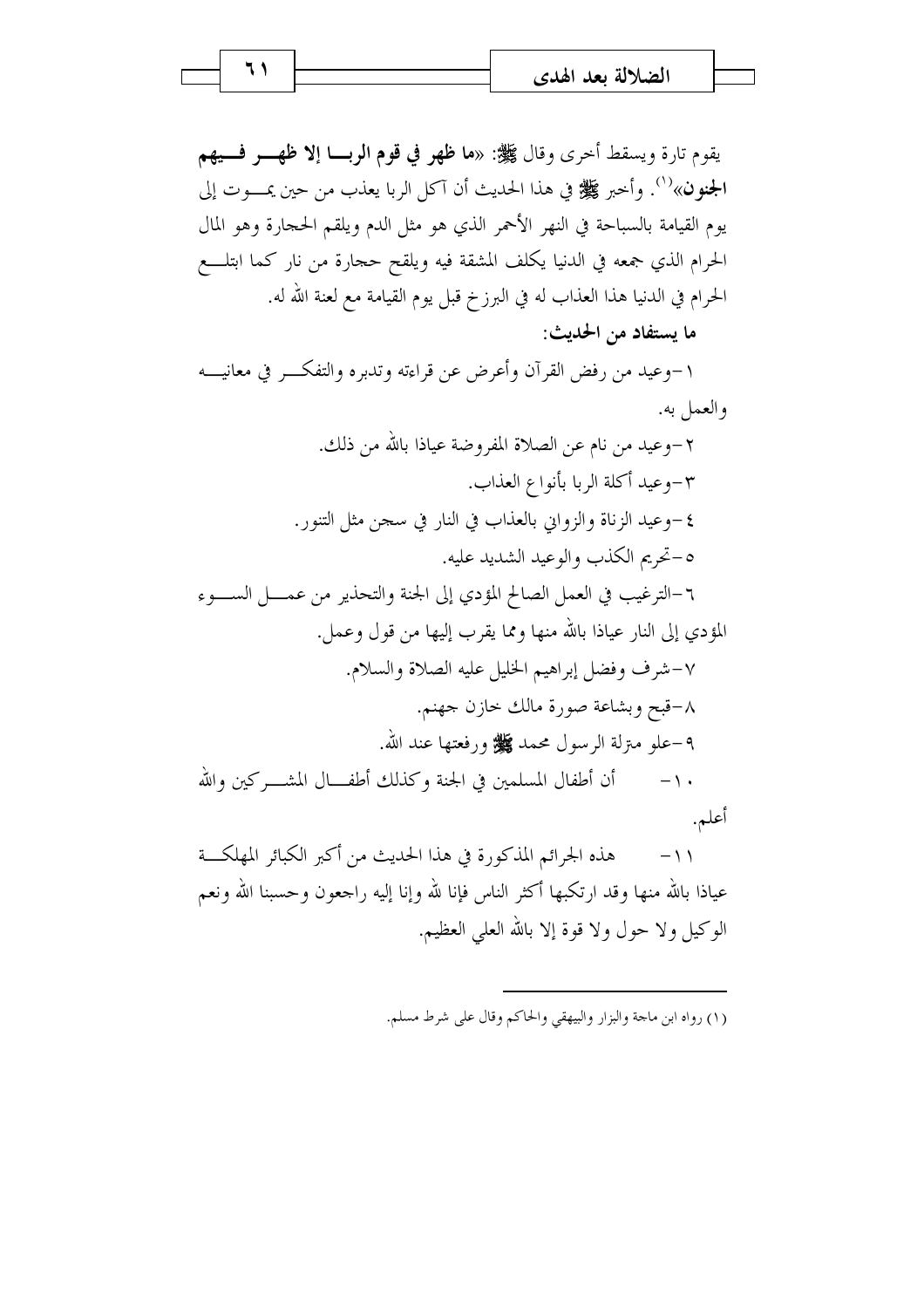|  | الضلالة بعد الهدي |  |
|--|-------------------|--|
|  |                   |  |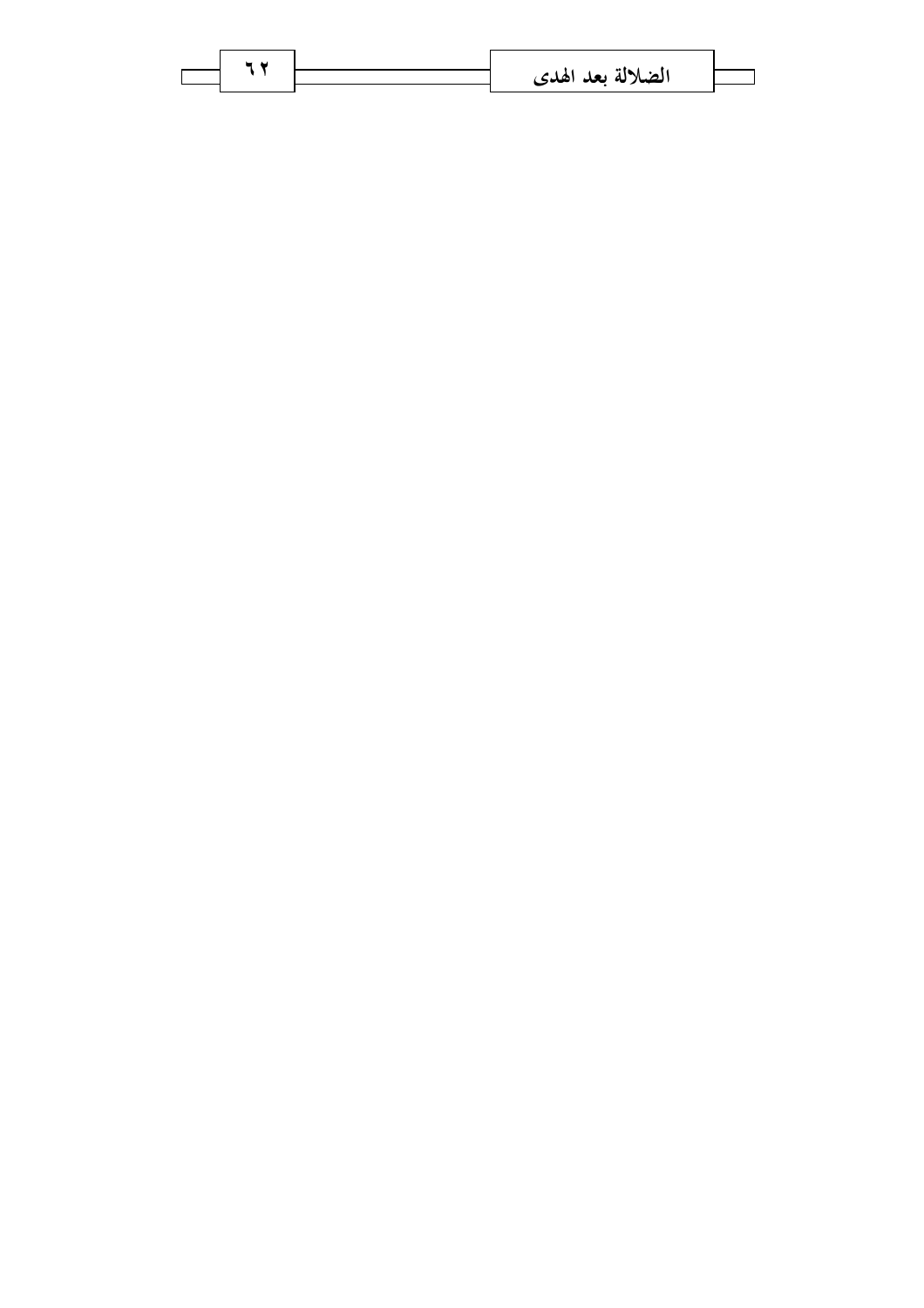## نو اقض الإسلام

٦ – نو اقض لا إله الا الله:

ونواقض لا إله إلا الله تعد في مجموعها نقضا لتوحيد الربوبيــــة والألوهيــــة والأسماء والصفات، وقد بينها السلف الصالح وعددوها وحذروا من الوقوع فيها وذكر الفقهاء حكم المرتد وماتحصل به الردة كما ذكر أئمة الدعوة رحمهــــم الله تفصيل نواقض الإسلام ومنهم الشيخ محمد بن عبد الوهاب رحمه الله وقد لخصها في عشرة نواقض وقد أضاف عليها الشيخ عبد العزيز بن باز ما ظهر من تعبيرات معاصرة تنقض الشهادتين والعياذ بالله وندرجها فيما يلي:

١ –الشرك في عبادة الله تعالى: ﴿إِنَّهُ مَنْ يُشْرِكْ بِاللَّهِ فَقَدْ حَرَّمَ اللَّهُ عَلَيْهِ الْجَنَّةَ وَمَأْوَاهُ النَّارُ وَمَا لِلظَّالِمِينَ مِنْ أَنْصَارٍ﴾ [سورة المائدة: الآية ٧٢]. ومن ذلــــك دعــــاء الأموات والاستغاثة بمم والنذر والذبح لهم قال تعالى: ﴿إِنَّ اللَّهَ لَا يَغْفِرُ أَنْ يُشْـــرَكَ بهِ وَيَغْفِرُ مَا دُونَ ذَلِكَ لِمَنْ يَشَاءُ﴾.

٢–من جعل بينه وبين الله وسائط يدعوهم ويسألهم الشفاعة ويتوكل عليهم فقد كفر إجماعًا.

٣-من لم يكفر المشركين أو يشك في كفرهم أو صحح مذهبهم كفر.

٤–من اعتقد أن الأنظمة والقوانين التي يسنها الناس أفضل مــــن شــــريعة ا لإسلام، أو أن نظام الإسلام لا يصلح تطبيقه في القرن العشرين أو أن الإســـــلام كان سببا في تخلف المسلمين أو أنه ينحصر في علاقة المرء بربه دون أن يتدخل في شئون الحياة الأخرى، أو القول بأن إنفاذ حكم الله في قطع يد السارق أو رجــــم الزاني المحصن لا يناسب العصر الحاضر، أو اعتقاد أنه يجوز الحكم بغير ما أنزل الله في المعاملات الشرعية أو الحدود أو غيرها، وإن لم يعتقد أن ذلك أفضـــــل مـــــن حكم الشريعة، لأنه بذلك قد استباح ما حرم الله إجماعا وكـــل مـــن اســـتباح ما حرم الله مما هو معلوم من الدين بالضرورة كالزنا والخمر والربا والحكم بغير شريعة الله فهو كافر بإجماع المسلمين.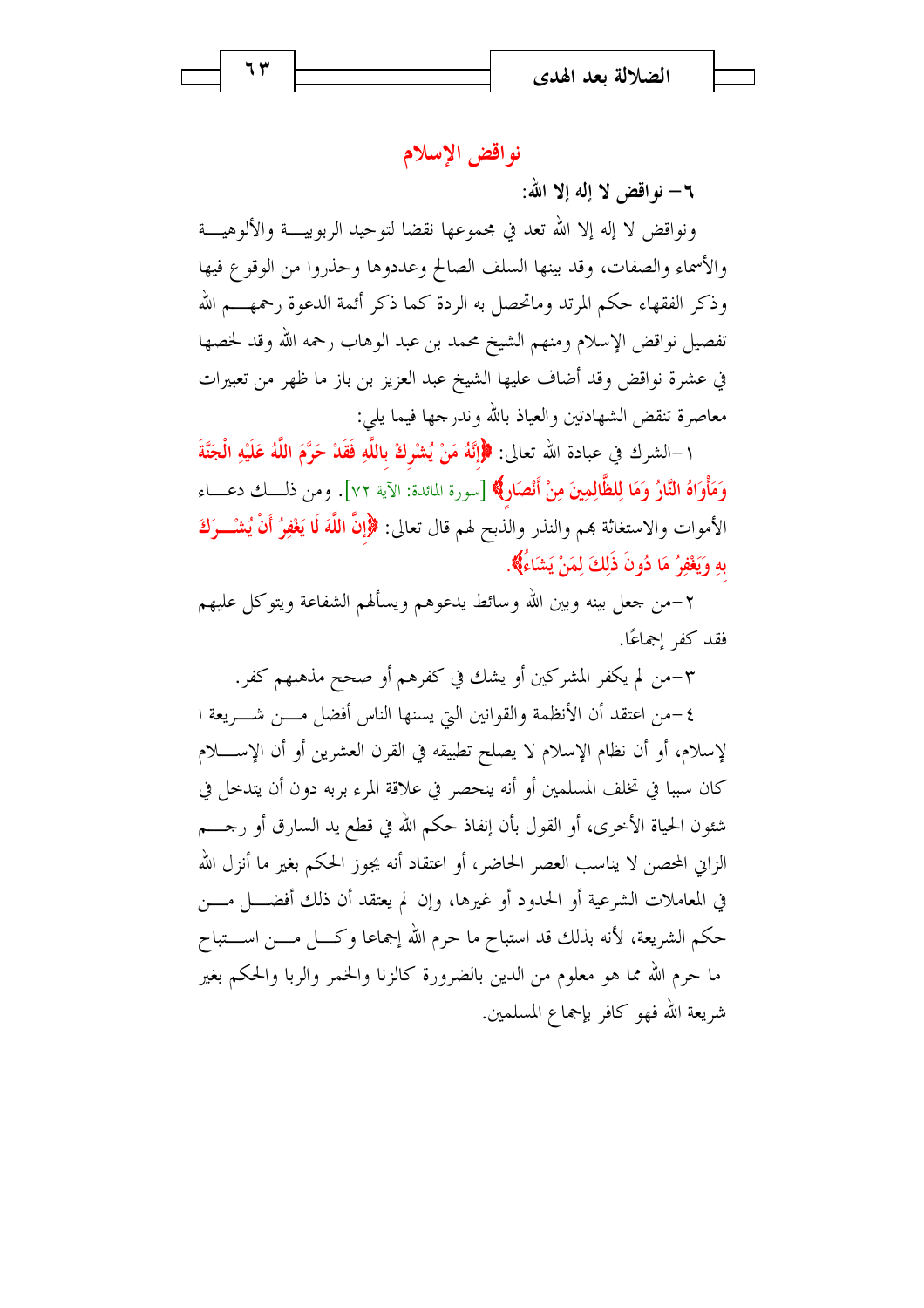|  | الضلاله بعد اهدى |  |
|--|------------------|--|
|  |                  |  |

٥–من أبغض شيئا مما جاء به الرسول ﷺ لمشروعيته ولو عمل به فقد كفر لقوله تعالى: ﴿ذَلِكَ بِأَنَّهُمْ كَرِهُوا مَا أَنْزَلَ اللَّهُ فَأَحْبَطَ أَعْمَــالَهُمْ﴾ [ســـورة محمـــد الآية ٢٨].

٦–من استهزأ بشيء من دين الرسول ﷺ وثوابه أو عقابه فقد كفر لقولـــه تعالى: ﴿قُلْ أَبِاللَّهِ وَآيَاتِهِ وَرَسُولِهِ كُنْتُمْ تَسْتَهْزِئُونَ \* لَا تَعْتَذِرُوا قَـــدْ كَفَـــرْتُمْ بَعْـــدَ **إِيمَانِكُمْ} [**سورة التوبة: الآية ٦٥– ٦٦].

٧-السحر ومنه الصرف أي صرف الرحل عن محبة زوجته إلى بغضها ومنه العطف أي ترغيب الإنسان فيما لا يهواه بطرق شيطانية، فمن فعله أو رضي به كفر لقوله تعالى: ﴿وَمَا يُعَلِّمَانِ مِنْ أَحَدٍ حَتَّى يَقُولَا إِنَّمَا نَحْنُ فِتْنَةٌ فَلَا تَكْفُنُ﴾ [سورة البقرة: الآية ١٠٢].

٨–مظاهرة المشركين ومعاونتهم على المسلمين لقوله تعالى: ﴿وَمَنْ يَتَــوَلَّهُمْ هِنْكُمْ فَإِنَّهُ مِنْهُمْ إِنَّ اللَّهَ لَا يَهْدِي الْقَوْمَ الظَّالِمِينَ﴾ [سورة المائدة: الآية ٥١].

٩–من اعتقد أن بعض الناس يسعه الخروج عن شريعة محمد ﷺ فهو كـــافر لقوله تعالى: ﴿وَمَنْ يَبْتَغِ غَيْرَ الْإِسْلَامِ دِينًا فَلَنْ يُقْبَلَ مِنْهُ وَهُـــوَ فِـــى الْـــآخِرَةِ مِـــنَ الْخَاسِرِينَ﴾ [سورة آل عمران: الآية ٨٥].

١٠- الإعراض الكلي عن دين الله أو عما لا يصح الإسلام إلا به لا يتعمله ولا يعمل به لقوله تعالى: ﴿وَمَنْ أَظْلَمُ مِمَّنْ ذُكِّرَ بِآيَاتِ رَبِّهِ ثُمَّ أَعْرَضَ عَنْهَا إِنَّا مِنَ الْمُجْرِمِينَ مُنْتَقِمُونَ﴾ [سورة السحدة: الآية ٣٢] ولا فرق بين الهازل والجــــاد والخائف إلا المكره لقوله تعالى: ﴿إِلَّا مَنْ أُكْرِهَ وَقَلْبُهُ مُطْمَئِنٌّ بِالْإِيمَانِ﴾ [سورة النحل: الآية ١٠٦]. نعوذ بالله من موجبات غضبه وأليم عقابه<sup>(١)</sup>. انتهى.

(١) نواقض الإسلام لسماحة الشيخ عبد العزيز بن عبد الله بن باز —مجلة البحوث الإسلامية– العدد السابع  $\rightarrow$   $\cdot$   $\cdot$   $\tau$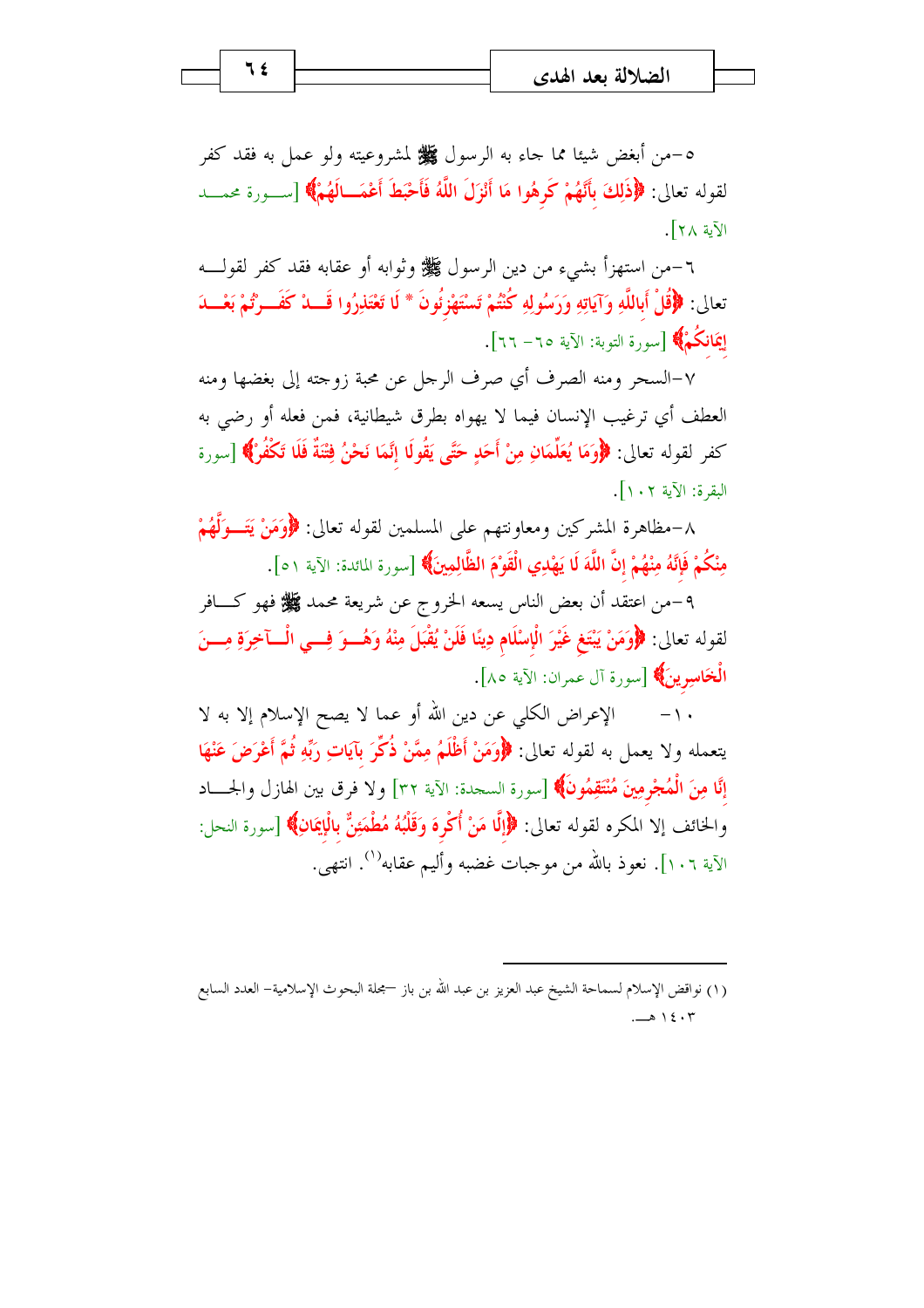حكم إتيان الكهان ونحوهم وسؤالهم وتصديقهم ( ا

الحمد لله وحده والصلاة والسلام علمي أشرف الأنبياء والمرسلين نبينا محمـــد وآله وصحبه أجمعين أما بعد:

فقد شاع بين كثيرٍ من الناس أن هناك من يتعلـــق بالكهــــان والمـــنجمين والسحرة والعرافين وأشباههم لمعرفة المستقبل والحظ وطلب الزواج والنجاح في الامتحان وغير ذلك من الأمور التي اختص الله —سبحانه وتعالى– بعلمها كمــــا قال تعالى: ﴿عَالِمُ الْغَيْبِ فَلَا يُظْهِرُ عَلَى غَيْبِهِ أَحَدًا \* إِلَّا مَنِ ارْتَضَى مِنْ رَسُول فَإِنَّـــهُ يَسْلُكُ مِنْ بَيْنِ يَدَيْهِ وَمِنْ خَلْفِهِ رَصَدًا﴾ [سورة الحن: الآية ٢٦– ٢٧].

وقال سبحانه: ﴿قُلْ لَا يَعْلَمُ مَنْ فِي السَّمَوَاتِ وَالْأَرْضِ الْغَيْبَ إِلَّا اللَّــهُ وَمَــا يَ**شْعُرُونَ أَيَّانَ يُبْعَثُونَ﴾** [سورة النمل: الآية ٦٥].

فالكهان والعرافون والسحرة وأمثالهم قد بين الله —سبحانه وتعالى– ورسوله ﷺ ضلالهم وسوء عاقبتهم في الآخرة وأفمم لا يعلمون الغيب، وإنما يكذبون على الناس ويقولون على الله غير الحق وهم يعلمون، قال تعالى: ﴿وَمَا كَفَرَ سُـــلَيْمَانُ وَلَكِنَّ الشَّيَاطِينَ كَفَرُوا يُعَلِّمُونَ النَّاسَ السِّحْرَ وَمَا أُنْزِلَ عَلَى الْمَلَكَيْنِ ببَابلَ هَارُوتَ وَمَارُوتَ وَمَا يُعَلِّمَانِ مِنْ أَحَدٍ حَتَّى يَقُولَا إِنَّمَا نَحْنُ فِتْنَةٌ فَلَا تَكْفُرْ فَيَتَعَلَّمُونَ مِنْهُمَا مَا يُفَرِّقُونَ بهِ بَيْنَ الْمَرْء وَزَوْجِهِ وَمَا هُمْ بِضَارِّينَ بهِ مِنْ أَحَدٍ إلَّا بإذْنِ اللَّهِ وَيَتَعَلَّمُونَ مَـــا يَضُرُّهُمْ وَلَا يَنْفَعُهُمْ وَلَقَدْ عَلِمُوا لَمَنِ اشْتَرَاهُ مَا لَهُ فِي الْآخِرَةِ مِنْ خَلَاق وَلَبتْسَ مَسا شَوَوْا بِهِ أَنْفُسَهُمْ لَوْ كَانُوا يَعْلَمُونَ﴾ [سورة البقرة: الآية ١٠٢]. وقال سبحانه: ﴿إِنَّمَا صَنَعُوا كَيْدُ سَاحِرٍ وَلَا يُفْلِحُ السَّاحِرُ حَيْثُ أَتَى﴾ [سورة طه: الآيـــة ٦٩] وقال تعالى: ﴿وَأَوْحَيْنَا إِلَى مُوسَى أَنْ أَلْقِ عَصَاكَ فَإِذَا هِيَ تَلْقَفُ مَا يَأْفِكُونَ \* فَوَقَعَ الْحَقُّ وَبَطَــلَ هَ**ا كَانُوا يَعْمَلُونَ﴾** [سورة الأعراف: الآية ١١٧، ١١٨].

<sup>(</sup>١) نشرت في مجلة البحوث الإسلامية العدد ٢٠ وهي لسماحة الشيخ عبد العزيز بن عبد الله بن باز .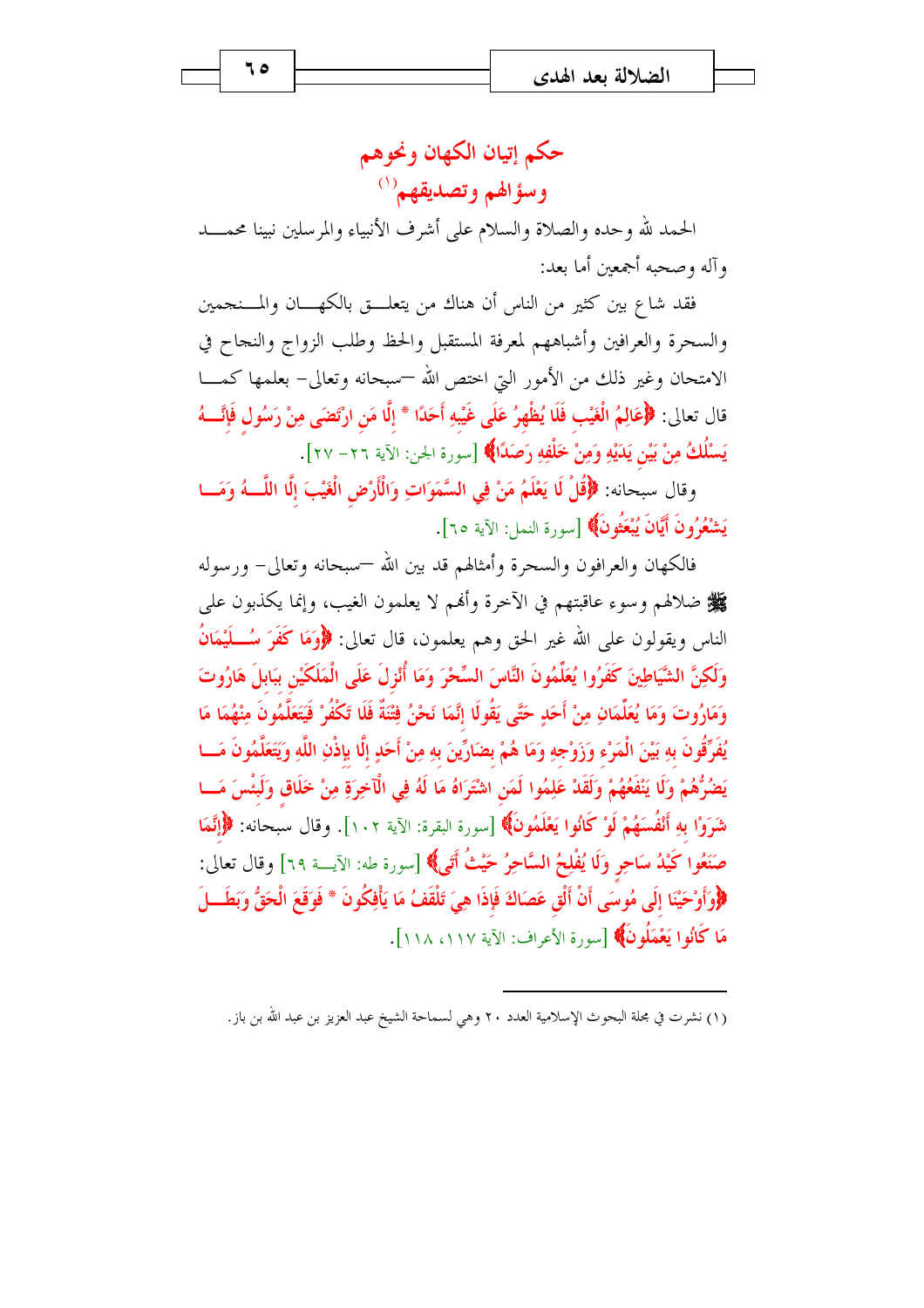فهذه الآيات وأمثالها تبين خسارة الساحر ومآله في الدنيا والآخرة، وأنــــه لا يأتي بخير وأن ما يتعلمه أو يعلمه غيره يضر صاحبه ولا ينفعـــه، كمــــا نبــــه — سبحانه- أن عملهم باطل وصح عن رسول الله صلى الله على: «اجتنبوا الســـبع الموبقات قالوا: وما هن يا رسول الله؟ قال: الشرك بالله، والسحر، وقتل النفس التي حرم الله إلا بالحق، وأكل الربا، وأكل مال اليتيم، والتولي يوم الزحــف، وقذف المحصنات الغافلات المؤمنات». متفق على صحته. وهذا دليل على عظم جريمة السحر لأن الله قرنه بالشرك، وأحبر أنه من الموبقات وهـــي المهلكــــات، والسَّحْرِ كفر لأنه لا يتوصل إليه إلا بالكفر، كما قال تعالى: ﴿وَمَا يُعَلِّمَانِ مِسْنُ أَحَلِ حَتَّى يَقُولًا إِنَّمَا نَحْنُ فِتْنَةٌ فَلَا تَكْفُرْ﴾ [سورة البقرة الآية: ١٠٢].

وقد روي عن النبي ﷺ أنه قال: «حد الساحر ضربة بالسيف» وصح عـــن أمير المؤمنين عمر بن الخطاب رضي الله عنه أنه أمر بقتل السحرة مــــن الرجــــال والنساء، وهكذا صح عن جندب الخير الأزدي رضي الله عنه أحد أصحاب النبي ﷺ أنه قتل بعض السحرة، وصح عن حفصة أم المؤمنين رضي الله عنها ألها أمرت بقتل جارية لها سحرقما فقتلت، وعن عائشة رضي الله عنها قالت: سألت رسول الله ﷺ ناس عن الكهان، فقال: «ليسوا بشيء» فقالوا: يا رسول الله إنهم يحدثونا أحيانا بشيء فيكون حقًّا فقال رسول الله ﷺ: «تلك الكلمة من الحق يخطفهــــا الجني فيقرها في أذن وليه فيخلطوا معها مائة كذبة» رواه البخاري، وقال ﷺ فيما رواه عنه ابن عباس رضي الله عنهما «من اقتبس شعبة من ا**لنجوم فقد اقتـــبس شعبة من السحر زاد ما زاد**» رواه أبو داود وإسناده صحيح. وللنسائي عن أبي هريرة رضي الله عنه عن النبي ﷺ أنه قال: «من عقد عقدة ثم نفث فيها فقد سحر ومـــن **سحر فقد أشرك ومن تعلق شيئًا وكل إليه**». وهذا يدل على أن السحر شرك بالله تعالى كما تقدم وذلك لأنه لا يتوصل إليه إلا بعبادة الجن والتقرب إليهم بما يطلبون، من ذبح وغيره من أنواع العبادة، وعبادقم شرك بالله عز وجل فالكاهن من يزعم أنه يعلم بعض المغيبات وأكثر ما يكون ذلك ممن ينظرون في النجوم لمعرفة الحوادث أو يستخدمون مــــن يســــترقون الســــمع مــــن شــــياطين الجــــن، كمــــا ورد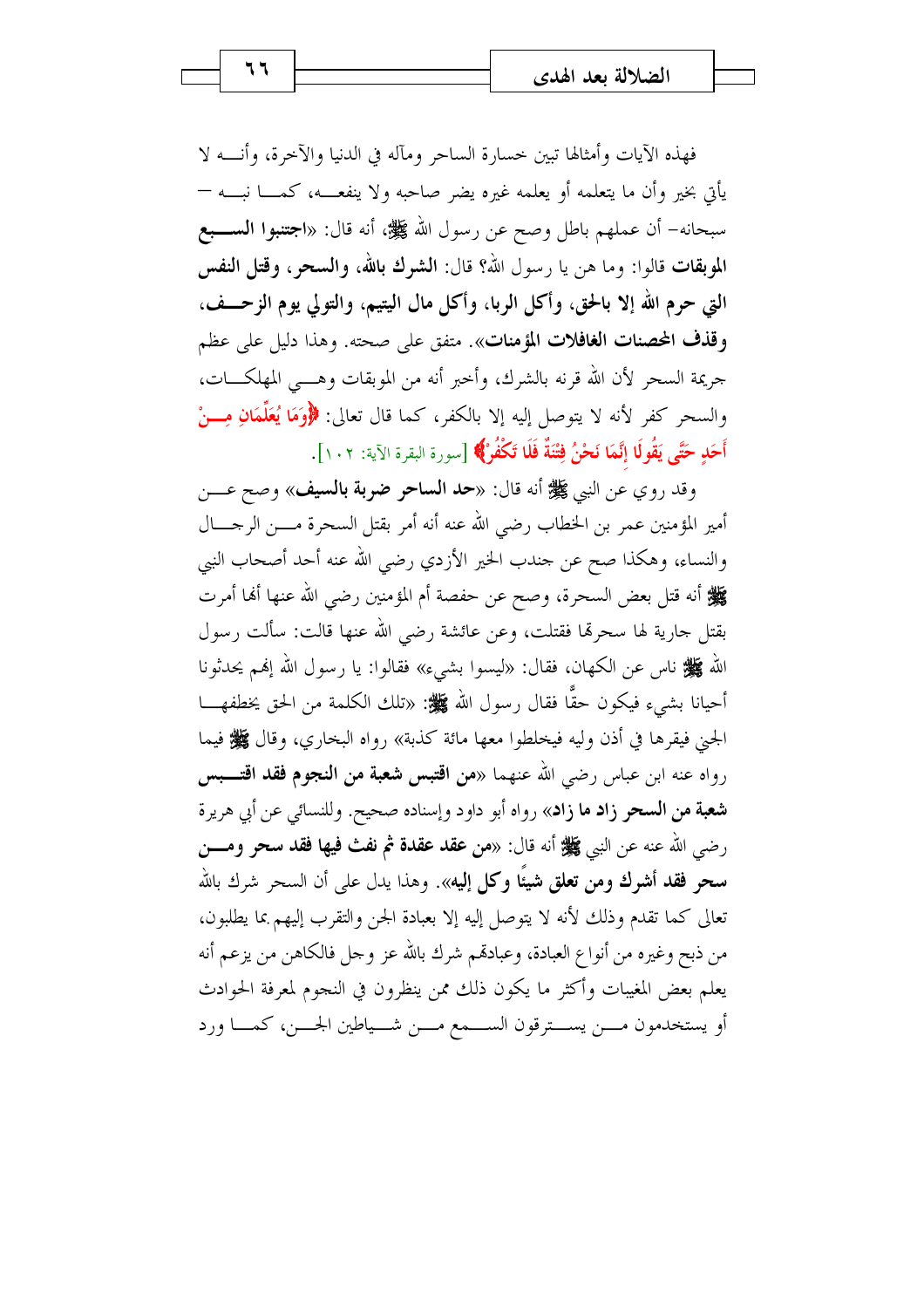|  | الضلاله بعد اهدى |  |
|--|------------------|--|
|  |                  |  |

في الحديث الذي مر ذكره ومثل هؤلا من يخط في الرمل أو ينظر في الفنجان، أو في الكف ونحو ذلك، وكذا من يفتح الكتاب زعما منهم ألهم يعرفون بذلك علم الغيب وهم كفار بمذا الاعتقاد، لألهم بمذا الزعم يدعون مشاركة الله في صفة من صفاته الخاصة وهي علم الغيب، ولتكذيبهم بقوله تعالى: ﴿قُلْ لَا يَعْلَمُ مَـــنْ فِـــى السَّمَوَاتِ وَالْأَرْضِ الْغَيْبَ إِلَّا اللَّهُ﴾ [سورة النمل: الآية ٢٥]ز وقوله: ﴿وَعِنْدَهُ مَفَاتِحُ الْغَيْبِ لَمَا يَعْلَمُهَا إِلَّا هُوَ﴾ [سورة الأنعام: الآية ٥٩].

وقوله تعالى لنبيه ﷺ: ﴿قُلْ لَا أَقُولُ لَكُمْ عِنْدِي خَزَائِنُ اللَّهِ وَلَا أَعْلَمُ الْغَيْبَ وَلَا أَقُولُ لَكُمْ إِنِّي مَلَكٌ إِنْ أَتَّبِعُ إِلَّا مَا يُوحَى إِلَيَّ﴾ [سورة الأنعام: الآية ٥٠].

ومن أتاهم وصدقهم بما يقولون من علم الغيب فهو كافر، لمـــا رواه أحمـــد وأهل السنن من حديث أبي هريرة رضي الله عنه أن النبي ﷺ قال: «مــــن أتــــى عرافًا أو كاهنًا فصدقه بما يقول فقد كفر بما أنزل علـــي محمــــد ﷺ». وروى مسلم في صحيحه عن بعض أزواج النبي ﷺ عن النبي ﷺ أنه قال: «مــــن أتــــي عوافًا فسأله عن شيء لم تقبل له صلاة أربعين ليلة»، وعن عمران بن حصــــين رضي الله عنهما عن النبي ﷺ أنه قال: «ليس منا من **تط**ير أو **تطير له أو تكهــــن** أو تكهن له أو سحرٍ أو سحرٍ له ومن أتبي كاهنا فصدقه بما يقول فقد كفر بما أنول على محمد ﷺ» رواه البزار بإسناد حيد، وبما ذكرنا من الأحاديث يتـــبين لطالب الحق أن علم النجوم وما يسمى بالطالع وقراءة الكف وقسراءة الفنجسان ومعرفة الحظ وما أشبه ذلك مما يدعيه الكهنة والعرافون والسحرة كلها من علوم الجاهلية التي حرمها الله ورسوله، ومن أعمالهم التي حاء الإسلام بإبطالها والتحذير من فعلها، أو إتيان من يتعاطاها وسؤاله عن شيء منها، أو تصديقه فيما يخبر بــــه من ذلك لأنه من علم الغيب الذي استأثر الله به.

ونصيحتي لكل من يتعلق هذه الأمور أن يتوب إلى الله ويستغفره، وأن يعتمد على الله وحده ويتوكل عليه في كل الأمور مع أحذه بالأسباب الشرعية والحسية المباحة وأن يدع هذه الأمور الجاهلية ويبتعد عنـــها ويحـــذر ســـؤال أهلـــها أو تصديقهم، طاعة لله ولرسوله، ﷺ وحفاظا علـــى دينــــه وعقيدتــــه، وحــــذرًا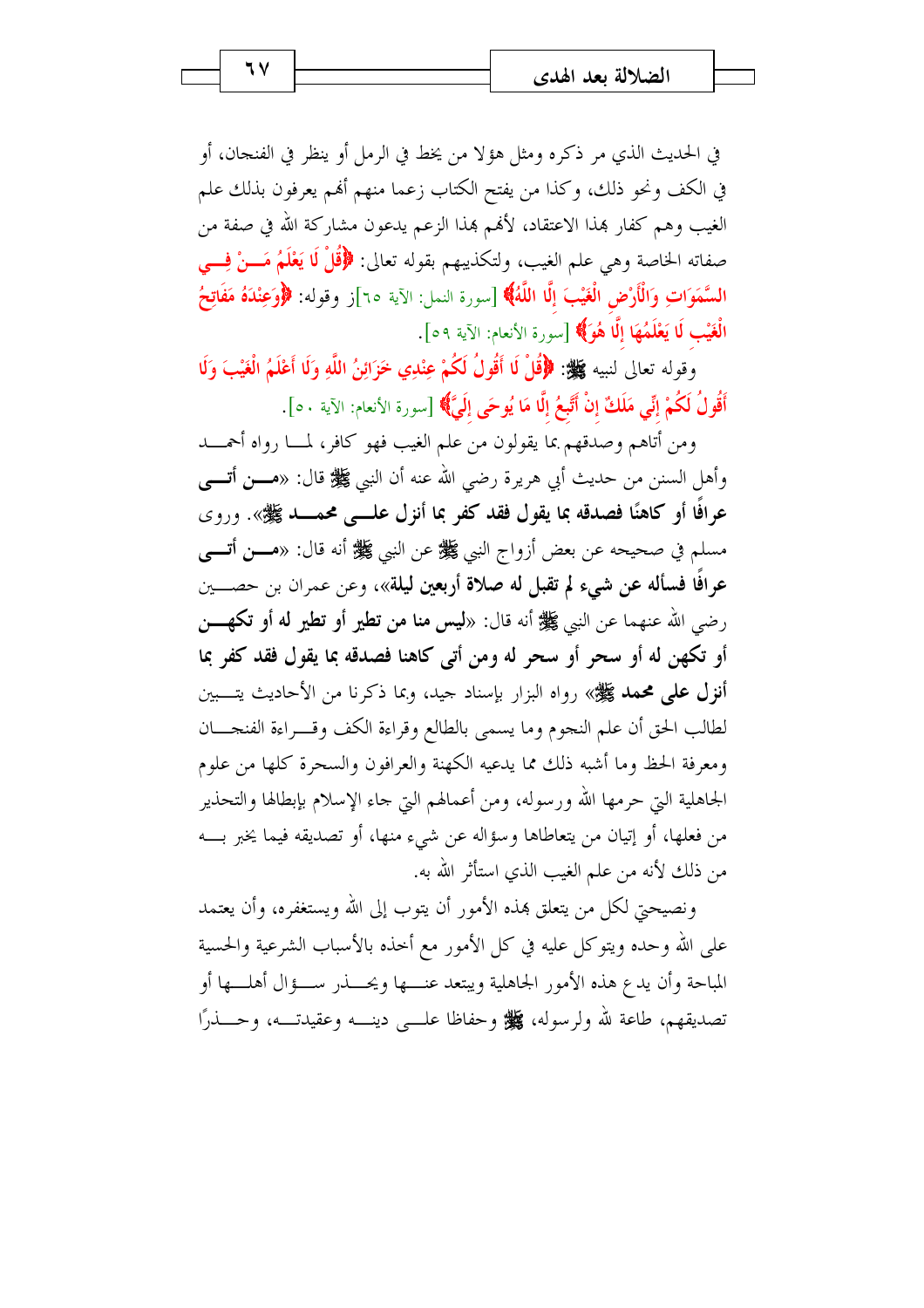|  | الضلاله بعد اهدى |  |
|--|------------------|--|
|  |                  |  |

من غضب الله عليه، وابتعادا عن أسباب الشرك والكفر التي من مــــات عليهــــا خسر الدنيا والآخرة.نسأل الله العافية من ذلك ونعوذ به سبحانه من كــــل مــــا يخالف شرعه أو يوقع في غضبه.

كما نسأله سبحانه أن يوفقنا وجميع المسلمين للفقه في دينه والثبات عليه وأن يعيذنا جميعًا من مضلات الفتن ومن شرور أنفسنا وسيئات أعمالنا، إنه ولي ذلك والقادر عليه، وصل الله وسلم على نبينا محمد وآله وصحبه.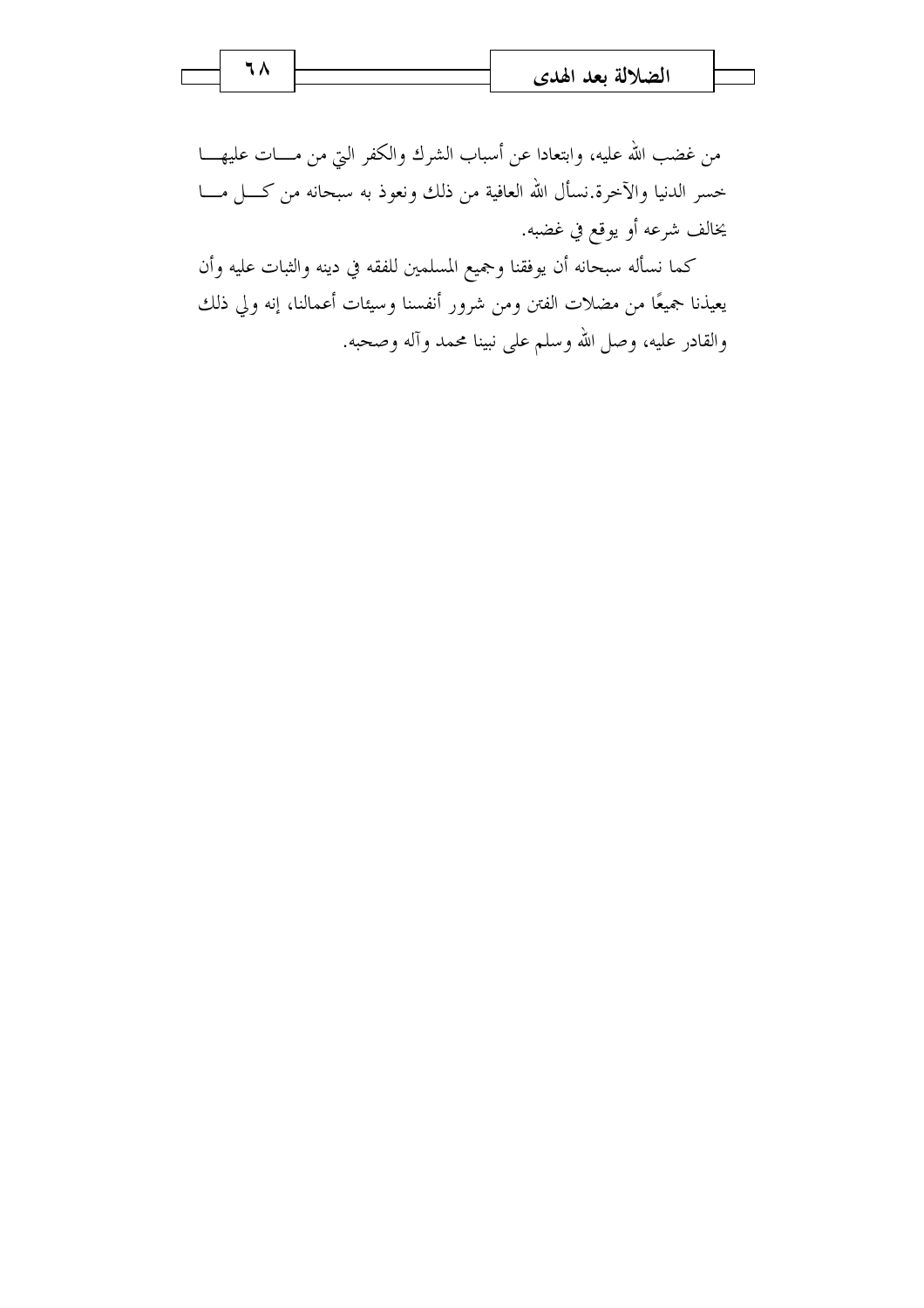بسم الله الرحمن الرحيم خطر السفر إلى بلاد الكفر

الحمد الذي أعزنا بالإسلام، وأمرنا بالتمسك به حتى نصل إلى دار السلام. وأشهد أن لا إله إلا الله وحده لا شريك له. له الملك وله الحمد وهو على كــــل شيء قدير. وأشهد أن محمدا عبده ورسوله. حذرنا عن كل ما يضر بـــديننا أو يمس كرامته من الأقوال والأفعال. ليكون لنا هذا الدين عزا في الدنيا وسعادة في الآخرة فصلي الله وسلم على هذا النبي الكريم الذي لم يترك خيرا إلا دل الأمــــة عليه، ولا شرا إلا حذرها منه رحمة بما ونصحا لها. فجـــزاه الله عـــن الإســــلام والمسلمين حير ما يجزي به نبيا عن أمته ودينه.

أما بعد: أيها الناس اتقوا الله واحتفظوا بدينكم. أيها المسلمون: إنكم تعلمون اليوم ما تموج به البلاد الخارجية الكافرة من كفر وإلحاد وانحطاط في الأخــــلاق والسلوك. فالإلحاد فيها ظاهر. والفساد فيها منتشر. فالخمور والزنسا والإباحيـــة وسائر المحرمات مبذولة بلا رادع ولا وازع. وإذا كان الحال كذلك وأكثر منــــه فالسفر إلى هذه البلاد فيه من الخطورة على الدين ما فيه. وأعز شيء لدى المسلم دينه فكيف يعرضه لهذا الخطر الشديد إن الإنسان لو كان معه مال وسمــــع أنــــه سيعترضه خطر يهدده بضياع هذا المال لرأيته يعمل أعظم الاحتياطات لحفظـــه. فكيف يعظم في عينه المال ويهون عليه الدين. قال بعض السلف: إذا عرض بلاء فقدم مالك دون نفسك. فإن تجاوز البلاء فقدم نفسك دون دينك... نعم يجب تقديم النفس دون الدين. ولذلك شرع الجهاد الذي فهي القتل حفاظـــا علــــى الدين. لأن الإنسان إذا فقد الدين فقد فقد كل شيء. وإذا أعطى الـــدين فقـــد أعطى السعادة والفلاح في الدنيا والآخرة.

أيها المسلمون: إن السفر إلى بلاد الكفار خصوصا في هذا الزمـــان الــــذي عظمت فيه الفتنة وتنوعت، إن السفر إلى تلك البلاد لا يجــوز إلا في حـــالات محددة تصل إلى حد الضرورة مع التحفظ والحسذر والابتعساد عسن مسواطن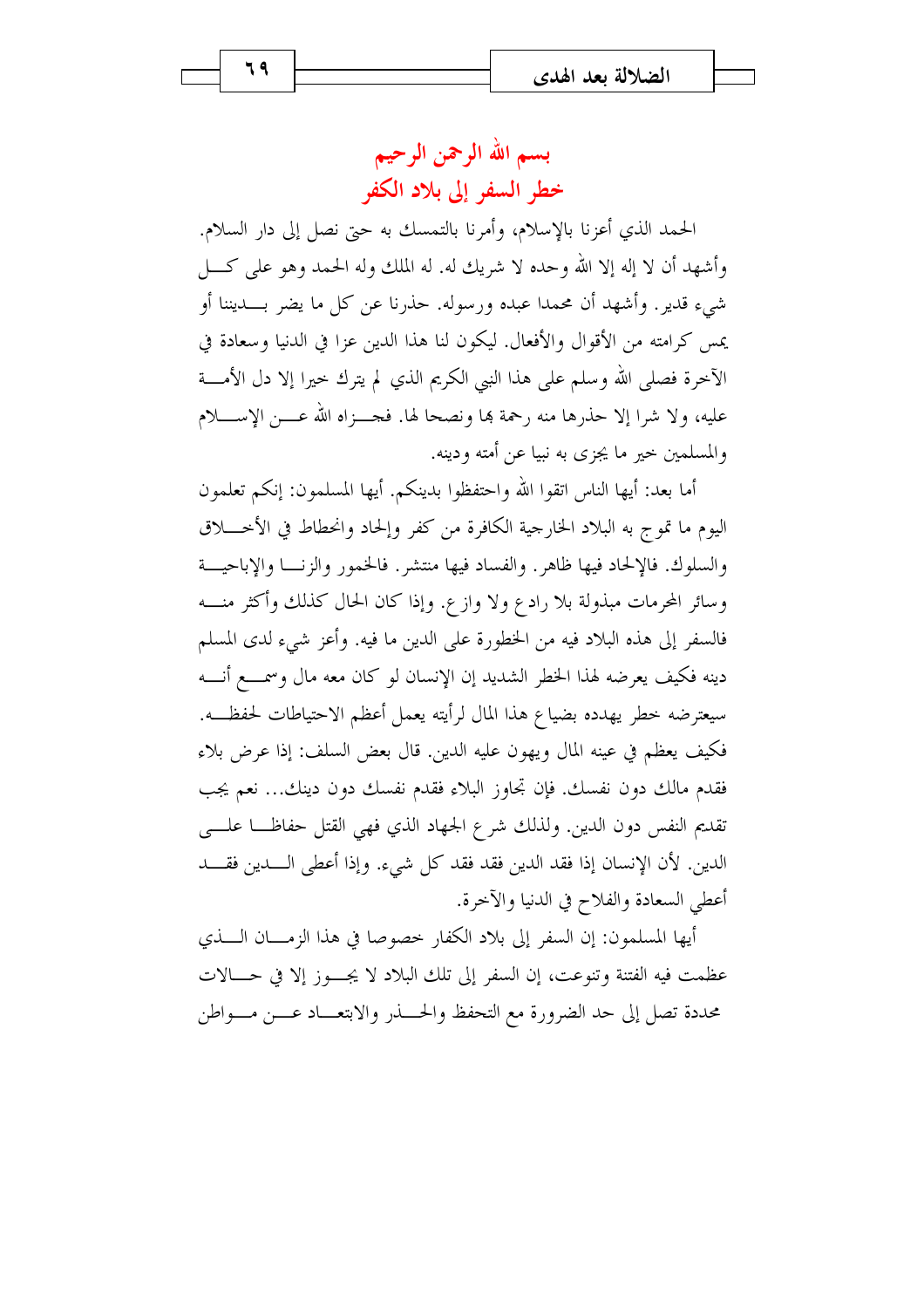|  | الضلالة بعد الهدي |  |
|--|-------------------|--|
|  |                   |  |

الفساد.وتكون إقامة المسلم هناك بقدر الضرورة مع اعتزازه بدينــــه وإظهــــاره. ومحافظته على الصلوات في أوقالها... واعتزاله عن مجمعات الفســـاد. وجلســـاء السوءِ. فاعتزاز المسلم بدينه يزيده عزًّا ورفعة حتى في أعين الكفـــار . إن المســــلم يحمل دينا عظيما يشتمل على كل معاني الخير وحميد الخصال. صحة في الاعتقاد. ونزاهة في العرض. واستقامة في السلوك. وصدقا في المعاملة. وترفعا عن الـــدنايا. وكمالا في الأخلاق. إن المسلم يحمل الدين الكامل الــــذي اختــــاره الله لأهـــــل الأرض كلهم إلى أن تقوم الساعة إن المسلم هـــو المثـــال الصــــحيح للكمــــال الإنساني... وإن ما عدا الإسلام فهو انحطاط وهبوط ورجسوع بالإنســـانية إلى مهاوى الرذيلة ومواطن الهلاك. فيجب على المسلم إذا اضطر إلى السفر إلى تلك البلاد الكافرة أن يحمل هذا الدين بقوة وأن يظهره بشجاعة أمام أعدائه والــــذين يجهلون حقيقته بالمظهر اللائق حتى يكون قدوة صالحة لغسيره. إن كشيرا ممسن يذهبون إلى تلك البلاد يشوهون الإسلام بأفعالهم وتصرفاقمم. يشوهونه عند من لا يعرف حقيقته، ويصدون عنه من يتطلع إليه. ويريد الدخول فيه. فحينما يرى تصرفات هؤ لاءِ ينفر عن الإسلام ظنا منه أُلهم يمثلونه.

أيها المسلمون: إن بلاد الكفار فيها من مظاهر الحضارة الزائفـــة ودواعــــي الفتنة ما يخدع ضعاف الإيمان فتعظم تلك البلاد وأهلها في صــــــدور وقمــــون في أنظارهم بلاد الإسلام. ويحتقرون المسلمين. لأفمـــم ينظـــرون إلى المظـــاهر ولا ينظرون إلى الحقائق فبلاد الكفر وإن كانت تكسى بالمظاهر البراقة الخادعة إلا أن أهلها يفقدون أعز شيء وهو الدين الصحيح الذي به تطمئن قلوهم وتزكوا بسه نفوسهم وتصان به أعراضهم وتحقن به دماؤهم وتحفظ به أموالهم إفمم يفقـــدون كل تلك المقومات فماذا تفيدهم تلك المظـــاهر الخادعـــة. عقائــــدهم باطلـــة. وأعراضهم ضائعة. وأسرهم متفككة. فماذا يفيد جمال البنيان مع فساد الإنسان.

أيها المسلمون: إن أعداءكم يخططون الخطط لسلب أموالكم وإفساد دينكم والقضاء عليكم. قال تعالى: ﴿وَدَّ كَثِيرٌ مِنْ أَهْلِ الْكِتَابِ لَوْ يَسِرُدُّونَكُمْ مِسْنْ بَعْسْدِ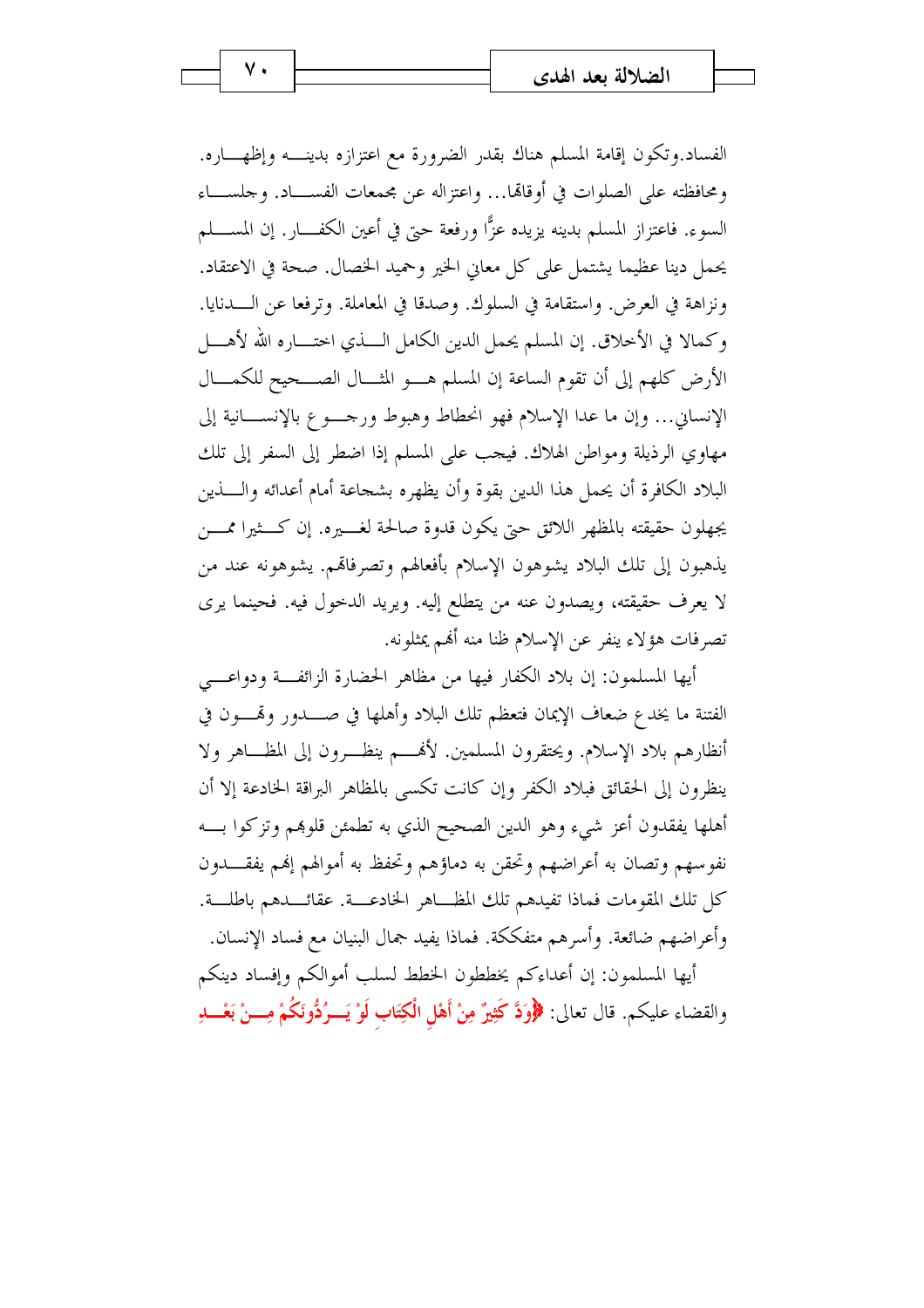|  | الضلالة بعد الهدى |
|--|-------------------|
|  |                   |

**إيمَانكُمْ كُفَّارًا حَسَلَاا مِنْ عِنْدِ أَنْفُسهمْ مِنْ بَعْدِ مَا تَبَيَّنَ لَهُمُ الْحَقُّ﴾ [**سورة البقرة: الآية ١٠٩] وقال تعالى: ﴿مَا يَوَدُّ الَّذِينَ كَفَرُواْ مِنْ أَهْلِ الكِتَابِ وَلَا الْمَشْرِكِينَ أَنْ يُنَــزَّلَ عَلَيْكُمْ مِنْ خَيْرٍ مِنْ رَبِّكُمْ﴾ [سورة البقرة: الآية ١٠٥]، وقال تعالى: ﴿وَلَــا يَزَالُـــونَ يُقَاتِلُونَكُمْ حَتَّى يَرُدُّوكُمْ عَنْ دِينكُمْ إنِ اسْتَطَاعُوا﴾ [سورة البقرة الآية ٢١٧] وقـــال تعالى: ﴿وَدُّوا لَوْ تَكْفُرُونَ كَمَا كَفَرُوا فَتَكُونُونَ سَوَاءً﴾ [سورة النســاء: الآيـــة ٨٩] إنكم إذا سافرتم إليهم في بلادهم تمكنوا من إغوائكم وإغرائكم بشتى الوســـائل حتى يسلبوكم دينكم أو يضعفوه في نفوسكم.. إنهم بثوا دعوة لشباب المسلمين في الصحف أعلنوا لهم فيها عن تسهيل رحلات سياحية إلى بلادهم ووعـــدوهم أن يبذلوا لهم كثيرا من المغريات.... وغرضهم من ذلك إفساد هؤلاء الشـــباب وإغراقهم في بحار الشهوات البهيمية حتى يرجعوا إلى بلاد المسلمين معاول هــــدم وتخريب فيتمكن هؤلاء الكفار من القضاء على المسلمين بأيدي أولادهم.

أيها المسلمون: إنه لمن المحزن أن أصبح السفر إلى بلاد الكفار موضع افتخار بعض المخدوعين من المسلمين فيفتخر أحدهم بأنه ابتعث أو سيبتعث إلى أمريكا أو أن له ولدا يدرس في أمريكا أو في لندن أو فرنسا. إنه يفتخر بذلك دون تفكير في العواقب أو تقدير للنتائج. ودون تحسب لتلك الأخطار التي تمــــدد دينــــه... وبعض المسلمين يسافرون بعوائلهم للمصيف هناك أو للســـياحة. دون اعتبـــار لحكم الشرع في ذلك السفر هل يجـــوز أولا… ثم إذا ذهبـــوا هنـــاك ذابـــت شخصيتهم مع الكفار فلبسوا لباسهم واقتدوا بأحلاقهم حتى نساؤهم يخلعن لباس الستر ويلبسن لباس الكافرات... وإذا كان هذا تحول الظاهر فما بالك بتحــول الباطن. إن المسلم مطلوب منه أن يتقى الله في أي مكان. وأن يتمسك بدينه. ولا يخاف في الله لومة لائم. لماذا يعطي الدنية في دنيه إنه دين العزة والكرامة والشرف فِي الدنيا والآخرة. ﴿وَلِلَّهِ الْعِزَّةُ وَلِرَسُولِهِ وَلِلْمُؤْمِنِينَ وَلَكِنَّ الْمُنَافِقِينَ لَا يَعْلَمُـــونَ﴾ [سورة المنافقين: الآية ٨]. وإن أخلاق الكفار وتقاليدهم ذلة ومهانة ونقص. فكيف يستبدل المســــلم الــــذي هــــو أدنى بالــــذي هــــو خـــــير . كيـــف يتنــــازل

 $\vee$  )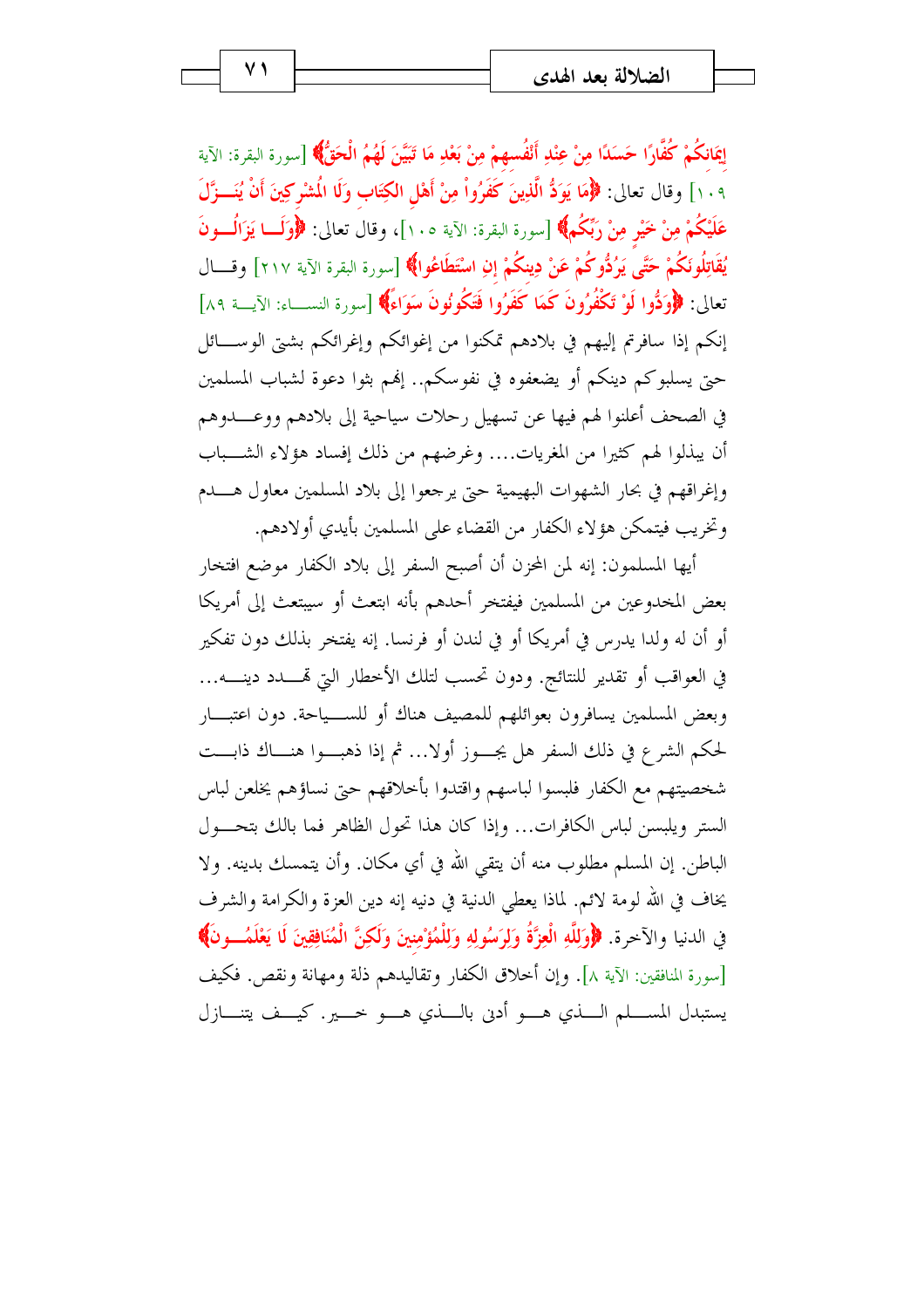|  | الضلاله بعد اهدى |  |
|--|------------------|--|
|  |                  |  |

من عليائه إلى الحظيظ.... ومن العجيب أن الكفار إذا جاءوا إلى بلاد المسملين لا يغيرون أزياءهم ولا يتحولون عما هم عليه. ونحن على العكس إذا ذهبنا إليهم فالكثير منا يتحول إلى عادقمم في لباسهم وغيره... والبعض يتعلل بأنه لو لم يفعل ذلك لخشى على نفسه أو ماله أن يتعدى عليه. وهذا اعتذار غير مقبول. لأننـــا نرى الذين يبقون بلباسهم ويعتزون بدينهم يرجعون وهم موفـوروا الكرامـــة لا ينالهم أي أذى: ﴿وَمَنْ يَتَّقِ اللَّهَ يَجْعَلْ لَهُ مَخْرَجًا﴾ [سورة الطلاق: الآيــــة ٢] ولــــئن قبلت هذه المعذرة من بعض الأفراد الذين لا يحسب لهم حساب. فلن تقبل ممــــن هم على مستوى المسئولية ومن يكونون محل اهتمام الدول التي يقدمون عليهــا ومع هذا يغيرون لباسهم من غير مبرر…إنه التقليد الأعمى وعدم المبالاة فــلا حول ولا قوة إلا بالله العلى العظيم.

أيها المسلمون: إن خطر السفر إلى بلاد الكفار عظيم وضرره حسيم وإن من سافر إلى تلك البلاد من غير ضرورة. بل بدافع الهوى وميــــل الـــنفس الأمــــارة بالسوءِ. واقتداءِ بمن لا يصلحون للقدوة فهذا حري أن يعاقب وأن يصــــاب في دينه. وبعض الناس يرسل أولاده الصغار أو بعضهم أو يسمح بابتعاثهم إلى بــــلاد الكفار ليتعلموا اللغة أو غيرها هناك دون تفكير في العواقب ولا تقــــدير للنتــــائج ودون حوف من الله الذي حمله مسئولية هؤلاء الأولاد. وإذا كان الأولاد الصغار على خطر وهم في بلادنا وبين المسلمين فكيف إذا أرسلوا إلى بلاد كافرة منحلَّة وعاشوا في أوكار الفساد...... ومواطن الإلحاد؟ إن الشاب من أولادنا المبتعثين يغمس في وسط عائلة كافرة ليعيش معهم طيلة بقائه هناك. فماذا تصورون مــــن شاب غريب في وسط كافر منحل؟ ماذا سيبقى معه من الدين والخلق؟! فــاتقوا الله في أولادكم لا تملكوهم بحجة أنهم يستعلمون. إن التعلم ميسور هنا. فاللغـــة يمكن تعلمها هنا بدون مخاطرة. وبقية التخصصات لا يبتعث لها إلا مـــن كبـــار السن ومن الذين رسخت عقيدتهم وقويت عقليتهم. مع الرقابة الشديدة عليهم. فالدين رأس المال. وماذا بعد ذهاب الدين. واتقوا الله أيها المسلمون وأشــــكروه على مـــا أعطـــاكم مــــن الـــنعم العظيمـــة الــــج أحلـــها نعمـــة الإســــلام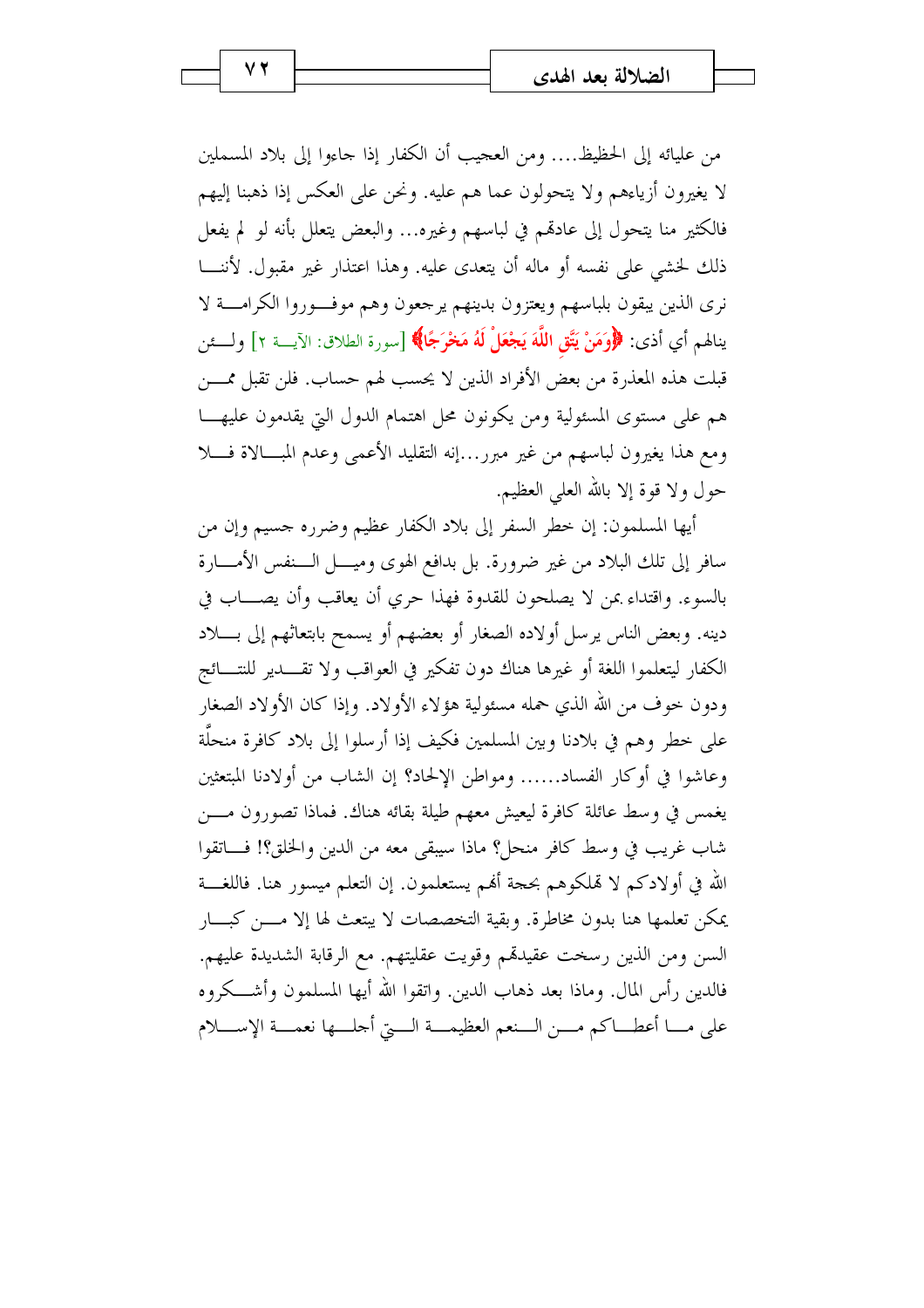|  | الضلاله بعد اهدى |  |
|--|------------------|--|
|  |                  |  |

فلا تعرضوا هذه النعمة للزوال. حافظوا على دينكم الذي هو عصمة أمـــركم ﴿وَاتَّقُوا اللَّهَ إِنَّ اللَّهَ خَبِيرٌ بِمَا تَعْمَلُونَ﴾. أعوذ بالله من الشّيطان الرحيم ﴿وَلَا تَرْكُنُوا إِلَى الَّذِينَ ظَلَمُوا فَتَمَسَّكُمُ النَّـــارُ وَمَا لَكُمْ مِنْ دُونِ اللَّهِ مِنْ أَوْلِيَاءَ ثُمَّ لَا تُنْصَرُونَ﴾(`).

(١) خطب الشيخ صالح الفوزان ١/ ١٤٨.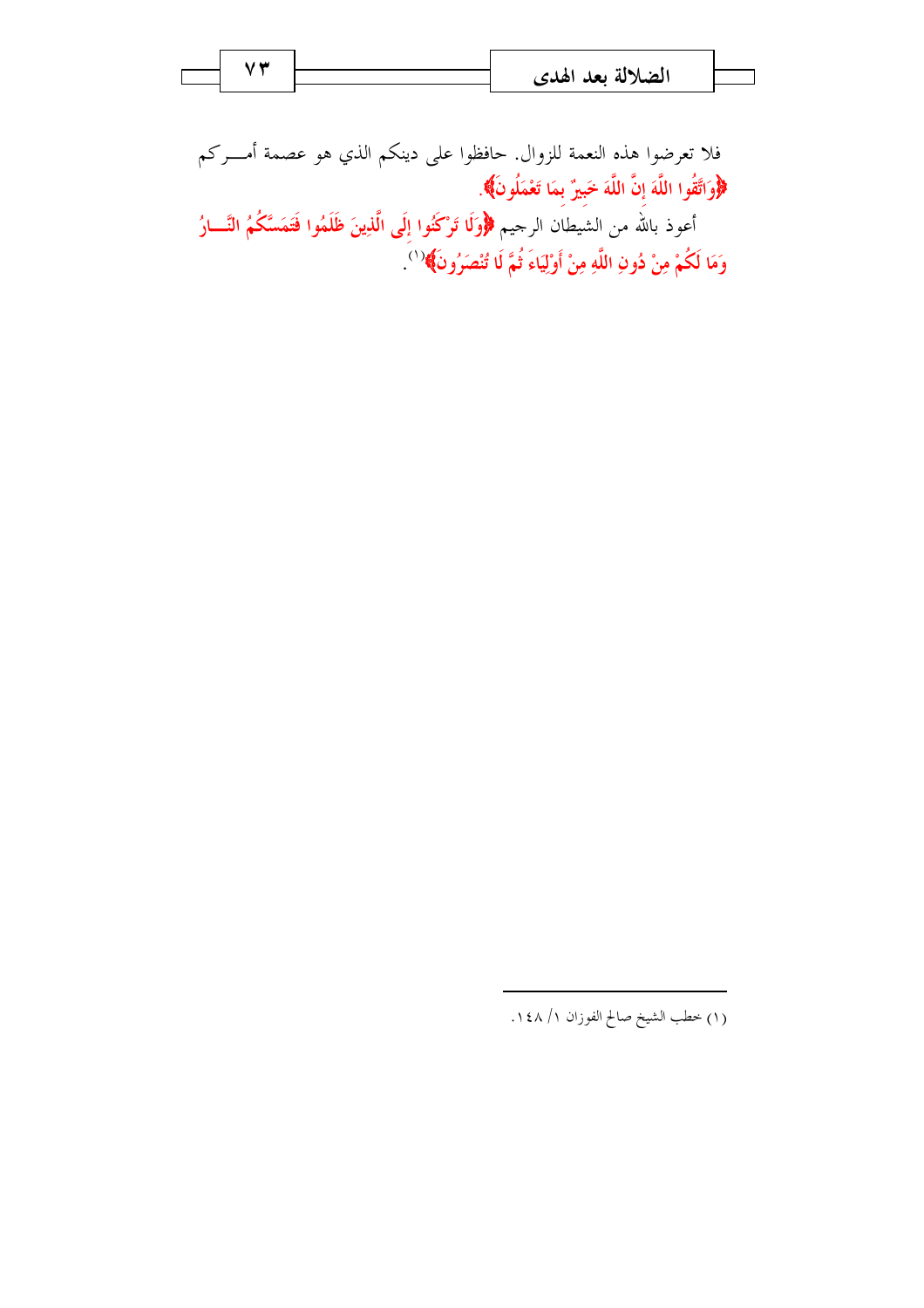|  | الضلالة بعد الهدي |  |
|--|-------------------|--|
|  |                   |  |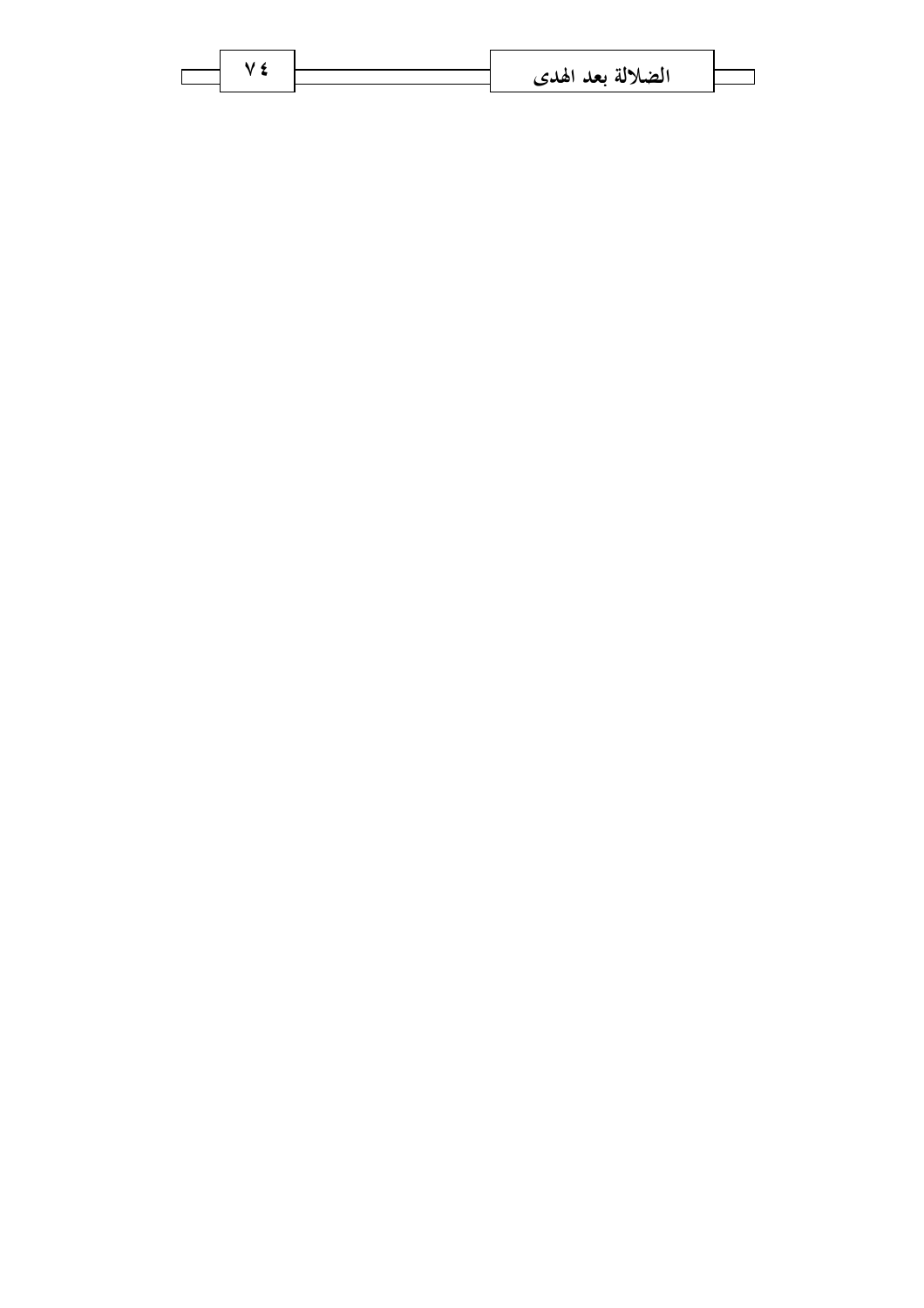بسم الله الرحمن الرحيم التحذير من مخالطة الأشرار

الحمد لله الذي أمر بمصاحبة الأخيار وفمي عن مصاحبة الأشــــرار فقــــال: ﴿وَاصْبِرْ نَفْسَكَ مَعَ الَّذِينَ يَدْعُونَ رَبَّهُمْ بِالْغَدَاةِ وَالْعَشِيِّ يُرِيدُونَ وَجْهَهُ وَلَــا تَعْــدُ عَيْنَاكَ عَنْهُمْ تُرِيدُ زِينَةَ الْحَيَاةِ الدُّنْيَا﴾ وأشهد أن لا إله إلا الله وحده لا شريك لــــه بين لعباده طرق الخير ليسلكوها. وبين لهم طرق الشر ليحتنبوهـــا. وأشــــهد أن محمدًا عبده ورسوله رغب في اختيار الجليس الصالح وحذر من جليس السوء — صلى الله عليه وعلى آله وأصحابه ومن سار على فمجه وتمسك بسنته إلى يـــوم الدين وسلم تسليمًا كثيرًا.

**أما بعد**: عباد الله اتقوا الله واعلموا أن الإنسان في هذه الحياة لا يستطيع أن يعيش وحده في عزلة تامة عن الناس فهو بحاجة إلى مخالطتهم ومجالستهم. وهـــذا الاختلاط لا بد أن تكون له آثار حسنة أو قبيحة —حســب نوعيـــة الجلســـاء والخلطاء. ومن هنا تظافرت نصوص الكتاب والسنة على الحث علي اختيسار الجليس الصالح والابتعاد عن الجليس السيء- قال الله تعالى: وَاصْبُوْ نَفْسَكَ مَـــعَ الَّذِينَ يَدْعُونَ رَبَّهُمْ بِالْغَدَاةِ وَالْعَشِيِّ يُرِيدُونَ وَجْهَهُ، وقال تعالى: ﴿وَإِذَا رَأَيْــتَ الَّذِينَ يَخُوضُونَ فِي آيَاتِنَا فَأَعْرِضْ عَنْهُمْ حَتَّى يَخُوضُوا فِي حَسكِيثٍ غَيْسروِ وَإِمَّسا يُنْسيَنَّكَ الشَّيْطَانُ فَلَا تَقْعُدْ بَعْدَ الذِّكْرَى مَعَ الْقَوْمِ الظَّالِمِينَ﴾ وقـــال ﷺ: «مثــــل الجليس الصالح والجليس السوء كحاكمل المسك ونافخ الكسير لححامسل المسك إما أن يحذيك وإما أن تبتاع منه. وإما أن تجد منه ريحا طيبة. ونــافخ الكير إما أن يحرق ثيابك وإما أن تجد منه ريمًا خبيثة» متفق عليه.

أيها المسلم: اجعل هذا الحديث الشريف دائما على بالك وأنت تخالط الناس في الأسواق والمحاليس. وفي البيوت والمدارس. وفي المكاتب والدوائر. وفي كـــل مجال تخالط فيسه النساس فساحتر لصسحبتك ومجالسستك ومشساركتك في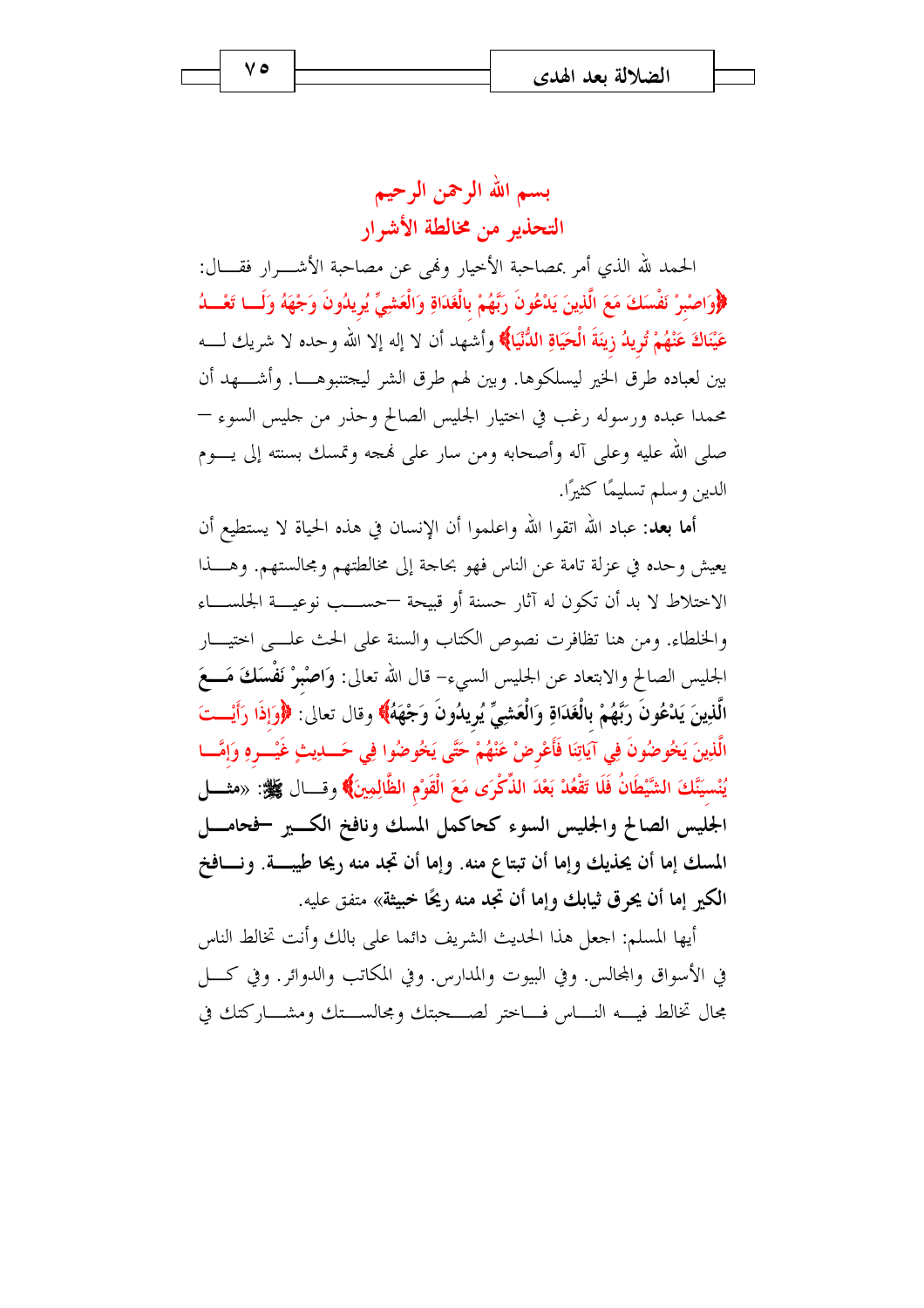|  | الضلاله بعد الهدي |  |
|--|-------------------|--|
|  |                   |  |

مزوالة أي عمل. احتر الصالحين من الناس ليكونوا لك جلساء وزملاء وشركاء وحاشية ومستشارين. فهذا الحديث الشريف يفيد أن الجليس الصالح جميع أحوال صديقه معه حير وبركة ونفع ومغنم. مثل حامل المسك الذي تنتفع بما معهم إما هبة أو ببيع أو أقل شيء تكون مدة حلوسك معه قرير العين منشــــرح الصــــــدر برائحة المسلك — جليسك الصالح يأمرك بالخير وينهاك عن الشـــر ويســـمعك ا لعلم النافع والقول الصادق والحكمة البالغة. ويعرفك عيوب نفسك ويشـــغلك عما لا يعنيك. يجهد نفسه في تعليمك وتفهيمك. واصــــلاحك وتقويمــــك. إذا غفلت ذكرك. وإذا أهملت أو مللت بشرك وأنذرك. يحمى عرضك في مغيبــك وحضرتك. أولئك القوم لا يشقى بمم حليسهم. تترل عليه الرحمة فتشاركهم فيها –وأقل ما تستفيده من الجليس الصالح– وهي فائدة لا يستهان بما — أن تكــف بسببه عن السيئات والمعاصي رعاية للصحبة ومنافسة في الخير وترفعا عن الشر – وفوائد الأصحاب الصالحين لا تعد ولا تحصى وحسب المرء أن يعتبر بقرينة، وأن يكون على دين حليله.

وصحبة الصالحين ينتفع هما حيّ البهائم كما حصل للكلب الذي كان مسع أصحاب الكهف فقد شملته بركتهم فأصابه ما أصابهم من النوم على تلك الحــــال العجيبة وصار له ذكر وخبر وشأن. أما صحبة الأشرار فإنها السم الناقع، والـــبلاء الواقع. فهم يشجعون على فعل المعاصي والمنكرات ويرغبون فيها ويفتحون لمسن جالسهم وخالطهم أبواب الشرور . ويسهلون له سبل المعاصي. فقرين السوء إن لم تشاركه في إساءته أحذت بنصيب وافر من الرضا بما يصنع. والسكوت على شره — فهو كنافح الكير على الفحم الملوث. وأنت جليسه القريب منه يحرق بدنك وثيابك ويملاء أنفك بالروائح الكريهة. وفي مجالس الشر تقع الغيبة والنميمة والكذب والشتم والكلام الفاحش ويقع اللهو واللعب وممالأة الفساق على الخوض في الباطل فهــــى ضارة من جميع الوجوه لمن صاحبهم. وشر على من خالطهم. فكم هلك بســــببهم أقوام. وكم قادوا أصحابهم إلى المهالك من حيث يشعرون ومن حيث لا يشعرون.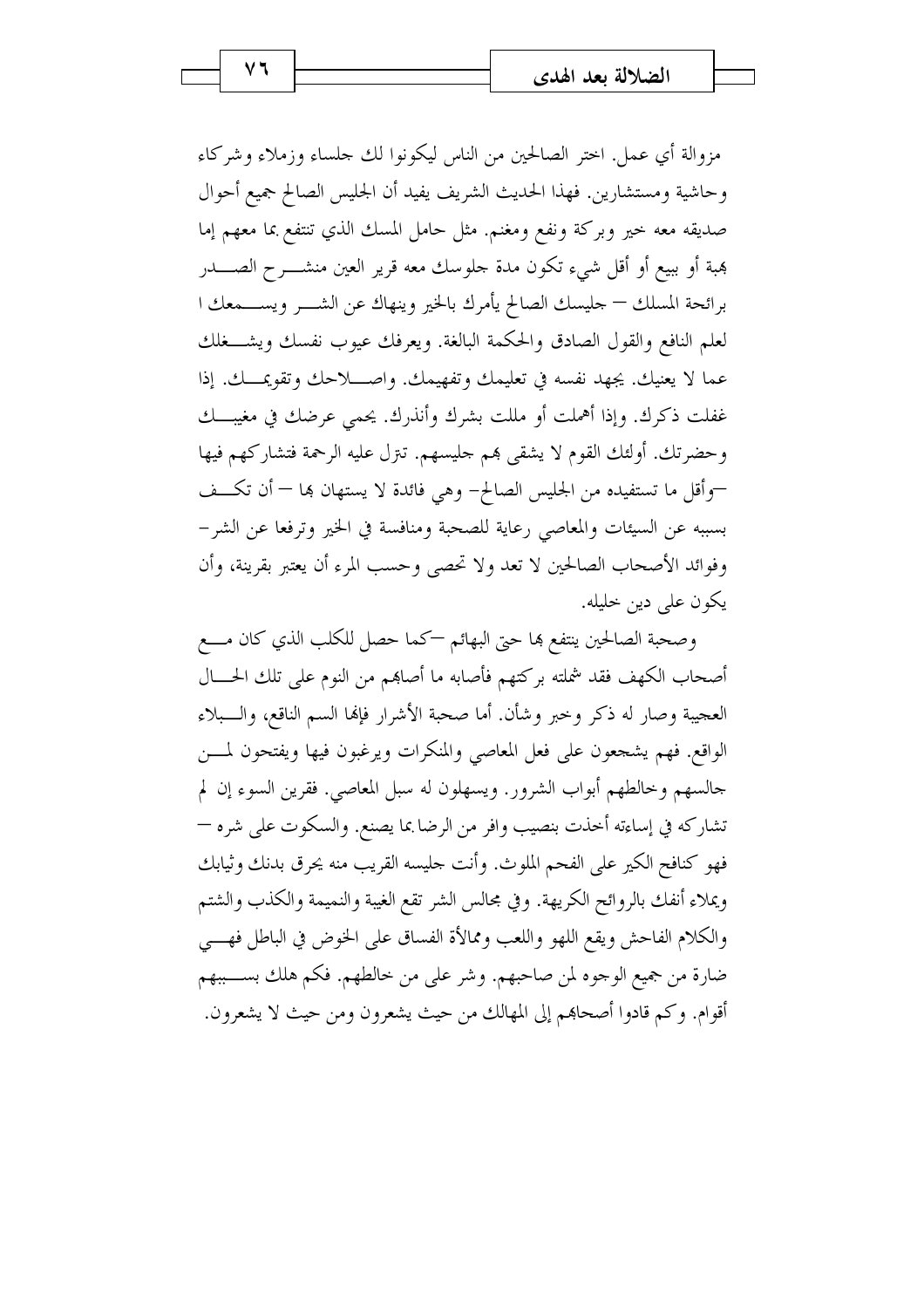| v |                  |  |
|---|------------------|--|
|   | الضلالة بعد اهدى |  |
|   |                  |  |

وإليكم واقعتين ومأساتين حصلتا بسبب صحبة الأشرار :

الواقعة الأولى: ورد أن عقبة بن أبي معيط كان يجلس مع النبي ﷺ بمكة ولا يؤذيه وكان بقية قريش إذا حلسوا معه يؤذونه عليه الصلاة والسلام. وكان لابن أبي معيط خليل كافر غائب في الشام. فظنت قريش أن ابن أبي معيط قد أســــلم فلما قدم خليله من الشام وبلغه ذلك غضب عليه غضبا شديدا وأبي أن يكلمــــه حتى يؤذي النبي ﷺ فنفذ ما طلب منه خليله الكافر وآذى الـــنبي ﷺ فكانـــت عاقبته أن قتل يوم بدر كافرًا. وأنزل الله فيه قوله تعالى: ﴿وَيَوْمَ يَعَضُّ الظَّالِمُ عَلَـــى يَدَيْهِ يَقُولُ يَا لَيْتَنِي اتَّخَذْتُ مَعَ الرَّسُولِ سَبِيلًا \* يَا وَيْلَتَا لَيْتَنِي لَمْ أَتَّخِذْ فُلَانًا خَلِيلًا \* لَقَدْ أَضَلَّني عَنِ الذِّكْرِ بَعْدَ إذْ جَاءَني وَكَانَ الشَّيْطَانُ لِلْإِنْسَانِ خَـــذُولًا﴾. وهي عامة في كل من صاحب الظلمة فأضلوه عن سبيل الله فإنه سيندم يوم القيامــــة علــــي مصاحبتهم وعلى الإعراض عن طريق الهدي الذي جاء به الرسول ﷺ.

ا**لواقعة الثانية**: روى البخاري ومسلم عن سعيد بن المسيب عن أبيه قال: لما حضرت أبا طالب الوفاة جاءه رسول الله گیلی وعنده عبد الله بن أبي أمية وأبــــو جهل. فقال له يا عـم قل لا إله إلاالله كلمة أحاج لك بما عند الله فقالا له أترغب عن ملة عبد المطلب فأعاد عليه النبي ﷺ فأعادا فكان آخر ما قال: هو على ملــــة عبد المطلب وأبي أن يقول لا إله إلا الله فقال النبي ﷺ لأستغفرن لك ما لم أنــــه عنك فأنزل الله عز وحل: ﴿مَا كَانَ لِلنَّبِيِّ وَالَّذِينَ آمَنُوا أَنْ يَسْتَغْفِرُوا لِلْمُشْــرِكِينَ وَلَوْ كَانُوا أُولِي قُرْبَى﴾ الآية. وأنزل الله في أبي طالب ﴿إِنَّكَ لَا تَهْدِي مَنْ أَحْبَبْــتَ وَلَكِنَّ اللَّهَ يَهْدِي مَنْ يَشَاءُ وَهُوَ أَعْلَمُ بِالْمُهْتَدِينَ﴾ ففي هذه الواقعة التحذير الشديد من مصاحبة الأشرار وحلساء السوء —وفي يوم القيامة يقول القرين لقرينه من هذا الصنف: ﴿إِيَا لَيْتَ بَيْنِي وَبَيْنَكَ بُعْدَ الْمَشْرِقَيْنِ فَبِئْسَ الْقَرِينُ﴾ ألا فانتبهوا يا عباد الله لأنفسكم وحالسوا أهل البر والتقوى وحالطوا أهل الصلاح والاستقامة. وابتعـــدوا وأبعدوا أولادكم عن مخالطة الأشرار ومصاحبة الفجار – خصوصًا في هذا الزمن الذي قل فيه الصالحون وتلاطمت فيه أمواج الفتن. فإن الخطر عظيم. والمتمســـك بدينــــه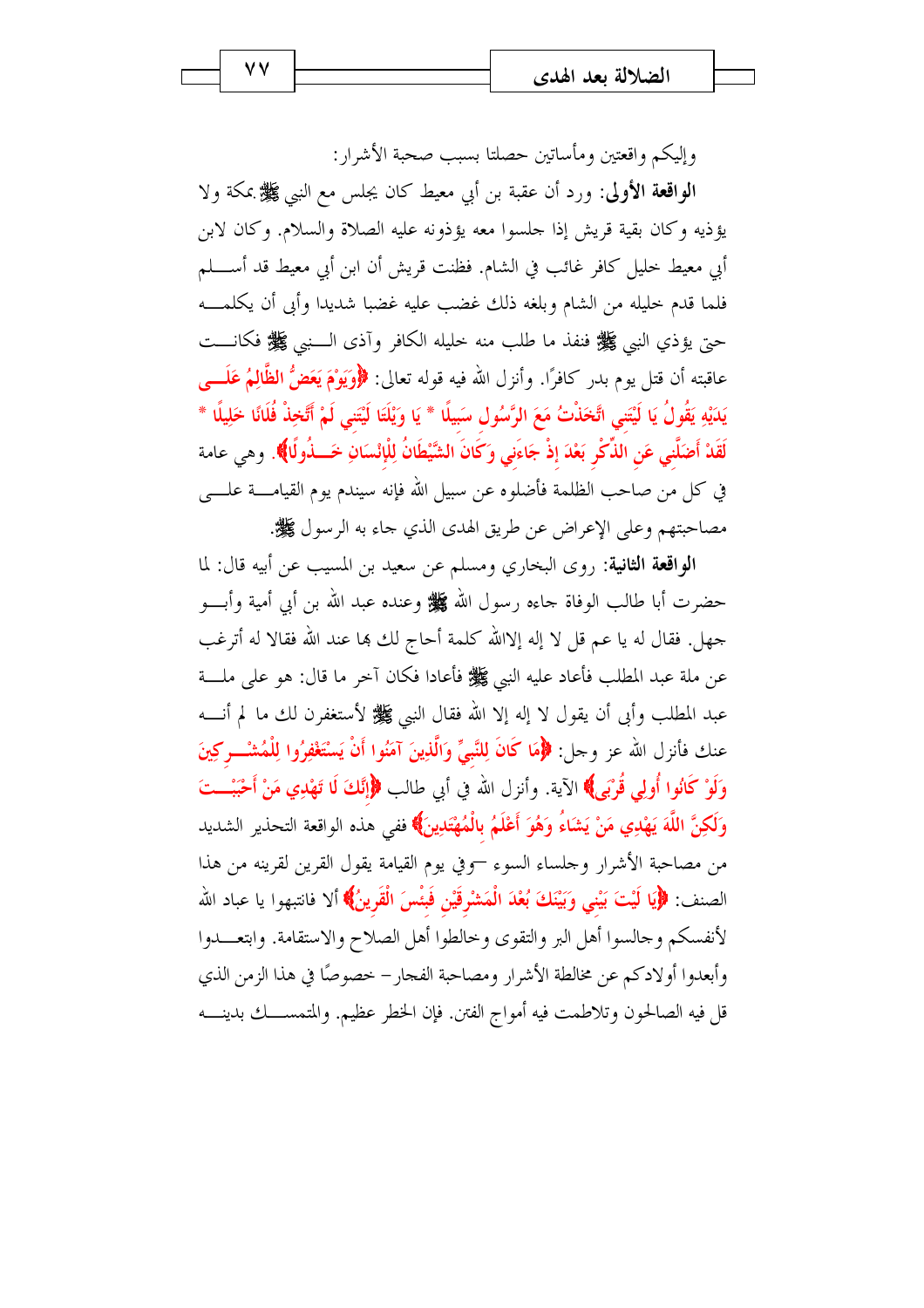غريب بين الناس وقد وقع ما أخبر به النبي ﷺ بقول: «بدأ الإســــلام غريبًــــا وسيعود غريبًا كما بدأ فطوبي للغرباء — قيل: ومن الغرباء يا رسول الله؟ قـــال: الذين يصلحون إذا فسد الناس» وفي رواية: «يصلحون ما أفسد الناس» وفي رواية: «هم التزاع من القبائل». فتنبهوا لذلك وفقكم الله.

أعوذ بالله من الشيطان الرحيم: ﴿هَلْ يَنْظُرُونَ إِلَّا السَّاعَةَ أَنْ تَأْتِيَهُمْ بَغْتَةً وَهُـــمْ لَا يَشْعُرُونَ \* الْأَخِلَّاءُ يَوْمَئِذٍ بَعْضُهُمْ لِبَعْضِ عَدُوٌّ إلَّا الْمُتَّقِينَ \* يَا عِبَـــادِ لَـــا خَـــوْفٌ عَلَيْكُمُ الْيَوْمَ وَلَا أَنْتُمْ تَحْزَنُونَ \* الَّذِينَ آمَنُوا بآيَاتِنَا وَكَانُوا مُسْلِمِينَ \* ادْخُلُوا الْجَنَّةَ أَنْتُمْ وَأَزْوَاجُكُمْ تُحْبَرُونَ \* يُطَافُ عَلَيْهِمْ بصِحَافٍ مِنْ ذَهَبٍ وَأَكْوَابٍ وَفِيهَــا مَــا تَشْتَهِيهِ الْأَنْفُسُ وَتَلَذُّ الْأَعْيُنُ وَأَنْتُمْ فِيهَا خَالِدُونَ \* وَتِلْكَ الْجَنَّةُ الَّتِي أُورشُمُوهَا بمَـــا كُنْـــَتُمْ تَعْمَلُـــونَ \* لَكُـــمْ فِيهَـــا فَاكِهَـــةٌ كَـــثِيرةٌ مِنْهَـــا تَـــأْكُلُونَ﴾(``

(١) خطب الشيخ صالح الفوزان ١ / ١٤٨.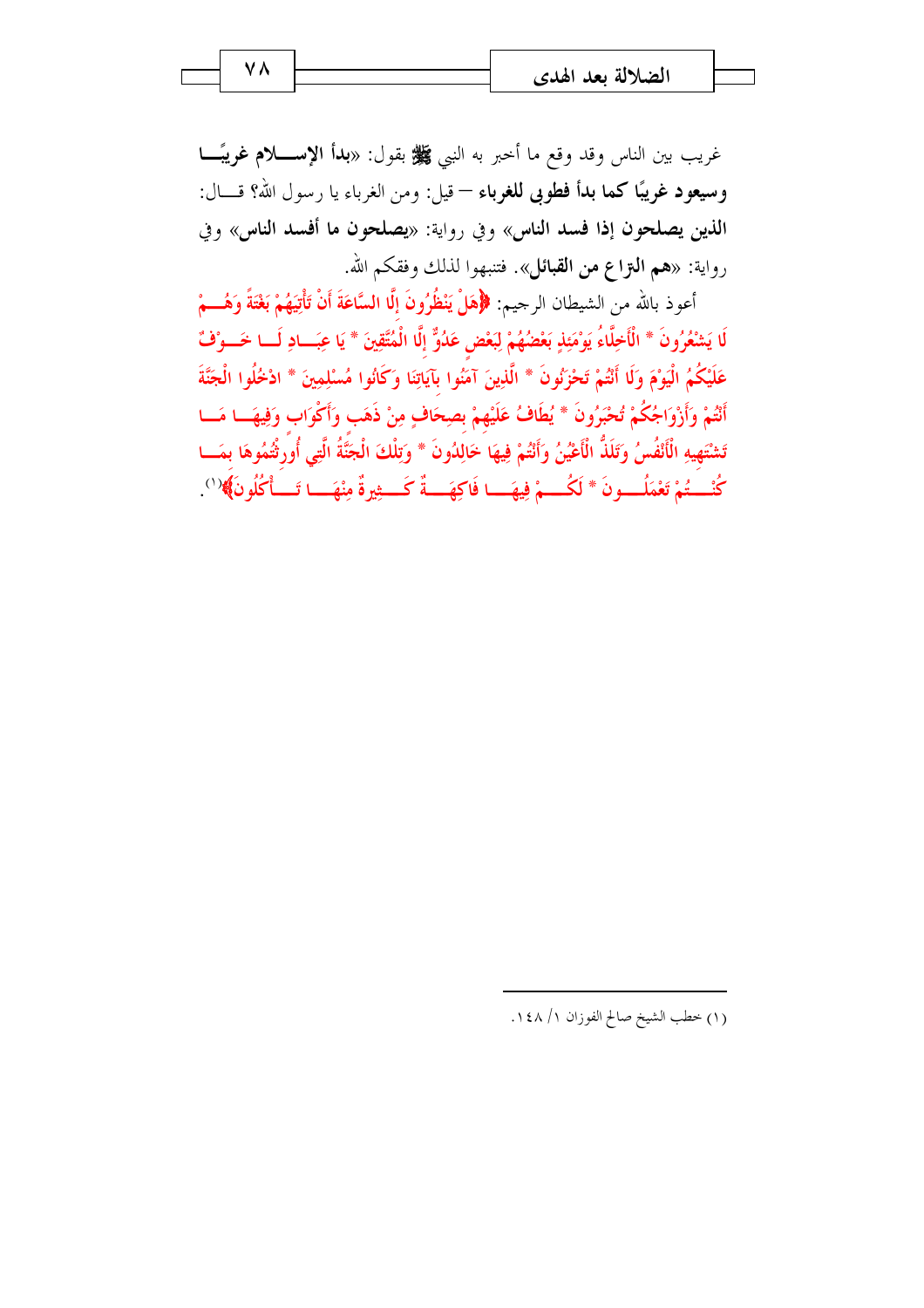|  | الضلاله بعد الهدي |  |
|--|-------------------|--|
|  |                   |  |

## أسباب المغفرة(١) وهي علاج الضلالة بعد الهدى

(١) وهذا البحث هو كتاب سبق طبعه للشيخ عبد الله بن حار الله الحار الله رحمه الله. فما سبق إيراده هنا لعلاقته الوثيقة بموضوع الكتاب الأصلي.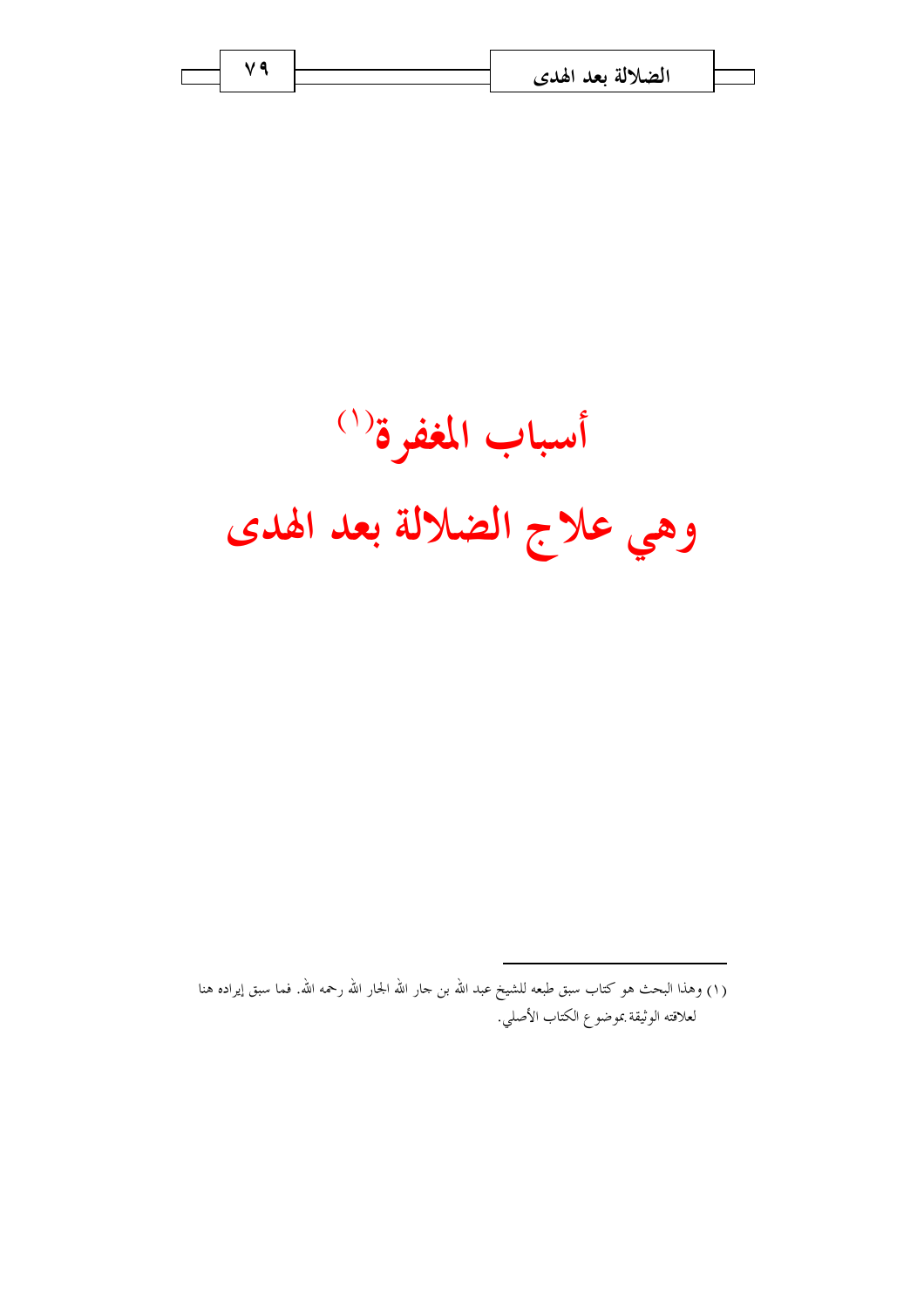| الضلالة بعد الهدى |
|-------------------|
|                   |

بسم الله الرحمن الرحيم مقدمة

۸.

الحمد لله الذي يتوب على من تاب إليه ويغفر لمن استغفره وأشهد أن لا إله إلا الله وحده لا شريك له....

أمر بالتوبة والاستغفار ووعد بقبولهما وهو لا يخلف الميعاد وأشهد أن محمدا عبده ورسوله إمام التائبين والمستغفرين وقدوقمم صلوات الله وسلامة عليه وعلى آله وأصحابه أجمعين ومن سلك طريقهم في العلم والعمل والتوبة والاستغفار إلى يوم الدين.

أما بعد فإن للذنوب والمعاصي خطر عظيم وعواقب وخيمة في الــــدنيا وفي القبر ويوم القيامة. ولا ينجى منها إلا الإيمان الصادق والعمل الصالح الخالص لله الموافق لسنة رسوله ﷺ –والتوبة النصوح بترك المعاصي والندم على ما حصــــل منها والعزم على عدم العودة إليها في المستقبل والإكثار من الاستغفار في الليـــــل والنهار لقوله تعالى: ﴿وَإِنِّي لَغَفَّارٌ لِمَنْ تَابَ وَآمَنَ وَعَمِلَ صَالِحًا ثُمَّ اهْتَـــدَى﴾ أي استمر على ذلك ثم الإكثار من الذكر لله والدعاء فإن الله تعالى يذكر من ذكره ويجيب من دعاه ويغفر لمن استغفره ويتوب على من تاب إليسه وهسو التسواب الرحيم، وكل بني آدم خطاء وحير الخطائين التوابون. وقد قال الله تعالى: ﴿وَمَنْ يَعْمَلْ سُوءًا أَوْ يَظْلِمْ نَفْسَهُ ثُمَّ يَسْتَغْفِرِ اللَّهَ يَجِدِ اللَّهَ غَفُورًا رَحِيمًا﴾ [سورة النســاء: الآية ١١٠]، وقال تعالى عن نبيه ورسوله موسى عليه الســــلام ﴿قَــَـالَ رَبِّ إِنَّــــى ظَلَمْتُ نَفْسي فَاغْفِرْ لِي فَعَفَرَ لَهُ إِنَّهُ هُوَ الْعَفُورُ الرَّحِيمُ﴾ [سورة القصص: الآية ١٦]. وأحبر تعالى أن الملائكة عليهم الســــلام يســـتغفرون للمــــؤمنين التــــائبين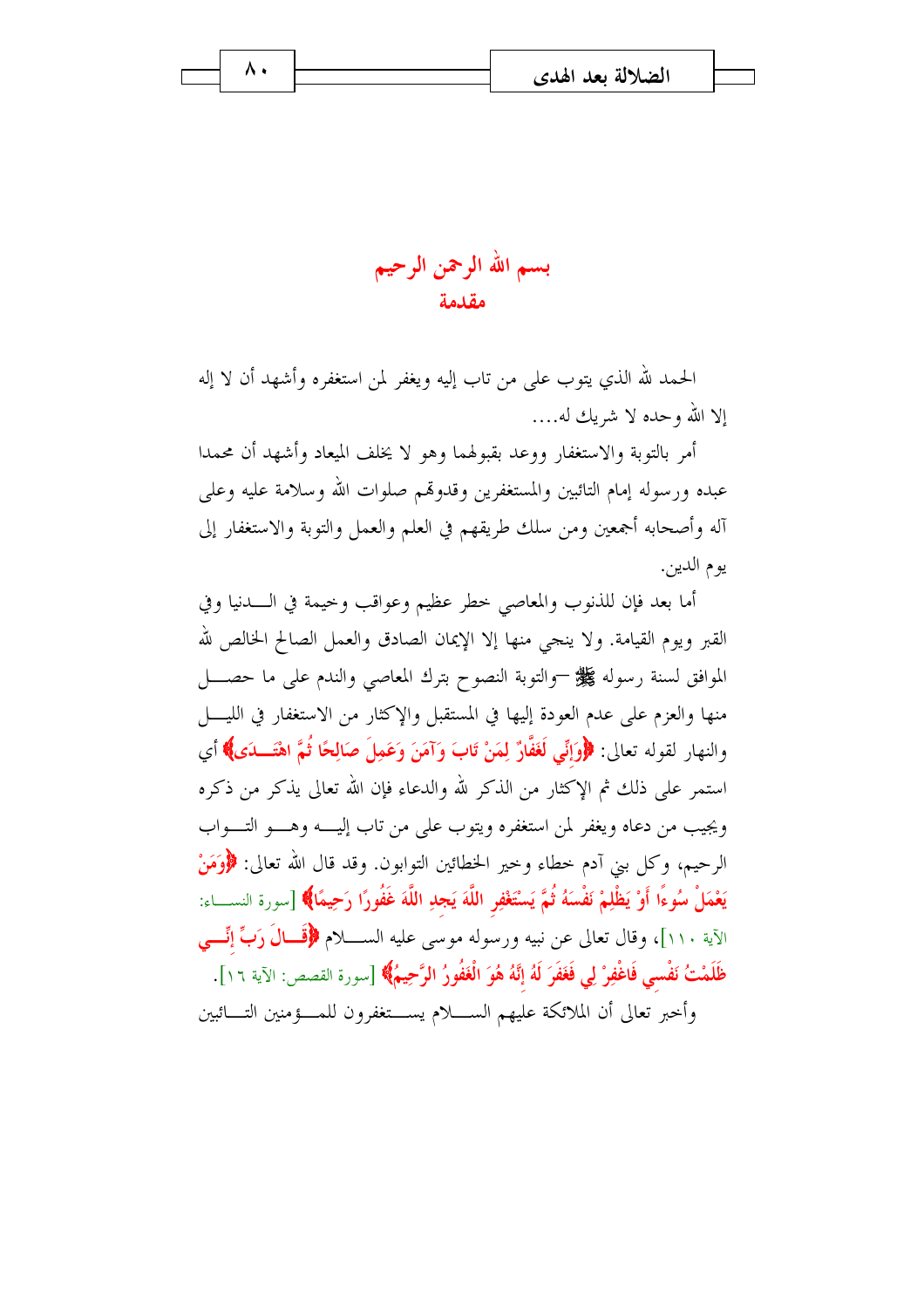|  | الضلاله بعد اهدى |  |
|--|------------------|--|
|  |                  |  |

المتبعين طريق الحق وهو العلم النافع والعمل الصالح فقال تعالى عنهم: ﴿الَّـــٰذِينَ يَحْمِلُونَ الْعَرْشَ وَمَنْ حَوْلَهُ يُسَبِّحُونَ بحَمْدِ رَبِّهِمْ وَيُؤْمِنُونَ بهِ وَيَسْتَغْفِرُونَ لِلْــــذِينَ آمَنُوا رَبَّنَا وَسِعْتَ كُلَّ شَيْءٍ رَحْمَةً وَعِلْمًا فَاغْفِرْ لِلَّذِينَ تَابُوا وَاتَّبَعُوا سَبيلَكَ وَقِهِـــمْ عَذَابَ الْجَحِيمِ﴾ [سورة غافر: الآية ٧]، وقال تعالى: ﴿وَمَا كَانَ اللَّهُ مُعَذِّبَهُمْ وَهُـــمْ يَسْتَغْفِرُونَ﴾ [سورة الأنفال: الآية ٣٣] وقال النبي ﷺ: «إن الله تعالى يبسط يــــده بالليل ليتوب مسيء النهار ويبسط يده بالنهار ليتوب مسيء الليل حتى تطلع الشمس من مغربها» رواه مسلم وقال ﷺ: «والذي نفسي بيده لـو لم تــــذنبوا لذهب الله بكم ولجاء بقوم يذنبون فيستغفرون الله تعالى فيغفــــر لهــــم» رواه مسلم.

فينبغي للمسلم الراجي رحمة ربه الخائف مسن عذابسه أن يسلازم التوبسة والاستغفار في آناء الليل والنهار لعل الله أن يتوب عليه ويغفر له ويرحمه. وبنـــاء على محبة الخير لإخواني المسلمين وعلى وجوب التعاون علـــي الــــبر والتقــــوى والتواصي بالحق، فقد جمعت في هذه الرسالة ما تيسر من أسباب المغفرة وسميتها «التذكرة بأسباب المغفرة» والذكرى تنفع المؤمنين. وهي مستقاة من كــــلام الله تعالى وكلام رسوله ﷺ وكلام المحققين من أهل العلم أسأل الله تعالى أن ينفع ها وأن يغفر لي ولوالدي ولجميع المسلمين برحمته وهو أرحم الراحمين وصــــلى الله وسلم على نبينا محمد وعلى آله وصحبه أجمعين.

المؤلف في ١١/ ١/ ١٤١١ هـ.

 $\Box$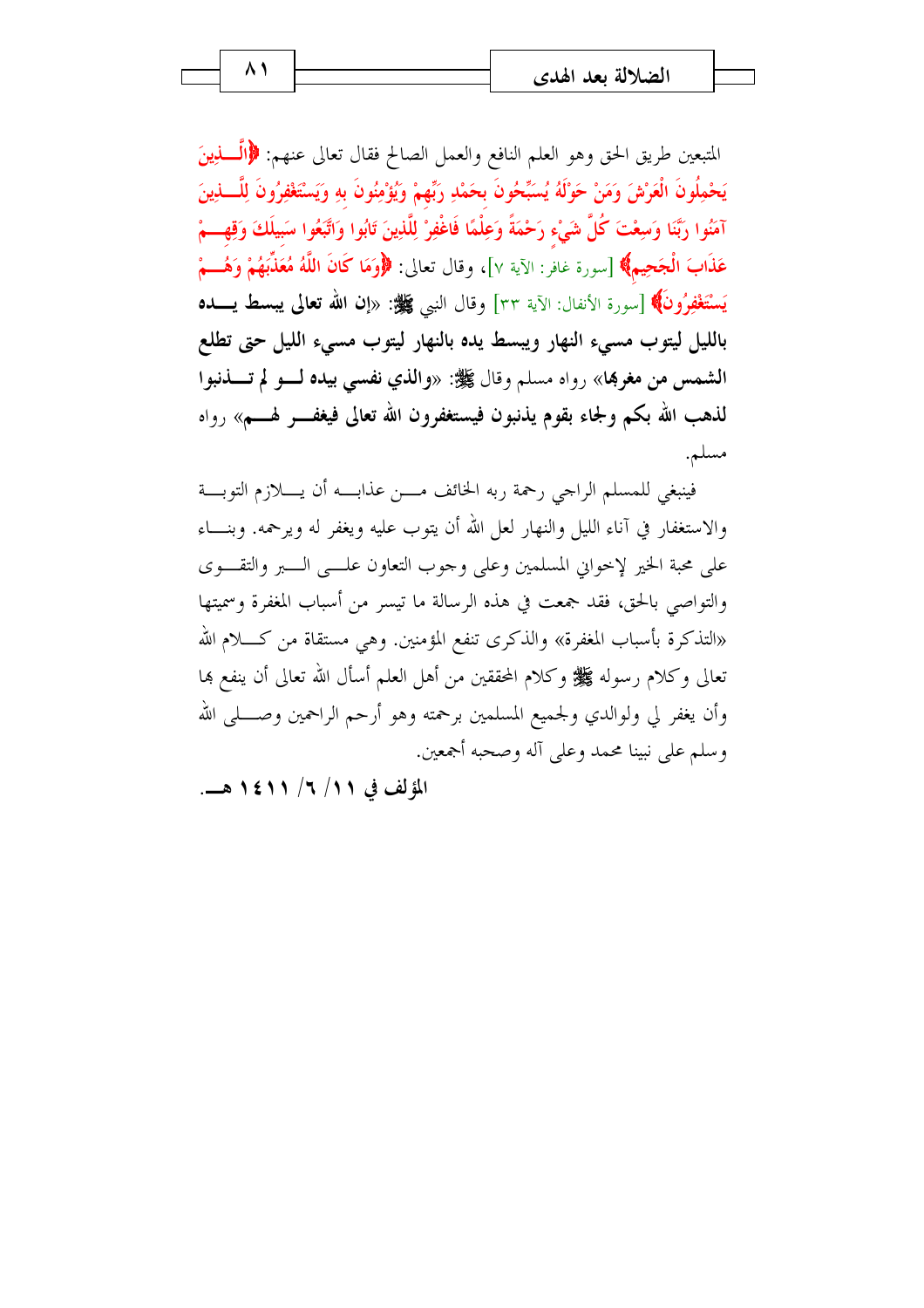|  | الضلالة بعد الهدي |  |
|--|-------------------|--|
|  |                   |  |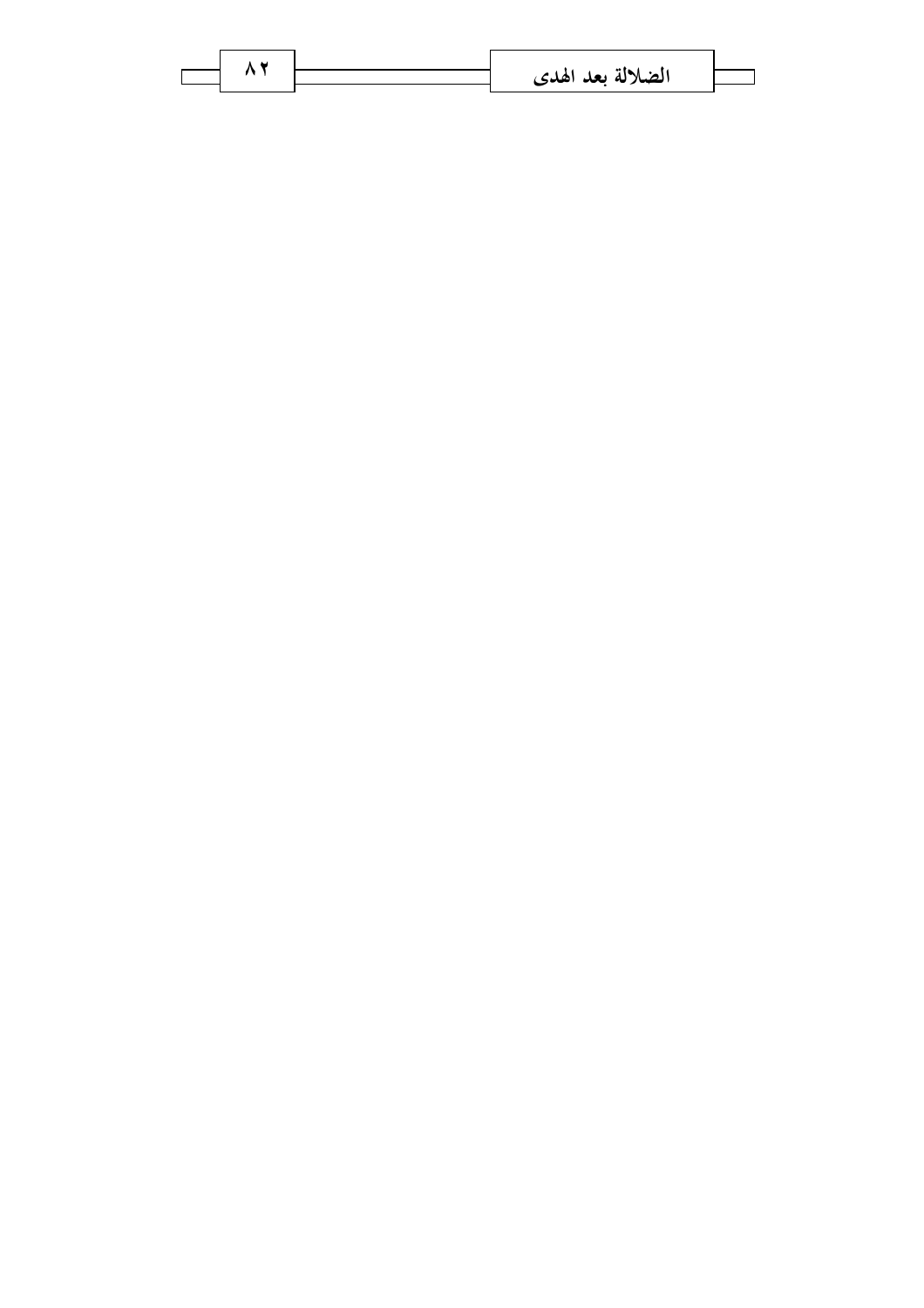١ – من أسباب المغفرة

قال الله تعالى: ﴿وَإِنِّي لَغَفَّارٌ لِمَنْ تَابَ وَآمَنَ وَعَمِلَ صَـــالِحًا ثُـــمَّ اهْتَـــدَى﴾ [سو, ة طه: الآية ٨٢].

ذكر الله في هذه الآية للمغفرة أربعة أسباب:

١–التوبة النصوح في جميع الأوقات من جميع الذنوب والسيئات قـــال الله تعالى: ﴿وَتُوبُوا إِلَى اللَّهِ جَمِيعًا أَيُّهَا الْمُؤْمِنُونَ لَعَلَّكُمْ تُفْلِحُونَ﴾ [سورة النور: الآيـــة ٣١] فإذا تبتم أفلحتم ونححتم وسعدتم في الدنيا والآخرة وقال تعالى: ﴿يَــا أَيُّهَــا الَّذِينَ آمَنُوا تُوبُوا إِلَى اللَّهِ تَوْبَةً نَصُوحًا عَسَى رَبُّكُمْ أَنْ يُكَفِّسِرَ عَسْنُكُمْ سَسيِّئَاتِكُمْ وَيُمْخِلَكُمْ جَنَّاتٍ تَجْرِي مِنْ تَحْتِهَا الْأَنْهَارُ﴾ [سورة التحـــريم: الآيـــة ٨]، وتكفــــير السيئات ودحول الجنات المشتملة على ما تشتهيه الأنفس وتلذ الأعين حاصل لمن تاب إلى الله تعالى توبة نصوحًا صادقة بأن يفعل التائب الواجبات ويترك المحرمات ويندم على ما فات من ذنوب وسيئات ويعزم أن لا يعود إليها في المستقبل فإنهــــا تكفر سيئاته ويدحل الجنة برحمة الله تعالى بسبب توبته النصوح وقـــال تعــــالى: ﴿وَالَّذِينَ عَمِلُوا السَّيِّئَاتِ ثُمَّ تَابُوا مِنْ بَعْدِهَا وَآمَنُوا إِنَّ رَبَّكَ مِسنْ بَعْسدِهَا لَغَفُسورٌ رَحِيمٌ﴾ [سورة الأعراف: الآية ١٥٣] وقال تعالى: ﴿وَهُوَ الَّذِي يَقْبَلُ التَّوْبَةَ عَنْ عِبَادِهِ وَيَعْفُو عَنِ السَّيِّئَاتِ وَيَعْلَمُ مَا تَفْعَلُونَ﴾ [سورة الشورى: الآية ٢٥] والآيات في هــــذا المعين كثيرة معلومة.

٢–ومن أعظم أسباب المغفرة الإيمان الصادق بالله تعالى وأمره ونميه ووعده ووعيده وثوابه وعقابه، الإيمان بملائكة الله الكرام البررة وألهم عباد مكرمــــون لا يعصون الله ما أمرهم ويفعلون ما يؤمرون، وأُفيم يســـبحون الليــــل والنــــهار لا يفترون، والإيمان بكتب الله المترلةعلى رسله لهدايتهم وإخراجهم من الظلمات إلى النور وفي مقدمتها القرآن الكريم أفضل الكتب السماوية: ﴿وَإِنَّهُ لَكِتَابٌ عَزِيتٌ \*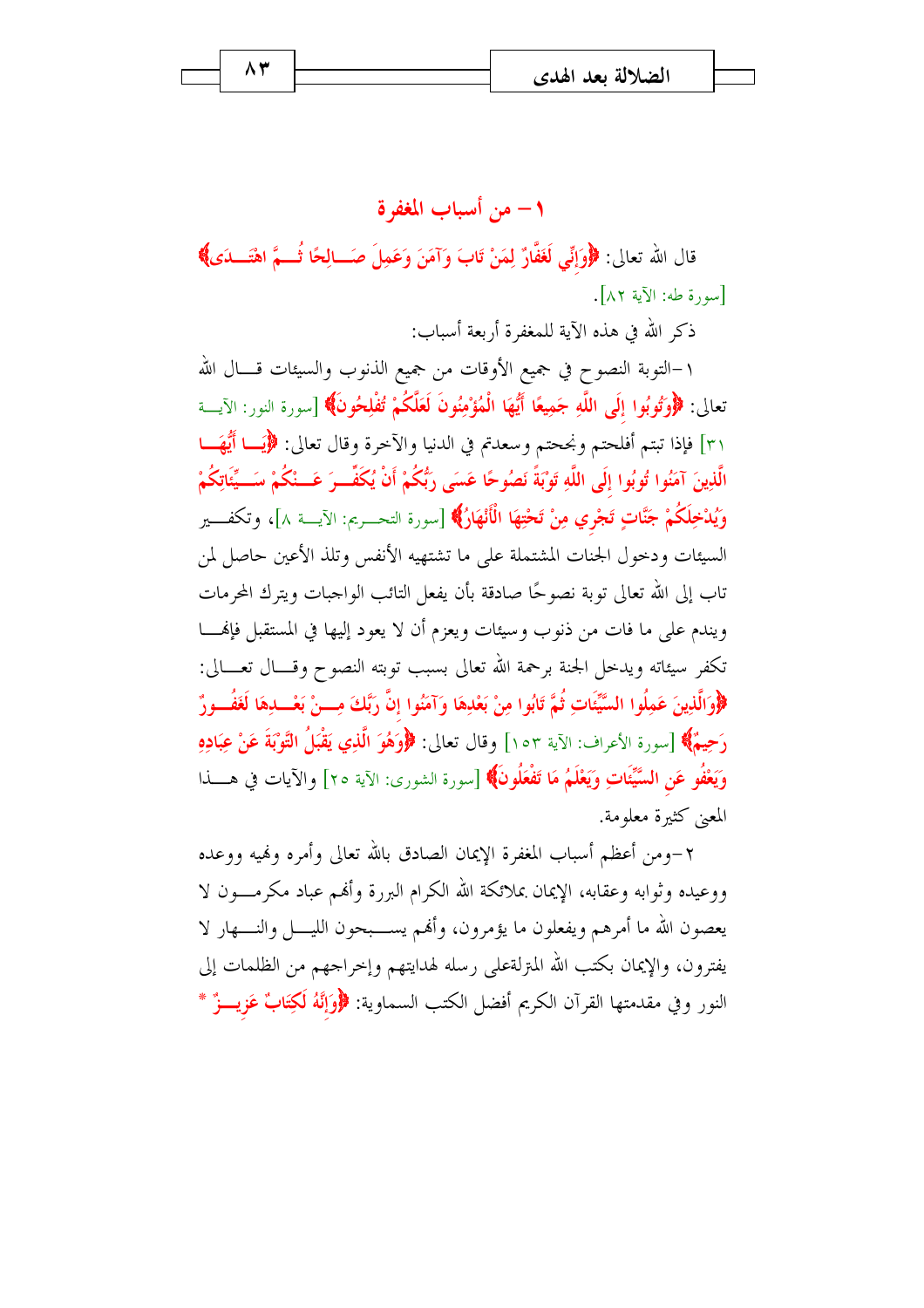| الضلالة بعد الهدى |  |
|-------------------|--|
|-------------------|--|

لَا يَأْتِيهِ الْبَاطِلُ مِنْ بَيْنِ يَدَيْهِ وَلَا مِنْ خَلْفِهِ تَنْزِيلٌ مِنْ حَكِيمٍ حَمِيدٍ﴾ [سورة فصـــلت: الآية ٤٢] وقال تعالى: ﴿وَنَزَّلْنَا عَلَيْكَ الْكِتَابَ تِبْيَانًا لِكُلِّ شَيْءٍ وَهُـــدًى وَرَحْمَـــةً وَبُشْرَى لِلْمُسْلِمِينَ﴾ [سورة النحل: الآية ٨٩] وقال تعالى: ﴿قَلْأُ جَاءَكُمْ مِنَ اللَّهِ نُورٌ وَكِتَابٌ مُبينٌ \* يَهْدِي بهِ اللَّهُ مَن اتَّبَعَ رضْوَانَهُ سُبُلَ السَّلَامِ وَيُخْرِجُهُمْ مِنَ الظُّلُمَاتِ إِلَى النُّورِ بِإِذْنِهِ وَيَهْدِيهِمْ إِلَى صِرَاطٍ مُسْتَقِيمٍ﴾ [سورة المائدة: الآية ١٥– ١٦] وقـــال تعالى: ﴿لِمَا أَيُّهَا النَّاسُ قَدْ جَاءَتْكُمْ مَوْعِظَةٌ مِنْ رَبِّكُمْ وَشِفَاءٌ لِمَا فِي الصُّدُور وَهُـــدًى وَرَحْمَةٌ لِلْمُؤْمِنِينَ﴾ [سورة يونس: الآية ٥٧].

والإيمان برسل الله عليهم الصلاة والسلام جملة وتفصـــيلا وفي مقدمتــــهم خاتمهم محمد ﷺ الذي أرسله الله رحمة للعالمين وجعل أمته خير الأمــــم وكتابـــه القرآن حير الكتب وشريعته أفضل الشرائع وأسمحها، وأسماها وأكمـــل الله لــــه ولأمته دينهم ورضيه منهم وأتم عليهم به النعمة فلله الحمد والشكر والثناء علسي ذلك.

والإيمان بالعبث بعد الموت والجزاء والحساب والثواب والعقاب والحسوض والميزان والصراط والجنة والنار وأفمما دار ثواب للمحسنين وعقاب للمســيئين. والإيمان بالقدر حيره وشره وأن ما شاء الله كان وما لم يشأ لم يكــــن وأن مــــا أصاب الإنسان لم يكن ليخطئه وما أخطأه لم يكن ليصيبه قال عليـــه الصــــلاة والسلام: «من أحب أن يزحزح عن النار ويدخل الجنة فلتأته منيته وهو يؤمن بالله واليوم الآخـــر وليــــأتى إلى النــــاس الـــــذي يحــــب أن يــــؤتى إليـــــه» رواه مسلم.

٣–ومن أعظم أسباب المغفرة: العمل الصالح الخالص لله الموافق لسنة رسول الله ﷺ من صلاة وصدقة وصوم وحج وتلاوة قرآن وذكر لله ودعاء واســـتغفار وأمر بمعروف ونمي عن منكروجهاد في سبيل الله بالأموال والأنفس وبر الوالدين وصلة الأرحام والإحسان إلى الجيران قال الله تعالى: ﴿إِنَّ الَّذِينَ آمَنُــوا وَعَمِلُــوا الصَّالِحَاتِ لَهُمْ جَنَّاتُ النَّعِيمِ \* خَالِدِينَ فِيهَا وَعْدَ اللَّهِ حَقًّا وَهُوَ الْعَزِيزُ الْحَكِسِيمُ﴾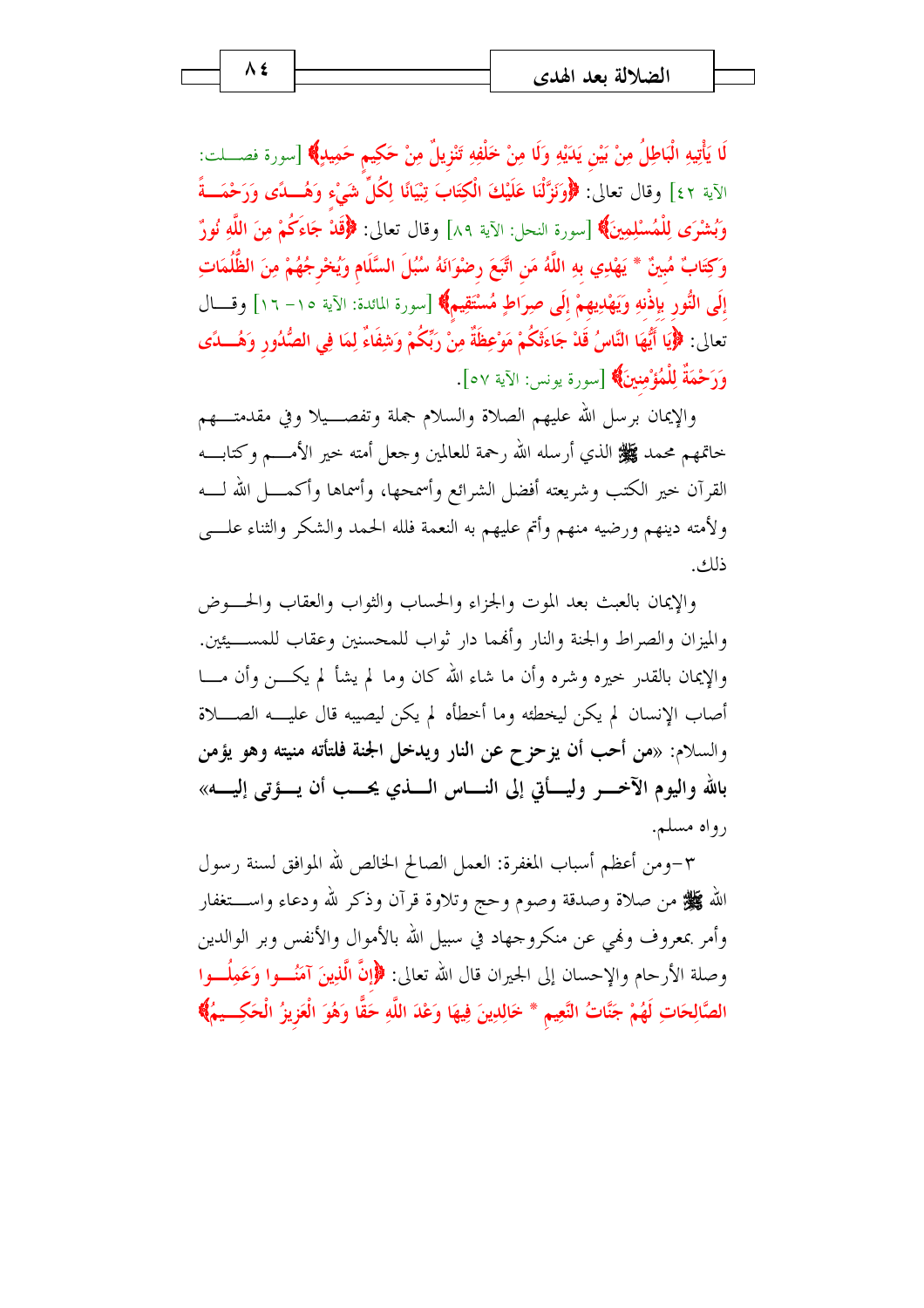[لقمان: الآية ٧-٩]، وقال تعالى: ﴿إِنَّ الَّذِينَ ءَامَنُواْ وَعَمِلُواْ الصَّالِحَاتِ كَانَتْ لَهُمْ جَنَّاتُ الْفِرْدَوس نُزُلا \* خَالِدِينَ فِيهَا لا يَبْغُونَ عَنْهَا حِوَلاً﴾ [سورة الكهـــف: الآيـــة ١٠٧ – ١٠٨] وفي القرآن ما يزيد على خمسين آية يقرن الله فيها الإيمان بالعمــــل الصالح ويرتب عليهما سعادة الدنيا والآحرة والسلامة من شقاوة الدنيا والآحرة.

٤-والاستمرار على الإيمان الصادق: والعمل الصالح والتوبة النصوح مـــدي الحياة حيّ الممت قال الله تعالى: ﴿وَاعْبُدْ رَبُّكَ حَتَّى يَأْتِيَكَ الْيَقِينُ﴾ [سورة الحجـــر: الآية ٩٩] أي حتى تموت وقال تعالى: ﴿إِنَّ الَّذِينَ قَالُوا رَبُّنَا اللَّهُ ثُمَّ اسْــتَقَامُوا فَلَـــا خَوْفٌ عَلَيْهِمْ وَلَا هُمْ يَحْزَنُونَ \* أُولَئِكَ أَصْحَابُ الْجَنَّةِ خَالِدِينَ فِيهَا جَزَاءً بمَا كَانُوا يَعْمَلُونَ﴾ [سورة الأحقاف: الآية ١٣، ١٤].

وطلب رحل من النبي ﷺ وصية حامعة لأبواب الخير فقال: يا رسول الله قل لى في الإسلام قولا لا أسأل عنه أحدًا غيرك. قال: «قل آمنت بالله ثم ا**ستقم**». وفي رواية: «قل **ربي الله ثم استقم**» رواه مسلم.

والاستقامة هي لزوم طاعة الله تعالى وتشمل فعل جميع الواجبات وترك جميع المحرمات قال ﷺ: «استقيموا ولن تحصوا واعلموا أن خير أعمالكم الصلاة ولا يحافظ على الوضوء إلا مؤمن» رواه أحمد وغيره ورمز السيوطي لصحته.

فأسباب المغفرة كلها منحصرة في هذه الأسباب الأربعة: الإيمان الصــــادق والعمل الصالح والتوبة النصوح والاستقامة على ذلك فإن التوبة تحب ما قبلها والإيمان والإسلام يهدم ما قبله والعمل الصالح الذي هــو الحســنات يـــذهب السيئات وسلوك طرق الهداية من تعلم علم وتعليمه والدعوة إليه والعمـــل بـــه والصبر عليه كلها مكفرات للذنوب وموجبات للمغفرة والرحمة والرضوان وذلك فضل الله يؤتيه من يشاء والله ذو الفضل العظيم''.

(١) انظر تفسير ابن سعدي ج٥ صحفة ٨٨ ط١.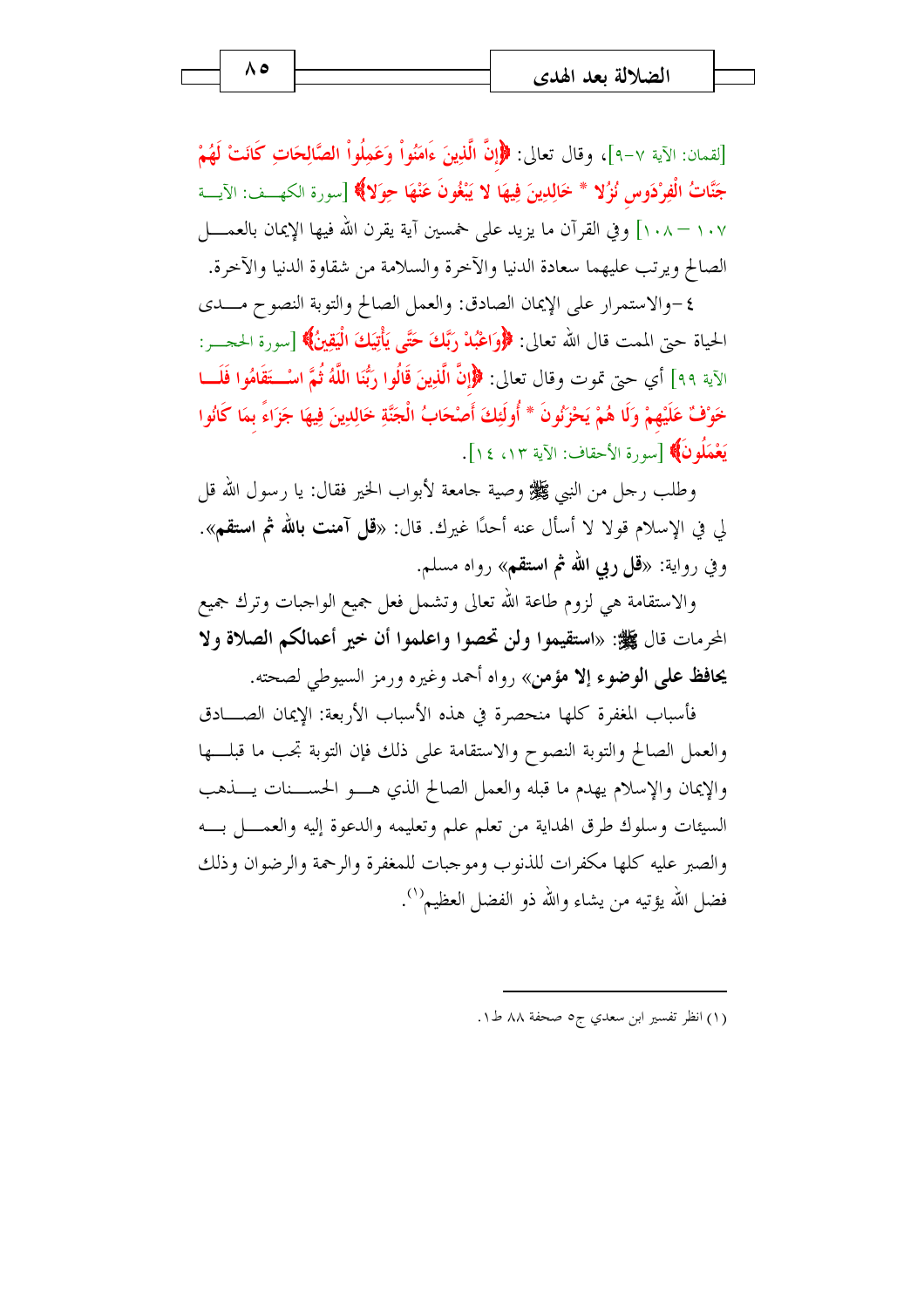|  | الضلالة بعد الهدي |  |
|--|-------------------|--|
|  |                   |  |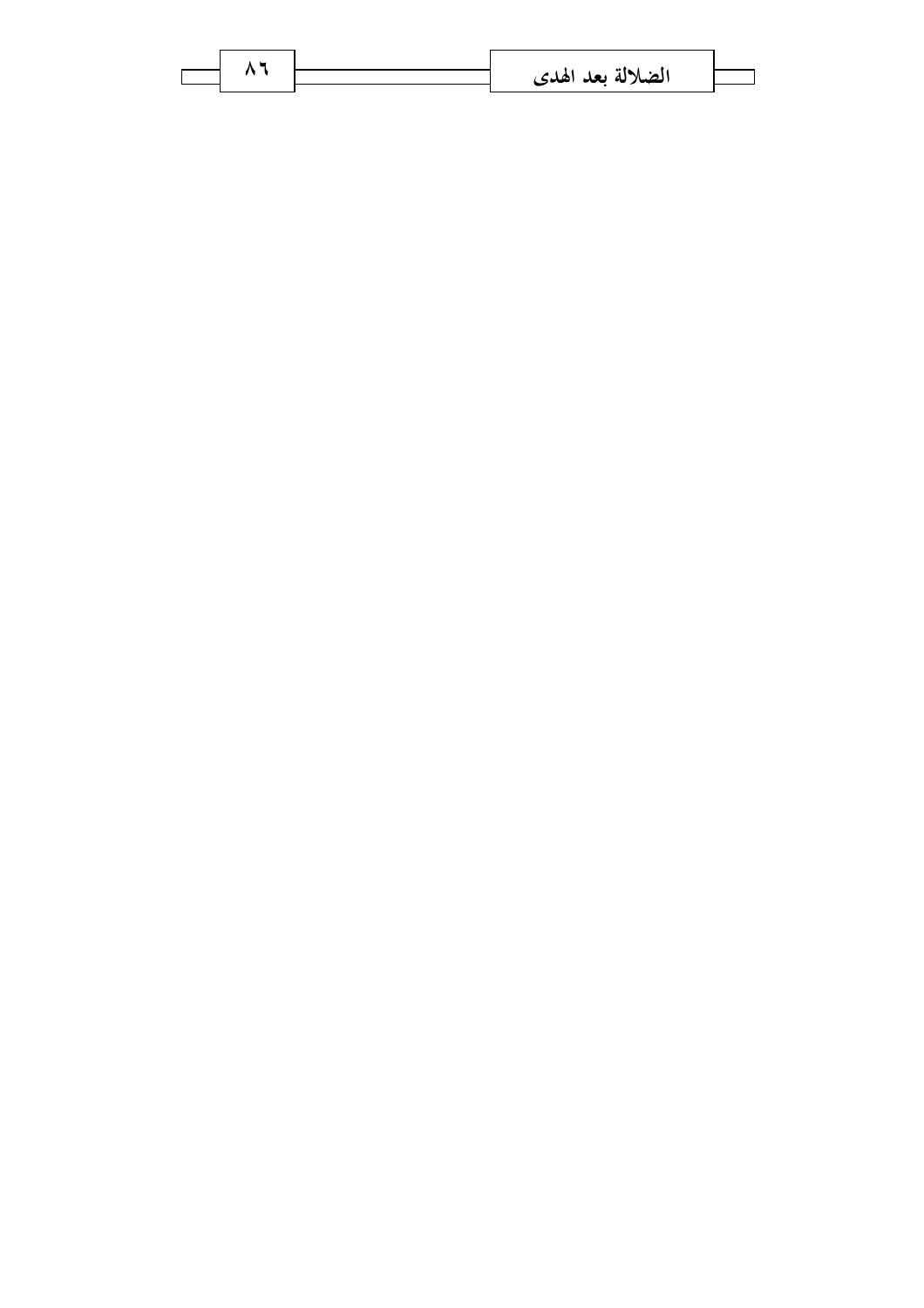## أسياب العذاب

قال الله تعالى: ﴿إِنَّا قَدْ أُوحِيَ إِلَيْنَا أَنَّ الْعَذَابَ عَلَى مَــنْ كَـــذَّبَ وَتَــوَلَّى﴾ [سورة طه: الآية ٤٨] وقال تعالى في حق بعض الكفار ۞ فَقَلَا صَدَّقَ وَلَـــا صَـــلَّمِي \* وَلَكِنْ كَنْبَ وَتَوَلَّمٍ ﴾ [سورة القيامة: الآيسة ٣١ – ٣٢] فأسباب العذاب منحصرة في هذين السببين وهما تكذيب القلب بخبر الله ورسوله وأعراض البدن عن طاعة الله ورسوله ﴿فَلْيَحْذَرِ الَّذِينَ يُخَالِفُونَ عَنْ أَمْرِهِ أَنْ تُصِيبَهُمْ فِتْنَةٌ أَوْ يُصِـــيبَهُمْ عَـــذَابٌ أَلِيهُ؟ [سورة النور: الآية ٦٣].

اللهم إنا نسألك موجبات رحمتك وعزائم مغفرتك والعزيمة علـــى الرشــــد والغنيمة من كل بر والسلامة من كل إثم والفوز بالجنة والنجاة من النار يا حــــي يا قيوم يا ذا الجلال والإكرام وصلى الله على محمد وعلى آله وصحبه وسلم. تنبيه:

كثير من الجهال اعتمدوا على مغفرة الله ورحمته وكرمه فضيعوا أمره ونميسه ونسو أنه شديد العقاب وأنه لا يرد بأسه عن القوم المحرمين.

وأعظم الخلق غرورا من اغتر بالدنيا وعاجلها فآثرها على الآخرة ورضى ها بديلا من الآخرة وهذا من أعظم تلبيس الشيطان وتسويله. وينبغي أن يعلم أن من رجا شيئا استلزم رجاؤه ثلاثة أمور: **أحدهما**: محية ما ب<sub>ر</sub>جوه.

> الثاني: خوفه من فواته. **الثالث:** سعيه في تحصيله بحسب الامكان. وأما رجاء لا يقارنه شيء من ذلك فهو من باب الأماين''.

> > (١) انظر الجواب الكافي لابن القيم ص ٢٢- ٤٠.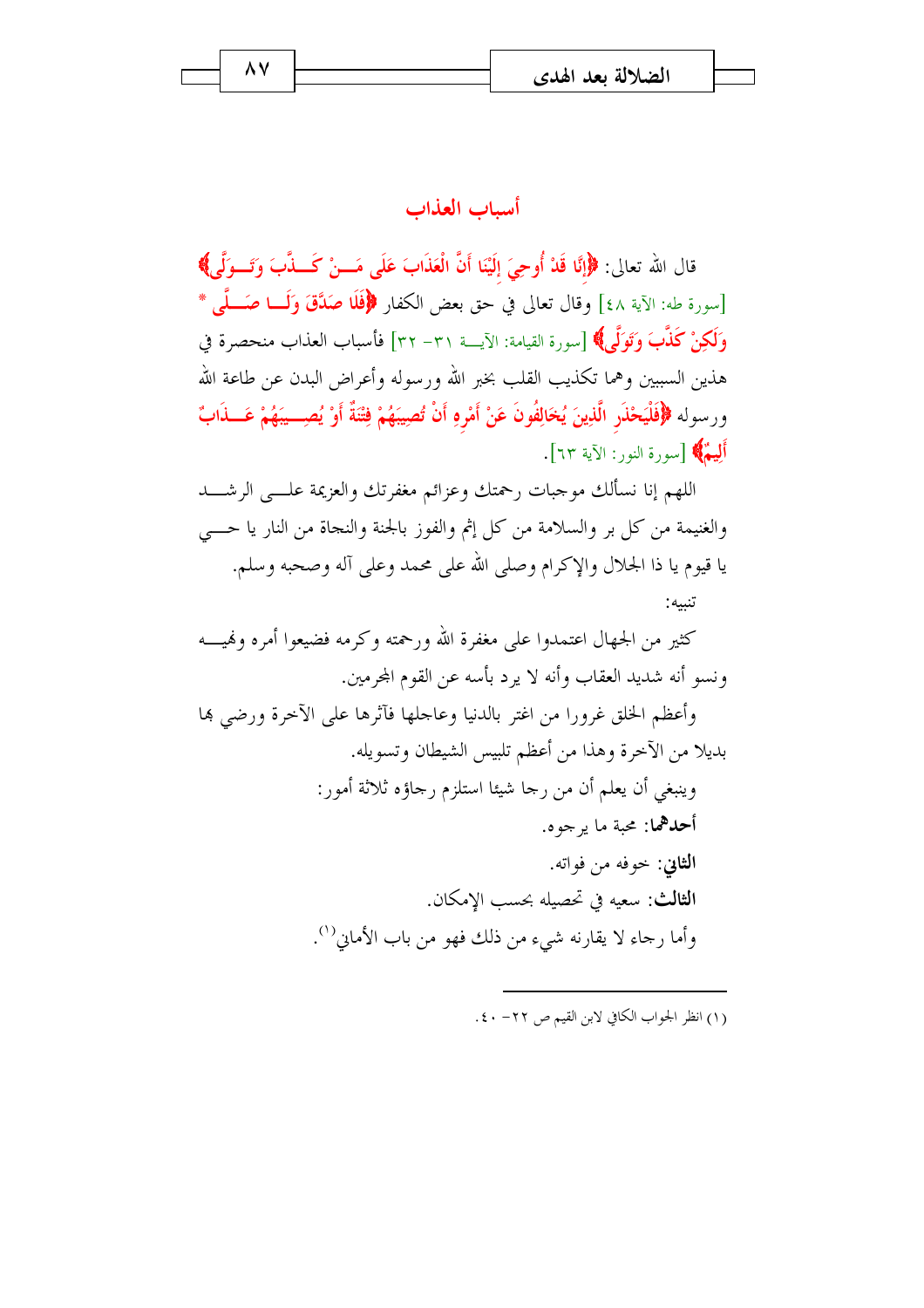فحسن الظن بالله إنما يكون مع انعقاد أسباب النجاة كما قال تعـــالى: ﴿إِنَّ الَّذِينَ آمَنُوا وَالَّذِينَ هَاجَرُوا وَجَاهَدُوا فِي سَبِيلِ اللَّهِ أُولَئِكَ يَرْجُونَ رَحْمَةَ اللَّهِ وَاللَّهُ غَفُورٌ رَحِيمٌ﴾ [سورة البقرة: الآية ٢١٨] فانظر كيف قدموا أمام الرجـــاء الإيمـــان والهجرة والجهاد في سبيل الله. وقال تعالى: ﴿إِنَّ رَحْمَةَ اللَّهِ قَرِيبٌ مِنَ الْمُحْسنينَ﴾ [سورة الأعراف: الآية ٥٦] أي المحسنين في عبادة الله المحسنين إلى عباد الله و لم يقل إن رحمت الله قريب من العصاة والفسقة والملحدين وقال تعـــالى: ﴿وَرَحْمَتِـــي وَسِعَتْ كُلَّ شَيْء فَسَأَكْتُبُهَا لِلَّذِينَ يَتَّقُونَ وَيُؤْثُونَ الزَّكَاةَ وَالَّذِينَ هُمْ بآياتِنَا يُؤْمِنُونَ \* الَّذِينَ يَتَّبِعُونَ الرَّسُولَ النَّبِيَّ الْأُمِّيُّ﴾ [سورة الأعراف: الأيـــة ١٥٦– ١٥٧] فهـــؤلاء المؤمنون المتقون لله بطاعته وترك معصيته المتبعون لرسوله محمد ﷺ هم أهل رحمة الله. اللهم رحمتك نرجو فلا تكلنا إلى أنفسناطرفة عين وأصلح لنا شأننا كلـــه لا إله إلا أنت واغفر لنا وارحمنا إنك أنت الغفور الرحيم وصلى الله وســــلم علــــى محمد وعلى آله وصحبه أجمعين.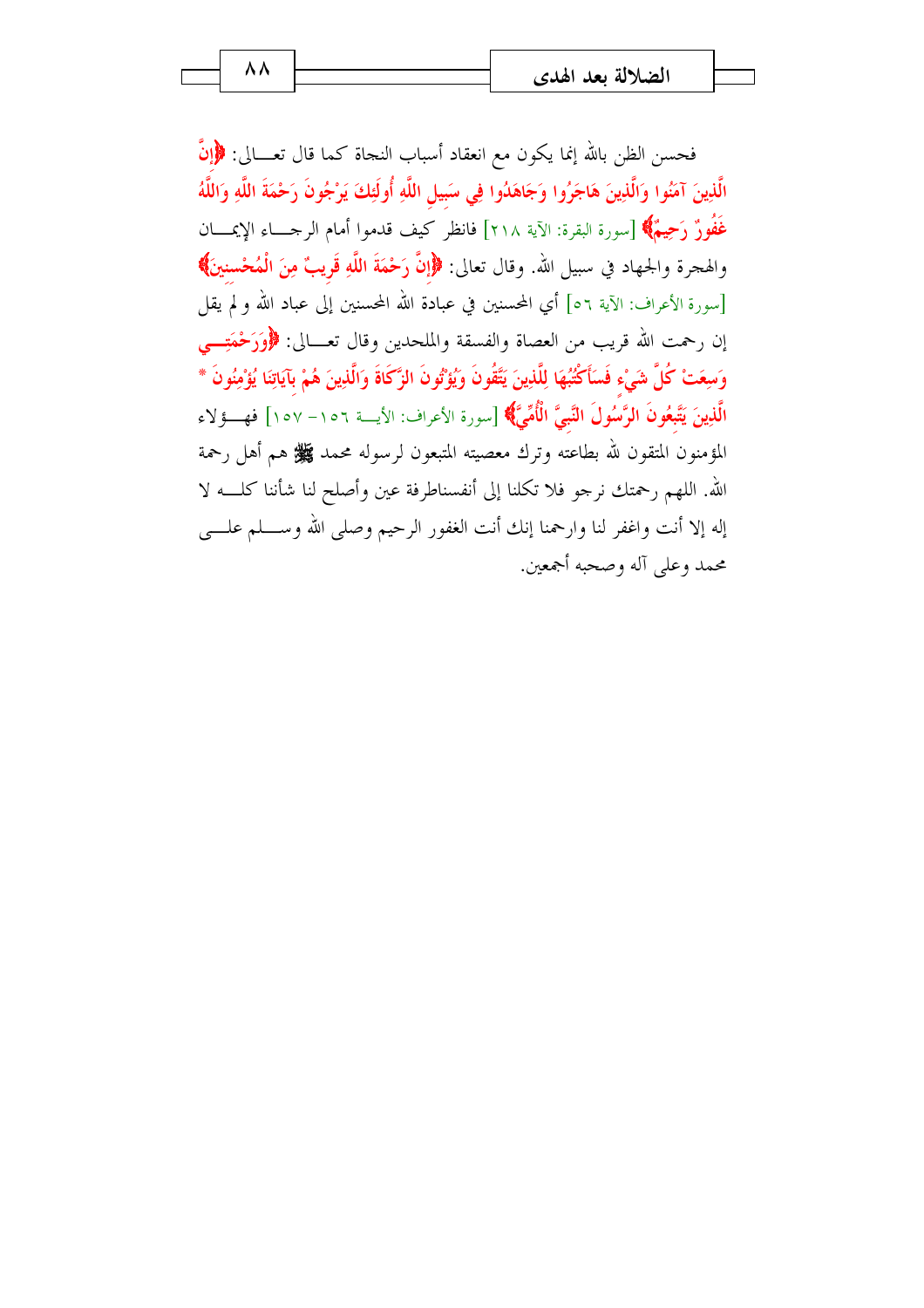٢ - من أسباب المغفرة

عن أنس رضي الله عنه قال: سمعت رسول الله ﷺ يقول: «قال الله تعالى: يا ابن آدم إنك ما دعوتني ورجوتني غفرت لك على ما كان منك ولا أبالي، يا ابن آدم لو بلغت ذنوبك عنان السماء ثم استغفرتني غفرت لك يا بان آدم إنك لــــو أتيتني بقراب الأرض خطايا ثم لقيتني لا تشرك بي شيئا لأتيتك بقرابهــــا مغفــــرة» رواه الترمذي وقال: حديث حسن صحيح.

في هذا الحديث بشارة عظيمة، وحلم وكرم عظيم، وما لا يحصى من أنواع الفضل والإحسان والرأفة والرحمة والامتنان قوله تعالى: «يا ابن آ**دم** إنسك مسا دعوتني ورجوتني غفرت لك على ما كان منك ولا أبالي، يا ابن آدم لو بلغت ذنوبك عنان السماء ثم استغفرتني غفرت لك» يعني غفرت لك علـــي عظـــم ذنوبك وكثرة خطاياك. وفي الصحيح عن النبي ﷺ قال: «إذا دعـــا أحــــدكم فليعظم الرغبة، فإن الله لا يتعاظمه شيء». وفي صحيح الحاكم عن حابر: «أن رحلا حاء إلى النبي ﷺ وهو يقول: واذنوباه مرتين أو ثلاثًا. فقال له النبي ﷺ: قل اللهم مغفرتك أوسع من ذنوبي،ورحمتك أرجى عندي من عملي فقالها، ثم قال له: **عد** فعاد، ثم قال له: **عد** فعاد، ثم قال له: **قم قد غفر الله لك**» وقـــد قـــال تعالى: ﴿وَالَّذِينَ إِذَا فَعَلُوا فَاحِشَةً أَوْ ظَلَمُوا أَنْفُسَهُمْ ذَكَرُوا اللَّهَ فَاسْتَغْفَرُوا لِذُنُوبهمْ وَمَنْ يَغْفِرُ الذُّنُوبَ إِلَّا اللَّهُ وَلَمْ يُصِرُّوا عَلَى مَا فَعَلُوا وَهُـــمْ يَعْلَمُـــونَ﴾ [ســـورة آل عمران: الآية ١٣٥] وقال عز وجل: ﴿وَمَنْ يَعْمَلْ سُوءًا أَوْ يَظْلِمْ نَفْسَهُ ثُمَّ يَسْـــتَغْفِرِ ا**للَّهَ يَجِدِ اللَّهَ غَفُورًا رَحِيمًا﴾ [**سورة النساء: الآية ١١٠] وقال الحسن: أكثروا مــــن الاستغفار في بيوتكم وعلى موائدكم وفي طرقكم وفي أسواقكم وفي مجالســـكم وأينما كنتم، فإنكم ما تدرون حتى تنزل المغفرة. وعن أبي هريرة مرفوعًا «بينمـــا رجل مستلق إذ نظر إلى السماء وإلى النجوم فقال: إين لأعلم أن لي ربًّا خالقًـــا اللهم اغفر لي فغف \_ لــه» , واه ابـــن أبي الـــدنيا، وعـــن شـــداد بـــن أوس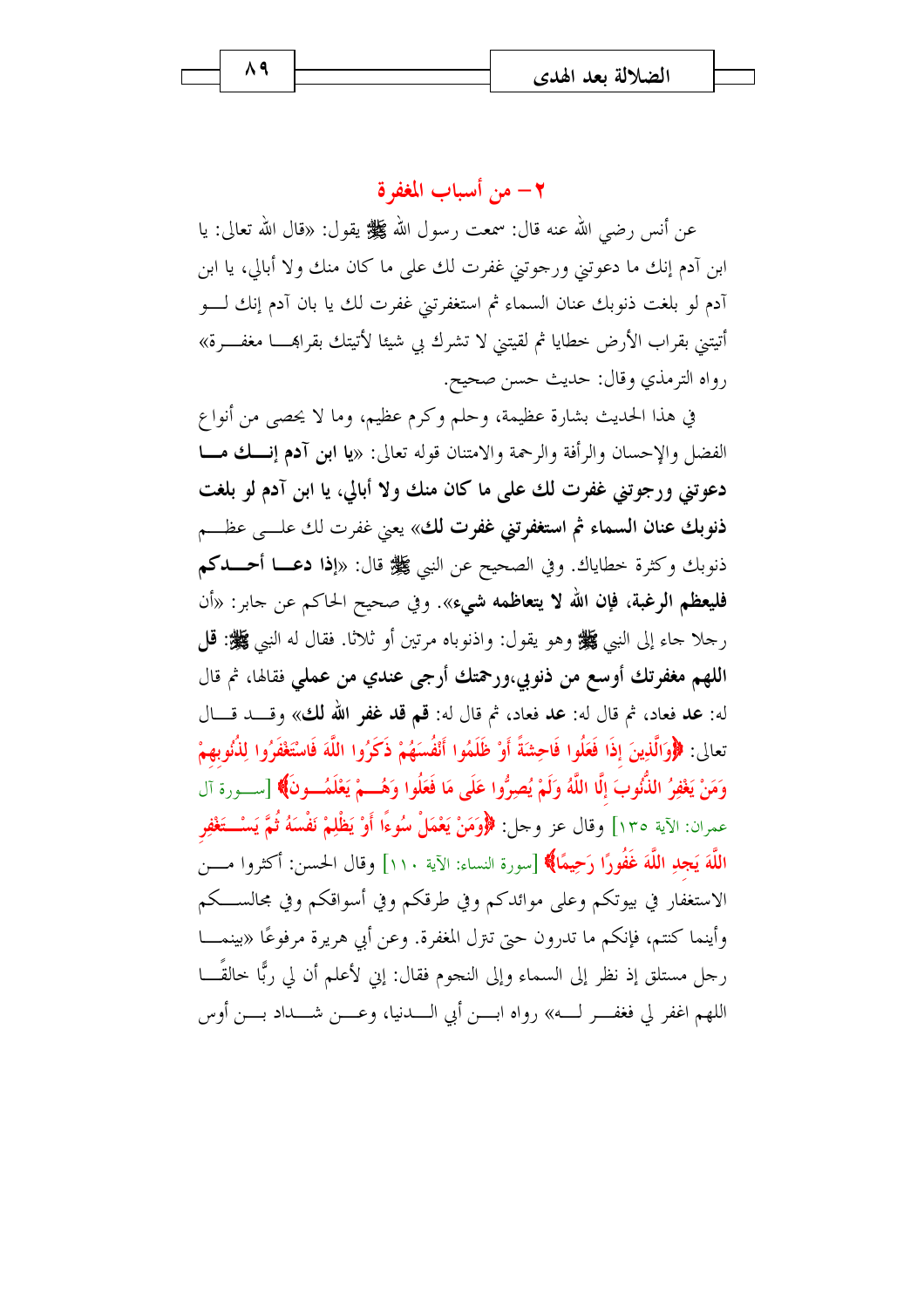|  | الضلاله بعد اهدى |  |
|--|------------------|--|
|  |                  |  |

 $\Box$ 

رضي الله عنه عن النبي ﷺ قال: «**سيد الاستغفار أن يقول العبد**: **اللهم أنـــت** ربي لا إله إلا أنت خلقتني وأنا عبدك: وأنا على عهدك ووعدك ما استطعت، أعوذ بك من شر ما صنعت، أبوء لك بنعتمك على، وأبوء بذنبي، فــاغفر لي فإنه لا يغفر الذنوب إلا أنت» رواه البخاري. وعن ابن عمر رضي الله عنـــهما قال: «إن كنا لنعد لرسول الله ﷺ في المحلس الواحد مائة مرة يقول: **رب اغفر لي** وتب على إنك أنت التواب الغفور» أحرجه الأربعة. وفي سنن أبي داود عن ابن عباس رضي الله عنهما عن النبي ﷺ قال: «من أكثو من الاستغفار جعل الله له من كلِّ هم فرجًا، ومَن كلِّ ضيقٍ مخرجًا، ورزقه من حيث لا يحتسب». قال قتادة: إن هذا القرآن يدلكم على دائكم ودوائكم، فأما داؤكم فالذنوب،وأما دواؤكسم فالاستغفار. وفي الدعاء المأثور: «اللهم إين أسألك من خير ما تعلم، وأعوذ بك من شر ما تعلم، وأستغفرك لما تعلم إنك أنت علام الغيوب». قال بعضهم:

أســـــــــتغفر الله ممـــــــــــا يعلــــــــــم الله = إن الشـــــــــــقي لم لا يــــــــــــرحم الله مــــا أحلــــــم الله عمـــــن لا يرقابـــــه كـــــل مســــــيء ولكـــــن يحلــــــم الله فاستغفر الله مما كـــان مــــن زلــــل طوبى لمن كـــف عمـــا يكــــوه الله طوبي لمن حسستت منسه سيبويوته - طوبي لمسن ينتسهي عمسا فمسى الله

قال تعالى: «يا ابن آدم إنك لو أتيتنى بقراب الأرض خطايا، ثم لقيــــتنى لا تشوك بي شيئًا، لأتيتك بقوابمًا مغفوة» قراب الأرض: ملؤها أو مـــا يقــــارب ملأها. قال الله تعالى: ﴿إِنَّ اللَّهَ لَا يَغْفِرُ أَنْ يُشْرَكَ بِهِ وَيَغْفِرُ مَــا دُونَ ذَلِـــكَ لِمَـــنْ يَشَاءُ﴾ [سورة النساء: الآية ٤٨] وفي المسند عن شداد بن أوس وعبادة بن الصامت رضي الله عنهما: «أن النبي ﷺ قال لأصحابه: ا**رفعوا أيديكم وقولوا لا إلـــــه إلا** الله، فرفعنا أيدينا ساعة، ثم وضع رسول الله ﷺ يده ثم قال: الحمد لله، اللــــهم بعثتني بهذه الكلمة، وأمرتني بما، ووعدتني الجنة عليها، وإنك لا تخلف الميعاد، ثم قال: أبشروا فإن الله قد غفر لكم»

وقد تضمن حديث أنس المبدوء بذكره أن هذه الأسباب الثلاثـــة يحصــــل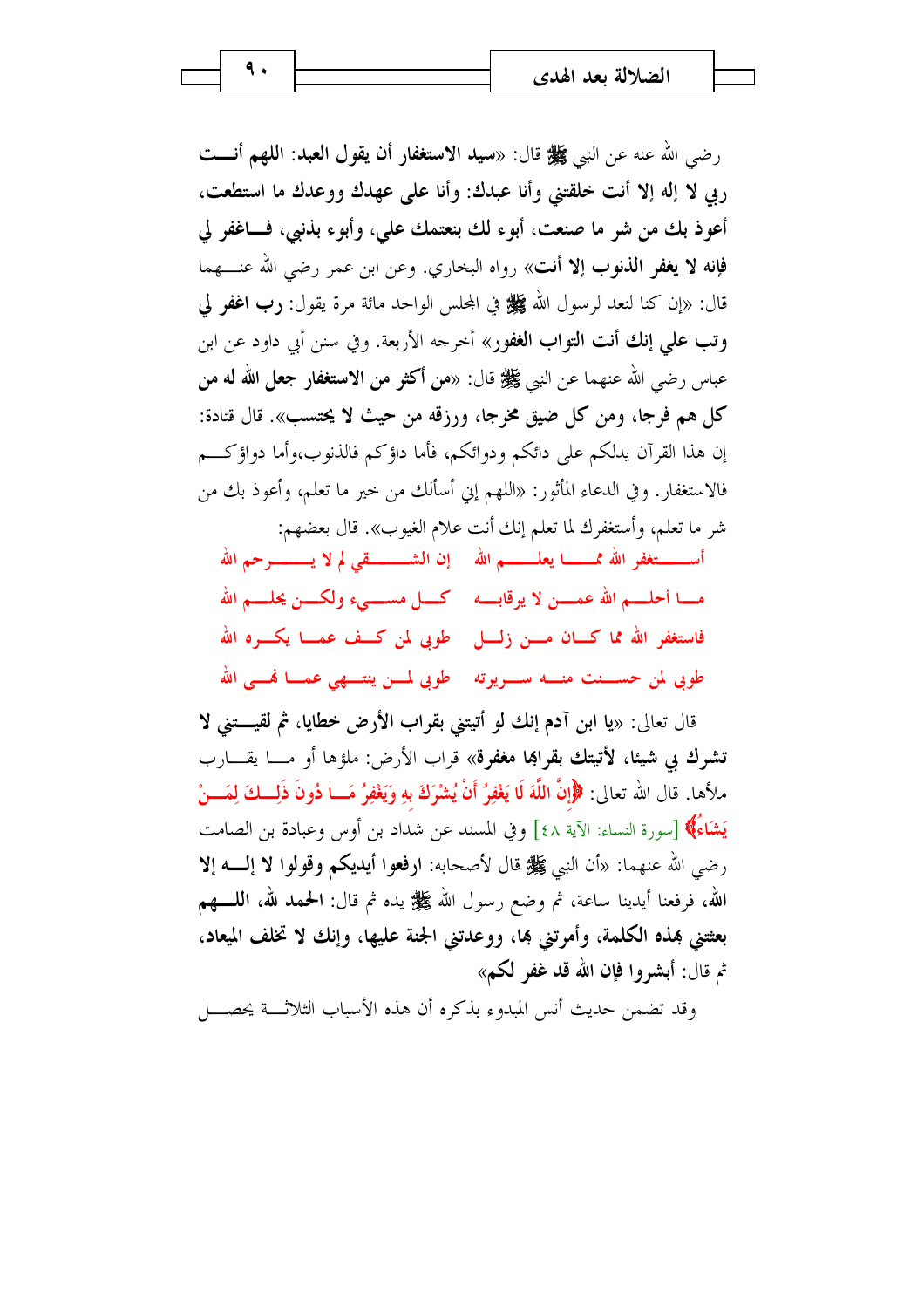بِما المغفرة:

أحمدها: الدعاء مع الرجاء: فإن الدعاء مأمور به وموعود عليه بالإجابة كما قال تعالى: ﴿وَقَالَ رَبُّكُمُ ادْعُونِي أَسْتَجِبْ لَكُمْ﴾ [سورة غافر: الآية ٢٠] وفي السنن الأربعة عن النعمان بن بشير عن النبي ﷺ قال: «إن ا**لدعاء هو العبادة**» ثم تــــلا هذه الآية. وفي حديث آخر خرجه الطبراني مرفوعا: «من أعطى الدعاء أعطـــي الإجابة لأن الله تعالى يقول: ﴿ادْعُونِي أَسْتَجِبْ لَكُمْ﴾»، وفي حديث آخر: «مـــا كان الله يفتح على عبد باب الدعاء ويغلق عنه باب الإجابة»، لكــــن الــــدعاء سبب مقتض للإجابة مع استكمال شرائطه وانتفاء موانعه. وقد تتخلف الإجابــة لانتفاء بعض شروطه أو وجود بعض موانعه وآدابه. ومن أعظم شرائطه حضور القلب ورجاء الإجابة من الله تعالى كما خرجه الترمذي من حديث أبي هريــــرة عن النبي ﷺ قال: «ادعوا الله وأنتم موقنون بالإجابة وإن الله تعـــالى لا يقبــــل دعاء من قبل غافل لاه» وفي المسند عن عبد الله بن عمرو عن النبي ﷺ قـــال: «إن هذه القلوب أوعية فبعضها أوعى م نبعض، فإذا سألتم الله فاسألوه وأنتم موقنون بالإجابة، فإن الله لا يستجيب لعبد دعاء من ظهر قلب غافل».

ولهذا في العبد أن يقول في دعائه: اللهم اغفر لي إن شئت. ولكـــن ليعـــزم المسألة فإن الله لا مكره له، وفمي أن يستعجل ويترك الدعاء لاستبطاء الإجابـــة وجعل ذلك من موانع الإجابة حتى يقطع العبد رجاءه من إجابة دعائه ولو طالت المدة فإنه سبحانه يحب الملحين في الدعاء ما دام العبد يلح في الدعاء ويطمــــع في الإجابة من غير قطع الرجاء فهو قريب من الإجابة.

السبب الثاني للمغفرة: الاستغفار ولو عظمت الذنوب وبلغت الكثرة عنان السماء وهو السحاب، وقيل ما انتهى إليه البصر منها، وفي الروايـــة الأحـــرى: «لوأخطأتم حتى بلغت خطاياكم ما بين السماء والأرض ثم استغفرتم الله لغفـــر لكم» والاستغفار : طلب المغفرة، والمغفرة هي وقاية اشر الذنوب مع سترها، وقد كثر في القرآن ذكر الاستغفار، فتارة يؤمر به كقوله تعالى: ﴿اسْتَغْفِرُوا اللَّهَ إِنَّ اللَّهَ غَفُورٌ رَحِيمٌ﴾ [سورة المزمل: الآيسة ٢٠]، وقولسه: ﴿وَأَنِ اسْسَتَغْفِرُوا رَبَّكُسِمْ ثُسَمَّ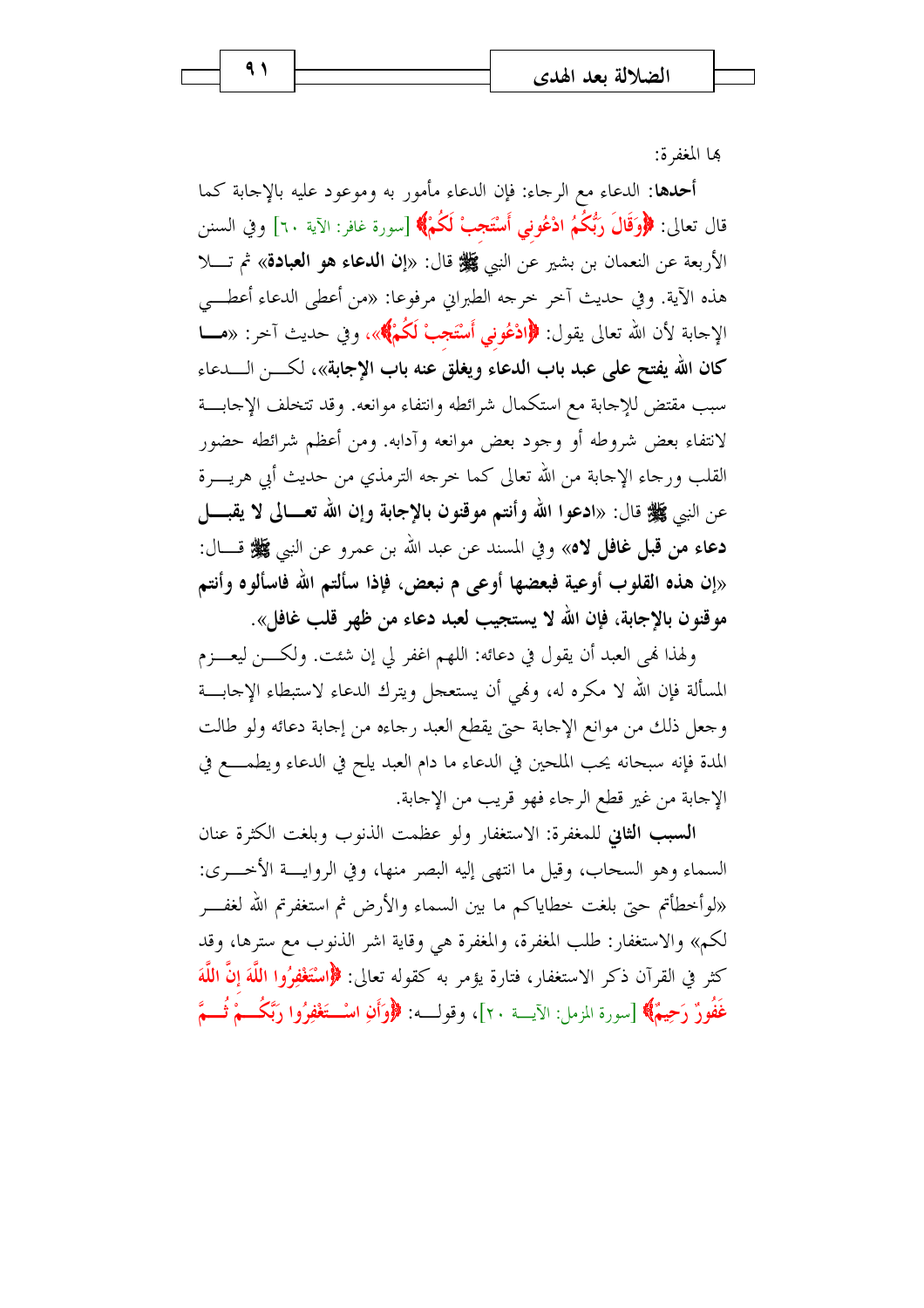| الضلالة بعد الهدى |  |
|-------------------|--|
|                   |  |

تُوبُوا إِلَيْهِ﴾ [سورة هود: الآية ٣] وتارة يمدح أهله كقوله تعـــالى: ﴿وَالْمُسْـــتَغْفِرِينَ بِالْأَسْحَارِ﴾ [سورة آل عمران: الآية ١٧] وقوله تعالى: ﴿وَالَّذِينَ إِذَا فَعَلُوا فَاحِشَــةً أَوْ ظَلَمُوا أَنْفُسَهُمْ ذَكَرُوا اللَّهَ فَاسْتَغْفَرُوا لِلْأُنُوبِهِمْ وَمَنْ يَغْفِرُ الذُّنُوبَ إلَّا اللَّهُ﴾ [ســـورة آل عمران: الآيـــة ١٣٥]، وتارة يذكر أن الله يغفر لمن استغفره كقوله تعالى: ﴿وَمَنْ يَعْمَلْ سُوءًا أَوْ يَظْلِمْ نَفْسَهُ ثُمَّ يَسْتَغْفِرِ اللَّهَ يَجدِ اللَّهَ غَفُورًا رَحِيمًا﴾ [سورة النســاء: الآية ١١٠] وكثيرًا ما يقرن الاستغفار بذكر التوبة، فيكون الاستغفار حينئذ عبارة عن طلب المغفرة باللسان، والتوبة عبارة عن الإقلاع عـــن الــــذوب بــــالقلوب والجوارح. وتارة يفرد الاستغفار ويرتب عليه المغفرة كما ذكر في هذا الحسديث وما أشبهه، فقد قيل إنه أريد به الاستغفار المقترن بالتوبة، وقيــــل إن نصــــوص الاستغفار كلها المفردة مطلقة تقيد بما ذكر في آية آل عمران من عدم الإصــــرار، فإن الله وعد فيها بالمغفرة لم استغفره من ذنوبه و لم يصر علـــى فعلــــه فتحمــــل النصوص المطلقة في الاستغفار كلها على هذا المقيد، ومجرد قول القائل اللهم اغفر لي طلب منه للمغفرة ودعائها فيكون حكمه حكم سائر الدعاء فـــإن شــــاء الله أجابه وغفر لصاحبه لا سيما إذا خرج عن قلب منكسر بالــــذنوب أو صـــــادق ساعة من ساعات الإجابة كالأسحار وأدبار الصلوات.

ا**لسبب الثالث**: من أسباب المغفرة التوحيد وهو السبب الأعظم، فمن فقده فقد المغفرة فمن جاء به فقد أتى بأعظم أسباب المغفرة، قال الله تعالى: ﴿إِنَّ اللَّهَ لَا يَغْفِرُ أَنْ يُشْرَكَ بِهِ وَيَغْفِرُ مَا دُونَ ذَلِكَ لِمَنْ يَشَاءُ﴾ [سورة النساء: الآيـــة ٤٨] فمــــن جاء مع التوحيد بقراب الأرض، وهو ملؤها أو مايقارب ملأها خطايا لقيــــه الله بقراهِا مغفرة، لكن هذا مع مشيئة الله عز وجل، فإن شاء غفر له وإن شاء أخذه بذنوبه ثم كان عاقبته أن لا يخلد في النار بل يخرج منها ثم يدخل الجنة<sup>(١)</sup>.

(١)انظر جامع العلوم والحكم لابن رحب ص ٣٤١.

۹ ۲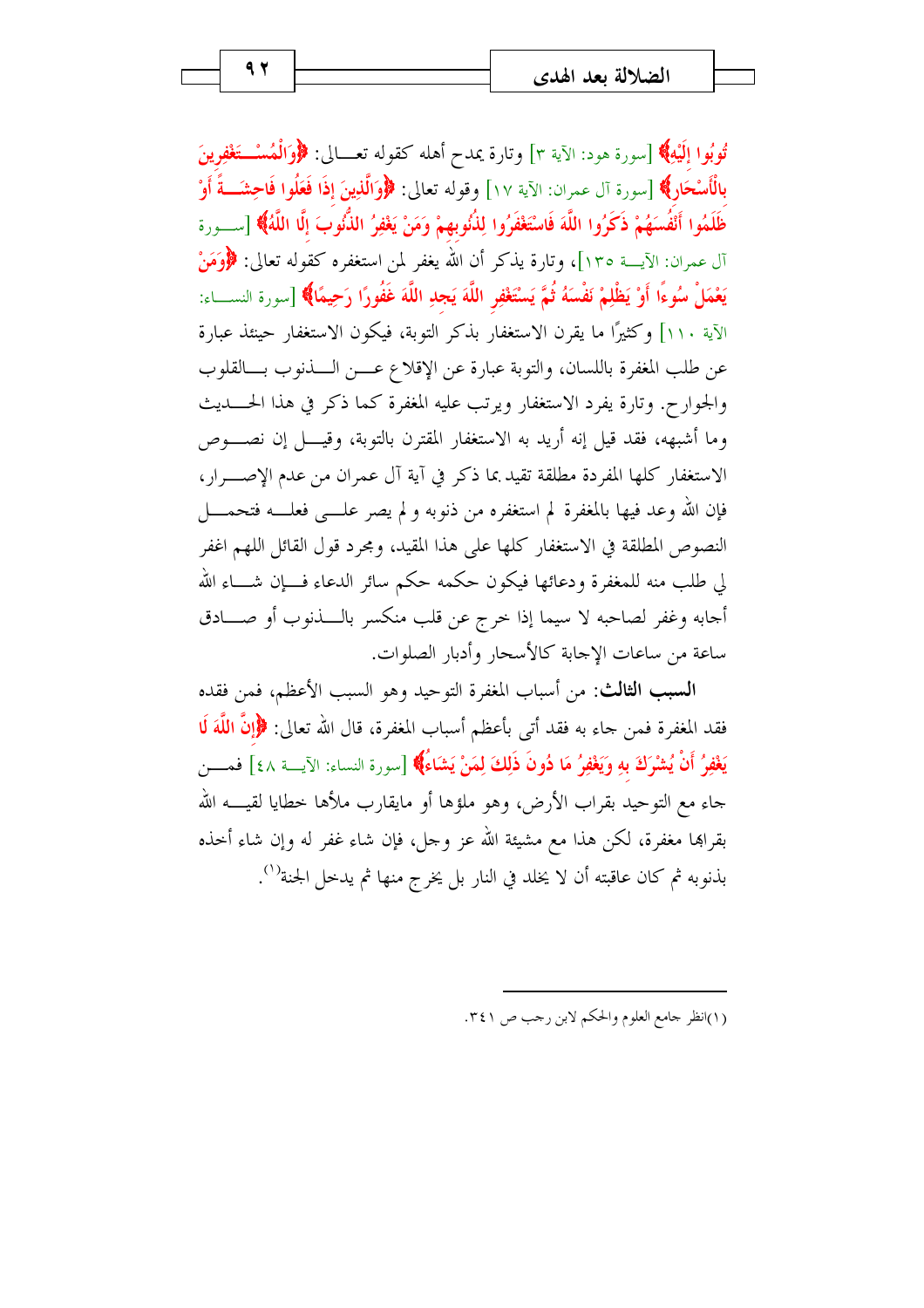٣- الأسباب التي تزول ها عقوبات الذنوب

قال شيخ الإسلام ابن تيمية رحمه الله تعالى: قد دلت نصوص الكتاب والسنة على أن عقوبة الذنوب تزول عــــن العبــــد بنحو عشرة أسباب:

١–أحدها: التوبة، وهذا متفق عليه بين المسلمين قال تعالى: ﴿قُلْ يَا عِبَـــادِيَ الَّذِينَ أَسْرَفُوا عَلَى أَنْفُسهمْ لَا تَقْنَطُوا مِنْ رَحْمَةِ اللَّهِ إِنَّ اللَّهَ يَغْفِرُ الذُّنُوبَ جَمِيعًا إنَّهُ هُوَ الْغَفُورُ الرَّحِيمُ﴾ [سورة الزمر: الآيـــة ٥٣] وقال تعالى: ﴿أَلَمْ يَعْلَمُوا أَنَّ اللَّهَ هُـــوَ يَقْبَلُ التَّوْبَةَ عَنْ عِبَادِهِ وَيَأْخُذُ الصَّدَقَاتِ وَأَنَّ اللَّهَ هُوَ التَّوَّابُ الرَّحِيمُ﴾ [سورة التوبسة: الآية ١٠٤] وقال تعالى: ﴿وَهُوَ الَّذِي يَقْبَلُ التَّوْبَةَ عَنْ عِبَادِهِ وَيَعْفُو عَـــنِ السَّـــيِّئَاتِ وَيَ**عْلَمُ مَا تَفْعَلُونَ﴾ [**سورة الشورى: الآية ٢٥**] وأمثال ذلك...** 

٢ – السبب الثاني: الاستغفار: كما جاء في الصحيحين عن النبي ﷺ أنه قال: «أذنب عبد ذنبًا فقال: أي رب أذنبت ذنبًا فاغفرِه لي فقال: علم عبدي أن له ربًّا يغفر الذنب ويأخذ به قد غفرت لعبدي، ثم أذنب ذنبًا آخر فقال: أي رب أذنبت ذنبًا آخرٍ فاغفره لي، فقال ربه: علم عبدي أن له ربًّا يغفـــر الــــذنب ويأخذ به، قد غفرت لعبدي فليعمل ما شاء قال ذلك في الثالثة أو في الرابعــــة» وفي صحيح مسلم عنه أنه قال: «لو لم تذنبوا لذهب الله بكم ولجاء بقوم يذنبون فيستغفرون الله فيغفر لهم»<sup>(١)</sup>.

٣-السبب الثالث: الحسنات الماحية: كما قال تعالى: ﴿وَأَقِمِ الصَّلَاةَ طَرَفَـــى النَّهَارِ وَزُلَفًا مِنَ اللَّيْلِ إِنَّ الْحَسَنَاتِ يُذْهِبْنَ السَّيِّئَاتِ ذَلِــكَ ذِكْــرَى لِلـــذَّاكِرِينَ﴾ [سورة هود: الآيسة ١١٤] وقال ﷺ: «الصلوات الخمس والجمعة إلى الجمعة ورمضان إلى رمضان مكفرات لما بينهن إذا اجتنبت الكبائر»<sup>(٢)</sup> وقال: «مـــن

- (١) وقال تعالى: ﴿وَمَنْ يَعْمَلْ سُوءًا أَوْ يَظْلِمْ نَفْسَهُ ثُمَّ يَسْتَغْفِرِ اللَّهَ يَجْدِ اللَّهَ غَفُورًا رَحِيمًا﴾ [سورة النساء: الآية ١١٠].
	- (٢) رواه أحمد ومسلم والترمذي بإسناد صحيح.

 $9<sub>1</sub>$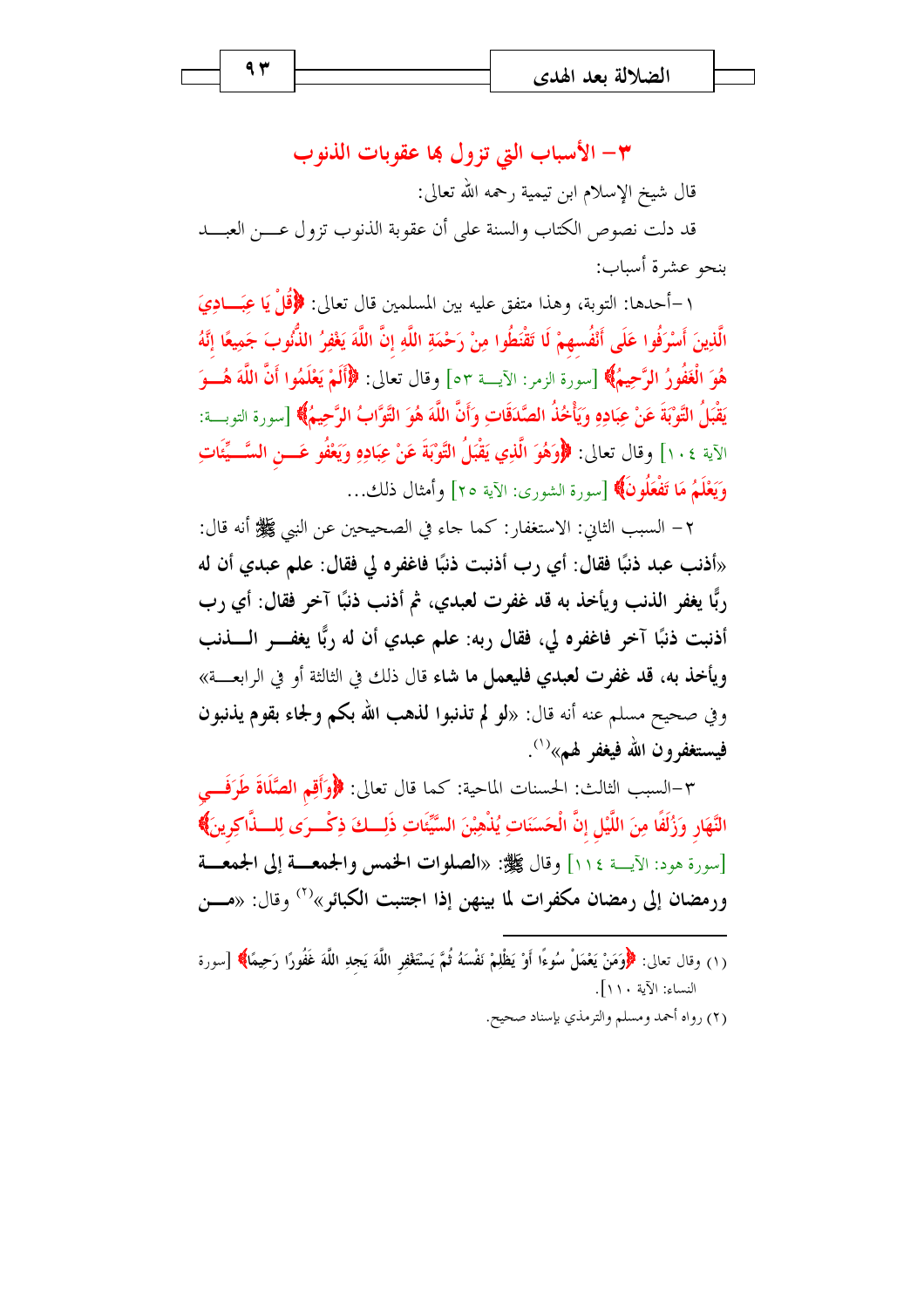|  | الضلاله بعد اهدى |  |
|--|------------------|--|
|  |                  |  |

صام رمضان إيمانًا واحتسابًا غفر له ما تقدم من ذنبه»<sup>(١)</sup> وقال: «من قام ليلة القدر إيمانًا واحتسابًا غفر له ما تقدم من ذنبه»<sup>(٢)</sup> وقال: «من حج هذا البيت فلم يرفث ولم يفسق رجع من ذنوبه كيوم ولدته أمه»<sup>(٣)</sup> وقال: «فتنة الرجــــل في أهله وماله وولده تكفرها الصلاة والصيام والصــــدقة والأمــــر بــــالمعروف والنهي عن المنكر»<sup>(٤)</sup> وهذه الأحاديث وأمثالها في الصحاح وقال: «ا**لصــــدقة** تطفئ الخطيئة كما يطفئ الماء النار»<sup>(٥)</sup> «والحسد يأكل الحسنات كما تأكـــل النار الحطب»<sup>(٦)</sup>.

٤-السبب الرابع: الدافع للعقاب: دعاء المؤمنين للمؤمن مثل صلاقمم على جنازته فعن عائشة وأنس بن مالك عن ا لنبي ﷺ أنه قال: «**ما من ميت يصــــلب**ي عليه أمة من المسلمين يبلغون مائة كلهم يشفعون إلا شفعوا فيه» وعــــن ابــــن عباس قال سمعت رسول الله ﷺ يقول: «ما من رجل مسلم يموت فيقوم علــــى جنازته أربعون رجلا لا يشركون بالله شيئًا إلا شفعهم الله فيه» روا<sup>ه</sup>ما مســــلم وهذا دعاء له بعد الموت فلا يجوز أن تحمل المغفرة علىالمؤمن التقى الذي احتنب الكبائر وكفرت عنه الصغائر فإن ذلك مغفور له فعلم أن هذا الدعاء من أسباب المغفرة للمبت.

0–ا**لسبب الخامس**: ما يعمل للميت من أعمال البر كالصدقة ونحوها فإن هذا ينتفع به بنصوص السنة الصحيحة الصريحة واتفاق الأئمة وكــذلك العتـــق والحج بل قدثبت عنه في الصحيحين أنه قال: «**من مات وعليه صيام صام عنــــه** وليه» وثبت مثل ذلك في الصحيح في صوم النذر من وحوه أخرى، ولا يجوز أن

> (١) رواه أحمد والبخاري ومسلم. (٢) رواه أحمد والبخاري ومسلم. (٣) متفق عليه. (٤) متفق عليه. (٥) رواه الترمذي وقال حديث حسن صحيح. (٦) رواه ابن ماجة عن أنس ورمز السيوطي لحسنه.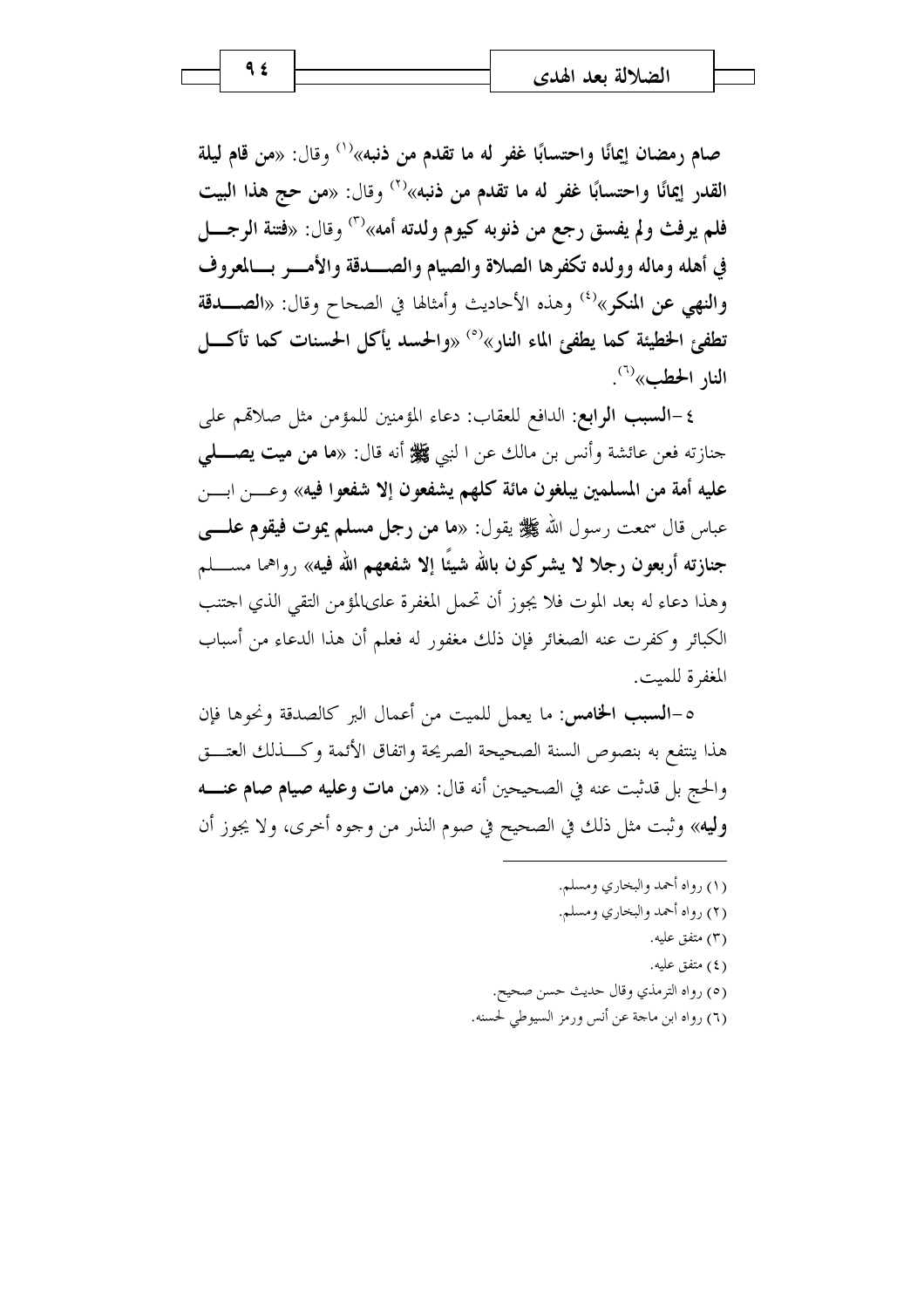يعارض هذا بقوله تعالى: ﴿وَأَنْ لَيْسَ لِلْإِنْسَانِ إِلَّا مَا سَعَى﴾ ( الوجهين:

أحدهما: أنه قد ثبت بالنصوص المتواترة وإجماع سلف الأمة أن المؤمن ينتفع بما ليس من سعيه كدعاء الملائكة واستغفارهم له،ودعاء المؤمنين واســـتغفارهم، وكدعاء المصلين للميت ولمن زاروا قبره من المؤمنين.

الثاني: أن الآية ليست في ظاهرها إلا أنه ليس له إلا سعيه وهذا حق فإنه لا يملك ولا يستحق إلا سعى نفسه، وإما سعى غيره فلا يملكه ولا يستحقه لكسن هذا لا يمنع أن ينفعه الله ويرحمه به كما أنه دائما يرحم عباده بأسباب خارجــــة عن مقدورهم. وهو سبحانه بحكمته ورحمته يرحم العباد بأسباب يفعلها العبـــاد ليثبت أولئك على تلك الأسباب فيرحم الجميع كما في الحديث الصحيح عنه ﷺ أنه قال: «ما من رجل يدعو لأخيه بدعوة إلا وكل الله به ملكًا كلمـــا دعـــا لأخيه قال الملك الموكل به: آمين ولك بمثل»<sup>(٢)</sup> وكما ثبت عنه ﷺ في الصحيح أنه قال: «من صلى على جنازة فله قيراط ومن تبعها حتى تدفن فله قيراطان **أصغرهما مثل أحد**»<sup>(٣)</sup> فهو قد يرحم المصلي على الميت بدعائه له ويرحم الميت أيضا بدعاء هذا الحي له.

٦-السبب السادس: شفاعة النبي ﷺ وغيره في أهل الذنوب يوم القيامــــة كما قدتواتر عنه أحاديث الشفاعة مثل قوله ﷺ في الحديث الصحيح: «**شفاعتي** لأهل الكبائر من أمتى»<sup>(٤)</sup> وقوله ﷺ: «خيرت بين أن يدخل نصف أمتى الجنة وبين الشفاعة فاختوت الشفاعة»<sup>(٥)</sup> لألها أعم وأكثــر أترولهــــا للمـــتقين؟ لا،

- (١) سورة النجم: الآية ٣٩.
	- (٢) رواه مسلم.
	- (٣) رواه البخاري.
- (٤) رواه أحمد وأبو داود وابن حبان والحاكم.
- (٥) رواه أحمد في مسنده عن أبي موسى بلفظ أتاني آت من ربي فخيرني في أن يدخل نصف أميّ الجنة وبين الشفاعة فاخترت الشفاعة وهي لمن مات لا يشرك بالله شيئا قال الهيثمي ورحال أحمد ثقات وقال المنذري رواه الطبراني بأسانيد أحدها جيد وابن حبان في صحيحه بنحوه.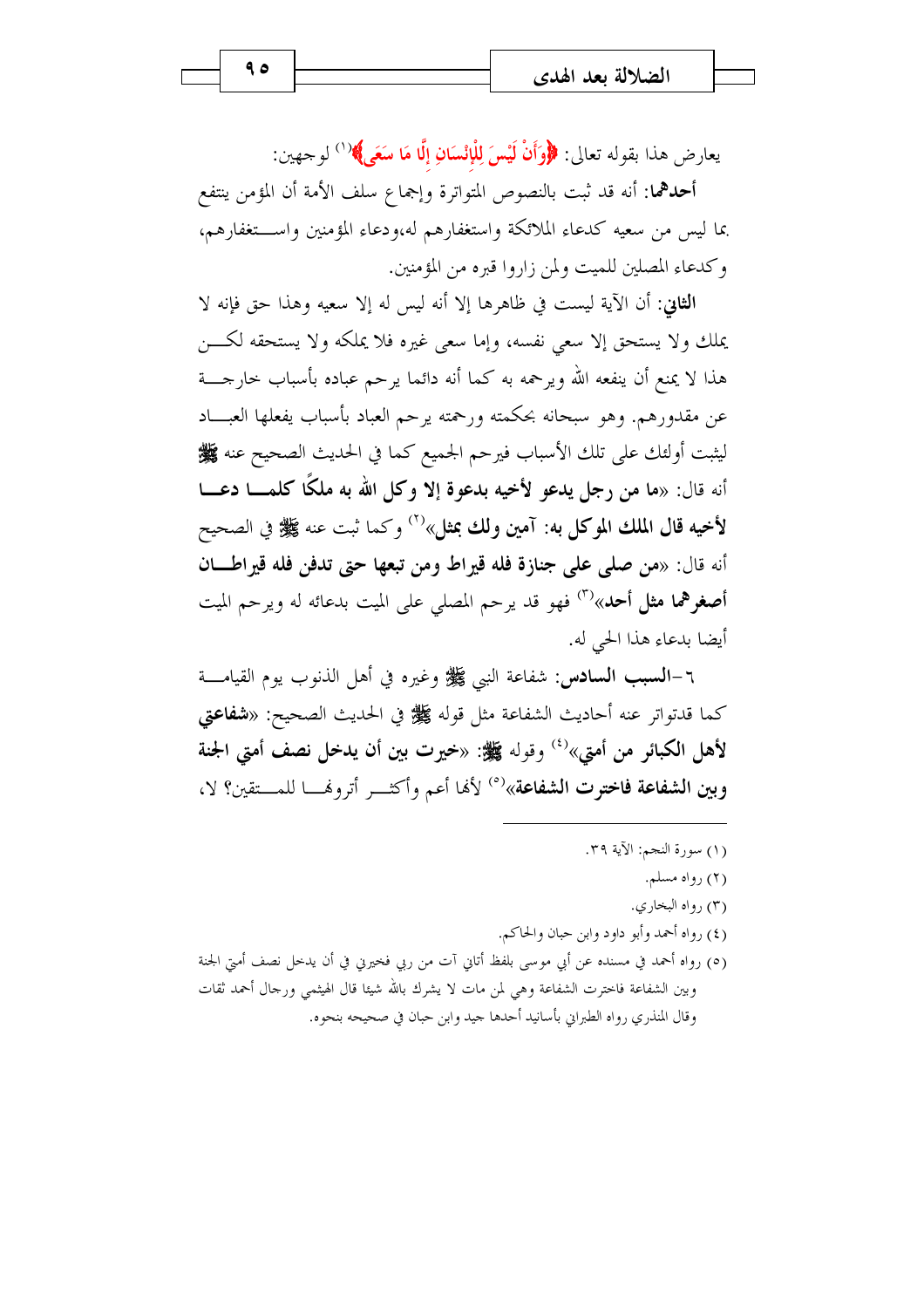|  | الضلاله بعد الهدي |  |
|--|-------------------|--|
|  |                   |  |

ولكنها للمذنبين المتلوثين الخطائين. ٧–السبب السابع: المصائب التي يكفر الله بما الخطايا في الدنيا: كمــــا في الصحيحين عنه ﷺ أنه قال: «ما يصيب المؤمن من وصب ولا نصب ولا هـــم ولا حزن ولا غم ولا أذى حتى الشوكة يشاكها إلا كفر الله بما من خطاياه». ٨–السبب الثامن: ما يحصل في القبر من الفتنة والضغطة والروعة فإن هذه مما يكفر به الخطايا. ٩-السبب التاسع: أهوال يوم القيامة وكرها وشدائدها..

١٠- ال**سبب العاشر**: رحمة الله وعفوه ومغفرته بـــلا ســــبب مـــن العباد<sup>(١)</sup>.

<sup>(</sup>١) من مجموع فتاوى شيخ الإسلام ابن تيمية حـــ٧ ص ٤٨٧ - ٥٠١ باختصار.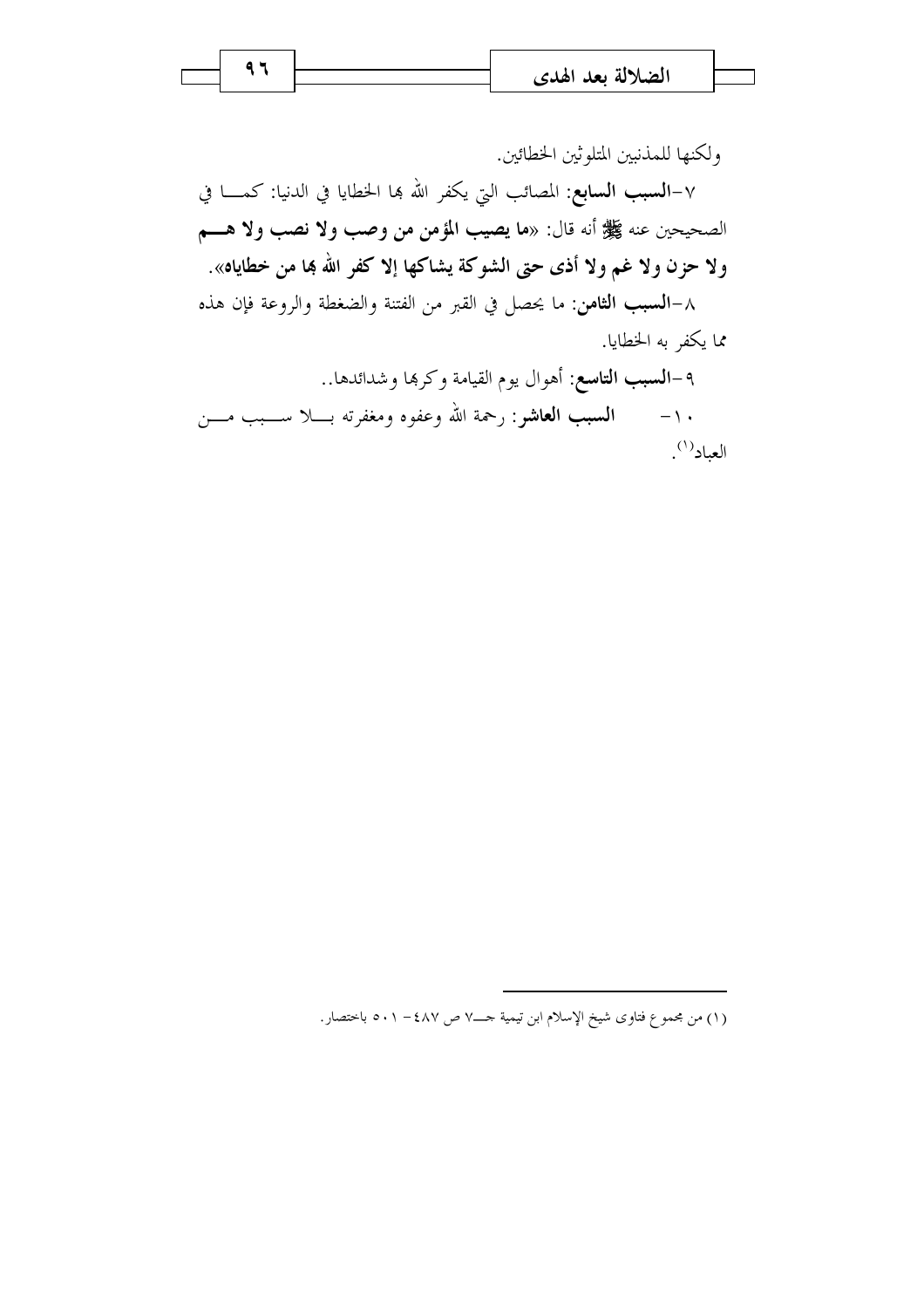٤ - أسباب المغفرة في رمضان

شهر رمضان تكثر فيه أسباب المغفرة والغفران فمن أسباب المغفرة فيه: ٢-صيامه: قال ﷺ: «من صام رمضان إيمانًا واحتسابًا غفر له ما تقدم من **ذنبه» متفق عليه.** 

٣-وقيامه بصلاة التراويح، والتهجد قال ﷺ: «من قسام رمضــان إيمانًـــا واحتسابًا غفر له ما تقدم من ذنبه» متفق عليه.

٤–وقيام ليلة القدر وهي في العشر الأواخر من رمضان وهي الليلة المباركـــة التيّ أنزل فيها القرآن وفيها يفرق كل أمر حكيم. قال ﷺ: «من قام ليلة القــــــــــــــــــــــــــــــ إيمانًا و احتسابًا غفر له ما تقدم من ذنبه» متفق عليه.

0-وتفطير الصوام قال ﷺ: «ومن فطر فيه صائعًا كان مغفرة لذنوبه وعتق د **قبته من النا**د » , واه ابن حزيمة والبيهقي وغيرهما.

٦-والتخفيف عن المملوك والخدم قال ﷺ: «ومن خفف عن مملوكه فيسه غفر الله له وأعتقه من النار».

٧–وذكر الله تعالى في حديث مرفو ع: «**ذاكر الله في رمضان مغفـــور لــــه** وسائل الله فيه لا يخيب» رواه الطبراني في الأوسط والبيهقي في شعب الإيمان.

٨–والاستغفار : طلب المغفرة والدعاء في حال الصيام وعند الفط\_ وعنــد السحور ودعاء الصائم مستجاب في صيامه وعند فطره، وقــــدأمر الله بالــــدعاء وتكفل بالإجابة قال تعالى: ﴿وَقَالَ رَبُّكُمُ ادْعُونِي أَسْتَجِبْ لَكُمْ﴾ [سورة غافر: الآية ٣٠] وفي الحديث: «ثلاثة لا ترد دعوقم. وذكر منهم الصائم حتى يفطر» رواه الإمام أحمد والترمذي والنسائي وابن ماحة. وفي الحديث: «إ**ن للصــائم عنـــد** فطره دعوة ما ترد» , واه ابن ماجة.

فينبغي للمسلم أن يكثر من الذكر والدعاء والاستغفار في جميـــع الأوقــــات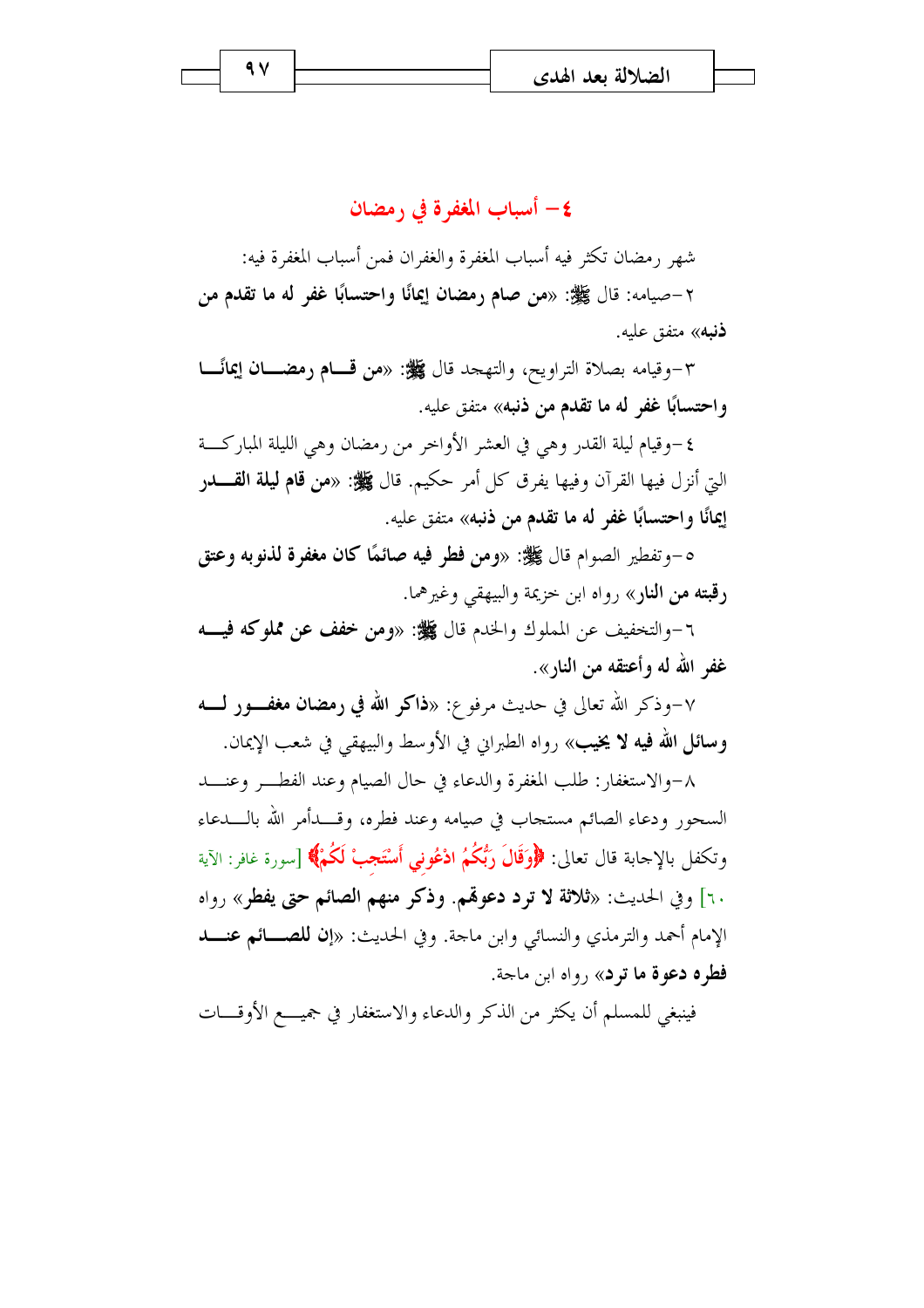|  | الضلالة بعد اهدى |  |
|--|------------------|--|
|  |                  |  |

وخصوصا في رمضان في حال الصيام وعند الإفطار وعند السحور وقت التزول الإلهي آخر الليل قال ﷺ: «يُتَرَلَّ ربنا تبارك وتعالى في كلِّ ليلة إلى السماء الدنيا حين يبقى ثلث الليل الآخر فيقول: من يدعوني فأستجيب له، مــــن يســــألني فأعطيه، من يستغفرني فأغفر له» رواه مسلم.

٩-ومن أسباب المغفرة: استغفار الملائكة للصائمين حتى يفطروا كمسا في حديث أبي هريرة المتقدم رواه أحمد.

لما كثرت أسباب المغفرة في رمضان كان الذي تفوته فيه المغفرة محرومًا غاية الحرمان، متى يغفر لمن لم يغفر له في هذا الشهر؟ متى يقبل من رد في ليلة القدر؟ متي يصلح من لا يصلح في رمضان؟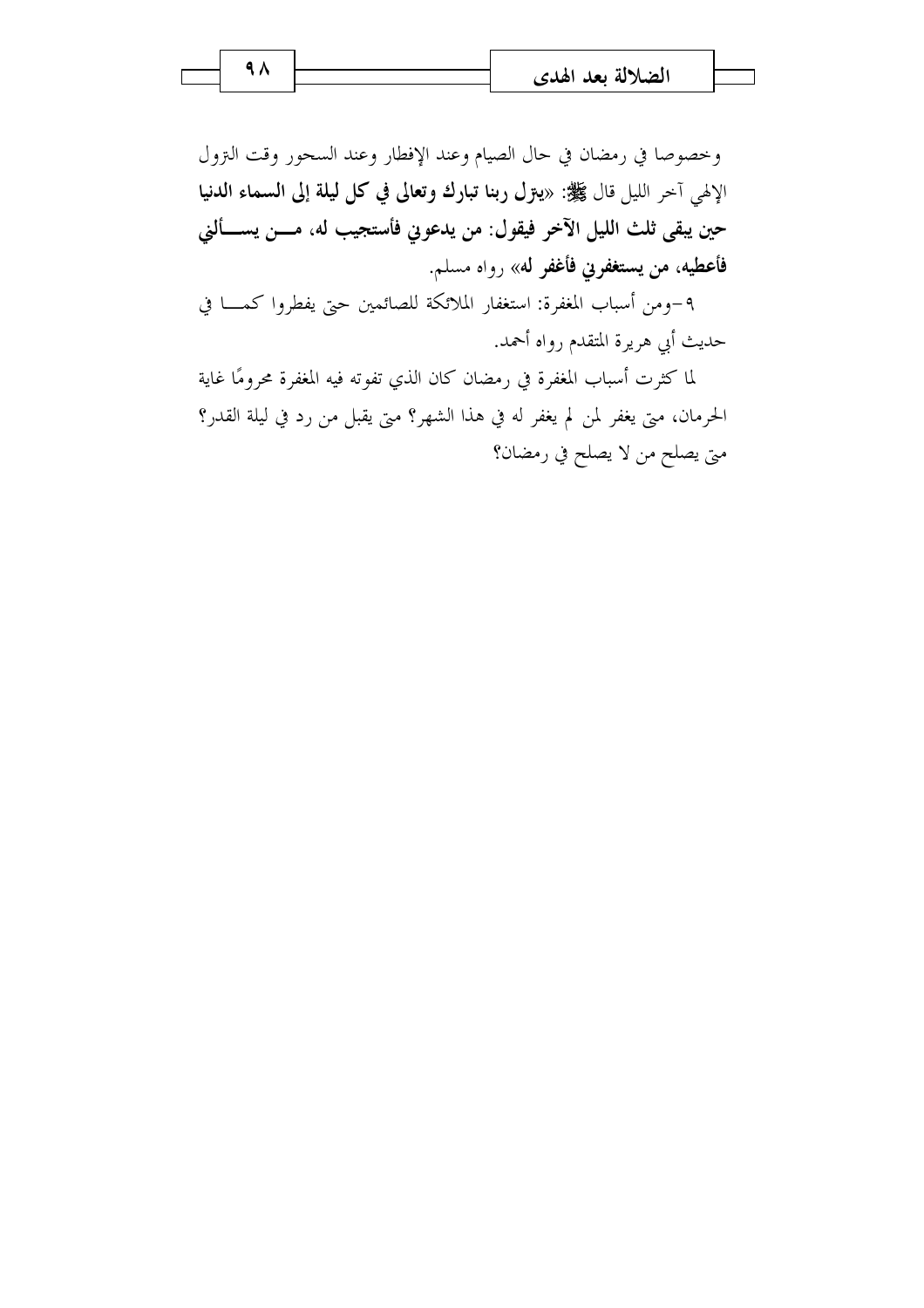99

٥– الخصال المكفرة للذنوب المتقدمة والمتأخرة

كما جاء في الكتاب الذي ألفه الإمام أحمد بن حجر العسقلاني صــــاحب كتاب «فتح الباري» بشرح صحيح البخاري هذا العنوان وهي:

١– إسباغ الوضوء وخصوصا على المكاره وفي شدة البرد. رواه أبو بكر بن أبي شيبة وأبو بكر أحمد بن على المروزي شيخ النسائي والبـــزار في مســـنده وأصله في الصحيحين ولكن ليس فيه «وما تأخر».

٢ – قول: «رضيت بالله ربا وبالإسلام دينا وبمحمد ﷺ نبيا» بعـــد الأذان رواه أبو عوانة الإسفرائيين في مستخرجه الصحيح على مسلم، وأخرجه مســـلم وأبو داود والترمذي والنسائي وليس عندهم «وما تأخر».

٣– صلاة التسبيح بأن يصلى أربع ركعات يقرأ في كل ركعـــة فاتحـــة الكتاب وسورة فإذا فرغ من القراءة في أول ركعة يقول وهو قائم ســـبحان الله والحمد لله ولا إله إلا الله والله أكبر خمس عشرة مرة ثم يقولها في الركوع عشرا وفي الرفع من الركوع عشرا وفي كل سجدة عشرا وبين السجدتين عشرا وهكذا في بقية الركعات فذلك خمس وسبعون في كل ركعة وفي مجمسوع الركعسات ثلاثمائة تسبيحة «رواه أبو داود والترمذي وأورده ابن حزيمة وله شواهد»<sup>(١</sup>).

٤ – قول «آمين» خلق الإمام وموافقة الملائكة فيه. , واه ابسن وهسب في مصنفه وأحرجه مسلم وابن ماجة بدون ذكر «وما تأخر».

٥- صلاة الضحى إيمانا واحتسابا وفيه حديث ضعيف رواه آدم بن إياس في كتاب الثواب.

(١) يقوي بعضها بعضا قال الحافظ ابن حجر في أجوبته عن أحاديث المصابيح والحق أنه في درجة الحسن لكثرة طرقه وقال المنذري وقد روى هذا الحديث من طرق كثيرة وعن جماعة من الصحابة. وصححه جماعة منهم أبو بكر الآجري وأبو محمد عبد الرحيم المصري وأبو الحسن المقدسي رحمهم الله تعالى وصححه الحاكم.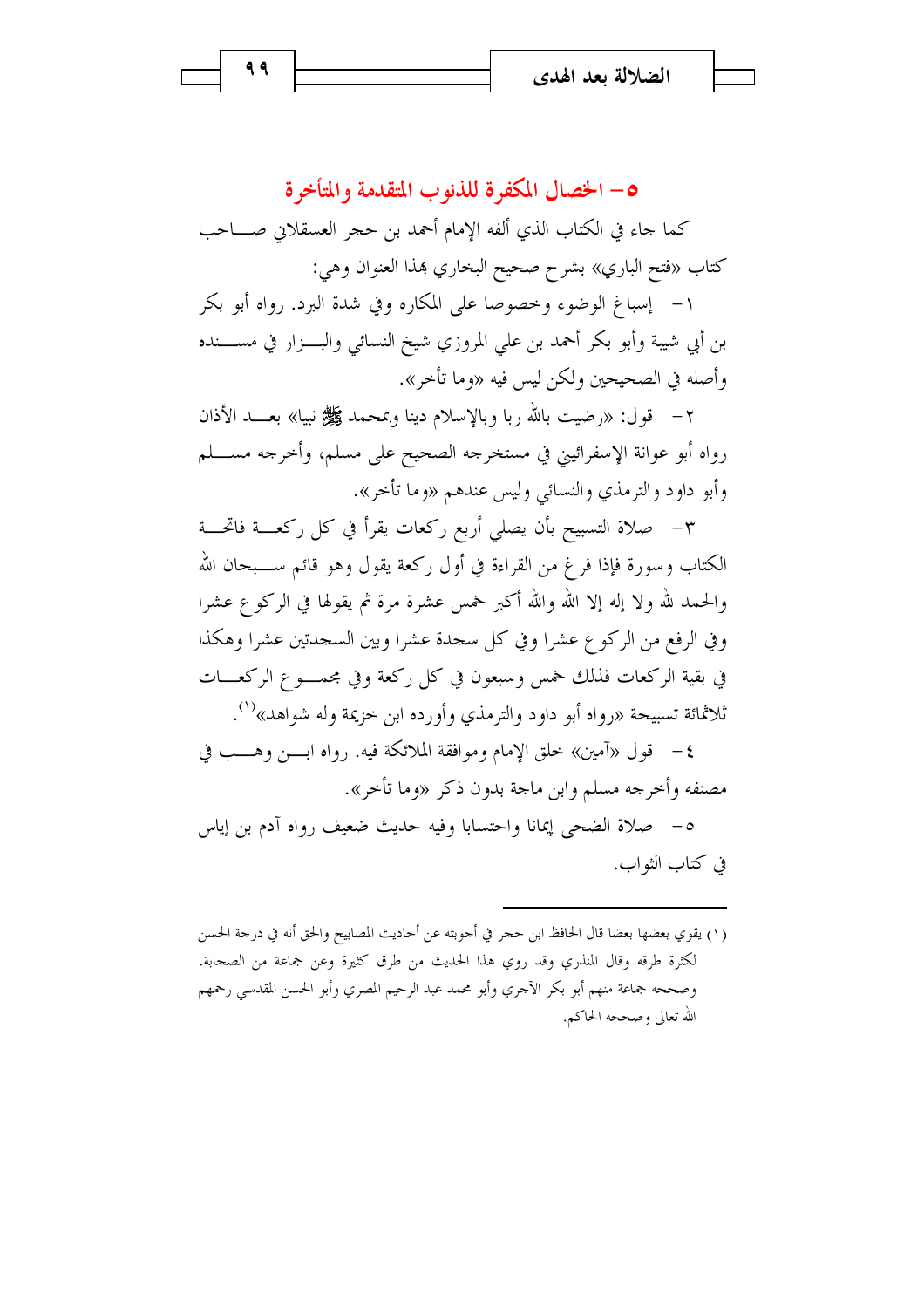|  | الضلالة بعد اهدى |  |
|--|------------------|--|
|  |                  |  |

٦ – قراءة سورة الفاتحة وقل هو الله أحد والمعوذتين بعد الجمعـــة ثــــلاث مرات ورد فيه حدث ضعيف الإسناد رواه أبو الأسعد القشيري وابن أبي شيبة في مصنفه.

٧ – ٨-٩- صيام رمضان وقيامه وقيام ليلة القدر إيمانا واحتســـابا. رواه أحمد والنسائي ورواه مسلم وغيره بدون ذكر «وما تأخر».

١٠- صيام يوم عرفة وهو التاسع من ذي الحجة لغير الحســاج رواه مســـلم وغيره بلفظ: «يكفر السنة الماضية والمستقبلة».

١١- الإهلال بالحج من المسجد الأقصى إلى المسجد الحرام. رواه أبو داود والبيهقي في شعب الإيمان رواه البخاري في تاريخه الكبير و لم يذكر فيــــه «ومــــا تأخر ».

١٢– الحج المبرور الحالص لله الموافق للسنة و لم يرتكب الحاج فيه معصــــية، رواه أبو نعيم في الحلية وأبو عبد الله بن مندة في أماليه وأحمد بن منيع في مســــنده وأبو يعلى في مسنده الكبير.

١٣- قراءة آخر سورة الحشر آية ٢٢- ٢٤ رواه أبو إسحاق الـــثعلبي في تفسيره.

١٤ - قول «سبحان الله والحمد لله ولا إله إلا الله والله أكبر» مائة مرة رواه أبو عبد الله محمد بن حيان في فوائد الأصفهانيين.

١٥- تعليم الولد القرآن: «رواه أبو بكر بن بـــلال في كتــــاب مكــــارم الأخلاق».

١٦- قيادة الأعمى أربعين حطوة. أخرجه أبو عبد الله بن منده في أماليــــه وقال غريب وقال الإمام أحمد وابن معين وأبو داود رواته ثقات.

١٧– السعي في قضاء حاجة المسلم قضيت أو لم تقض أحرجه أبو أحمد عبد الله بن محمد والمفسر الناصح.

١٨- المصافحة عند اللقاء والصلاة على النبي ﷺ أخرجه الحسن بن سفيان وأبو يعلى الموصلي في مسنديهما وابن حبان.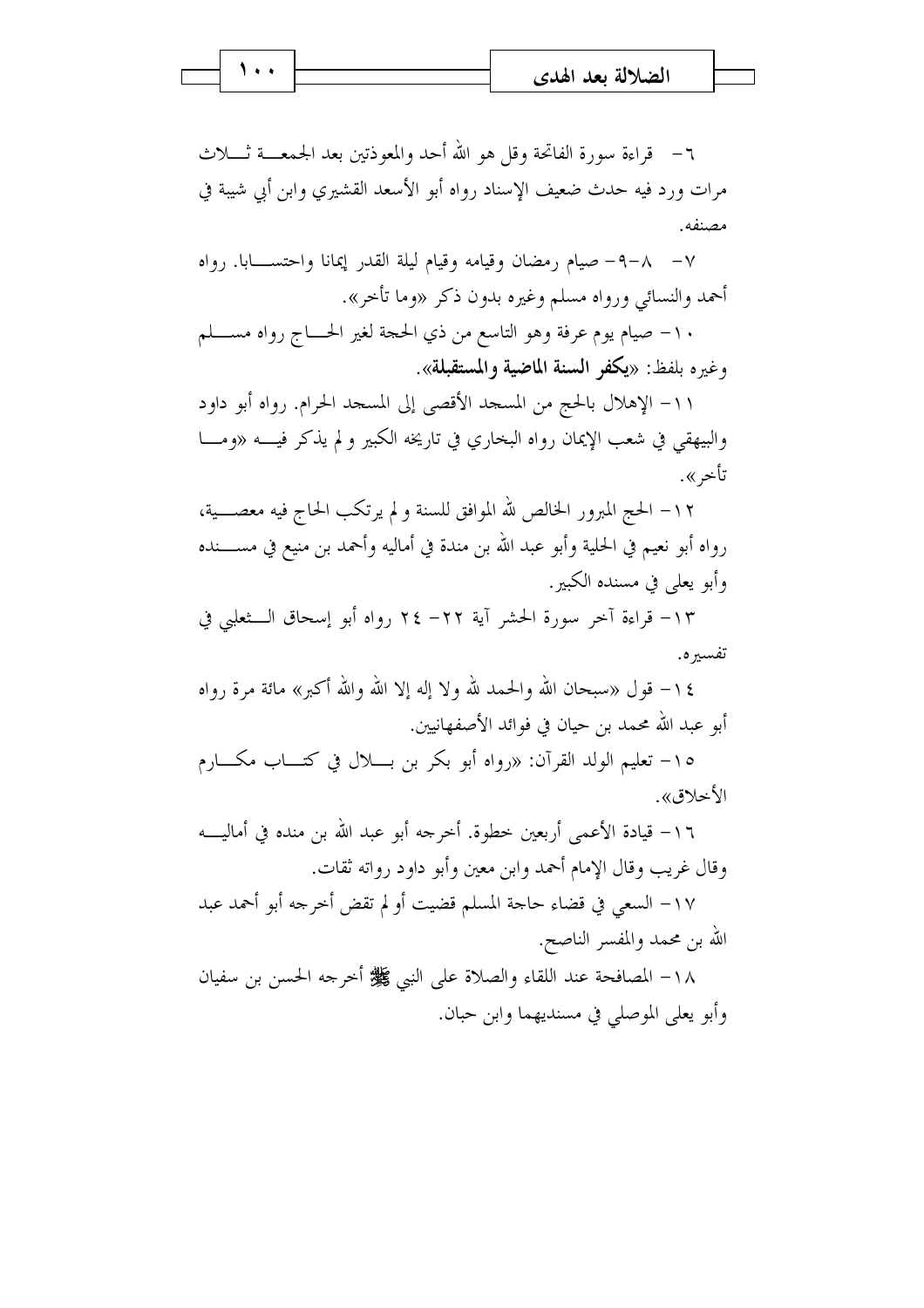|  | الضلالة بعد الهدي |  |
|--|-------------------|--|
|  |                   |  |

١٩- أن يقول بعد الأكل: الحمد لله الذي أطعمني هذا الطعام ورزقنيه من غير حول مني ولا قوة رواه أبو داود في السنن وإسناده حسن. ٢٠ – التعمير في الإسلام تسعين سنة رواه جماعةمن المحدثين عن جماعة مــــن الصحابة رضي الله عنهم أجمعين وهو مشهور وله شواهد. وذلك فضل الله يؤتيه من يشاء والله ذو الفضل العظيم لا مانع لما أعطى ولا معطي لما منع فلله الحمــــد والشكر والثناء لا نحصى ثناء عليه<sup>(١)</sup>.

<sup>(</sup>١) انظر هذه الخصال في مجموعة الرسائل المنبرية ج١ ص ٢٢٦– ٢٥٧.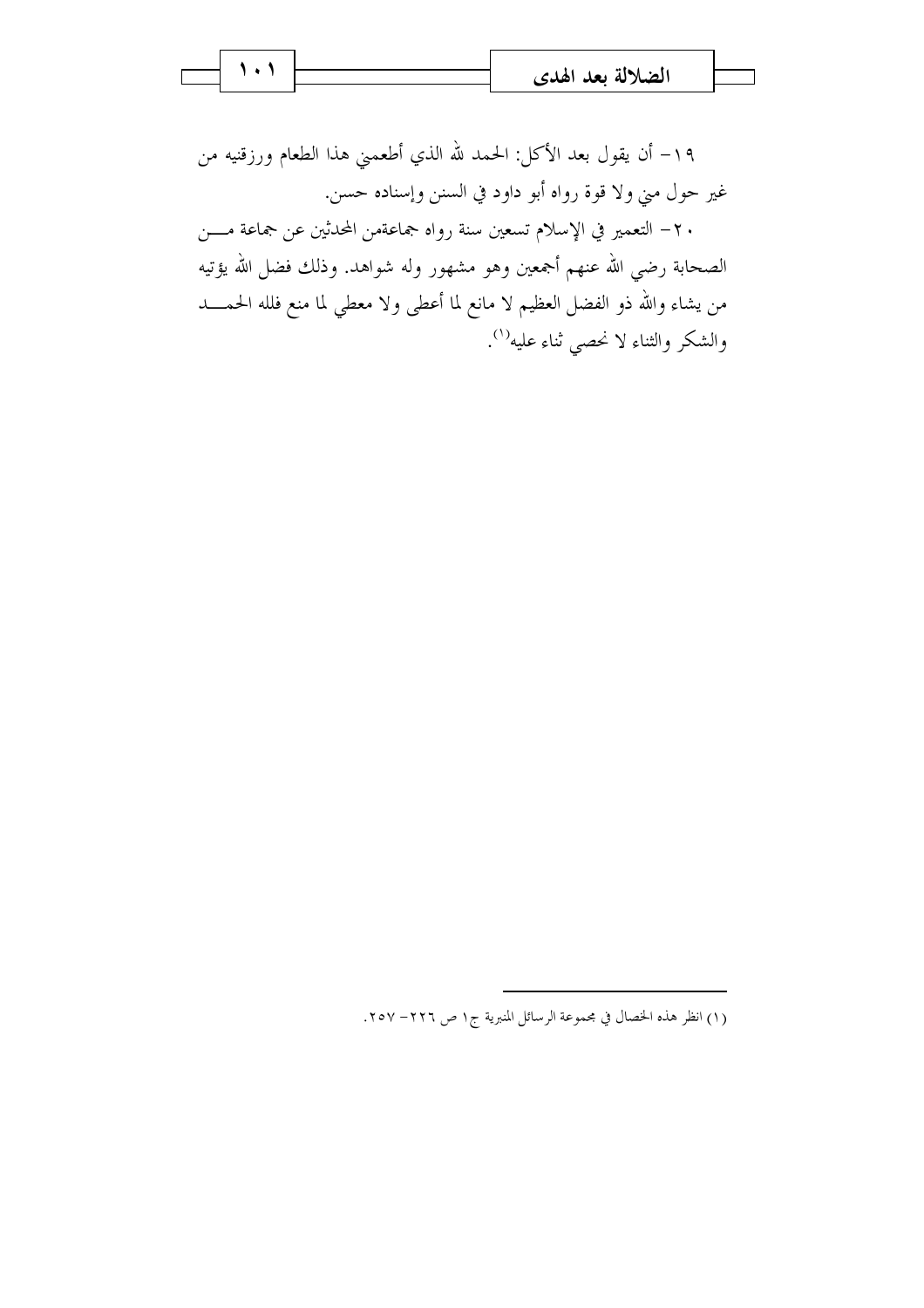|  | الضلاله بعد الهدي |  |
|--|-------------------|--|
|  |                   |  |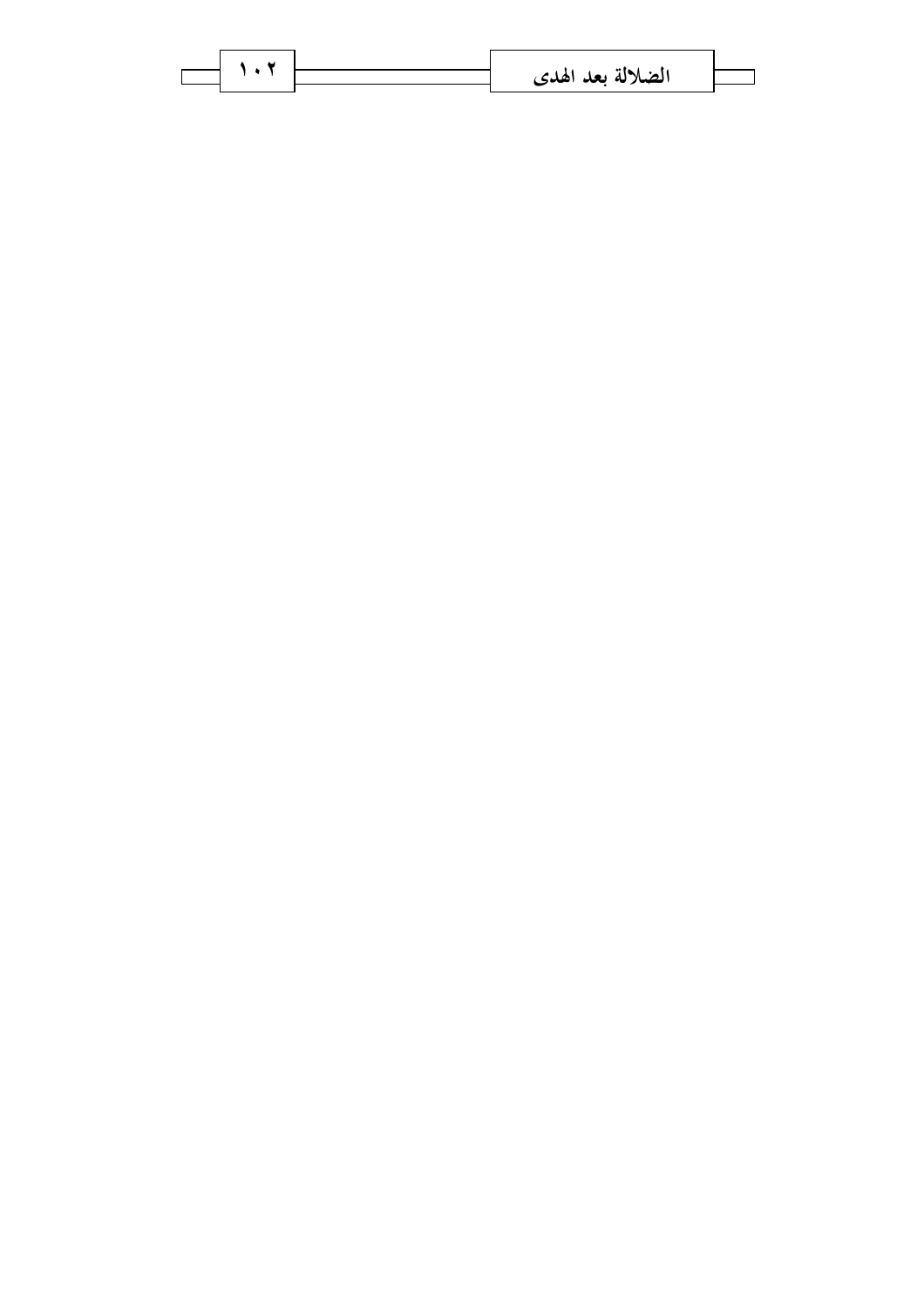## حلاوة الإيمان'''

تقوم عقيدة المسلم على الإيمان بالله تعالى وملائكته وكتبه ورســـله واليــــوم الآخر وبالقضاء والقدر حيره وشره.

وهذا الإيمان ليس مجرد اعتقاد في القلب، ونطق في اللســــان، بــــل يشـــــمل الأعمال والأحكام التي تترجم الإيمان إلى واقع ملموس، وسلوك محمود، وعمــــل صالح، وحركة مفيدة، وهنا تظهر حقيقة الإيمان إلى الوجود، وترى حلاوتــه إلى القلوب، ويتجلى نفعه وحيره ليقطف المؤمن ثماره، ويذوق طعمه، ويطمئن قلبه، وتسعد نفسه، وتنقلب حياته إلى نعيم في الدنيا قبل الآخرة ويعيش في الدنيا واثقا بوعد الله تعالى، ومستظلاً برحمته، ومتمتعاً بنعمه الوافرة، وخيراته العامة، راضـــياً بما أصابه، صابرًا لما نزل به، مجاهدًا في سبيل الله، زاهدا في المال طامعا في الجنــــة، خائفا من النار ، يحب لغيره ما يحبه لنفسه، تطهرت سريرته من الطمع والحســـد، والأنانية والحقد، وسمَّت سجاياه إلى الأخلاق الفاضلة، والمعاملة الحسنة، أحب الناس وأحبوه، وألفهم وألفوه، وأنس هِم وأنسوا به، فكان قرير العسين، حلسو الطباع، طليق الروح، سعيد الحياة.

## طريق الإيمان

ولكن ما هو الطريق الذي يوصل إلى هذا الإيمان؟ وما هي السبل التي تحقق هذه الأهداف؟ وما هي الوسائل التي توفر هذه الغايات؟

يجيب على هذه الأسئلة المعلم الأول والمربي الحكيم، والقائد الموجه، والـــنبي الخاتم والرسول المبعوث رحمة للعالمين، فيرشد أمته إلى البر، ويدلهم على الخـــــــير، ويضع في أيديهم مفاتيح السعادة، ويبصرهم معالم الطريق، ويرشدهم للتي هـــي أقـــــوم، فيمــــــا رواه العبـــــاس بـــــن عبــــــد المطلــــب رضـــــى الله عنـــــه أنـــــه

(١) مقال للدكتور محمد الزحيلي: منشور في محلة الجندي المسلم.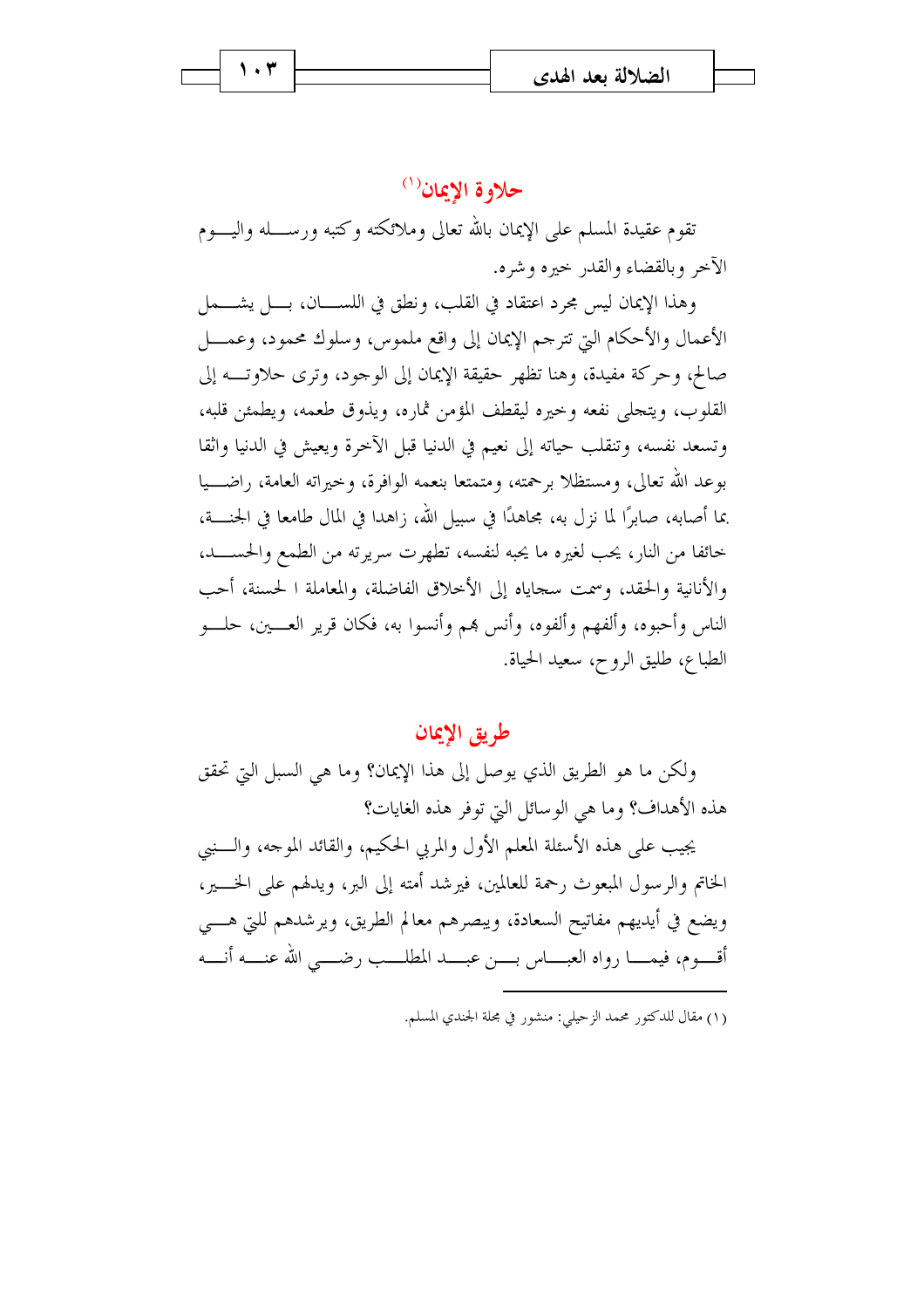سمع رسول الله ﷺ يقول: «ذاق طعم الإيمان من رضــــى بـــالله تعـــالى ربــــا، وبالإسلام دينا وبمحمد رسولا»<sup>(۱)</sup>.

وهذا ما نريد بيانه وشرعه، وعرض مضمونه، ومعرفة حقيقتــه وأبعـــاده، وتحديد شروطه وصفاته.

وقبل الشروع في ذلك نذكر حديث آخر يكمل هذا المعــــين، ويســــاعد في البيان، وهو ما رواه أنس بن مالك رضي الله عنه قال: قـــال رســــول الله ﷺ: «ثلاث من كن فيه وجد حلاوة الإيمان: أن يكون الله ورسوله أحب إليه ممــــا سواهماً، وأن يحب المرء لا يحبه إلا لله، وأن يكره أن يعود في الكفــــر بعـــــد أن أنقذه الله منه كما يكره أن يلقى في النار »<sup>(٢)</sup>.

وفي رواية الطبران مرفوعًا: «ثلاث من كن فيه فقد ذاق طعم الإيمان، من كان لا شيء أحب إليه من الله ورسوله، ومن كان أن يحرق بالنار أحب إليــــه من أن يرتد عن دينه، ومن كان يحب لله، ويبغض لله».

ومن هذين الحديثين تظهر حقيقة الإسلام، وتتأكد حلاوته، وتنكشف سبل الہ شاد إلىه.

الرضا بالله تعالى ربًّا:

معنى رضيت بالشيء قنعت به، واكتفيت به، و لم أطلب معه غيره.

ومن رضی بالله تعالی ربا فقد اعتقد اعتقادا جازما بأن الله تعالی رب کــــل شيء، وأنه لا رب سواه، وأن الله سبحانه تفرد بالربوبية على خلقه، وأنه سبحانه هو وحده حالق الخلق، ومالك الكون، وأنه هو المحيى والمميت، والضار والنافع، والسميع والبصير، وأنه يجيب دعاء المضطر إذا دعاه، وهو المعطى والمانع، وهــــو المدبر لشئون الكون والخلق وهو القادر عليے كيل ذليك، وأن لــه الخليــق والأمر كما قال تعالى عن نفسه: ﴿أَلَا لَــهُ الْخَلْــقُ وَالْــأَمْرُ تَبَــارَكَ اللَّــهُ رَبُّ الْعَالَمِينَ﴾ (٣).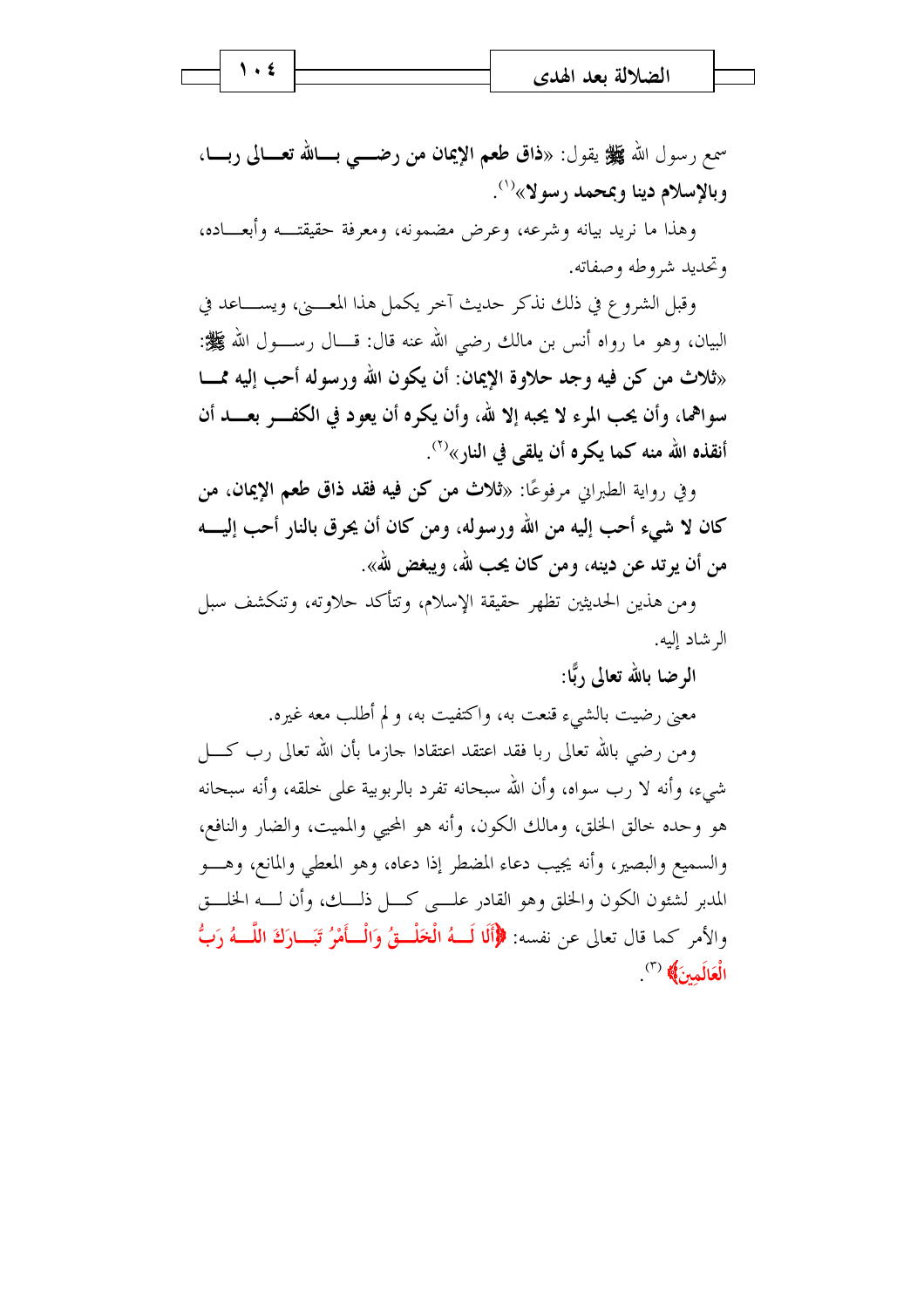وأن الله تعالى هو الرزاق يرزق من يشاء بغير حساب.

ومن رضي بالله تعالى ربًّا فقد أقر بالربوبية الحقة والمطلقة لله تعالى، وأثبـــت الربوبية لله تعالى فقط دون سواه، وسلب حقيقة هذه الصفة عن كل شــــىء في السموات والأرض وأنه لا رب إلا الله، ولا يشاركه أحد في ذلك، فمنه النفـــع والضرر، وله الخوف والرجاء، وهو مالك الملك في الدنيا والآخرة: ﴿لِمَن الْمُلْكُ الْيَوْمَ لِلَّهِ الْوَاحِدِ الْقَهَّارِ﴾ [سورة غــافر: الآيـــة ١٦]. ﴿مَالِـــاكِ يَـــوْمِ الْـــدِّينِ﴾ [الفاتحة: الآية ٤].

ومن رضي بالله تعالى ربا حصه وحده بالتعظيم، وتوجه إليه وحده بالدعاء، وكان أمله في الرجاء، وتوجه إليه بالخشوع والخضوع، لأن الله تعـــالى وحــــده المستحق للتعظيم والتقديس وله يسحد من في السموات والأرض، ويسبح بحمده من في السموات والأرض وهو ما جاء في القرآن الكريم: ﴿ تُسَبِّحُ لَهُ السَّـــمَوَاتُ السَّبْعُ وَالْأَرْضُ وَمَنْ فِيهنَّ وَإِنْ مِنْ شَيْء إِلَّا يُسَبِّحُ بحَمْـــادِهِ وَلَكِـــنْ لَـــا تَفْقَهُـــونَ تَسْبِيحَهُمْ﴾ ٤ ﴿وَلِلَّهِ يَسْجُدُ مَنْ فِي السَّمَوَاتِ وَالْأَرْضِ طَوْعًا وَكَرْهًا﴾ (°) ﴿أَلَمْ تَرَ أَنَّ اللَّهَ يَسْجُدُ لَهُ مَنْ فِي السَّمَوَاتِ وَمَنْ فِي الْأَرْضِ وَالشَّمْسُ وَالْقَمَـــرُ وَالنُّجُـــومُ وَالْجِبَالُ وَالشَّجَرُ وَالدَّوَابُّ وَكَثِيرٌ مِنَ النَّاسِ﴾ (٦).

ومن رضي بالله تعالى ربا خصه وحده بالعبادة.فلا يعبد إلا الله تعالى حقـــا وصدقا واعتمد عليه في كل أمر، واستعان به في كل عمل، وقصـــده في كــــل مطلوب، وهذا ما يكرره المسلم في كل يوم عدة مرات ﴿إِيَّــاكَ نَعْبُـــدُ وَإِيَّــاكَ نَسْتَعِينُ﴾ وهو ما أرشد إليه المصطفى عليه الصلاة والسلام في الحــــديث الــــذي سنذكره بعد قليل.

ومن رضي بالله تعالى ربا التزم طاعته، واحتنب معصـــيته، ووقـــف عنـــد حدوده، قال تعالى: ﴿وَتِلْكَ حُدُودُ اللَّهِ فَلَا تَقْرَبُوهَا﴾ (``)، وقال عز وجل: ﴿وَتَلْــكَ حُدُودُ اللَّهِ فَلَا تَعْتَدُوهَا﴾ <sup>(٨)</sup>، وأخلص العمل في جميع الأمور له، لقولـــه تعــــالي: ﴿مُعْظِمِينَ لَهُ اللَّهِنَ حُنَفَاءَ﴾ (°)، وخصه بالتوكل عليه في كل شيء: ﴿وَعَلَى اللَّهِ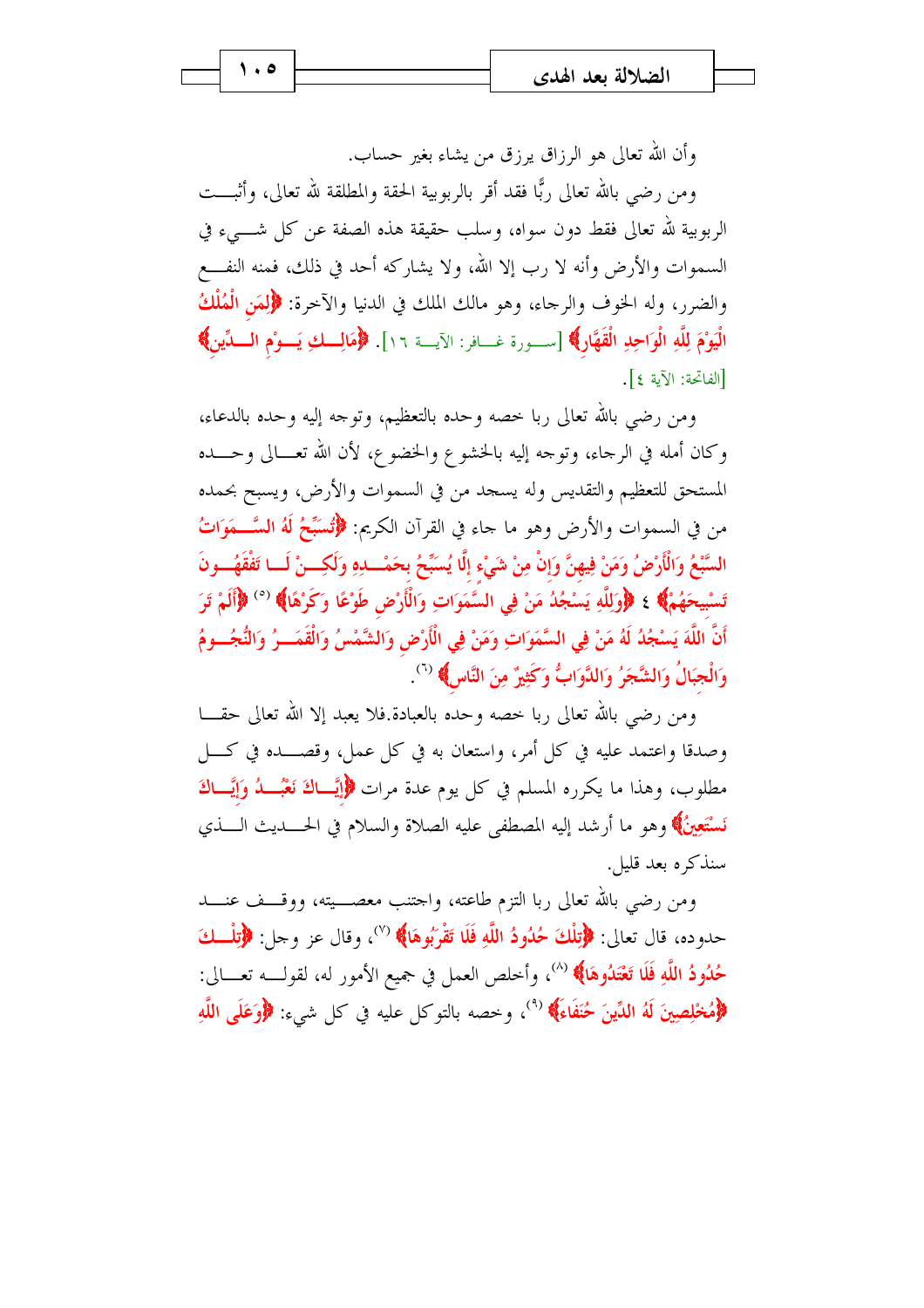|  | الضلاله بعد أهدى |  |
|--|------------------|--|
|  |                  |  |

 $\Box$ 

فَلْيَتَوَكَّلِ الْمُؤْمِنُونَ﴾ (١٠).

ومن رضي بالله تعالي ربا قصد رضوانه، ووجه جميـــع قــــواه وملكاتــــه في مرضاته، فأحب في الله، وأبغض في الله للحديث الشريف الســــابق «وأن يحــــب **المرء لا يحبه إلا لله**» وسخر عواطفه وميوله ورغباته تبعا لمحبة الله تعالى، لما حــــاء في الحديث الشريف عن عبد الله بن عمرو بن العاص رضي الله عنهما قال قـــال رسول الله ﷺ: «لا يؤمن أحدكم حتى يكون هواه تبعا لما جئت به»<sup>(١١</sup>).

ومن رضي بالله تعالى ربا كفر بغيره من الآلهقوالأرباب، والأصنام والأوثان، والطواغيت المتألهين، وعلم حقًّا ويقينا أنه لا إله إلا الله.

ومن رضي بالله تعالى ربًّا اطمأن قلبه بالإيمان، وأحسن بالســـعادة القلبيـــة، والنشوة الوجدانية، وأقبل على الحياة راضيا ومبتسما ومتفائلا، مع انشراح الصدر والهمة العالية النشاط المتدفق، وأحس بطعم الإيمان، وذاق حلاوتـــه في البيـــت والمحتمع، والعمل والتعامل والحزن والفرح، والسراء والضراء، والسلم والحـــرب، ووجد الله معه وعنده وأمامه، ويؤيد ذلك ويجمعه الحديث الشريف الــــذي رواه أبو العباس عبد الله بن العباس رضي الله عنهما قال: كنت خلف النبي ﷺ يومــــا فقال: «يا غلام إني أعلمك كلمات: احفظ الله يحفظ، احفظ الله تجده تجاهك، إذا سألت فاسأل الله، وإذا استعنت فاستعن بالله، واعلم أن الأمة لو اجتمعت على أن ينفعوك بشيء لم ينفعوك إلا بشيء قد كتبه الله لــــك، وإن اجتمعــــوا على أن يضروك بشيء لم يضروك إلا بشيء قد كتبه الله عليك، رفعت الأقلام وجفت الصحف» رواه الترمذي وقال: حديث حسن صحيح، وفي رواية غــــير الترمذي: «احفظ الله تجده أمامك، تعرف إلى الله في الرخاء يعرفك في الشدة. واعلم أن ما أخطأك لم يكن ليصيبك، وما أصابك لم يكن ليخطئك، واعلم أن النصب ومسع الصبير، وأن الفسرج مسع الكسرب، وأن مسع العسسر يسر ا»<sup>(١٢)</sup>.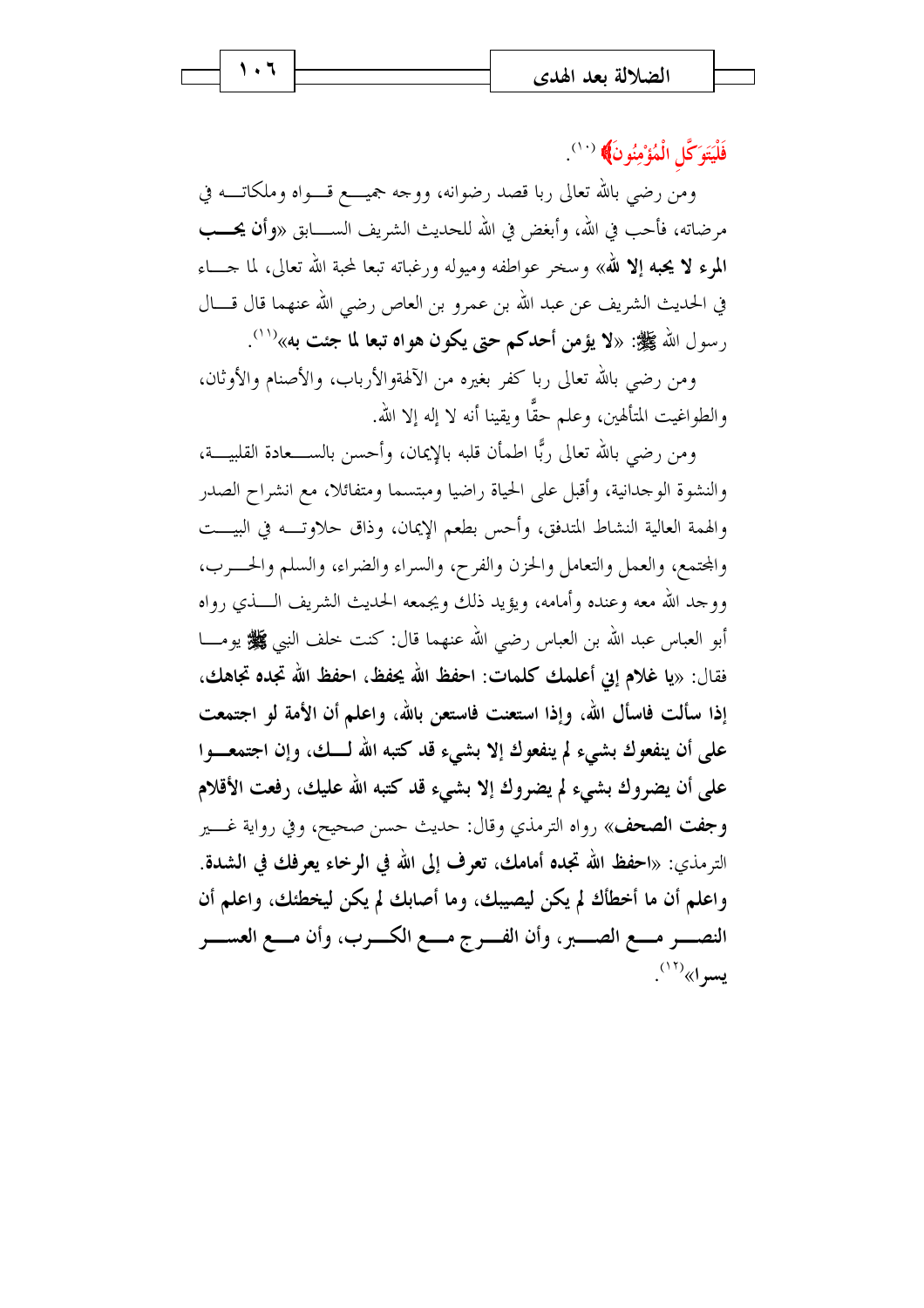$\mathcal{N}$ 

الرضا بالإسلام دينا:

الدين في اللغة من دان به أي اتخذه دينا ومذهبا، أي اعتقده واعتــــاده، ودان بالإسلام دينا أي تعبد به وتدين، والدين هو الملة والشرع والقسانون والطريقة والمذهب والعادة، والدين أيضا من دان له أي أطاعــــه وخضــــع لــــه، أو ذل أو استكان أو عبد، فالدين هو الإطاعة والخدمة والعبودية.

فمن رضي التدين بالإسلام فقد التزم بالطاعة والعبودية على هذا الشرع في علاقاته وعباداته، و سلوكه و تصرفاته.

ومن رضي بالإسلام دينا فقد أقر في قلبه بأركان الإسلام، وتجلَّى ذلـــك في صلته مع الله تعالى، وأن لا إله إلا الله، وأن محمدًا رسول الله، وإقـــام الصـــــلاة، وإتياء الزكاة، وصوم رمضان وحج البيت إن استطاع إليه سبيلا.

ومن رضى بالإسلام دينا فقد رضى بأحكامه وشرعه، وتبني مبادئه وقواعده، وأخذ بنظريته في معرفة الله والكون والحياة الإنسان، وسارٍ في الحيـــاة بمقتضــــي الأحكام الشرعية، والأخلاق الفاضلة، وحافظ على نفسه وعلى نفوس الآخرين، ورعي أمواله وأموال غيره، وصان عرضه وأعراض المسلمين، وحقن دماء النساس كما يحقن دمه وروحه، والتزم بمنهج العبادة فيــــه كمـــــا وردت دون زيــــادة أو نقصان، ولا بدعة أو ابتداع.

ومن رضي بالإسلام دينا أحب الإسلام والمسلمين، وعض عليهم بالنواجسذ وتمسك بالهدى الذي جاء به، وضحى بكل غال ونفيس في سبيله، واستعذب المرارة من أجل دينه وكره أن يمسه الكفر، وأن يعود إلى الضلال، (يكره أن يعود في الكفر كما يكره أن يقذف في الناري.

ومن رضي بالإسلام دينا وحب عليه أن يكون داعية له بـــالقول والفعــــل، والأخلاق والسلوك والمعاملة والتعامل، وكان مبشرا بتعاليم الدين، قائما علـــي حدوده، مجاهدا في سبيله بماله ودمه وروحه، مستعذبا للمــوت فــداء لنشـــره،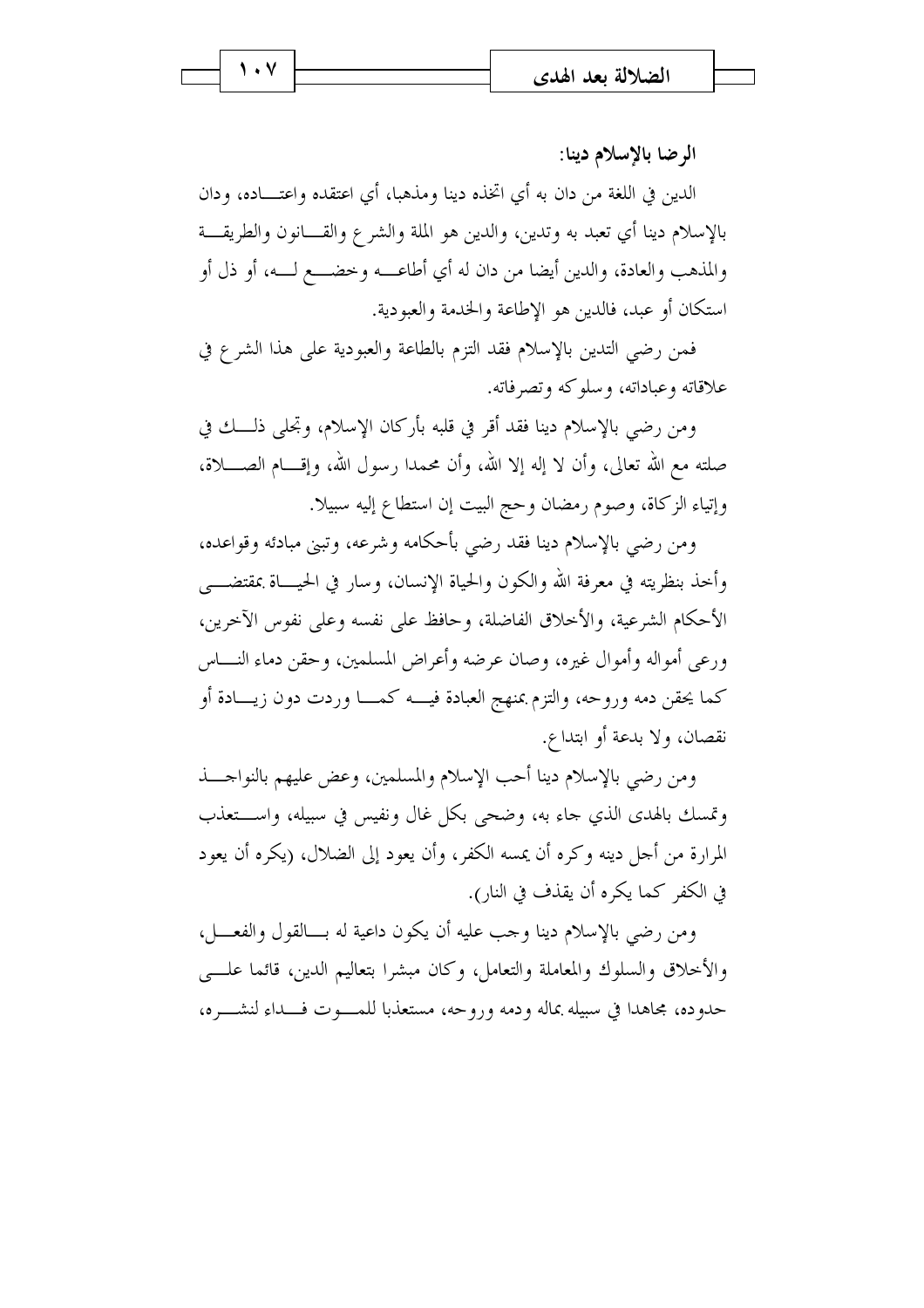|  | الضلاله بعد اهدى |  |
|--|------------------|--|
|  |                  |  |

 $\Box$ 

ولتعميم الخير لكل البشر، تطبيقا لقوله تعـــالى: ﴿وَجَاهِــــدُوا فِـــى اللَّـــهِ حَـــقَّ جهَادِهِ) (١٣).

ومن رضي بالإسلام دينا ومنهجا جعله معيارا يسير به الـــدعاوي الباطلـــة، والمبادئ الهادمة، والأفكار المبرقعة والشعارات الزائفة، فما وافق الإسلام فهو الحق يقينا وصدقا، بل هو الإسلام ومن الإسلام وما حالفه فهو الباطل بدون ريب ولا شك فيطرحه أرضا، وما اتفق مع مقاصد الشرع والإسلام فهـــو خــــير، ومــــا عارضها فهو شر وضلال وانحراف.

ومن رضي بالإسلام دينا أقام الموازين عليه في تقييم الأشـــخاص، وتحديـــد المواقف، فمن سلك طريق الإسلام نجا، وكان من الثقاة المقبولين، ومن حاد عنه، انحرف إلى الهاوية، وتردى في شباك الشيطان وشركه، ووقف في الصف المعادي، ليكون كافرًا أو ملحدًا أو منافقًا، فليس بعد الحقِّ إلا الضلال.

ومن رضي بالإسلام دينا فلا يقبل على يهودية أو نصرانية، ومن المغضب وب عليهم ولا الضالين، ولا يميل سمعه إلى فرق ضالة أو منحرفه؛ لألها كلها في النار، ولا يتلفت نظره إلى المذاهب الخداعة، والأقوال البراقة التي تصدر مسن معسين الشيطان وأعوانه، ويحيكها أعداء الإسلام من كل جانب بألفاظ منمقة، ودعاوي جوفاء، وأدوية مسمومة، تصنع منها الحبال لاصطياد البلهاء والشاردين عن الحق وعن جماعة المسلمين: (إنما يأكل الذئب من الغنم القاصية).

ومن رضي بالإسلام دينا نبذ ما عداه، وأدرك منهج الإسلام المستقيم ﴿وَأَنَّ هَذَا صِرَاطِي مُسْتَقِيمًا فَاتَّبِعُوهُ وَلَا تَتَّبِعُوا السُّبُلَ فَتَفَرَّقَ بِكُمْ عَنْ سَبِيلِهِ ذَلِكُمْ وَصَّاكُمْ بِهِ لَعَلَّكُمْ تَتَّقُونَ﴾ (13).

ومن رضي بالإسلام دينا كان ذا عقل راجح، وفكر واع، ومنطق قويم، لأنه رضي لنفسه ما رضيه له رب العزة، العليم الحكيم الذي قال في محكسم كتابــــه: ﴿وَرَضِيتُ لَكُمُ الْإِسْلَامَ دِينًـــا﴾ <sup>(١٥)</sup> وأن الله تعـــالى رضــــى لعبـــاده الإســــلام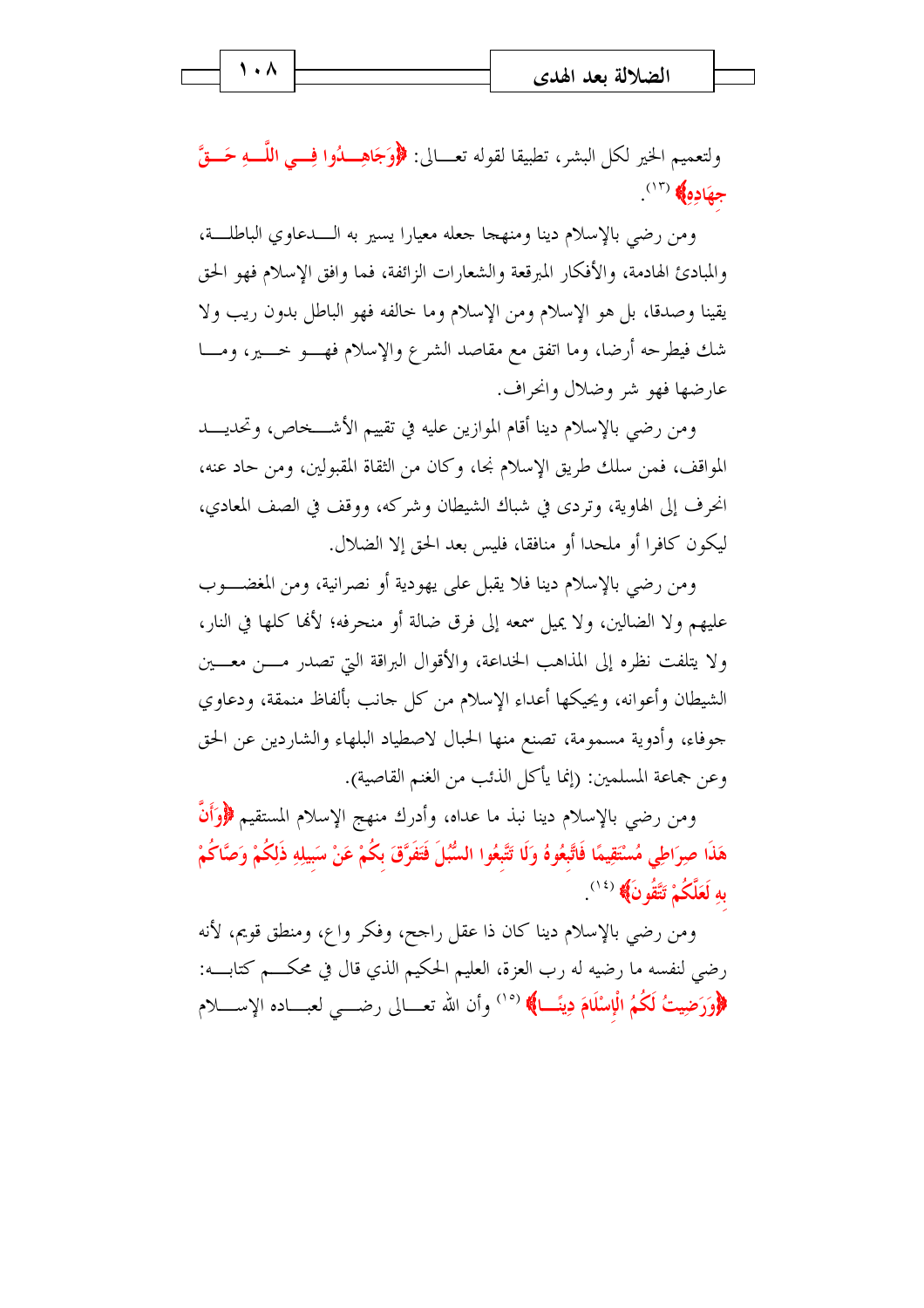|  | الضلاله بعد اهدى |  |
|--|------------------|--|
|  |                  |  |

ليصلحهم في الدنيا، ويحقق لهم السعادة في الحيـــاة، ويمـــنحهم الجـــزاء الأوفي، والفردوس الأعلى، والنجاة من النار، والفوز بالجنة في الآخرة، وإذا كان الله تعالى رضي لعبيده الإسلام فهل يخطر على بال ذي لب وعقل أن يرضى بغير ما رضيه الله له، وأن يتنكب عن صراط الله، ويعرض عن رضاء الله؟ والعياذ بـــالله ومــــن يفعل ذلك فقد حاب وحسر، وكشف عن غبائه وغفلته، وسذاجته وبلادتـــه، وأنه سار في الطريق المعوج، وهو أعمى لا يدري، ومثله كحاطب ليل، يحمــــل الأفعى مع حطبه، وتلدغه في ظهره، وتمص دمه، قال تعالى: ﴿وَمَنْ أَعْرَضَ عَـــنْ ذِكْرِي فَإِنَّ لَهُ مَعِيشَةً ضَنْكًا وَنَحْشُرُهُ يَوْمَ الْقِيَامَةِ أَعْمَى \* قَالَ رَبِّ لِـــمَ حَشَـــرْتَني أَعْمَى وَقَدْ كُنْتُ بَصِيرًا \* قَالَ كَذَلِكَ أَتَتْسَكَ آيَاتُنَسَا فَنَسَسِيَّهَا وَكَسْذَلِكَ الْيَسوْمَ تُنْسَمَى الْأَلْسَ.

ومن رضى بالإسلام دينا حمد الله تعالى على فضله، وشكره علــــى نعمــــه، وكرر يوميا هذه العبارة (الحمد لله الذي هدانا للإسلام، وما كنا لنهتدي لولا أن هدانا الله).

الرضا بمحمد ﷺ رسولا:

الرضا بمحمد ﷺ رسولا هو أن يقر المؤمن بنبوة محمد بن عبـــد الله عليــــه الصلاة والسلام، وأن الله تعالى اصطفاه من حلقه، واختاره لرسالته، وأنه حـــاتم النبييين كما قال تعالى: ﴿هَا كَانَ مُحَمَّدٌ أَبَا أَحَدٍ مِنْ رِجَالِكُمْ وَلَكِنْ رَسُـــولَ اللَّـــهِ وَخَاتَمَ النَّبِيِّينَ وَكَانَ اللَّهُ بِكُلِّ شَيْءٍ عَلِيمًا﴾ ''')، وأنه أفضـــل المرســــلين، وهــــو الشافع والمشفع يوم الدين، لما رواه جابر رضي الله عنه أن رسول الله ﷺ قـــال: «أنا قائد المرسلين، ولا فخر، وأنا خاتم النبيين، ولا فخر، وأنـــا أول شـــافع ومشعف، ولا فخر»<sup>(^\)</sup>، وأن الله تعالى أرسله رحمة للعالمين، لقوله تعالى: ﴿وَمَا أَرْسَلْنَاكَ إِلَّا رَحْمَةً لِلْعَالَمِينَ﴾.

ومن رضي بمحمد رسولا آمن بكل ما جاء به من ربه، وصدقه بكل ما نقله عن الله تعالى من المغيبات، والأحكام وأخذ بالآيـــات الـــــتي وصــــفت هــــذا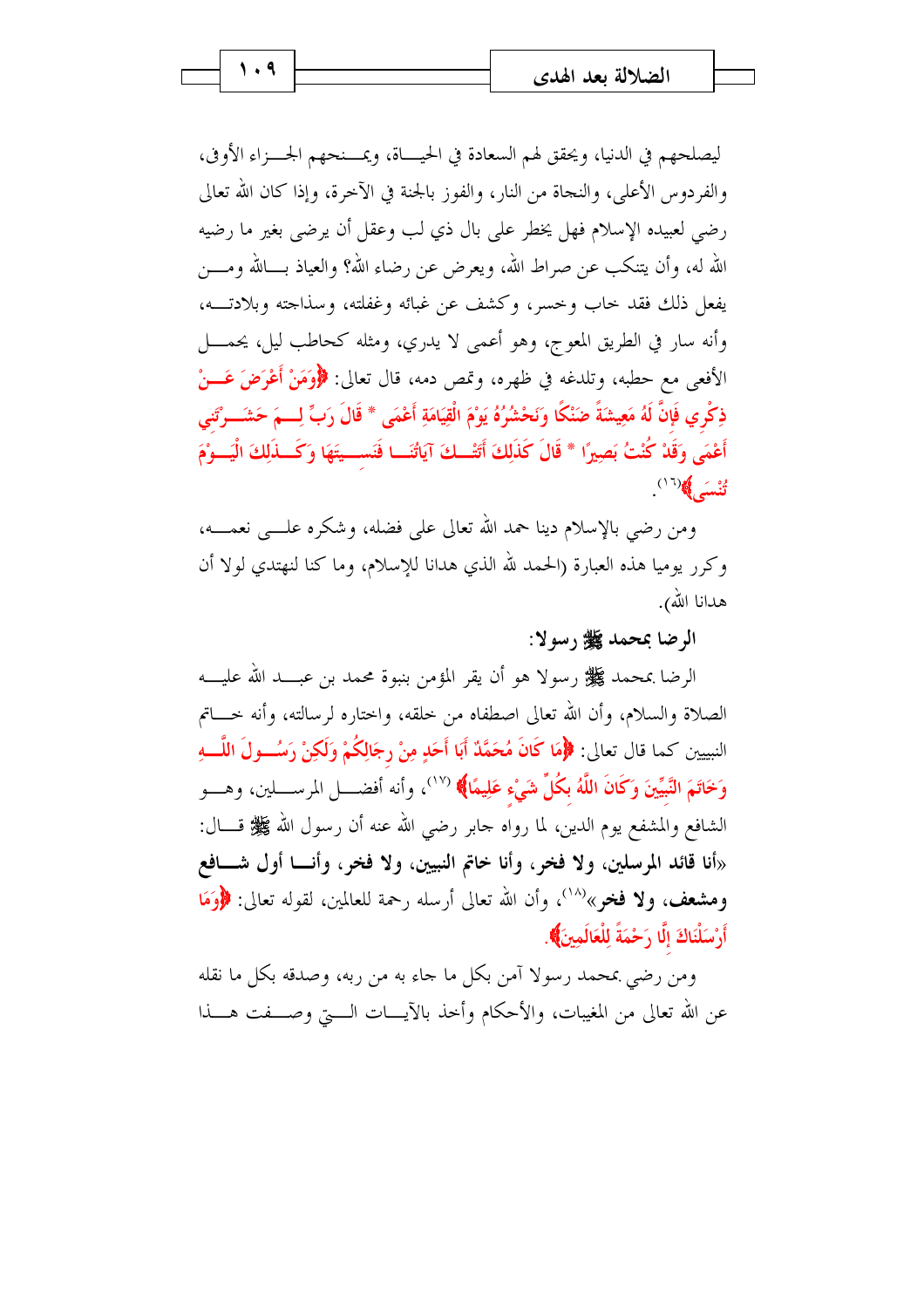|  | الضلالة بعد اهدى |  |
|--|------------------|--|
|  |                  |  |

الرسول الكريم، ومدحه الله تعالى بما، كقوله تعـــالى: ﴿وَإِنَّـــكَ لَعَلَـــمِي خُلُـــق عَظِيمٍ﴾ `` ``، وقوله تعالى: ﴿لَقَدْ جَاءَكُمْ رَسُولٌ مِنْ أَنْفُسكُمْ عَزِيزٌ عَلَيْهِ مَـــا عَنــــُّمْ حَرِيصٌ عَلَيْكُمْ بِالْمُؤْمِنِينَ رَءُوفٌ رَحِيمٌ﴾ (```)، وقوله تعالى: ﴿يَا أَيُّهَــا النَّبـــيُّ إنَّـــا أَرْسَلْنَاكَ شَاهِدًا وَمُبَشِّرًا وَنَذِيرًا \* وَدَاعِيًا إلَى اللَّهِ بِإِذْنهِ وَسِرَاجًا مُنِيرًا﴾ (٢٢).

ومن رضي بمحمد رسولا علم يقينا أن ما جاء به هو من عنـــد الله تعـــالى: ﴿وَمَا يَنْطِقُ عَنِ الْهَوَى \* إِنْ هُوَ إِلَّا وَحْيٌ يُوحَىِ﴾ <sup>(٢٤)</sup>، وأن رســــول الله ﷺ أدى الأمانة، وبلغ الرسالة، نصح الأمة، وجاهد في الله حق جهاده، ثم لحق بــــالرفيق الأعلى، وقدترك أمته على شريعة بيضاء نقية، ليلها كنهارها لا يزيــــغ عنــــها إلا هالك.

ومن رضي بمحمد رسولا درس سيرته العطرة، وحياته الشـــريفة، ليقتـــدي بأقواله وأفعاله، ويتخذه مثلاً أعلى في الحياة، وقائداً حقيقيا للأمة وأسوة حسنة في العبادة والمعاملة، والأخلاق والسلوك، ويتمثل صفاته الحميدة ليرشف من معينها، ويتخذها عبرة له، ومرشدا في حياته، وموجها في أعماله.

ومن رضي بمحمد , سولا أحذ بسنته وأقواله وأفعاله ﴿وَمَا آتَاكُمُ الرَّسُـولُ فَخُلُوهُ وَمَا نَهَاكُمْ عَنْهُ فَانْتَهُوا﴾ <sup>(٢٥)</sup> وأطعه في جميع أوامره ونواهيه، لقوله تعالى: ﴿يَا أَيُّهَا الَّذِينَ آمَنُوا أَطِيعُوا اللَّهَ وَرَسُولَهُ وَلَا تَوَلَّوْا عَنْهُ وَأَنْتُمْ تَسْمَعُونَ﴾ (ٽَا، ولأن طاعة الرسول ﷺ طاعة لله تعالى: ﴿مَنْ يُطِعِ الرَّسُولَ فَقَدْ أَطَاعَ اللَّـــهَ﴾ (٢٧)، وأن اتباعه سبيل إلى محبة الله ورضوانه، لقوله تعالى: ﴿قُلْ إِنْ كُنْتُمْ تُحِبُّونَ ا**للَّهَ فَاتَّبِعُوني** يُحْبِّكُمُ اللَّهُ) (^`).

ومن رضي بمحمد رسولا أحبه من قلبه، وقدم حبه على نفسه (أن يكون الله ورسوله أحب إليه مما سواهما) وفداه بماله وأهله وأولاده وروحه، وهو ما كـــان يردده الصحابة رضوان الله عليهم (فداك أبي وأمي يا رسول الله)، وتشــــوق إلى زيارتــــه، والســـــلام عليـــــه في الـــــدنيا، كمــــا يحــــن الغريــــب إلى وطنــــه،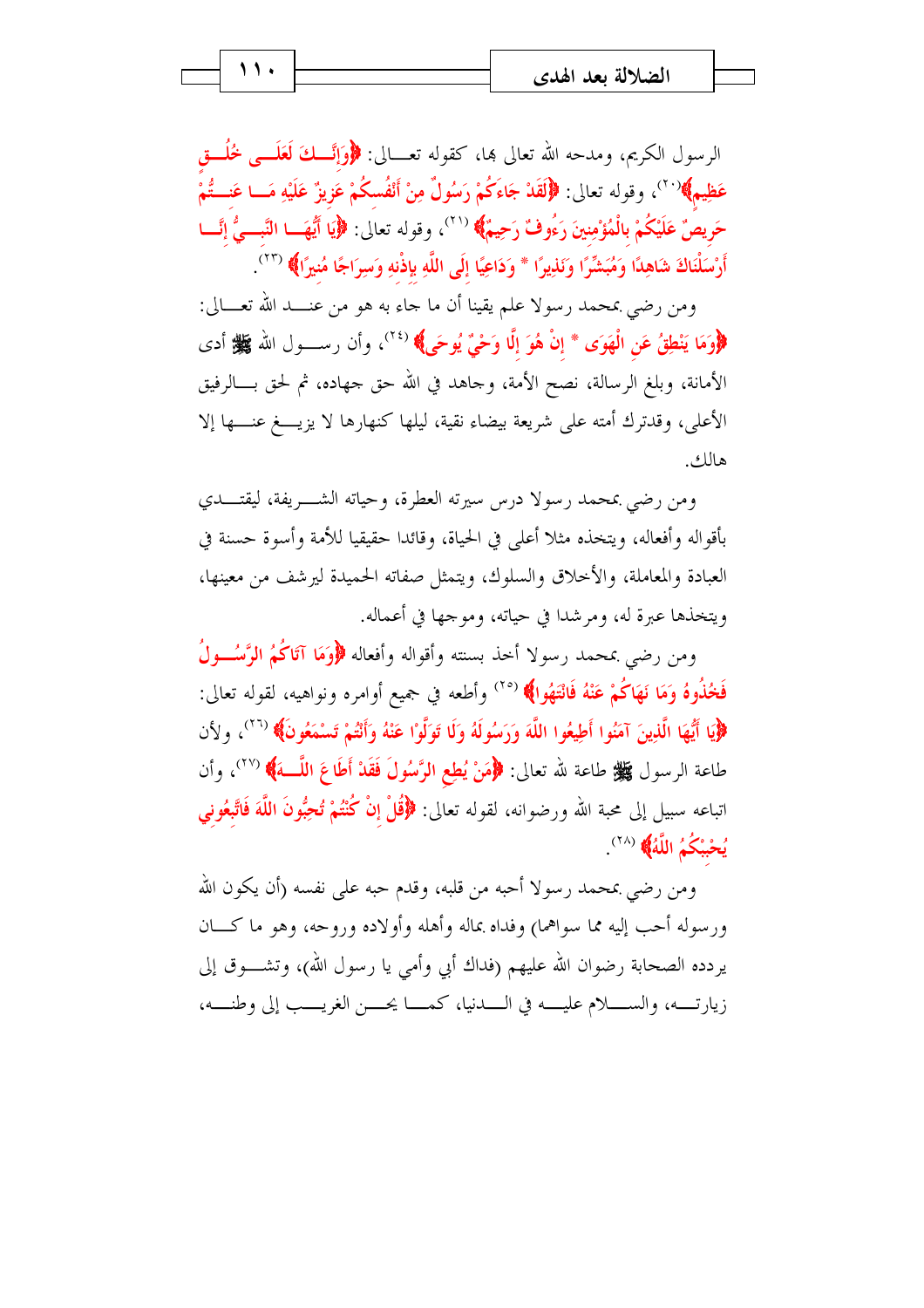|  | الضلالة بعد اهدى |  |
|--|------------------|--|
|  |                  |  |

ويتذكر المسافر أهله، فلا يجفوه البعد، ولا يزيده النوى إلا لظى وحنينا، ويسأل الله تعالى شفاعة نبيه يوم البعث والنشور ، وعند العرض والحساب، وتمنى أن يحشر تحت لوائه يوم القيامة (يحشر المرء مع من أحب).

ومن رضي بمحمد رسولا اتخذه رائدا للصلاح والإصللاح، ومرشــدا في الملمات، وموجها للخير، وهاديا عند الخطوب، ومعلما للأمة والأجيال، ومربيـــا للشعوب، وكشف عن طريقه القيادات الزائفة، والزعامات العميلة، والســـيادات المأجورة، والمتنبئين الكذبة، والدعايات المغرضة، وأصحاب الأهواء المدسوســـة، ويبقى محمد ﷺ في نفسه وقلبه نورا ساطعا، وسراجا منيرا، وأملا مشرقا بكل ما وعد وأوعد، وبشر وأنذر .

وبعد: فإن فعل المؤمن ما سبق ذاق طعم الإيمان، واستشعر حلاوته، وشفي قلبه من كل سوء، وزال عنه القلق والاضطراب، وحل فيه الـــيقين والســـكينة، وأمن الناس منه على دينهم وما لهم وأنفسهم وأعراضهم وأولادهم، وشــــاع في المحتمع الأمن والطمأنينة، واجتث الخسوف والفسساد، والاضسطراب، تحقيقــا لقوله ﷺ: «ذاق طعم الإيمان من رضي بالله تعالى ربا، وبالإسلام دينا، وبمحمد رسولا».

قال الإمام النووي: (فمعنى الحديث: لم يطلب غير الله، و لم يســــع في غــــير طريق الإسلام، و لم يسلك إلا ما يوافق شريعة محمد ﷺ، ولا شك أن من كانت هذه صفته فقد حلصت حلاوة الإيمان إلى قلبه وذاق طعمه) ثم نقل النووي عــــن القاضي عياض رحمه الله قال: (معنى الحديث صح إيمانه، واطمأنت بــــه نفســــه، وخامر باطنه، لأن رضاه بالمذكورات دليل لثبوت معرفته، ونفاذ بصيرته، ومخالطة بشاشة قلبه، لأن من رضي أمرا سهل عليه، فكذا المؤمن إذا دحل قلبه الإيمـــان سهل عليه طاعات الله تعالى، ولذت له) <sup>(٢٩)</sup>، ثم نال الثواب الكبير لقولــــه ﷺ: «من قال حين يسمع النداء: رضيت بالله ربًّا، وبالإسلام دينا، وبمحمد رسولا؛ غفر له ما تقدم من ذنبه». (\*\*)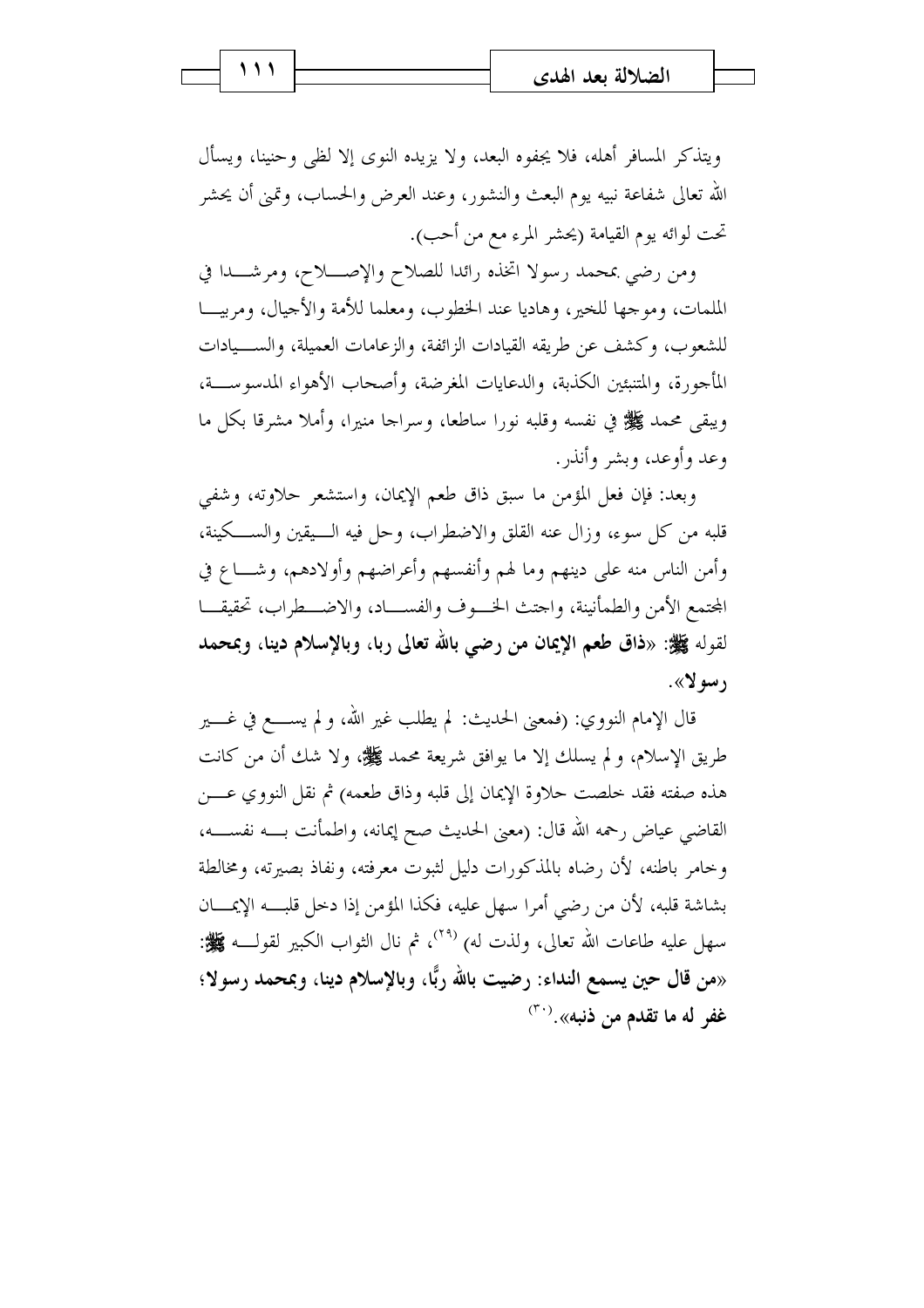|  | الضلاله بعد اهدى |  |
|--|------------------|--|
|  |                  |  |

وقال الفيروزآبادي عن هذين الحديثين (ذاق طعم الإيمان، من قسال حسين يسمع النداء) قال: (وهذان الحديثان عليهما مدار مقامات الدين، وقــد تضـــمنا الرضا بربوبيته سبحانه وألوهيته، والرضا برسوله، والانقياد له، والرضــــا بدينــــه، والتسليم له، ومن اجتمعت له هذه الأربعة فهو الصديق حقــا، وهـــي ســـهلة بالدعوى واللسان، ومن أصعب الأمور عند الحقيقة والامتحان، ولا سيما إذا ما خالف هوى النفس ومرادها، فحيئذ يتبين أن الرضا كان على رسالة، لا علــــى حالة) <sup>(٣١</sup>).

والإيمان بما سبق له مذاق خاص، وحلاوة شهية، وطعم رقيق، لا يدركه إلا من لامس الإيمان شغاف قلبه، ولا يلتذ به إلا من مارسه، ومن ذاق عرف، نسأل الله تعالى إيمانا كاملا، ويقينا صادقا، ورضاء شاملا، والحمــــد لله رب العــــالمين.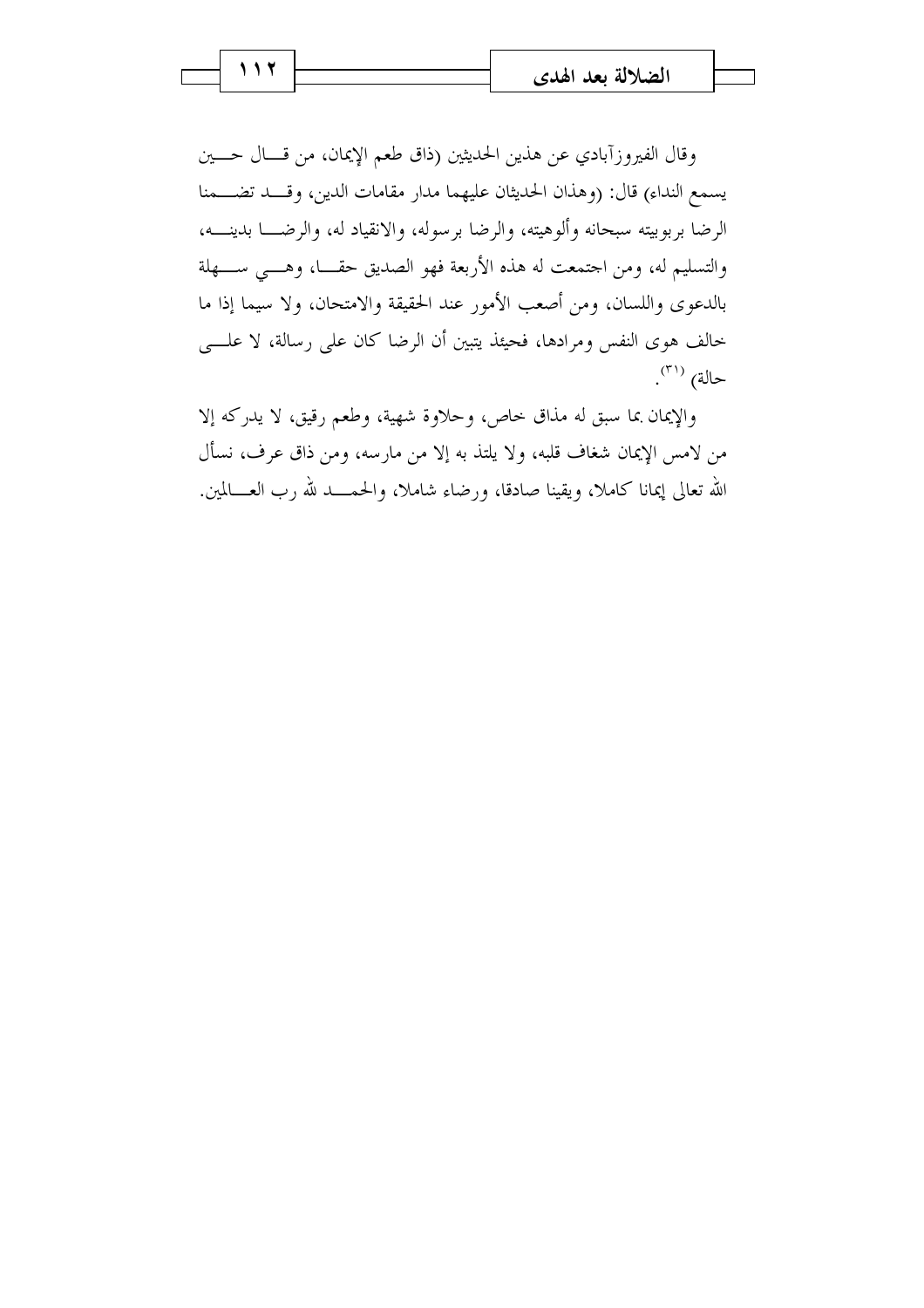١–رواه الإمام أحمد ومسلم والترمذي (صحيح مسلم ٢/ ٢، مسند أحمـــد ١/ ٢٠٨، سنن الترمذي ٧/ ٣٧٢، الفتح الكبير ٧/ ٣٧٢). ٢–رواه البخاري ومسلم والإمام أحمد والترمذي والنسائي وابسن ماجسه (صحيح البخاري ١/ ١٤/، صحيح مسلم ٢/ ١٣، سنن الترمـــذي ٧/ ٣٧٢، سنن ابن ماجه ٢/ ١٣٣٨، الفتح الكبير ٢/ ٤٨، نزهة المتقين ١/ ٤٩). ٣-سورة الأعراف: الآية ٥٤. ٤ –سورة الاسراء: الآية ٤٤. ٥–سورة الرعد: الآية ١٥. ٦–سورة الحج: الآية ١٨ ٧–سورة البقرة: الآية ١٨٧. ٨–سورة البقرة: الآية ٢٢٩. ٩-سورة البينة: الآية ٥. ١٠ - سو, ة التوبة: الآية ٥١. ١١- رواه المقدسي وأبو نعيم في الأربعين وأبو بكر الأصبهاني والنووي في الأربعين وقال: حديث حسن صحيح. ١٢– رواه الترمذي والإمام أحمد (جامع العلوم والحكم ص ١٦١، الحديث رقبه ۱۹) ١٣- سورة الحج: الآية ٧٨. ١٤- سورة الأنعام: الآية ١٥٣. ١٥– سورة المائدة: الآية ٣. ١٦- سورة طه: الآية ١٢٤- ١٢٦. ١٧- سورة الأحزاب: الآية ٤٠. ١٨ – حديث حســـــن رواه الــــــدارمي (الفــــتح الكــــبير ١/ ٢٧٥، فـــيض

الهو امش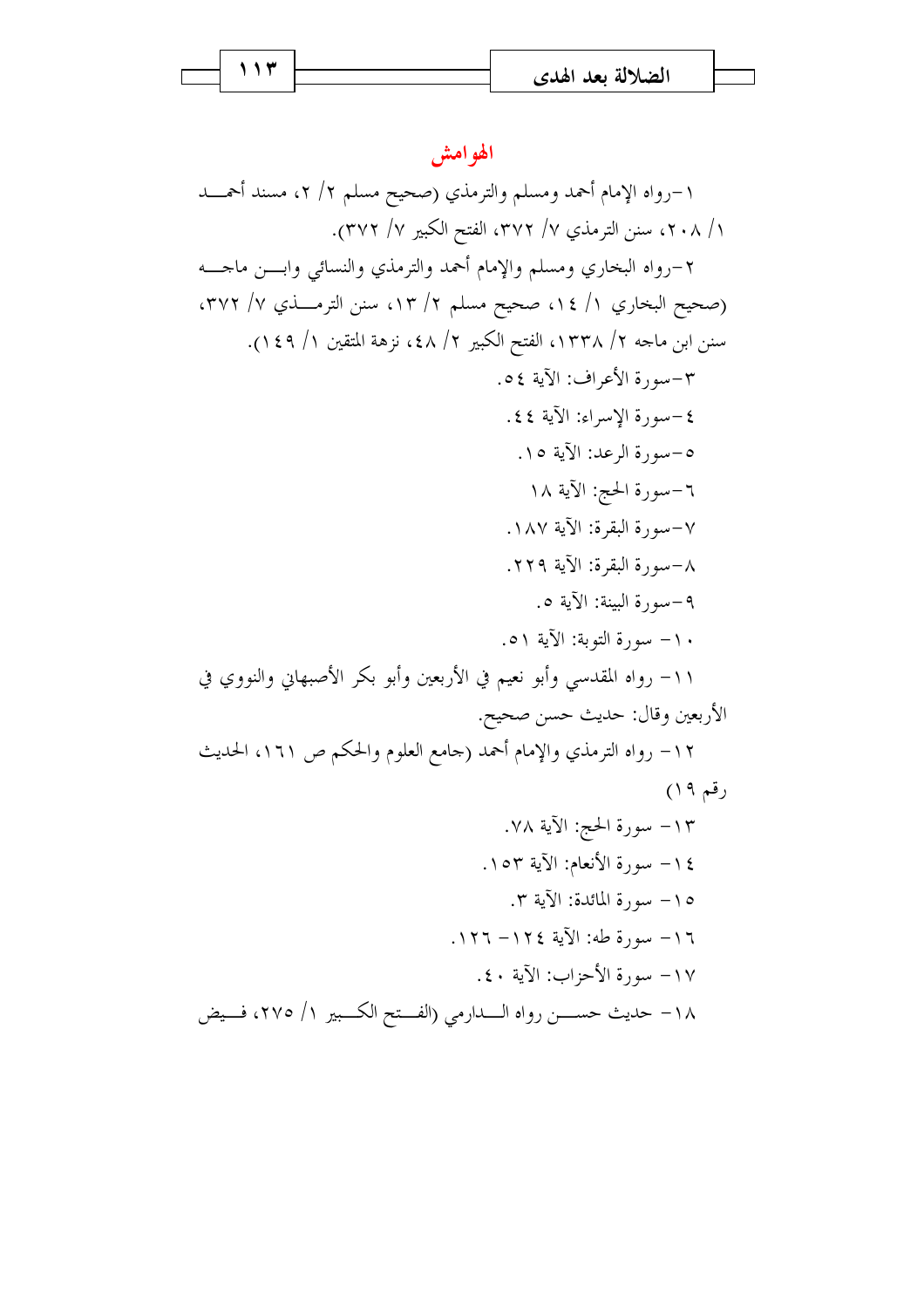111

القدير ٢/ ٤٣). ١٩- سورة الأنبياء: الآية ١٠٧. ٢٠ - سورة القلم: الآية ٤. ٢١– سورة التوبة: الآية ١٢٨. ٢٢– سورة الأحزاب: الآية ٤٥– ٤٦. ٢٣– سورة النجم: الآية٣–٤. ٢٤– سورة الحشر: الآية ٧. ٢٥- سورة الأنفال: الآية ٢٠. ٢٦- سورة النساء: الآية ٨٠. ٢٧– سورة آل عمران: الآية ٣١. ٢٨- شرح النووي على صحيح مسلم ٢/ ٠.ط ٢٩– رواه الإمام أحمد ومسلم وأصحاب السنن الأربعة (الفتح الكـــبير ٣/ ٢١٧) وروى البخاري ومسلم أن رسول الله ﷺ قال: «وا**لذي نفسي بيــــده لا** يؤمن أحدكم حتى أكون أحب إليه من والده وولده والناس أجمعين» (صحيح البخاري ١/ ١٤، صحيح مسلم بشرح النووي ٢/ ١٥). ٣٠– بصائر ذوي التميز ٧/ ٧٩.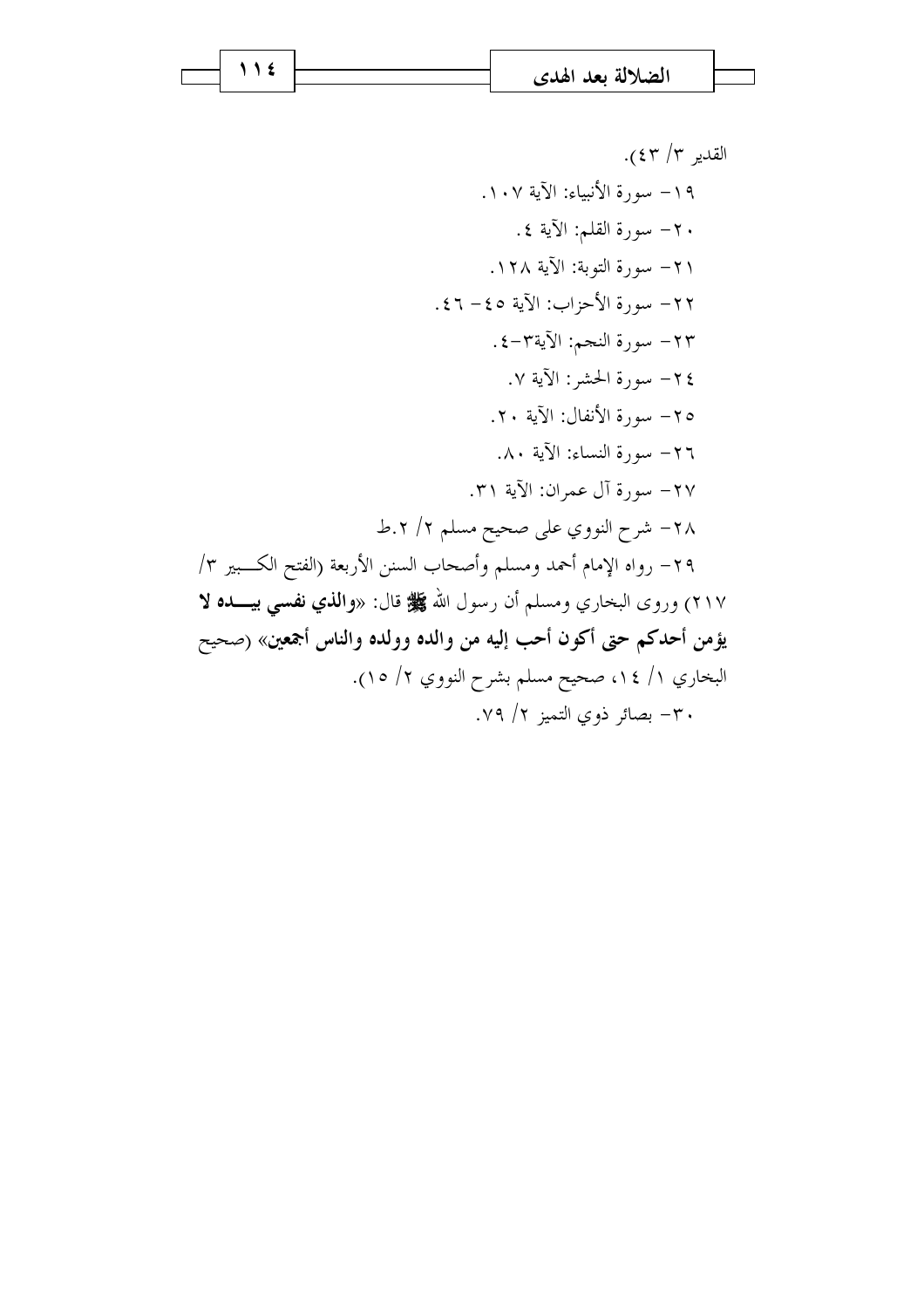$^{(1)}$ الخاتمة $^{(1)}$ 

في نماية هذا البحث المتواضع أتوجه إلى الله العلمي القدير بما هــــو أهلـــــه أن ينفعني به وأن ينفع به قارئه وسامعه وأن يجعله حجة لنا لا علينا وأن يجعل العمل خالصا لوجهه الكريم وأن يتجاوز عما فيه من زلل وخطأ وتقصير عمدا كان أو سهوا.

ويمكن أن ألخص أهم النتائج في هذا البحث إلى النقاط التالية:

١-إن مما قد يحتج به بعض العصاة حين وقوعه في المعصية بقوله (إلها مقدرة عليه) فهو باطل لأن القدر يحتج به في المصائب لا في المعائب ولو كان الاحتجاج بالقدر جائزا كان فيه حجة لإبليس أخزاه الله.

٢-أن المعاصي تنقسم إلى قسمين كبائر مكفرة وكبائر مفسقة وصغائر وهي كثيرة وأن ضبطها بعدد قد يكون محالا لأنه يتجدد في عصر ما لم يكن في عصر قبله ويمكن أن يقال عنها أن الكبير هي: ما دل الدليل على توكيد وتغليظ تحريمها سواء توعد عليها بلعن أو غضب أو نار أو عذاب أو نفي الإيمان أو التبرأ منه، أو ما عظم ضررها في الوجود أو اقتران بارتكاها ما تعظم به فهي كبائر، وما عداها فهي الصغائر .

٣-ينبغي للمسلم عدم التساهل في الصغائر لألها تجمتع على فاعلـــها حـــــيّ تملكه كما بين هذا رسول الله ﷺ في حديث المحقرات وألها تلتحق بالكبائر بأمور منها الإصرار عليها أو الفرح ها... إلخ.

٤–أن الدنيا دار امتحان لبني آدم، فامتحن الله الرسل بأممهم والأمم بالرسل وامتحن العلماء بالجهال والجهال بالعلماء والملوك بالرعيسة والرعيسة بسالملوك

(١) من كتاب (المعاصي وأثرها على الفرد والمجتمع)، للشيخ: حامد بن محمد المصلح.

 $\bigwedge$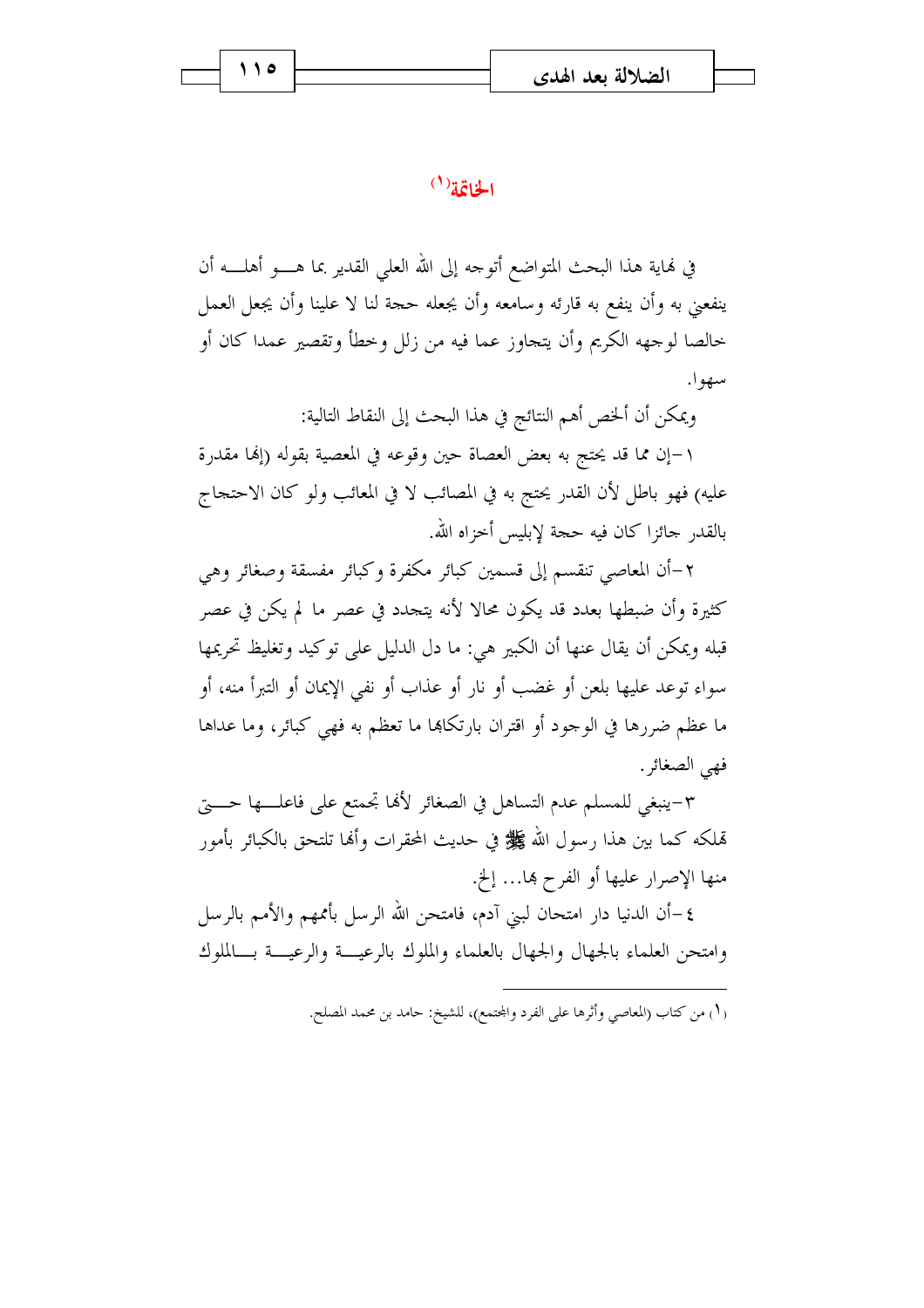|  | الضلاله بعد الهدي |  |
|--|-------------------|--|
|  |                   |  |

والرجال بالنساء والنساء بالرجال والأغنياء بالفقراء والفقراء بالأغنيساء وأهسل الإيمان بالكفر والكفار بالمؤمنين قال الله حلا وعلا: ﴿وَجَعَلْنَا بَعْضَكُمْ لِبَعْضٍ فِتْنَةً أَتَصْبِرُونَ وَكَانَ رَبُّكَ بَصِيرًا﴾ ('ُ

٥–للمعاصي مسببات تجعل الإنسان ينساق إليها حبّ يقع فيها ومنها ضعف الإيمان واليقين وحصول الجهل بالله تعالى وبالدين الحق والبعد عن الكتاب والسنة واتباع الشهوات والشبهات وقرناء السوء.

٦–الشهوات والشبهات أصل كل فتنة ومنبع كل بلية والشهوات تكون في المال والبنين والنساء والجاه غالبا ونحوها. والشبهات تكون من اتباع الهوى وقلة الفقه في الدين وعدم التوفيق أو من غرض فاسد أو غيرها.

٧–إن لهذه الأسباب السابقة دافع هو عدو بني آدم منذ أخرج آدم من الجنة بسببه، ومنذ تضع الأم ابنها إلى الوفاة، وهو يحاول إضلاله؛ قال تعالى في شـــأنه: ﴿لْأَقْفُدَنَّ لَهُمْ صِرَاطَكَ الْمُسْتَقِيمَ \* ثُمَّ لَآتِيَّتُهُمْ مِنْ بَيْنِ أَيْدِيهِمْ وَمِنْ خَلْفِهِــمْ وَعَـــنْ أَيْمَانهِمْ وَعَنْ شَمَائِلِهِمْ وَلَا تَجِدُ أَكْثَرَهُمْ شَاكِرِينَ﴾(`` كل ذلك بأي وجه أو طريق من مكائده أو مصائده الكثيرة.

٨–إن القلوب بين إصبعين من أصابع الرحمن يقلبها كيف يشاء وتختلــف باحتلاف أصحاها صحة وسقما وللذنوب تأثير عليها منها ذهاب حيائها وغيرقما وزيغها وحرمان العلم النافع والوحشة والظلمة مـــع عــــدم تــــوقير الله تعــــالى و مهابته.

٩–المعاصبي تؤثر على القلب والنفس كتأثير السموم في الأجساد وهي تؤثر على بدن العاصي بأنواع العقوبات القدرية والشرعية كالحدود وغيرها كما أفمـــا تؤثر على سائر تصـــرفات العاصـــي العمليـــة والعقليـــة والخلقيـــة بتـــأثيرات شريرة خبيثة.

> (١)سورة الفرقان: الآية ٢٠. (٢) سورة الأعراف: الآية ١٦– ١٧.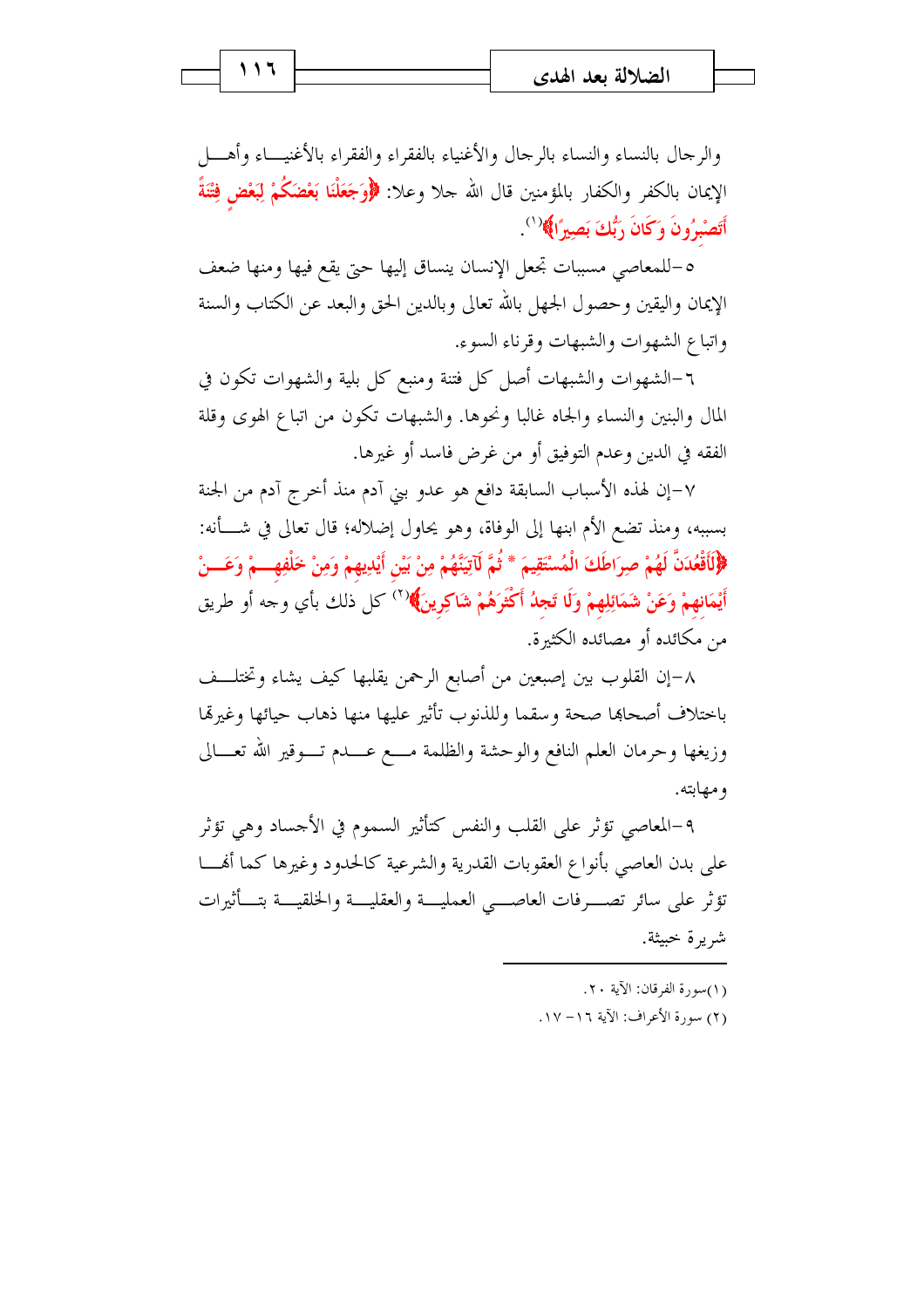|  | الضلاله بعد اهدى |  |
|--|------------------|--|
|  |                  |  |

١٠- سبب هلاك الأمم السابقة كقوم نوح وهود وصالح وقسوم فرعسون وغيرهم هو عصيافمم لرسلهم وظلمهم. ومن تأثيرها على المحتمعات أفما تؤدي إلى ضعف الإيمان والأمن أو زوالهما وفقد الأرزاق والعافية في الأبدان ووقوع الهزائم الحربية، إضافة إلى ما تسببه من حسف أو زلازل ونحوها وعدم حصول البركسة بل تنزع من الأموال والأولاد وغيرها.

١١- للذنوب آثار حطيرة على غير الإنسان فهي تؤثر عليے كشير مسن الكائنات إن لم يكن كلها مثل الدواب والشجر والحجر والأرض والسماء قسال حل وعلا عن الشرك: ﴿لَقَكَادُ السَّمَوَاتُ يَتَفَطَّرْنَ مِنْهُ وَتَنْشَقُّ الْأَرْضُ وَتَخِرُّ الْجِبَالُ هَلًّا \* أَنْ دَعَوْا لِلرَّحْمَنِ وَلَدًا﴾ (')

١٢– القبر أول منازل الآخرة وعذابه أو نعيمه حق ثابت بالكتاب والســـنة وإجماع الأمة ويعذب العصاة في قبورهم على أمور منها الإشراك بالله ورفـــض القرآن والنوم عن الصلاة والكذب والربا والزنا وعدم الاستتار من البول وغيرها.

١٣– يوم القيامة يوم لا ريب فيه يجمع الله فيه الأولين والآخــــرين لفصـــــل القضاء بينهم وهو يوم عصيب عظيم قال الله في شأنه: ﴿يَوْمَ يَفِرُّ الْمَرْءُ مِنْ أَخِيهِ \* وَأُمِّهِ وَأَبِيهِ \* وَصَاحِبَتِهِ وَبَنيهِ \* لِكُلِّ امْرِئ مِنْهُمْ يَوْمَئِذٍ شَأْنٌ يُغْنِيهِ﴾(`` وقد ذكره الله تعالى في كثير من سور القرآن بأنه يعذب العصاة يوم القيامة على آثار مــــذكورة في الكتاب أو في السنة منها الظلم، والرياء، والتصوير، والكبر، ومنــــع الزكــــاة، والأسبال ونحوها.

١٤- النار أشد العذاب وأحبثه وهي حق كما أن الجنة حـــق والصــــراط منصوب عليها وها من الأغلال والسلاسل والحميم والضريع والزقوم ما الله بسه أعلم، وفيها يعذب الله من عصاه من المشركين والمنافقين وآكلي مال اليتيم والربا والزناة والكاذبين والمصورين والمتكبرين والظلمة وأعوافمم وأهل السرقة ونحوهم.

> (١) سورة مريم: الآية ٩٠– ٩١. (٢) سورة عبس: الآية ٣٤– ٣٧.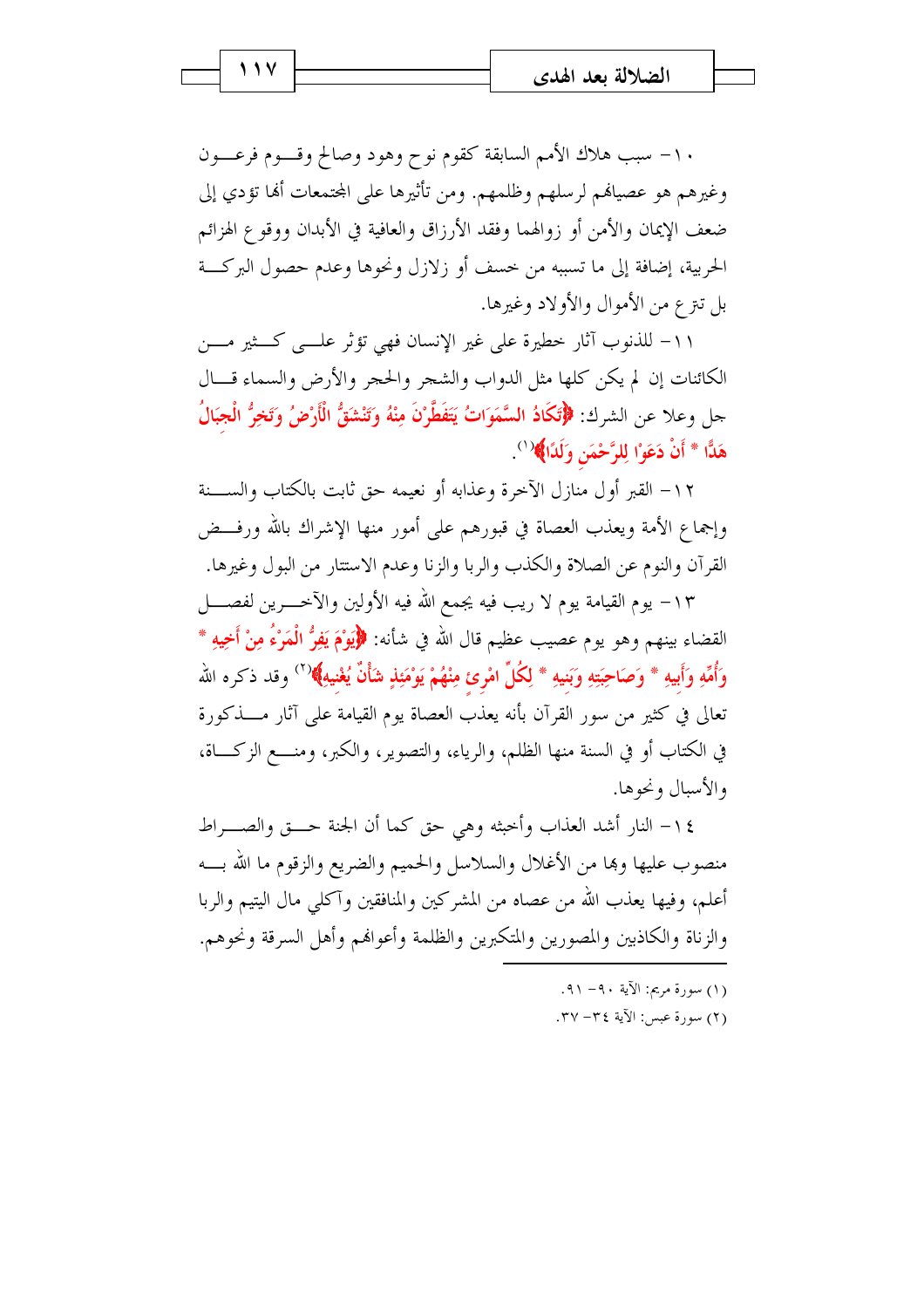|  | الضلاله بعد اهدى |  |
|--|------------------|--|
|  |                  |  |

والله أعلم.

١٥- تقوى الله حير ما يعالج ها العبد نفسه الأمارة بالسوء وغــــيره وهــــي وصية الله للأولين والآخرين ووصية الرسل لأممهم والصالحين لإخـــوالهم وهــــي مراقبة الله في السر والعلن وقد ذكرها الله تعالى في القرآن الكريم كثيرًا وهذا يدل دلالة واضحة على أهيمتها. وأن مكالها القلب الذي هو محل نظر الــــرب حـــــلا وعلا.

١٦– أحب الأعمال إلى الله أداء الفرائض في أوقالها حسب ما شــــر ع الله ورسوله وهي أهم الأعمال التي أمر الله بما وتاركها يكفر وتليها في الأهمية النوافل وفاعلها مأجور وتاركها محروم أجرها غير مأزور .

١٧ – القيام بالنوافل علامة لحب الله لفاعلها ورفعة له عند ربه يوم القيامة إن كان قد أقام الفرائض لأن من اشتغل بالفرض عن النفل فهو معذور ومن اشتغل بالنفل عن الفرض فهو مغرور والنوافل ما عدا الفرائض من صلاة وزكاة وصيام وحج وذكر الله وقراءة للقرآن ونحوها.

١٨– الأمر بالمعروف والنهي عن المنكر عمل الأنبياء والمرسلين واتباعهم من النجاة والعزة والنصر وحل المشكلات إلا به.

١٩- الأمر بالمعروف والنهي عن المنكر لا تؤتي ثمرتما يانعـــة إلا بشـــروط وأداب محددة فهما عماد الدين وقطبه الأساسي وبه يتقى كثير مسن الشسرور والفساد عن البلاد والعباد.

٢٠- أهمية الاقتداء بالرسل حصوصًا رســولنا عليــه الصـــلاة والســـلام وأصحابه وأتباعه وأن طريقهم وسيرقمم هي المثل الرائع وهم الأسب ة الفريسدة الصالحة لكل مؤمن في كل زمان ومكان وأن من استن بسنتهم يسعد في الدارين بخلاف غيرهم وليس على هديهم فلا يصح الاقتداء هم بل يجب نصحهم وعدم السير على خطأهم أيا كانوا.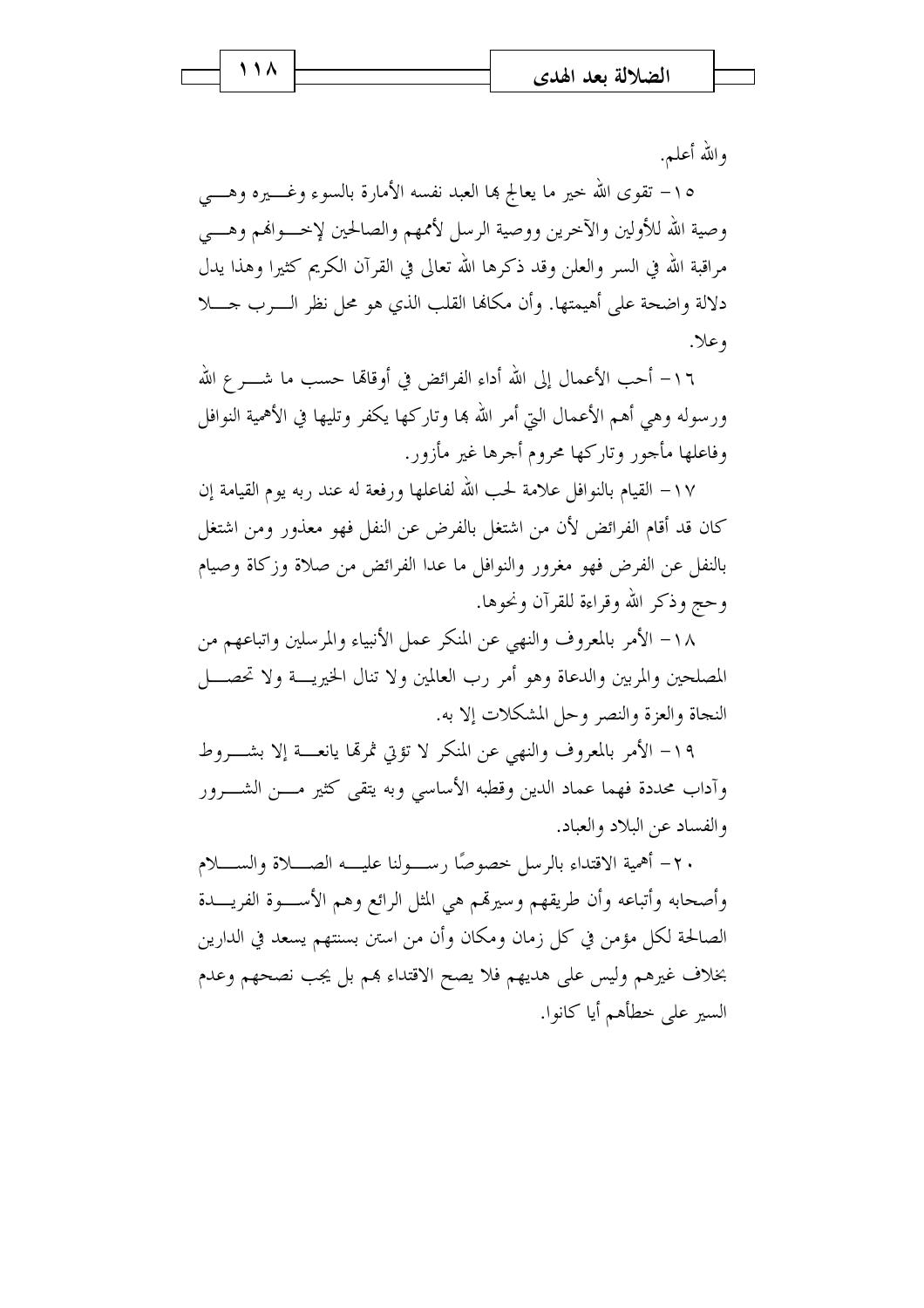|  | الضلالة بعد الهدي |  |
|--|-------------------|--|
|  |                   |  |

٢١– التوبة مطلب رفيع وخير كثير لمن اقترف إثما ثم عدل عنه للصــــلاح وتطلب في أول الأمر وآخره ولأهميتها فالله أشد فرحا بتوبة عبده مــــن رحـــــل فقد راحلته حتى رأى الموت فوجدها. ولا تكون التوبة نصـــوحا مقبولـــة إلا بشروطها ما لم يمنعها مانع وهي واجبة على كل ذنب كبير أو صغير….إلخ. وبالله التوفيق........